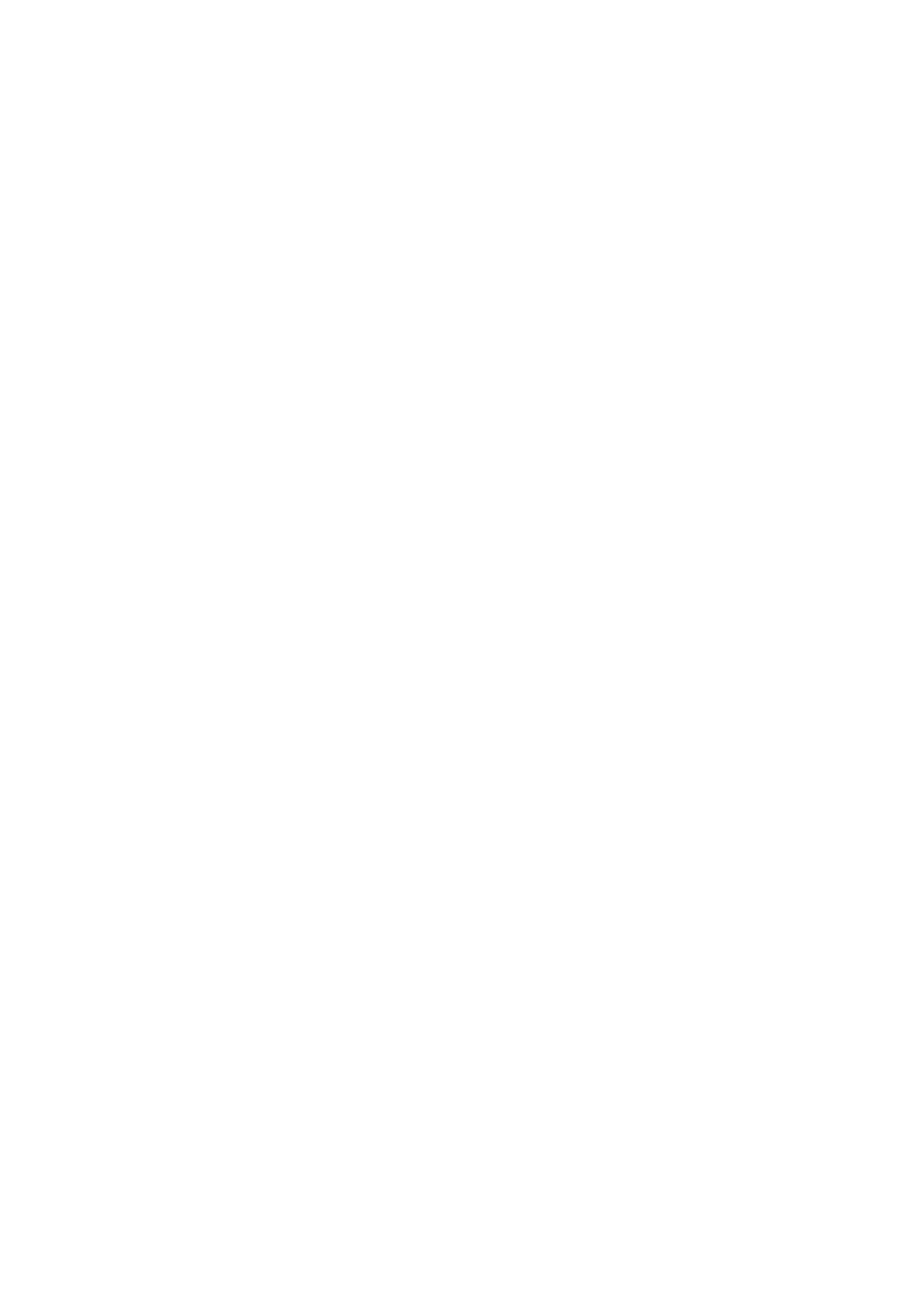Original title *What's new in human rights doctoral research. A collection of critical literature reviews. Vol. III*

© 2019 Padova University Press Università degli Studi di Padova via 8 Febbraio 2, Padova www.padovauniversitypress.it

ISBN 978-88-6938-192-8



This work is licensed under a Creative Commons Attribution International License (CC BY-NC-ND) (https://creativecommons.org/licenses/)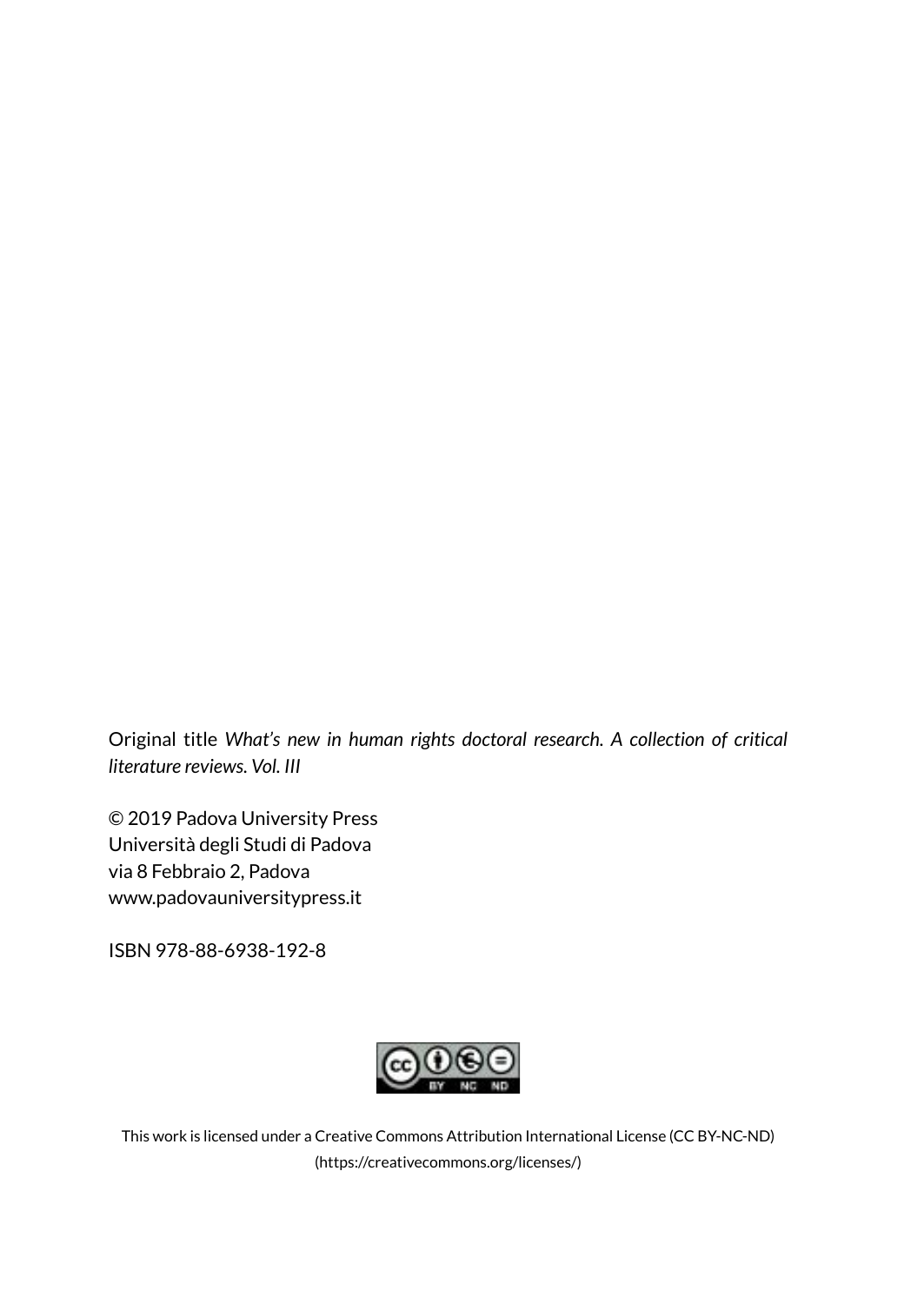# What's new in human rights doctoral research

*A collection of critical literature reviews*

# Vol. III

edited by

Pietro de Perini and Paolo De Stefani, University of Padova

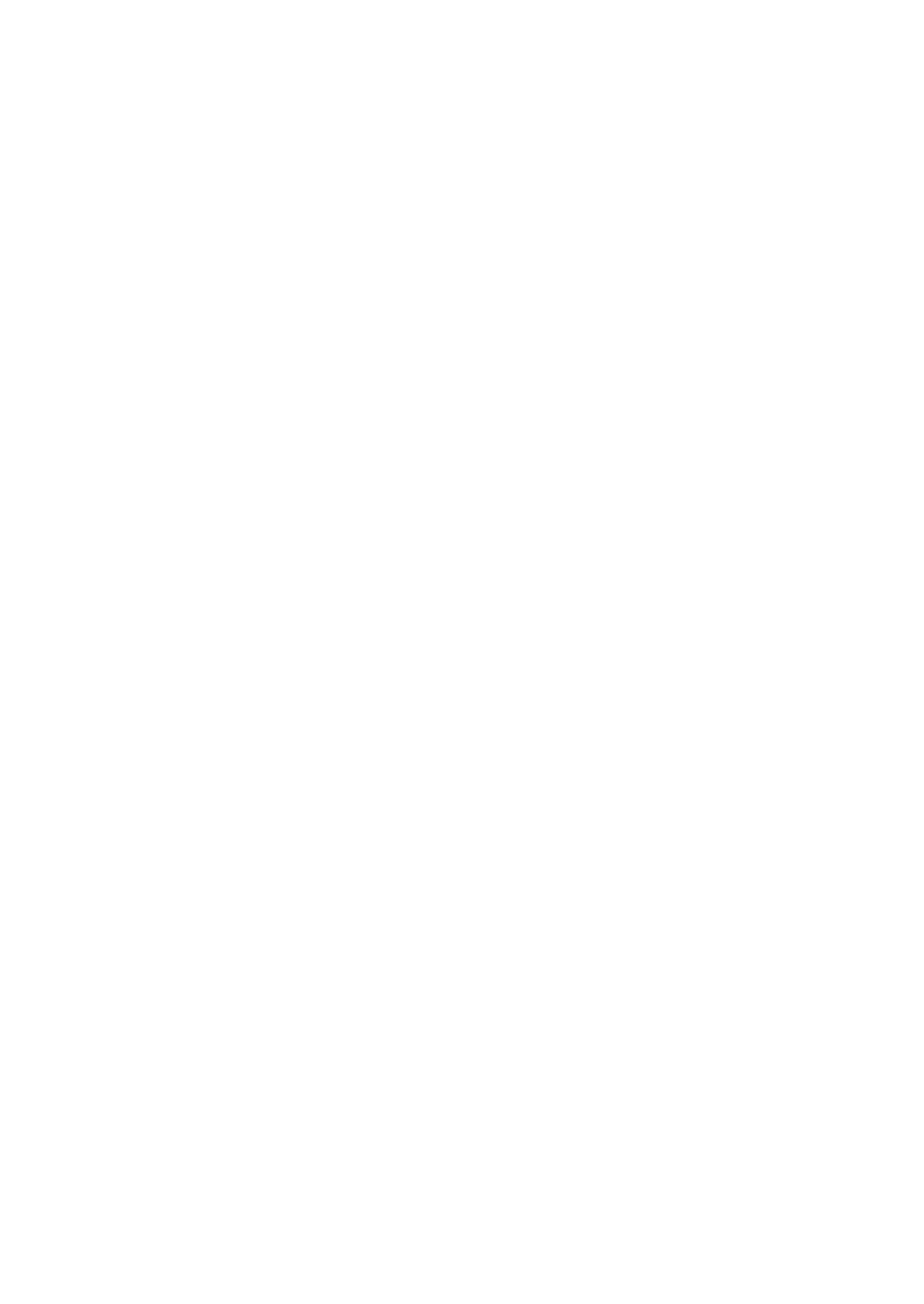# **Table of Contets**

| <i><u><b>Introduction</b></u></i><br>Pietro de Perini and Paolo De Stefani                                                                   | 7    |
|----------------------------------------------------------------------------------------------------------------------------------------------|------|
| - Irregular Migrants and their Access to Health Care<br>A Comparative Study between the United States and Italy<br>Jessica Merone            | 11   |
| Constitutionalization of International Electoral Standards:<br><b>Experiences of Central Asia and Western Balkans</b><br>Svetlana Chetaikina | 35   |
| Women's Leadership and Participation in Peace and Security<br>Processes: which Role for the Armed Forces?<br>Sofia Sutera                    | 57   |
| Microfinance and Women Empowerment in China: A Literature Review<br>Fenya Chen                                                               | 83   |
| Environmental Governance and the Right to Environment:<br>Introductory Remarks on the International and Chinese Legal Frames<br>Huihui Wang  | 109. |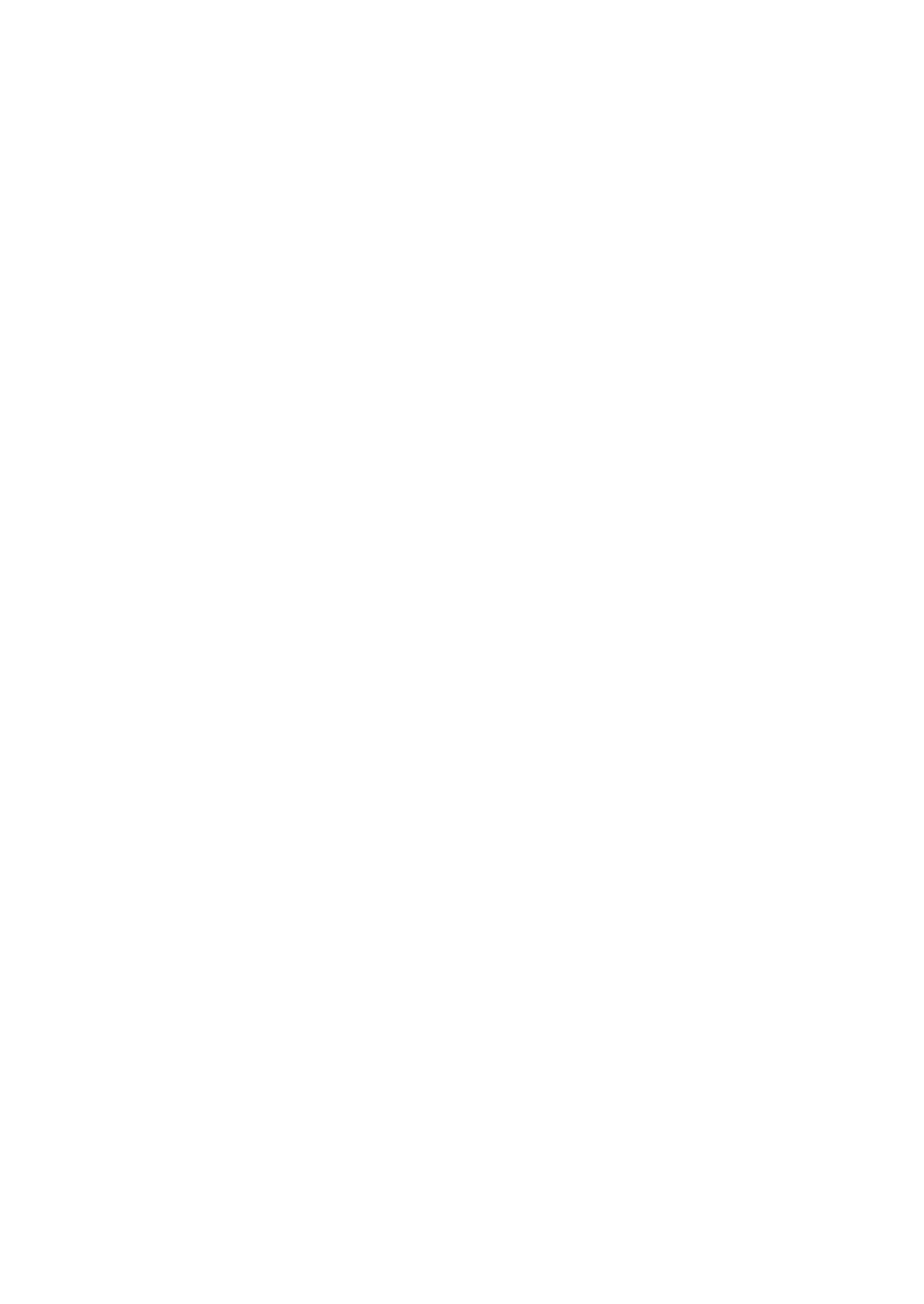# **Introduction**

# <span id="page-7-0"></span>Pietro de Perini and Paolo De Stefani *University of Padova*

For the third time, the series 'What's New in Human Rights Doctoral Research' seeks to provide fresh insights into the topics, methods and perspectives that early doctoral researchers deem relevant in the increasingly wide and transdisciplinary field of human rights scholarship.

As in the previous editions, this book collects a set of critical literature reviews prepared at the end of their first year by doctoral students enrolled in the International Ph.D Programme in Human Rights, Society and Multi-level Governance (coordinated by the University of Padova Human Rights Centre 'Antonio Papisca' and managed jointly with the University of Zagreb – Faculty of Law, the University of Western Sydney and the University of Nicosia).

Having this general task, the five authors published in this volume primarily provide the larger frames within which their research, criticism and recommendations are to be set and developed and where findings are expected to fill some gaps left open from previous scholarship. Despite much of this early effort is substantially based on compiling and critically approaching a wealth of secondary sources, still these pieces provide an added value. They offer an additional and already original contribution to updating and systematising a set of ongoing scientific debates on human rights-related matters, helping in identifying existing weaknesses or under-researched aspects as well as new pathways for research. The latter could also be a significant asset for graduate students considering a research career in this field.

Overall, the book contributes to consolidate a multi-disciplinary approach to human rights research and dissemination. The five doctoral students come from very specific and diverse disciplinary backgrounds (law, politics, development economics, sociology). Nonetheless, they are challenged, by the transdisciplinary nature of human rights *in primis*, to mea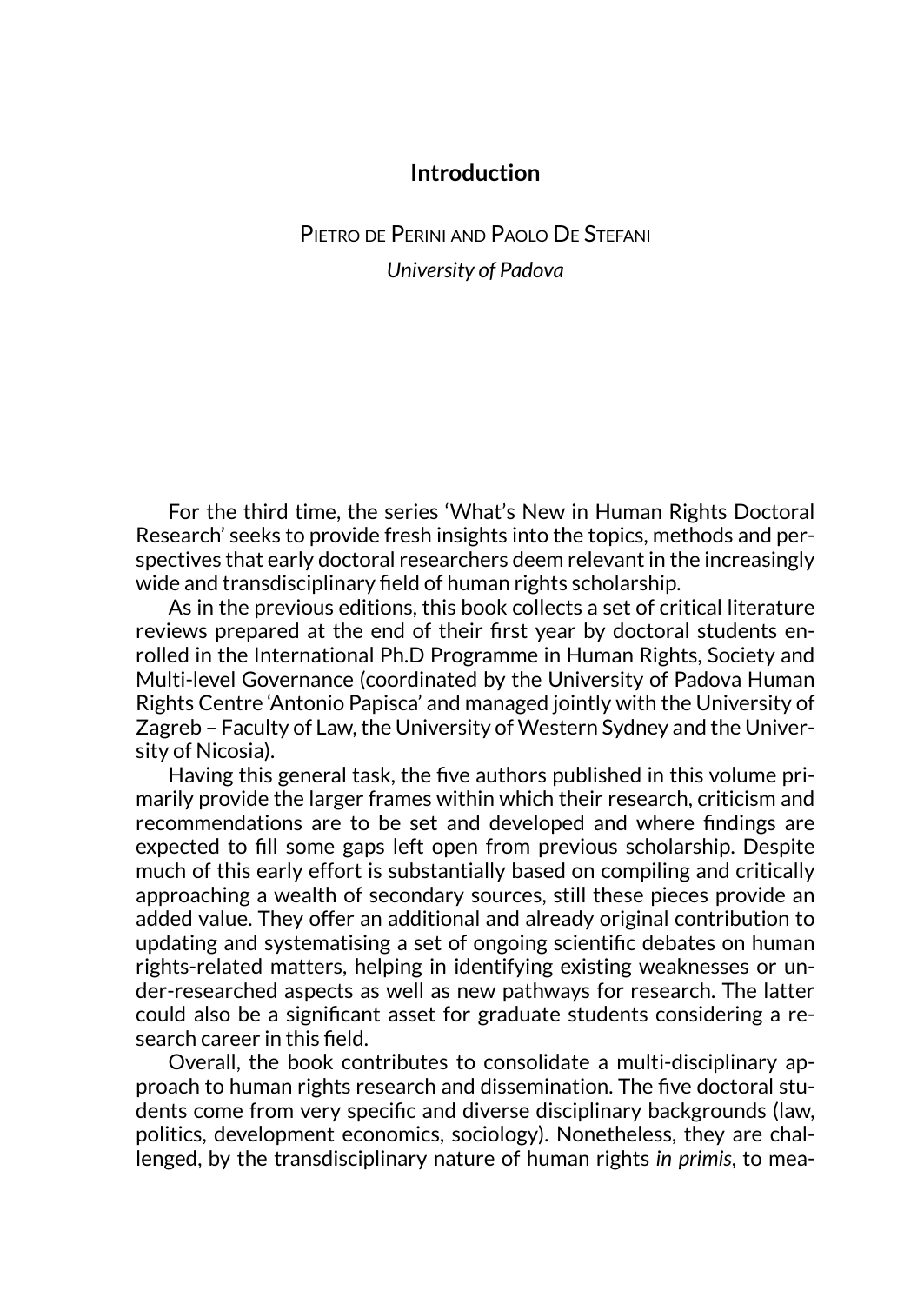sure themselves with approaches, methods and perspectives pertaining to other at times complementary and at times competing disciplines.

The above-mentioned doctoral programme does not provide early researchers with a pre-set overarching puzzle that their individual research projects are expected to contribute filling, or tackling. Accordingly, their topics are quite heterogeneous. Among the few aspects in common is an underlying interest in investigating the challenges and possibilities to empower people and protect human dignity from an inclusive and equitable perspective.

The heterogeneity of themes and approaches contained in this volume might provide a sense of disorientation in the reader. As it was in the previous editions of this series, the diversity among the following papers represents a mirror of the huge and truly heterogeneous and multi-disciplinary understanding of what human rights research can be about as well as of the many multiple aspects which could and should be taken into consideration to reason about how make people living their life in dignity. The subjects addressed also show how relevant a human rights perspective may be in addressing some crucial contemporary issues and 'wicked problems' – from irregular migrations to environmental mismanagement, from post-conflict constitutional rebuilding to women's agency in promoting development and peace. It is also noteworthy that new perspectives and syntheses, at the crossroad of normative and policy standards and practices, may emerge when relatively under-researched territories and societies come into the spotlight of human rights scholarship.

The opening chapter is by Jessica Merone. Merone's work focuses on the access to the right to health, or lack thereof, by irregular migrants. The focus is on two countries: the United States of America and Italy. More specifically, the literature review addresses undocumented migrants' access to health care by (i) comparing national laws, policies, and practices in the two countries, and (ii) discussing these in a wider framework of international human rights law, showing the distance between the two frameworks.

In chapter 2, Svetlana Chetaikina provides a background for research on constitutionalization of international election standards. Namely, this literature review is devoted to updating the state of the art on international electoral standards and their practical realization in the national constitutional legislation with specific regard to two regions: Western Balkans and Central Asia. Chetaikina's work seeks to explore how international norms are internalised by domestic governances in the two selected areas through the process of socialization.

The third chapter, by Sofia Sutera, is developed in the framework of the broader 'Women, Peace and Security Agenda' as depicted by United Nations Security Council Resolution 1235(2000). More specifically, Sutera's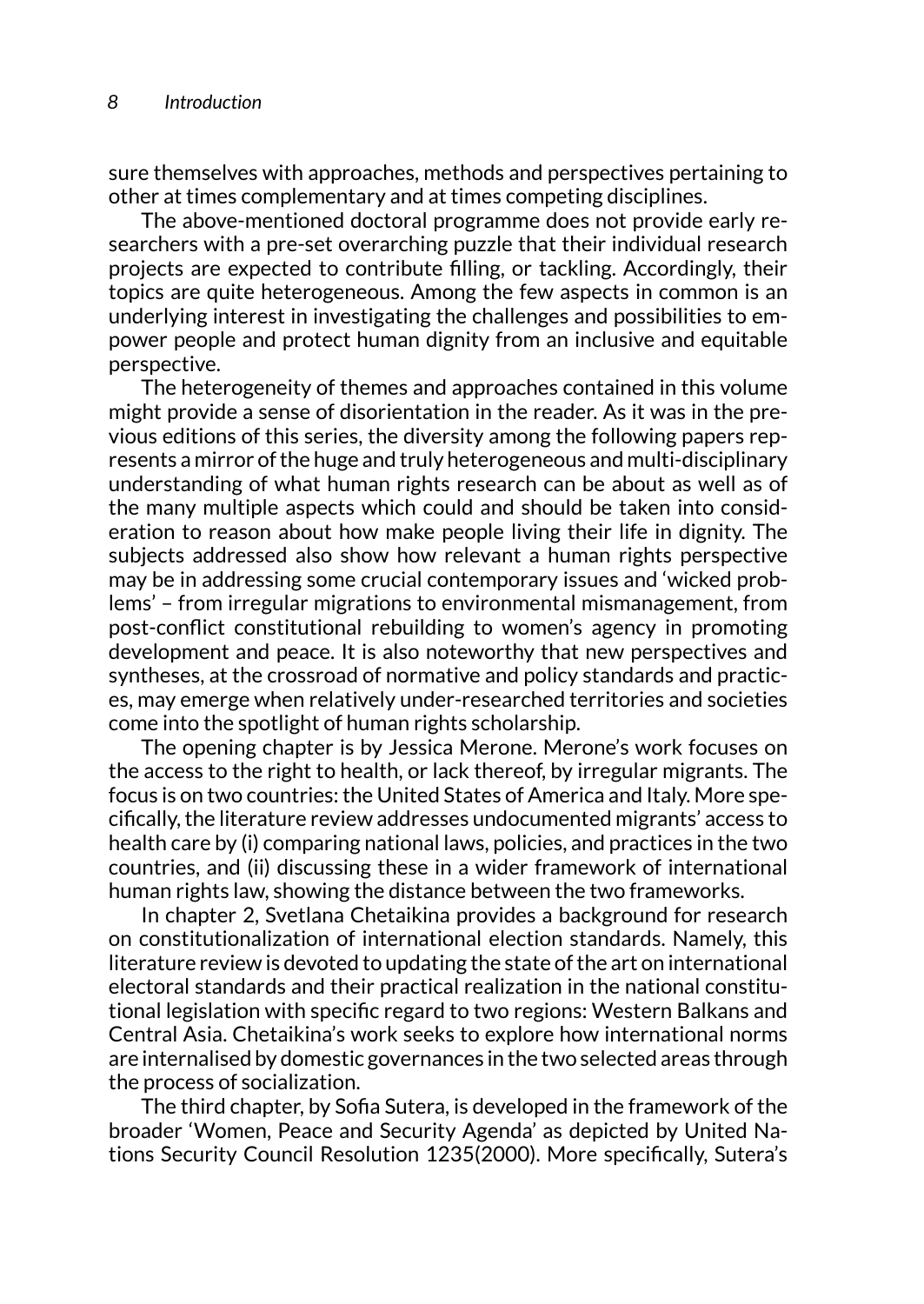literature review addresses the role played by women in peace and security processes, by looking specifically at which function they perform in the armed forces, especially in the context of peacekeeping operations. The work gives priority to three empirical settings: Sweden, Denmark and Italy.

Chapter 4 keeps, in fact, the focus on women's participation and empowerment although from a radically different thematic and disciplinary perspective. In this literature review Fenya Chen seeks to address a series of issues related to both the actual and potential contribution of women-targeted microfinance to empower rural women in China and the social efficiency of the latter. In particular, Chen's work reviews the determinants of microfinance performance and the impact of microfinance on social indicators and the relation between microfinance and women empowerment in the selected case-study.

The fifth and last chapter, by Huihui Wang, maintains a geographic focus on China. The subject dealt with by Wang explores the articulations of a comprehensive theory of environmental governance and in particular whether a human rights approach can contribute to shape such a frame. The proposed trajectory has its core in the conceptualisation of the human right to environment, as recognised and developed in a few international instruments and in constitutional and legislative provisions of many states. A special focus is made on the Chinese normative and policy frame. The literature review identifies the need to work on an inclusive concept of environmental governance and the potential contribution that may derive from a multi-level and multi-stakeholder perspective.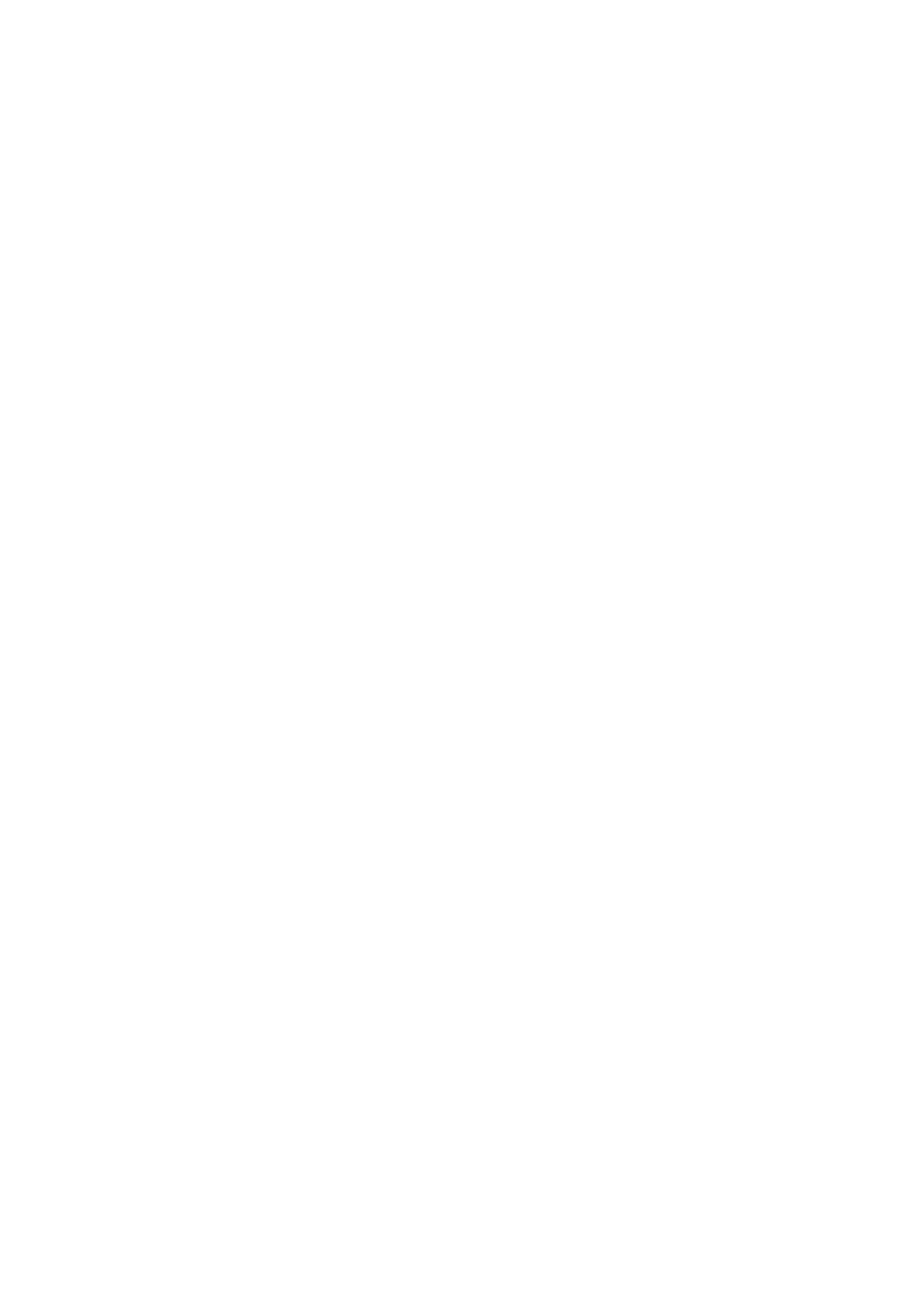# <span id="page-11-0"></span>**Irregular Migrants and their Access to Health Care – A Comparative Study between the United States and Italy**

Jessica Merone

*University of Padova jessica.merone@studenti.unipd.it*

Abstract: Regardless of our age, gender, socio-economic or ethnic background, health is considered a basic and essential asset to a life of dignity. International human rights law recognizes the enjoyment to the highest attainable standard of health as a fundamental human right of every individual, regardless of citizenship or migratory status. The literature review focuses on irregular migrants in the United States and Italy, who have been identified as a vulnerable population with little to no adequate access to health care. This paper will first illustrate how national level health care policies are often at odds with the rights stated in international human rights law. In addition, it further examines the barriers to health care for irregular migrants, which include bureaucratic obstacles, financial limitations, discrimination, and fear.

*Keywords: immigration, irregular status, access to health care, state responsibility)* 

#### **Introduction**

Over the last decade, international migration has continued to rise despite the efforts of many countries to dissuade migrants from crossing their borders. According to the International Organization for Migration (IOM) in their annual World Migration Report 2018, current global estimates show that there are around 244 million migrants in the world in 2015, which compares to 3.3 percent of the global population (International Organization for Migration (IOM) 2017, 16). The efforts to discourage migration include the increase in border patrol, identity checks, detention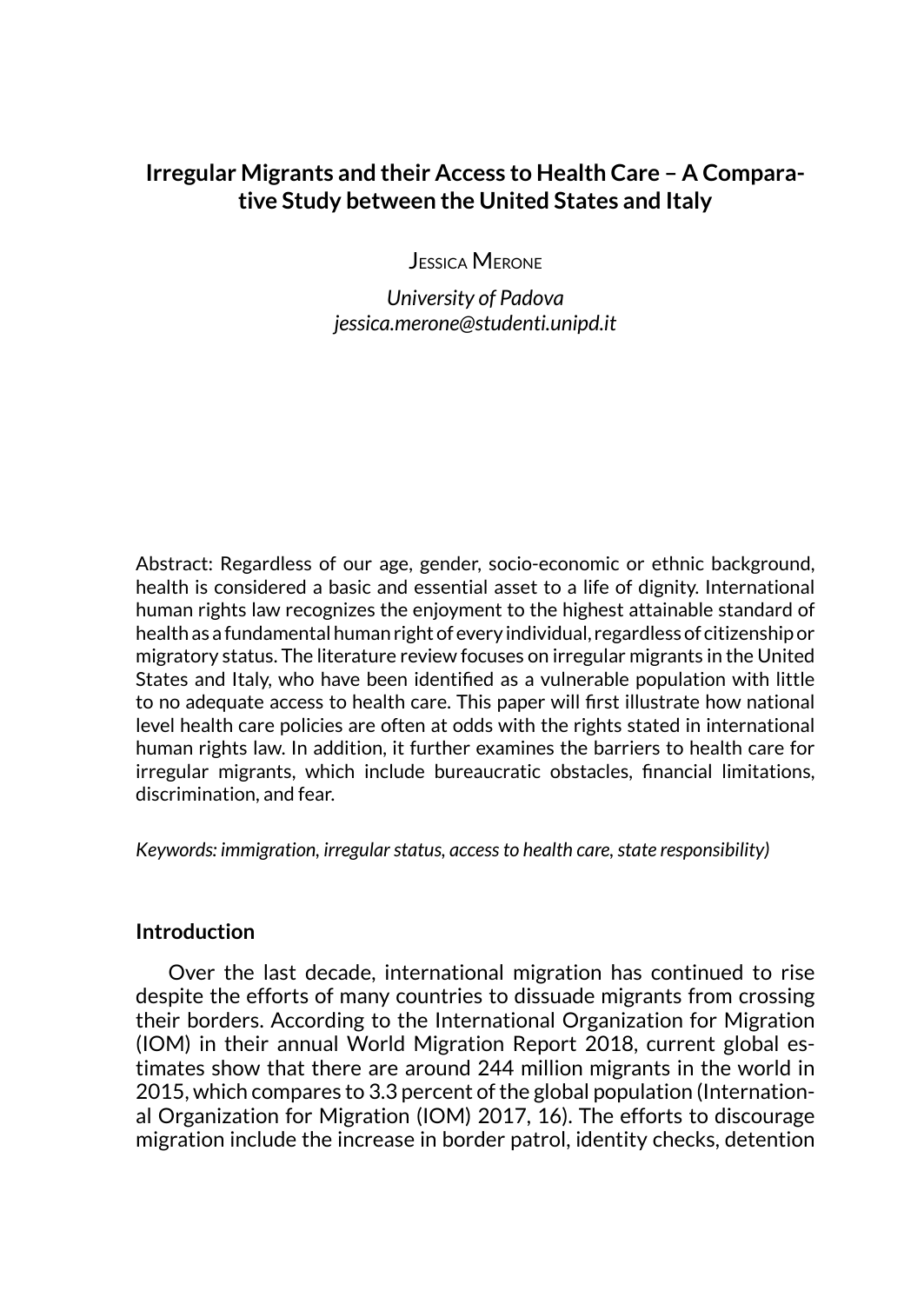holdings, and deportation. These policies aimed at discouraging migration have now spread to health care policies, resulting in inequalities in health prevention and care among the population. Although the main motivation for migration is to pursue a better life, migrants experience numerous systemic challenges that affect their physical, mental, and social well-being. The challenges include separation from family members, unfamiliar social and cultural norms, language barriers, inadequate living standards, exploitative working conditions, and discriminatory access to health-related services. Due to the increase of the global movement of migrants it has become important to define the legal paraments to heath care access, for both migrants and host communities. Neglecting health inequities in the care, support, and prevention for migration population versus that of the host population, can be costly for all actors involved.

The process of migration poses severe health risks for certain groups of migrating persons. Irregular migrants, who have not been granted permission to enter or stay in their host country, are among the most vulnerable groups of migrants. Due to their lack of legal status irregular migrants can be disproportionately vulnerable to discrimination, exploitation, and marginalization. The Council of Europe has recognized that irregular migrants often fall 'outside the scope of existing health and social services' (Romero-Ortuno 2004, 250). This paper will concentrate on migration of third country nationals in Italy and the United States, especially those with irregular status. This literature review will first look at the current state of human rights international law concerning the right to health, then second look at some of the health problems confronted by migrants persons, and lastly special attention will be made to the current legal health systems in the United States and Italy. Moreover, this paper takes into consideration key principles of the right to health, such as non-discrimination and equality and their relation to the right of migrants to access adequate health care.

## **1***.* **Migration Health and Protection Offered by International Law**

The right to health is a fundamental part of our human rights and of our understanding of a life of dignity. International human rights recognize the enjoyment of the highest attainable standard of health as a fundamental human right of every individual, regardless of race, religion, political belief, economic or social condition, and immigration status (Pace 2009, vii). The right to the highest attainable standard of health is not exclusively to nationals or migrants in 'regular' status, but to all migrants. The right to the highest attainable standard of health has both national and international dimensions and States have an explicit duty to assist all individuals in their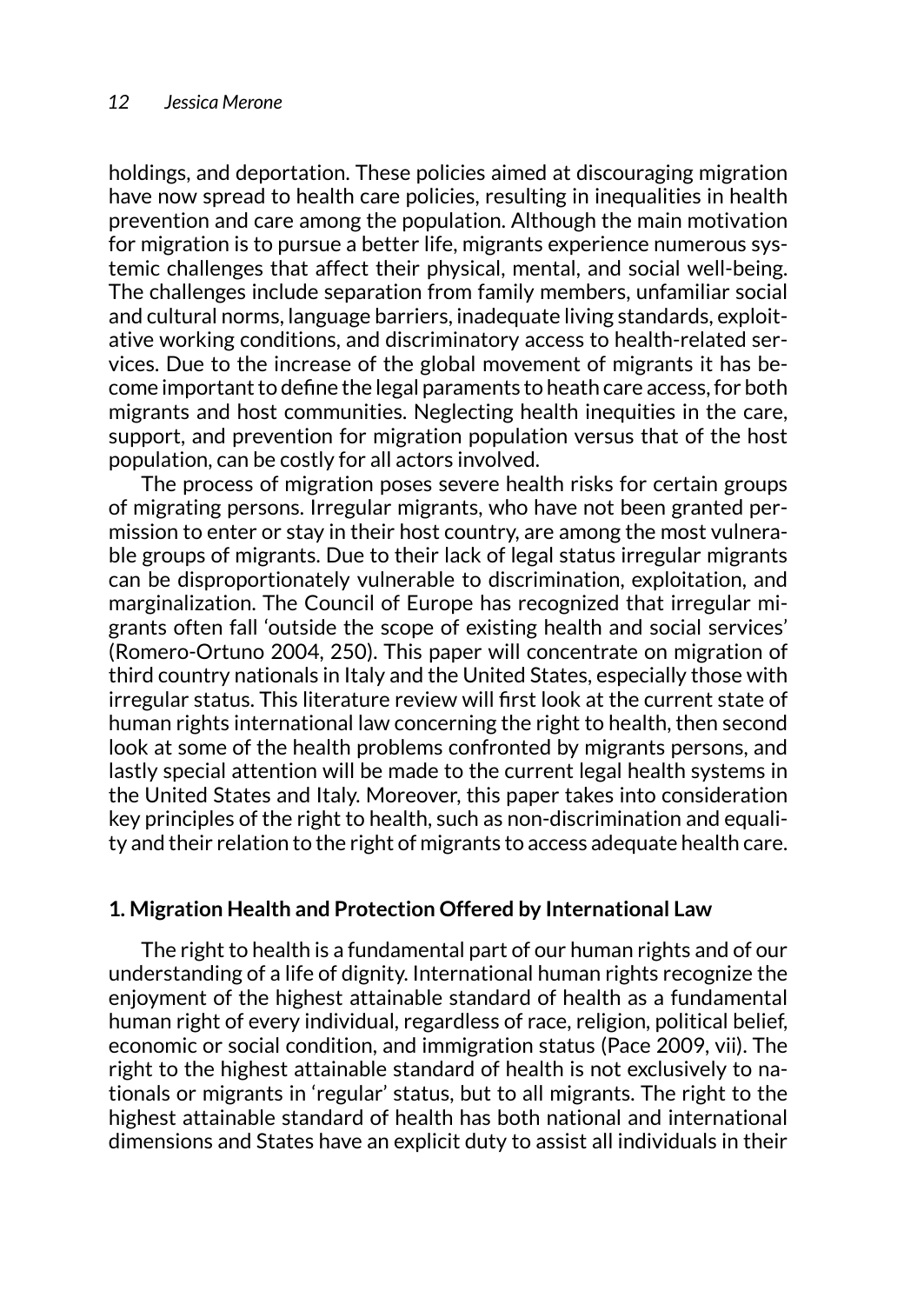jurisdiction. In addition, those in power and those that hold high-income positions have a human rights responsibility to provide international assistance and cooperation in health to developing countries (Pace 2009, vii). Health-related rights are recognized in numerous international instruments and many national constitutions and statutes. At the same time, there is no single comprehensive international instrument that establishes a legal framework governing the migration process or protecting the rights of all migrating persons. The rights of migrants and rules governing migration are recognized in several different instruments that are dispersed in different branches of international law, such as human rights law, labour law, refugee law, and international humanitarian law. Human rights international law is the core legislation for this protection and is used as the basis for norms and sources protecting migrants (Pace 2009, 1). Theo van Boven, director of the United Nations Human Rights Division in 1977 stated that the term 'the right to health' has been enshrined in the international instruments of human rights in three aspects: 1) the declaration of the right to health as a basic human right; 2) the prescription of standards aimed at meeting the health needs of specific groups of persons; 3) and the prescription of ways and means for implementing the right to health' (Pace 2009, 10).

A holistic and comprehensive approach to health must consider both mental and physical health, as well as social health. In addition, it recognises that the determinants of health include socio-economic, cultural, and environmental conditions, as well as biological and genetic features. A holistic approach to health includes effective and inclusive health systems of good quality. It addresses preventative, curative, and palliative efforts, as health care is a determinant of the health of the population it serves, including vulnerable groups. For the past fifty years, The World Health Organization (WHO), a specialized agency of the United Nations that is concerned with international public health, has recognized the enjoyment of the highest attainable standard of health as a fundamental human right of every human being in its constitution in 1946 (Hunt 2004, 2). The Preamble of the WHO Constitution defines health as a 'state of complete physical, mental, and social well-being and not merely the absences of disease of infirmity' (Pace 2009, 8). The WHO definition integrates two different concepts: one negative (absence of disease or infirmity) and one positive (promotion of human well-being) (Pace 2009, 8). By combining these two concepts, it demonstrates a connection and relevance between well-being and illness, that cannot be easily separated. Lastly, the Preamble of the WHO Constitution takes into consideration mental and physical health, addresses preventive and curative health efforts, and refers to the responsibility of States to promote health to those in their jurisdiction and territory in a non-discriminatory manner.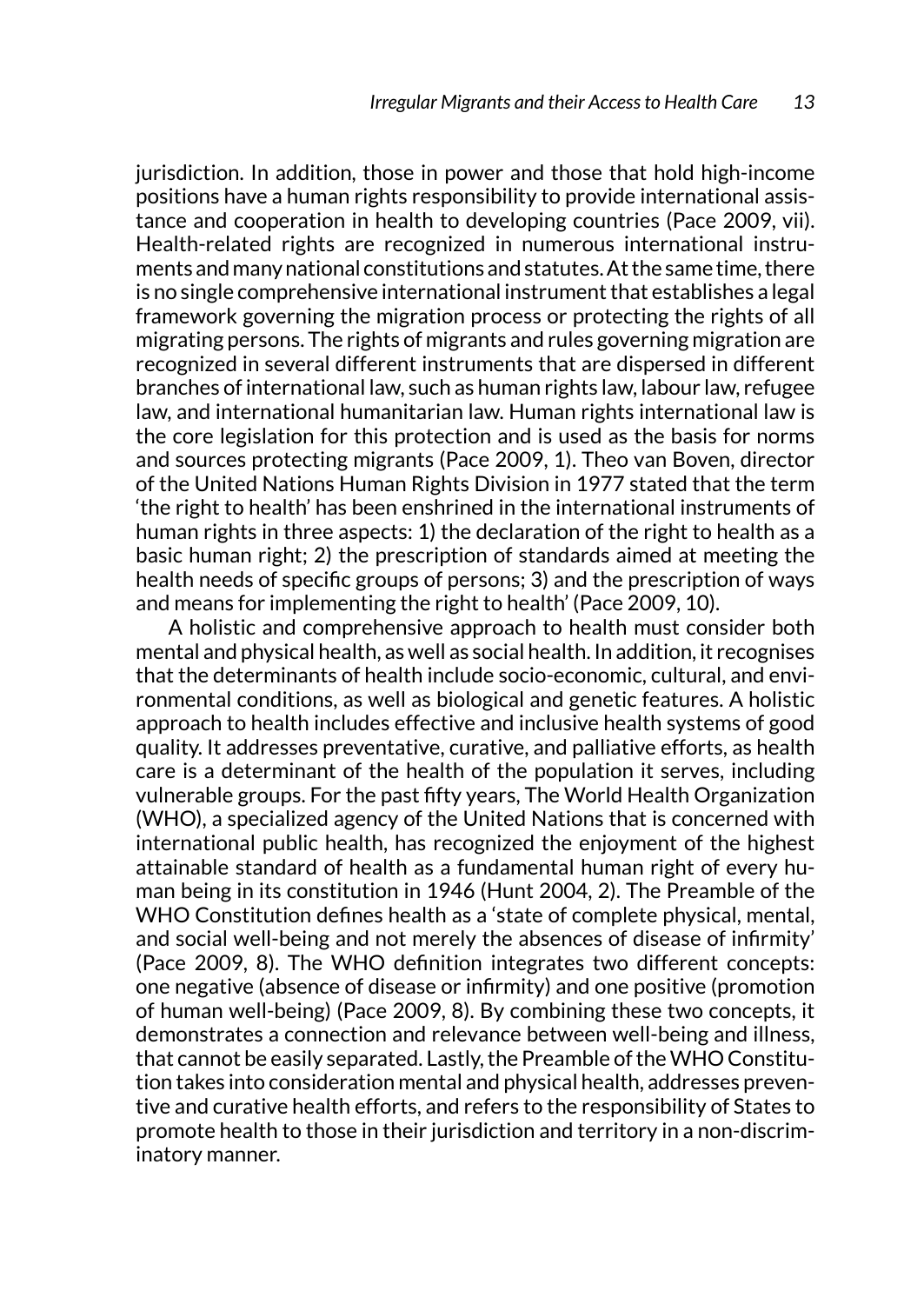In 1948 the Universal Declaration of Human Rights also mentioned health as part of the right to an adequate started of living (art. 25) (World Health Organization and Office of the United Nations Health Commissioner for Human Rights 2008, 1). In 1966 the right to health became a central provision in the International Covenant on Economic, Social and Cultural Rights (art. 12), stating that 'the States Parties to the present Covenant recognize the right of everyone to the enjoyment of the highest attainable standard of physical and mental health' (Hunt 2004, 1). The right to health is closely related to and dependent upon the realization of other human rights contained in the Bill of Rights, including the rights to food, housing, work, education, human dignity, life, non-discrimination, equality, the prohibition against torture, privacy, access to information, and the freedoms of association, assembly, and movement (Office of the High Commissioner for Human Rights 2000, 2). These and other rights and freedoms are integral components to the right to health. Article 12(2) further states that each State party of the Covenant must take appropriate steps to achieve progressively the full realization of these rights, including the adoption of legislative measures. These terms clearly underline the importance of recognizing the right to health care, in addition to identifying the underlying preconditions for health. These preconditions include safe and potable water, adequate sanitation, appropriate supply of safe food, adequate nutrition and housing, access to health-related education, healthy occupational and environmental conditions, access to drugs, medical confidentiality, prevention and treatment of HIV/AIDS, and access to sexual productive health, and gender equality (World Health Organization and Office of the United Nations Health Commissioner for Human Rights 2008, 3).

The right to health contains freedoms, such as the right to be free from non-consensual medical treatment, such as medical experiments, research or forced sterilization, and torture and other cruel, inhuman or degrading treatment or punishment. The right to health in addition includes entitlements, such as the right to a system of health protection providing equality of opportunity to every human being; the right to prevention, treatment, and control of diseases; access to essential medicines; maternal, child, and productive health; equal and timely access to basic health services; the provision of health-related education and information; participation of the population in health-related decision making a the national and community levels (World Health Organization and Office of the United Nations Health Commissioner for Human Rights 2008, 4). These provisions are applicable to the entire community, including marginalized and vulnerable groups, such as women, ethnic and racial minorities, refugees, and people with disabilities.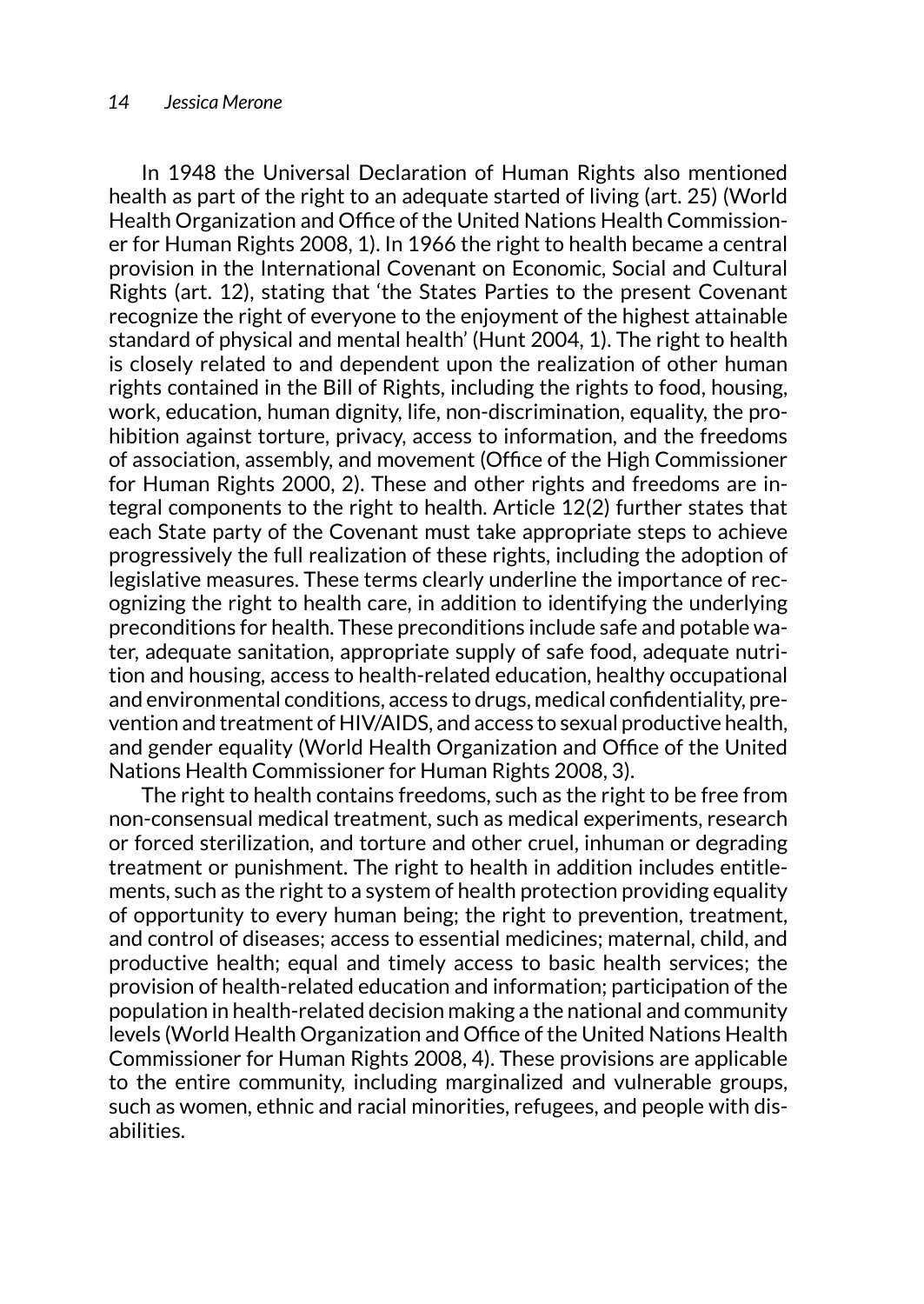The right to health is also recognised in several other international human rights treaties, to which several EU member States are party to. The International Convention on the Elimination of All Forms of Racial Discrimination art. 5(e)(iv) requires State parties to prohibit and eliminate racial discrimination in relation to the right to public health and medical care. The Convention on the Elimination of All Forms of Discrimination against Women art. 12 requires State parties to take all appropriate measures to eliminate discrimination against women in the field of health care. The Convention on the Rights of the Child art. 24 provides that states 'recognise that right of the child to the highest attainable standard of health and to facilities for the treatment of illness and rehabilitation of health' (O'Brien 2013, 205). Art 25 in The Convention on the Rights of Persons with Disabilities contains extensive provision on health matters, and The International Convention of the Protections of All Migrant Workers and Members of their Families (ICRMW) also recognize the right to health (O'Brien 2013, 205). All these instruments provide to the right to health without any discrimination of a person's nationality or legal status.

# **1.1. Prohibition of Non-discrimination**

The principle of non-discrimination is a key concept and crucial to the enjoyment of the right to the highest attainable standard of health (World Health Organization and Office of the United Nations Health Commissioner for Human Rights 2008, 4). The principle of non-discrimination 'includes any distinction, exclusion, or restriction on various grounds, which occur in the recognition, enjoyment, or exercise of the rights and freedoms laid down in the instruments in question (Pace 2009, 12). The prohibition of discrimination does not exclude any differentiated treatment and measures taken to address the specific needs of migrants since differentiated treatment may be justified and required. However, the principle of non-discrimination requires that any differentiating in treatment must be based on objective and reasonable criteria that is intended to remedy an imbalance in society (Pace 2009, 12). According to the Committee on Economic, Social, and Cultural Rights General Comment No. 14, the principle of non-discrimination in relation to health prohibits 'discrimination in access to health care and underlying determinants of health, as well as to means and entitlements of their procurement, on the grounds of race, colour, sex, language, religion, political or other opinion, national or social origin, property, birth, physical or mental disability, health status, sexual orientation, and civil, political, social or other status, which has the intention or effect of nullifying or impairing the equal enjoyment or exercise of the right to health' (Office of the High Commissioner for Human Rights 2000, 7). Even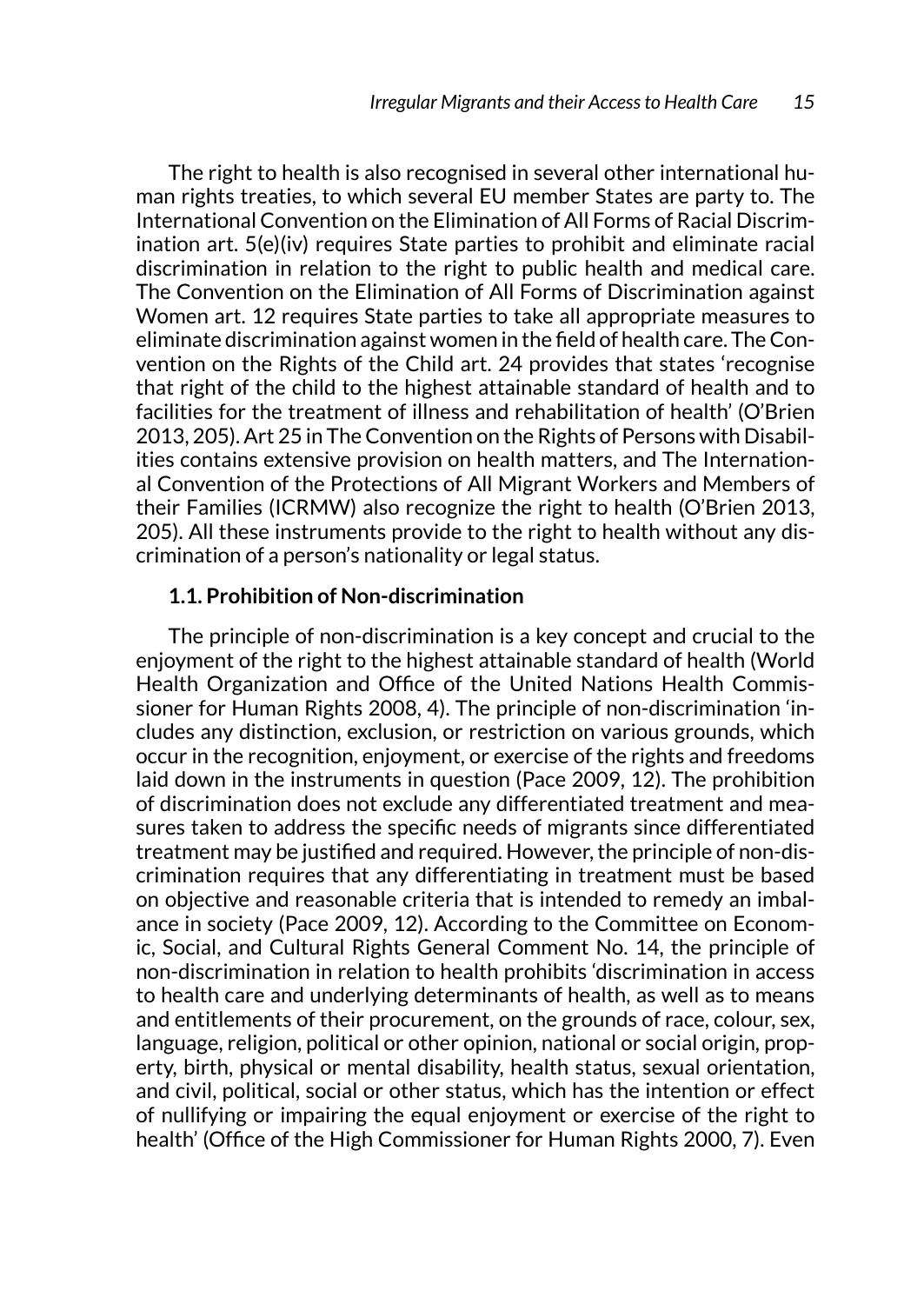though an explicit probation of discrimination against migrants because of their legal status cannot be found in the international human rights law, the definition of non-discrimination in human rights is a progressive definition. For instance, the prohibition based on 'other status' can be interpreted to additionally cover the immigration status of migrants (e.g. Article 2 of the ICESCR; Article 2 and 26 of the ICCPR, and Articles 1 and 7 of the ICRMQ) (Pace 2009, 12). In conclusion, the enjoyment of the right to be free from discrimination is not only for the citizens of the state, but to all who are within the state's jurisdiction.

Migrating persons' have no general recognized right to enter a country. However, States must exercise their sovereign powers to deny entry or exclude migrating persons, in a way that is consistent with international law and human rights, including the principle of non-discrimination. The principle of non-discrimination requires States to not treat persons who intend to enter or reside in their territory differently solely due to their health status, unless there is a reasonable and objective basis to do so (Pace 2009, 16). Many countries justify their differential treatments on the grounds of protecting public health and excessive pressure on national health care resources. Many countries have put in place various regulations that prevent entry of residence to migrating persons with certain diseases or conditions, such as HIV infection/AIDS, physical or intellectual disorders, and psycho-social or cognitive impairments. These health-related questions are present in visa application forms, medical examinations by immigration officers, mandatory HIV tests before departure and upon arrival, and so forth. Therefore, mandatory testing can constitute as a barrier to the access of health services because it discourages migrants from accessing or stopping their treatment who have conditions or infections that will prevent them from acquiring permission to stay in the country. These cases include migrant persons taking medication or treatment for HIV/AIDS and mental health disorders. Not only does mandatory testing becomes a barrier to health services, it intentionally contravenes specific obligations found in international human rights instruments of States not limiting or denying health services for all (Pace 2009, 16).

To be in compliance with international human rights law, entry and residence restrictions based on health status should be applied on an individual basis, considering the effects of excluding the applicant and the treatment costs imposed on the host country (Pace 2009, 17). As stated previously, there are some rights that can be subject to derogation or limitation on the grounds of public health. Public health can be invoked as a ground for limiting certain rights, only when States are dealing with a serious threat to the health of the population or individual members of the population. These measures must be aimed at preventing disease or injury or providing care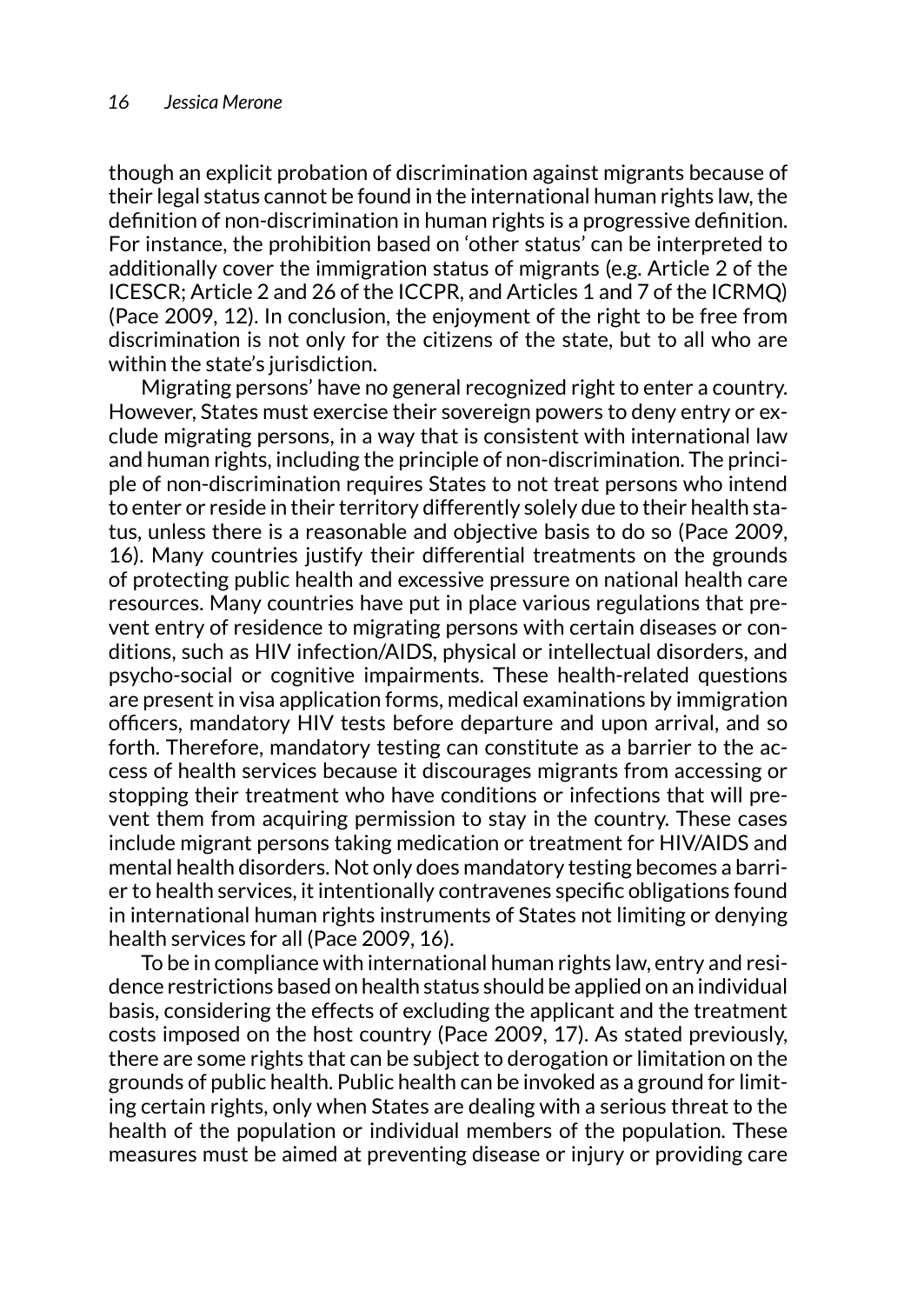to the sick and injured. Arguably, these decisions should be made objectively and reasonably, and not disproportionate and arbitrary as is prohibited under the Siracusa Principles (B). The Siracusa Principles are internationally accepted principles in understanding the provisions of limitations in human rights instruments. According to these principles, actions that aim at limited certain human rights should be prescribed by law, have legitimate objectives that cannot be reached through less intrusive and restrictive means, be based on the best scientific evidence available, not be imposed or written arbitrarily, be limited in time, and be subject to review (Pace 2009, 11). Therefore, when States use discretionary power to restrict admittance to their territory using disproportionate means among the migrant population, or discriminatory manners of health status or disability, then they are in violation or noncompliance with international law.

# **1.2. Obligations on States and Responsibilities of Others Towards the Right to Health**

States have the primary obligation to protect and promote human rights. Through their ratification of human rights treaties, States parties are required to give effect to these rights within their jurisdictions. More specifically, article 2(1) of the International Covenant on Economic, Social, and Cultural Rights obliges States to progressively achieve the full realization of the rights under the Covenant (World Health Organization and Office of the United Nations High Commissioner for Human Rights 2008, 27). Therefore, the obligation to maximize the available health resources to all people means that all people have the right to receive preventive, curative, and palliate health care, in addition to the right to underlying preconditions of health. Although it is acknowledged that not all aspects of the rights under the Covenant can or may be realized immediately, but States must show that they are making every possible effort within their available resources to protect and promote the right to health.

The Committee on Economic, Social, and Cultural Rights has underlined that States should, at a minimum, adopt a national strategy based on human rights principles, to ensure the enjoyment of the right to health to all. With the respect to the right to health, the Committee has underlined these core minimum obligations to all State parties: 1) the right to access to health facilities, goods, and services on a non-discriminatory bases, especially for vulnerable or marginalized groups; 2) access to the minimum essential food which is nutritionally adequate and safe; 3) access to shelter, housing, and sanitation and an adequate supply of safe drinking water; 4) the provision of essential drugs; and 5) equitable distribution of all health facilities, goods, and services (World Health Organization and Office of the United Nations High Commissioner for Human Rights 2008, 29).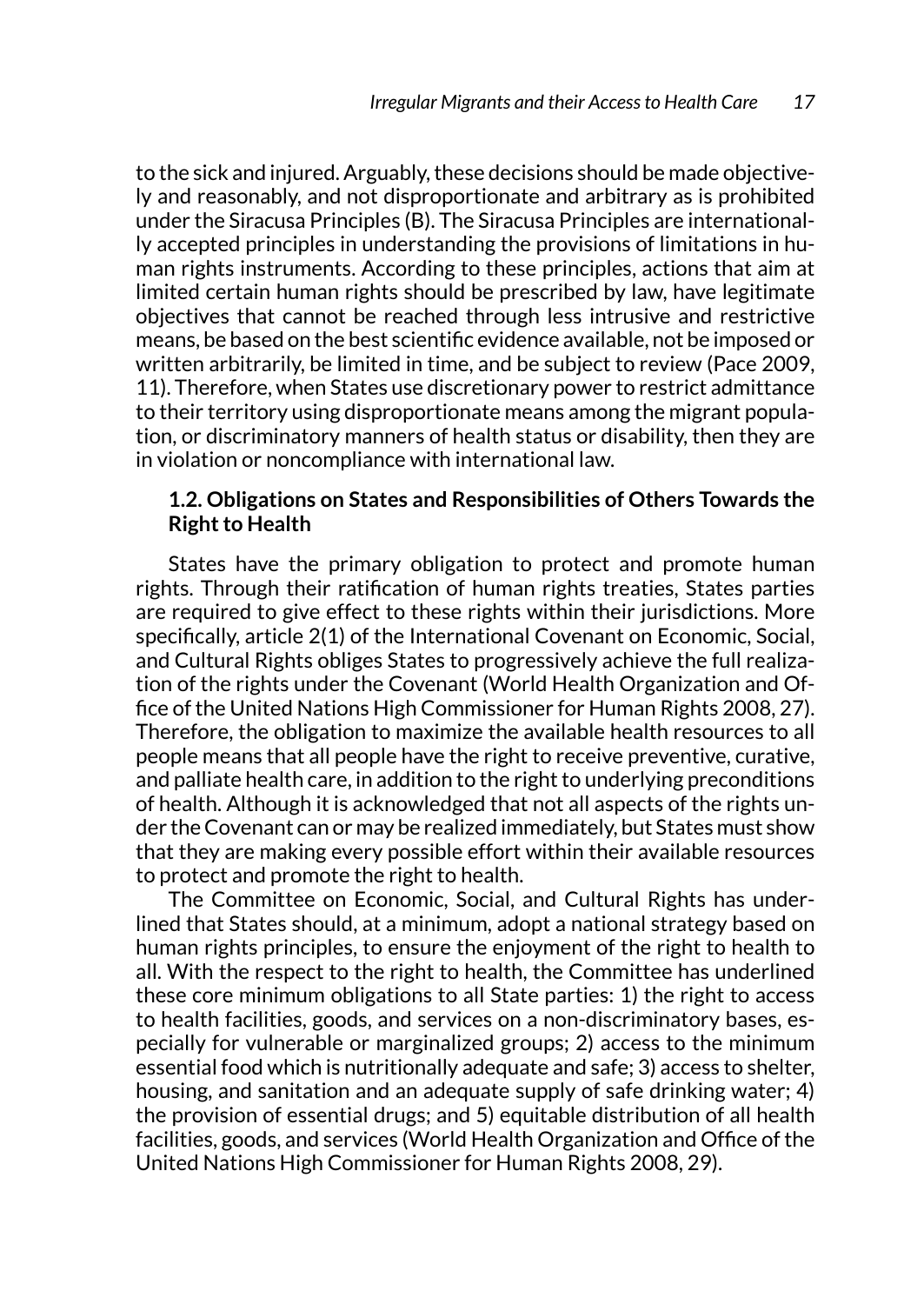States must ensure that the following four elements are present throughout all health facilities, goods, and services in their jurisdiction: availability, accessibility, acceptability, and quality. Availability refers to the sufficient quantity of health facilities, goods, and services available within the State. Accessibility refers to the capacity of people to access health facilities, goods, and services. This concept has four components, which include: 1) physically accessible within safe reach of all populations, including children, adolescents, older persons, persons with disabilities, and vulnerable groups; 2) health services, goods, and services are based on a non-discrimination basis and available to everyone; 3) all services and goods be affordable to all; and 4) personal health data treated confidentially and accessible to all. Acceptability refers to facilities being respectful to medical ethics, culturally appropriate, and gender sensitive. Finally, quality refers to facilities, goods, and services being medically and culturally appropriate, referring to the skills of medical professions, scientific approve of drugs and hospital equipment, and adequate sanitation (Pace and Shapiro 2009, 8).

In addition, State obligations fall into three additional categories, namely the obligations to respect, protect, and fulfil. The obligation to respect requires States to refrain from interfering directly or indirectly in the right to health. For instances, States should refrain from denying or limiting access to health-care services; marketing unsafe drugs; introducing discriminatory practices; limiting access to contraceptives or other means of preserving sexual or reproductive health; mispresenting health information and treatment; and infringing on the right to privacy. The right to protect entails States to prevent third parties from interfering with the right to health. States are required to introduce legislation and other measures that prevent private actors from inferring with human rights principles when providing health care services, such as making sure that third parties do no limit people's access to health related information and services, make sure health professions provide appropriate care of persons with disabilities with their informed consent, and ensure appropriate medical equipment and medicines are available in health care facilities. The obligation to fulfil involves States to adopt 'appropriate legislative, administrative, budgetary, judicial, promotional, and other measures to full realize the right to health' (World Health Organization and Office of the United Nations High Commissioner for Human Rights 2008, 31). Within this obligation states must adopt a national health policy or a national health plan that covers all public and private sectors; ensures the provision on all health care, such as infectious diseases and immunization programmes; ensure equal access to all the underlying determinants of health; and provide information and counselling to health related issues, such as HIV/AIDs, domestic violence and domestic violence.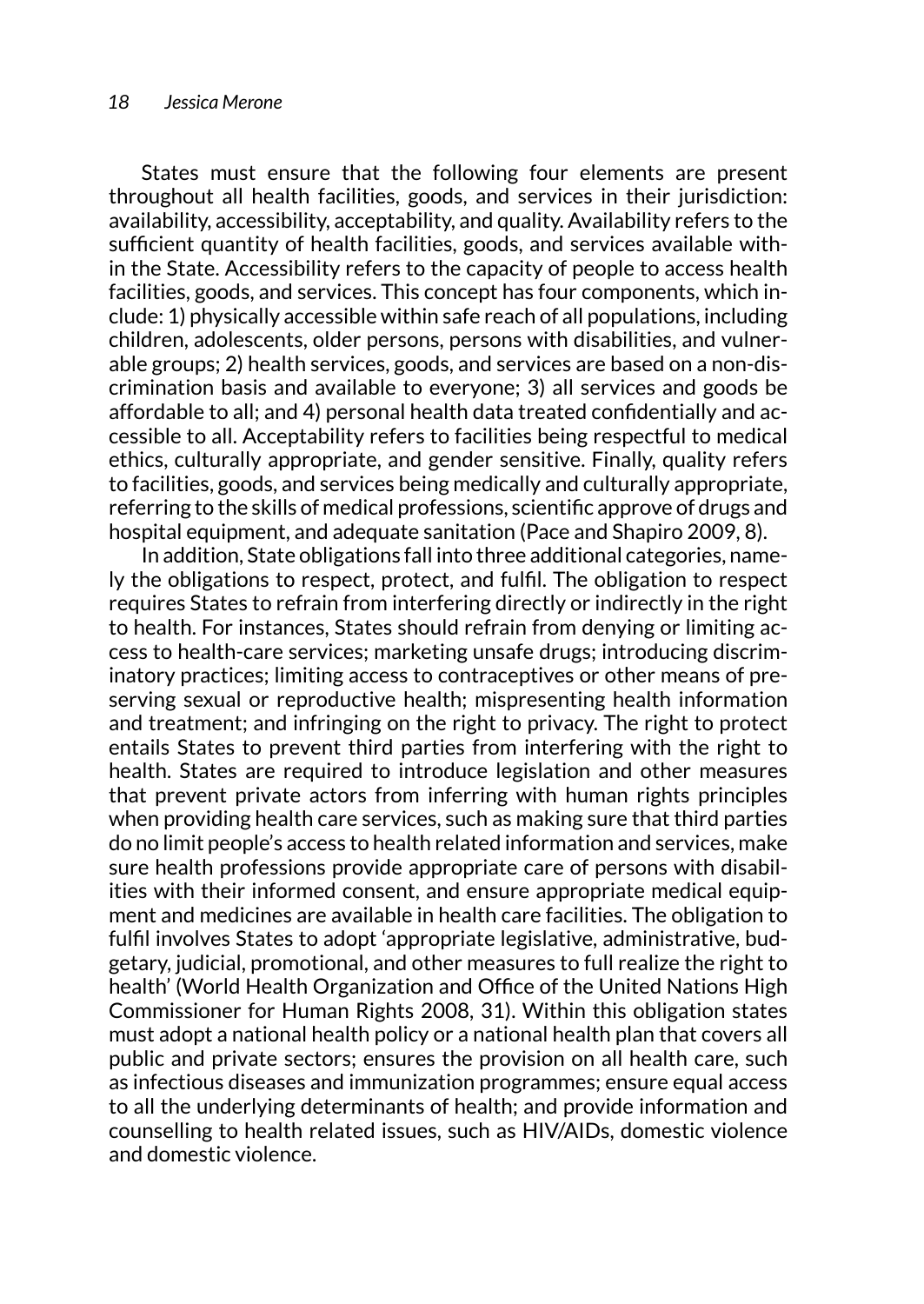## **2. The Right of Health in the Context of Migration**

The process of migration, in itself, is not a risk factor to health; but the process of migration can result in vulnerability to physical, social, and mental health problems (Pace and Shapiro 2009, 7). The right to health can be fulfilled at each stage of the migration process, which includes first the decision to move, then the journey itself, then the reception into the new community, and eventually the return. All phases of the migration process can affect migrant persons with communicable or infectious disease, in addition their country of origin or host country. Prior to migrating, the ability to access adequate health care and medical services might have been limited in their country of origin. Traumatic experiences prior to the migration process and even during, such as armed conflict, hunger, poverty, and physical and sexual abuse, can be a heavy burden on a migrant's mental well-being. Mental and psychosocial illness is a high concern in migrant persons, which include high rates of alcohol and drug abuse, depression, and anxiety (Pace and Shapiro 2009, 7). Once the migrant has arrived in their host country, many factors may affect their physical and mental wellbeing, which include unsuccessful integration, cultural differences, language barriers, racism, and unemployment. Literature has proven that migrant persons are more vulnerable due to their lower socio-economic status, and sometimes due to their traumatic migration experiences, and lack of adequate social support. While living in their new host country, many migrants, especially those with irregular status, often have limited access to services, live in a constant state of uncertainty, and fear of being deported. A migrant persons' legal status may determine access to health and social services in the country of destination (Pace 2009, 18). It is especially problematic for migrant persons with irregular status due to the fact that access to preventive, curative, and palliative health services are often denied or limited. More often than not, when accessing health services numerous other legal obstacles may be present, such as when health service providers are required by law to report to the authorities the presence of irregular migrants. Being held in custody can, and must commonly is, part of the migration process. Where migrants are detained, international standards should apply to help ensure that they are held in centres and conditions that do not violate their human rights, including their right to health. Lastly, the ultimate phase of return migration to the country of origin, may imply returning to an area where there is a higher presence of disease and inadequate access to health care. Like with entry and residence conditions, return conditions cannot breach international law. Therefore, persons with life-threatening medical conditions who cannot continue with their treatment in their country of origin may not return to their country of origin, at the risk of causing harm in distressed conditions and thus causing inhuman treatment.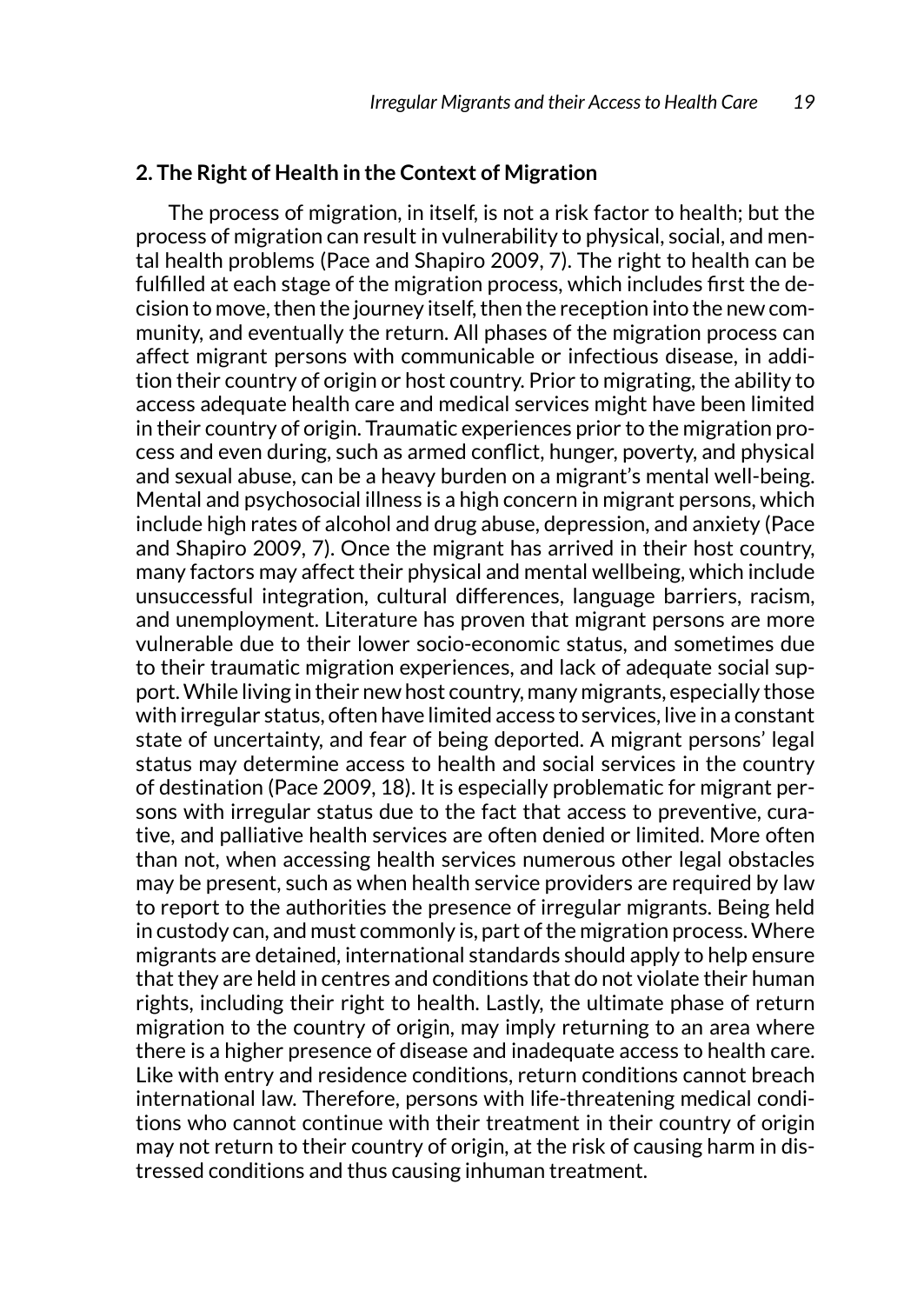#### *20 Jessica Merone*

Countries of destination benefit from migrants' presence in their territory in terms of diversified culture, new skills set, larger tax base, higher levels of entrepreneurship, and a younger demographic population. Addressing migration health is necessary not only for addressing the full realization of benefits for migrants, but also for both the host country and the country of origin. Those who are sick are more likely to become poor, and those who are already poor are more vulnerable to diseases and sickness. Good health is essential to escaping poverty and increasing the capabilities of the poor. Therefore, the right to health is vital for a country's development and combating against poverty. Those who are socially integrated and accepted contribute more to society than those who are exploited and socially excluded. Studying the health implications and consequences of migration requires going beyond residency and nationality. Health-related issues and migration-related economic and social factors continue even after permanent residence or nationality is attained. In addition, biological, genetic and behavioural determinants of health can extend over generations and affect multiple migrant persons. In the context of health and successful migration integration, the host country requires a comprehensive interpretation of migration health that goes beyond infectious disease control. This comprehensive approach should include preventive and curative efforts that are able to provide holistic approaches to health, healthy living conditions, and access to health services and facilities.

The comprehensive approach to migration should not only cover infectious disease, but also non-infectious diseases, chronic conditions, mental health, and sexual and reproductive health. Statistics show that half of today's migrants are women, and a high number of them are both victims of trafficking in persons and internally displaced migrants, therefore a special attention to sexual and reproductive health is essential. In addition, occupational health and safety among migrants is essential as studies show that a large portion of occupational health diseases and accidents are among migrant persons. Migrant workers, especially those who are irregular, poorly educated, and low-skilled, are at higher risks of occupational accidents and workplace injuries due to working in high-risk jobs with poor working conditions and poor supervision. These high-risk jobs include mining, construction, heavy manufacturing, and agriculture. Migrants worker in agriculture are prone to unprotected exposure to pesticides and other chemical products associated symptoms of depression, headaches, neurological disorders, in case of migrant women workers, miscarriage or other pregnancy complications. It is important the participation of migrant persons when setting procedures and priorities to overcome barriers of health and social services deliveries.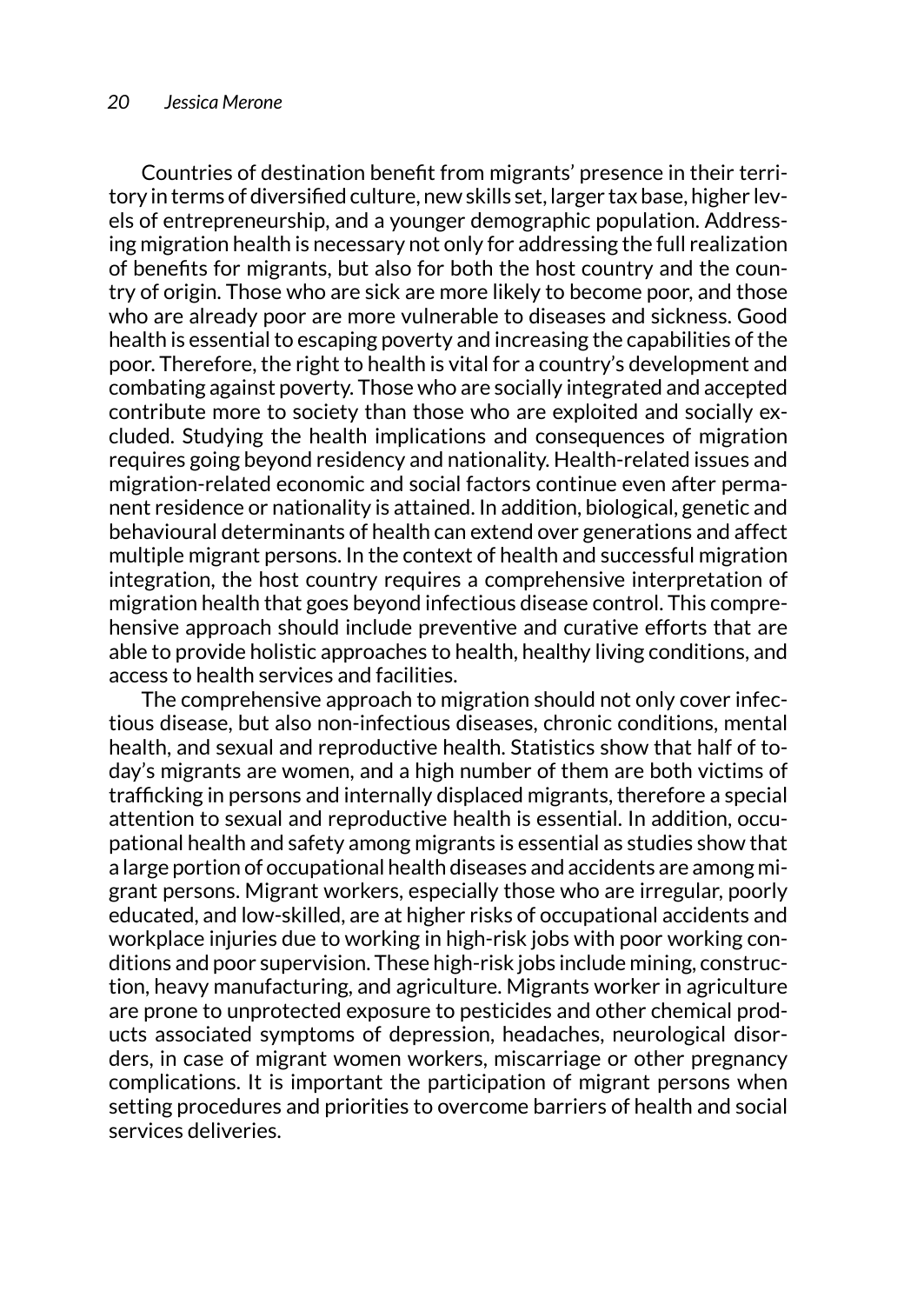# **3. Barriers to Health Care for Undocumented Immigrants**

With the unprecedented number of international migrations that continues to occur, policies that limit health care access have been prevalent. Immigrants have been identified as a vulnerable population, where a heterogeneity in the degree in which they are vulnerable to inadequate health care has been identified. Migrants have been identified as a vulnerable population due to their high risk of inadequate health care and poor psychical, psychological, and social health incomes. The factors that contribute to immigrants' vulnerability include socioeconomic background; immigration status; limited English proficiency; federal, state, and local policies on access to publicly funded health care; residential location; and stigma and marginalization (Hacker et al. 2015, 1258). Overall, it has been concluded that immigrants have lower access to health insurance, use less health care, and receive lower quality health care than native-born populations. In October 2015, a literature review was conducted to review the barriers to health care for undocumented immigrants and to identify strategies to help address these barriers. This paper reviewed published articles from the last 10 years in PubMed database, yielding 341 articles of which 66 met the study criteria (Hacker et al. 2015, 1257). Table 1 summaries the data collected in the from the article and illustrates the multiple levels where the barriers to health care for undocumented immigrants exist. These categories include barriers in the policy arena, in the health care system, and at the individual level (Hacker et al. 2015, 1257). The policy area focuses on issues related to law and policy, specifically looking at the access to insurance and the limitations to the type of health care undocumented immigrants can access. The health care system focuses on issues in regard to bureaucracy, capacity, and discriminatory practices. Lastly, the individual level focuses on issues such as fear, stigma, financial limitations, that create additional barriers for undocumented immigrants in health care.

| Category        | Subcategory                                                                               | Description                                                                                                                                                                                                                      |
|-----------------|-------------------------------------------------------------------------------------------|----------------------------------------------------------------------------------------------------------------------------------------------------------------------------------------------------------------------------------|
| Policy<br>arena | Law/insurance<br>Need for documen-<br>tation to get ser-<br>vices/unauthorized<br>parents | Legal barriers include barred access to insur-<br>ance by law<br>Requirements that individuals show docu-<br>mentation to get health care services, often<br>leading unauthorized parents to avoid for au-<br>thorized children. |

Table 1: Barriers to Health Care experienced by undocumented immigrants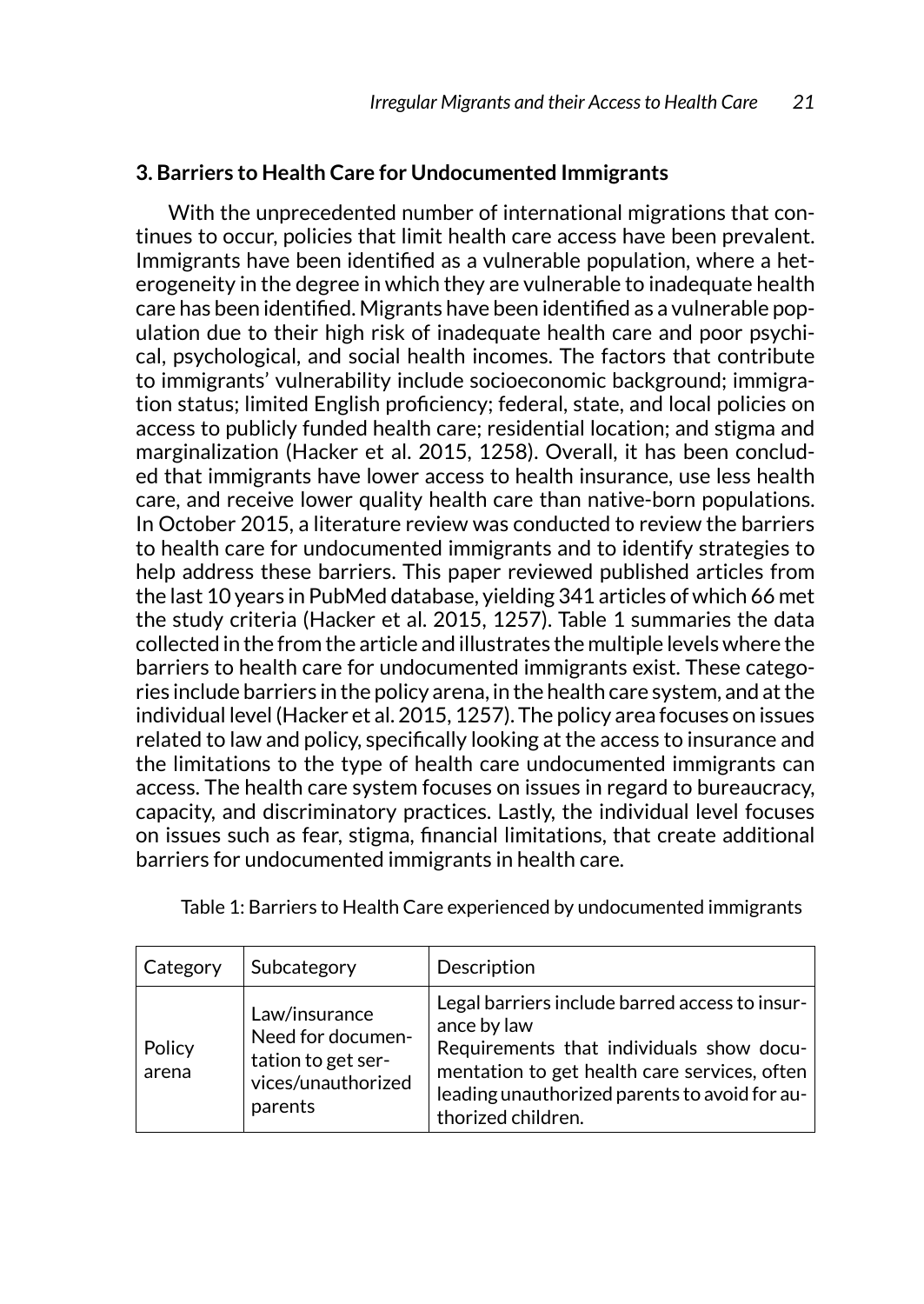| Health<br>system    | <b>External resources</b><br>constraints<br>Discrimination<br>Bureaucracy                                                               | Constraints beyond individual's ability to pay<br>for services including work conflicts, lack of<br>transportation, and limited health care ca-<br>pacity (such as lack of translation services,<br>cultural competency, and funding cuts)<br>Discrimination on the basis of documenta-<br>tion status resulting in stigma experienced<br>by undocumented immigrants<br>Complex paperwork or systems required to<br>gain access to health care                                                                                                                                                                                                                                                         |
|---------------------|-----------------------------------------------------------------------------------------------------------------------------------------|--------------------------------------------------------------------------------------------------------------------------------------------------------------------------------------------------------------------------------------------------------------------------------------------------------------------------------------------------------------------------------------------------------------------------------------------------------------------------------------------------------------------------------------------------------------------------------------------------------------------------------------------------------------------------------------------------------|
| Individual<br>level | Fear of deportation<br>Communication<br>ability<br><b>Financial resources</b><br>Shame/stigma<br>Knowledge of the<br>health care system | Concerns about being reported to authori-<br>ties if they utilized services or provided their<br>documentation<br>Not speaking or understanding the dominant<br>language to communicate with health care<br>providers. Also cultural challenges to under-<br>standing the nuances of another culture and<br>expressing one's problems so that they are<br>understood and not ignored.<br>Not wanting to be a burden to society or<br>experiencing shame when seeking services<br>and concerns about being stigmatized when<br>seeking services.<br>Little knowledge about how the 'system'<br>works, what rights to health care exist, and<br>how to navigate the health care system at all<br>levels. |

# **3.1. Policy**

The most common cited barriers to health care for undocumented immigrants are national policies that exclude them from receiving health care. Article, 'Barriers to health care for undocumented immigrants: a literature review', found that three quarters of the articles utilized in their literature review described legal barriers that denied undocumented immigrants' access to health insurance. A common mechanism was laws that deliberately excluded undocumented immigrations from accessing any type of health insurance. In most situations' health insurance is the only means to accessing health care in general, therefore, excluding irregular migrants from health insurance prevents them from accessing any type of essential care. A second common health policy limitation are regulations that required certain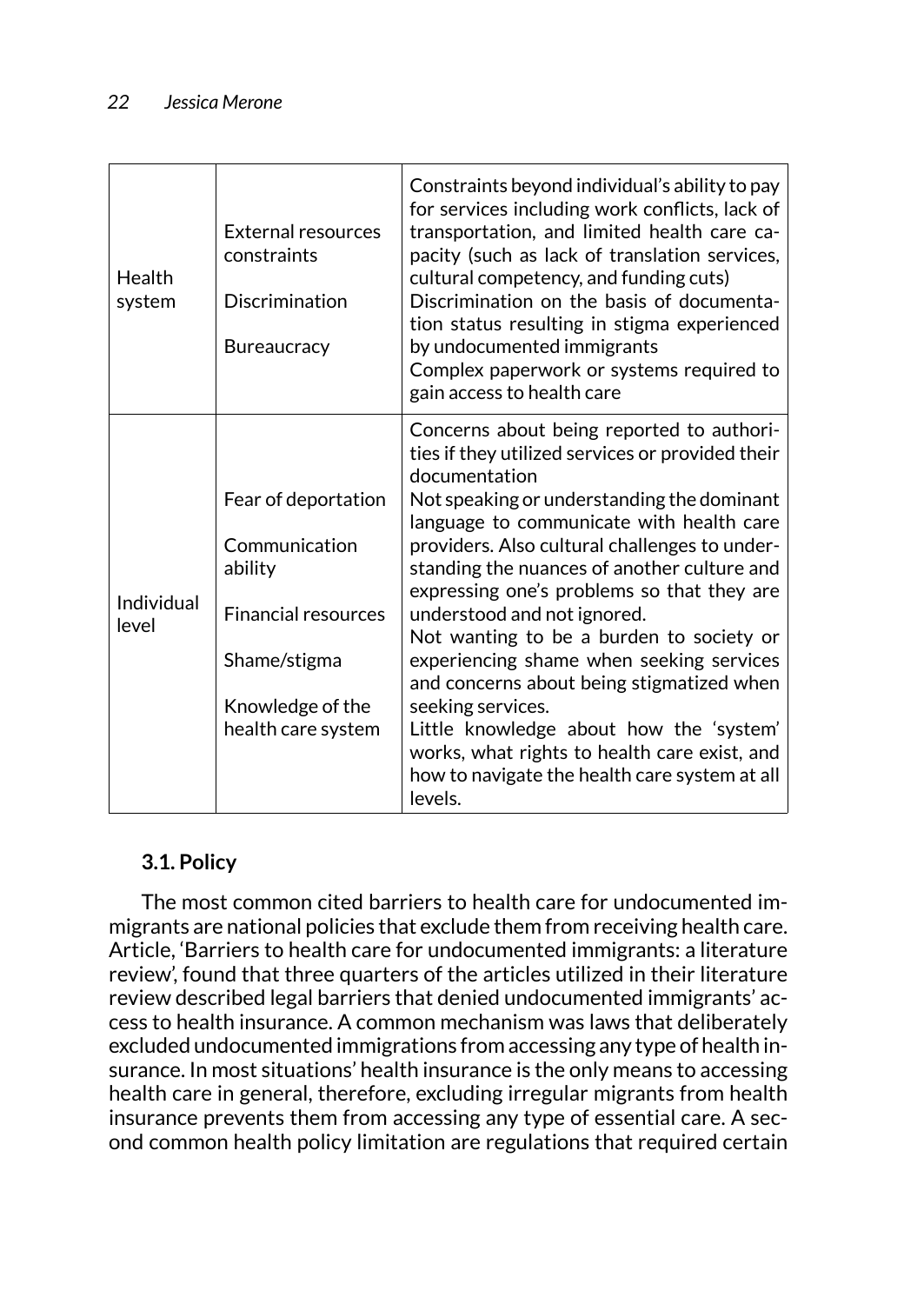types of documentations to access health care. Most irregular migrants do not have the required documents needed to access health care and are unable to retrieve them. This in turn, also affects the children of irregular migrants, even though they might be citizens of the host country, because the inability of parents to provide documents for them as well. It is statistically proven that native-born children with noncitizen or naturalized parents have lower rates of health insurance than native-born children with native-born parents (Hacker et al. 2015, 1260). Another issue that commonly occurs is the active surveillance of health care providers that leads them to denying care to irregular migrants due to the fear of criminal charges or lose of medical license.

## **3.2. Health System**

Health system barriers that irregular migrants face include external resource constraints, individual costs, discrimination, and high bureaucracy requirements. External resources constraints depicted in the literature review include work conflicts, such as health care offered only during work hours, and the fear of losing one's job while seeking care. Other constraints included lack of transportation and limited capacity at health care facilities, such as limited translation services, cultural competency, and funding cuts. Additionally, data has shown that mental health for undocumented migrants is very limiting and costly. Other restrictions include bureaucratic regulations that included extensive paperwork and requirements that were too complicated and costly to complete. A report conducted by three professors of medicine and public health, Kathryn Pitkin Derose, Jose J. Escarce, and Nicole Luri wrote an article titled, 'Immigrants and Health Care: Sources of Vulnerability', which examined the factors that affect immigrant's vulnerability to access adequate health care. In their article they have stated that public health systems that are facing recent influxes of immigrations are less well equipped to achieve high levels of performance to their patients (Hacker et al. 2015, 1264). Poor access to and the poor performance of the health care and public health systems have serious implications for the health of immigrants, their children, and overall the nation.

## **3.3. Individual**

Individual barriers include fear of deportation, communication ability, financial resources, shame/stigma, and lack of knowledge of the health care systems. In a majority of the articles, fear of deportation was identified. Due to their fears of being reported to authorities, many undocumented immigrants avoid seeking healthcare services or wait until their health care issues are critical. A second common barrier noted in many of the ar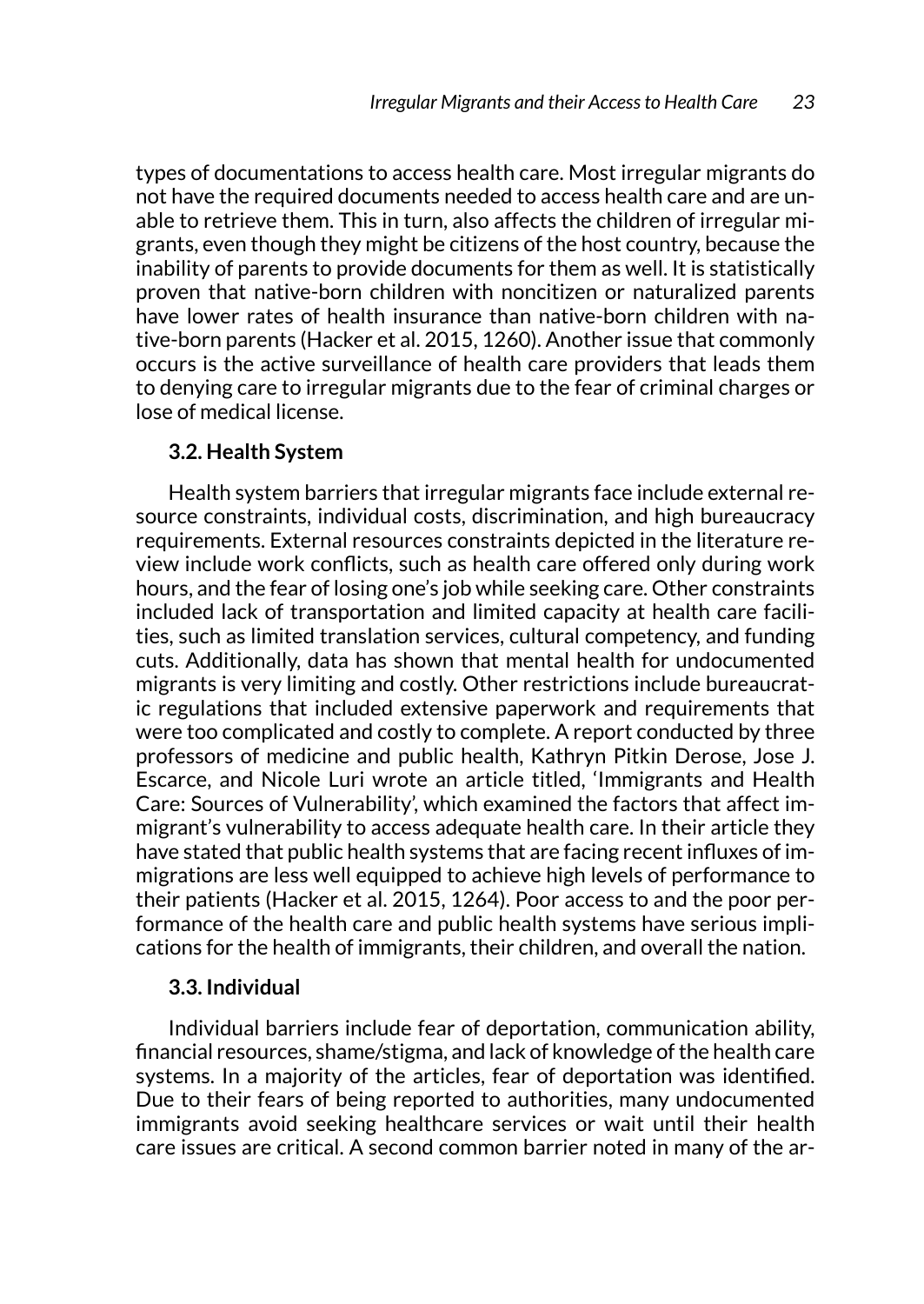ticles was communication and language barriers. These challenges include not only the inability of undocumented immigrants to be able to speak the dominant language, but additionally includes cultural discomfort because of not being understood by the dominate cultural. Cultural and ethnic reproductive and sexual health practices and norms of behaviour among certain migration groups may conflict with those of the host country, for example female genital mutilation. To recognise and manage these sexual and reproductive health issues health care providers to be culturally competent and sensitive (Pace and Shapiro 2009, 7). The training and understanding required to achieve this may not be part of my medical education programmes across the world. Immigrants with limited English proficiency and their children are less likely to have insurance, have fewer visits to a physician, and receive less preventive care than those who speak English (Hacker et al. 2015, 1260). Limited English capacity affects the quality of care immigrants receive, where immigrants with limited proficiency report lower satisfaction with their care and lower understanding of their medical issues. Issues with interpretations and quality of interpretation is an issue, where trained professional interpreters are rare in many settings (6 - 1261). Limited English proficiency additionally affects patient's safety, when miscommunication of medical conditions occurs and problems of understanding medical instructions, especially on usage of medication.

Immigrants' vulnerability can also be influenced by residential location, and whether the residence is a traditional or new destination for immigrants (Hacker et al. 2015, 1262). New destinations are less likely than established destinations to have well-established safety nets, culturally competent providers, and community-based organizations and immigration advocacy. Immigrants that live in areas with a small population of immigrants rely more on emergency departments for their care, than those who live in areas with a high number of immigrants. Additionally, physicians who work in communities with lower number of immigrant residents report higher difficulties with language barriers and problems communicating, when compared to physicians in major immigration communities (Hacker et al. 2015, 1262). Immigrants who live in new destination residencies have different social networks, compared to immigrants who live in traditional residents. In new destinations immigrants are less likely to know immigrants who have been long term resident, whom are able to provide assistance and knowledge regarding the health care system. A localities safety net, for example, community health centres and health-promoting capabilities and resources with immigrant communities, play a role in the frequency in which immigrants access healthcare services.

Factors related to stigma and marginalization additionally contribute to the vulnerability of immigrants. A variety of factors that contribute to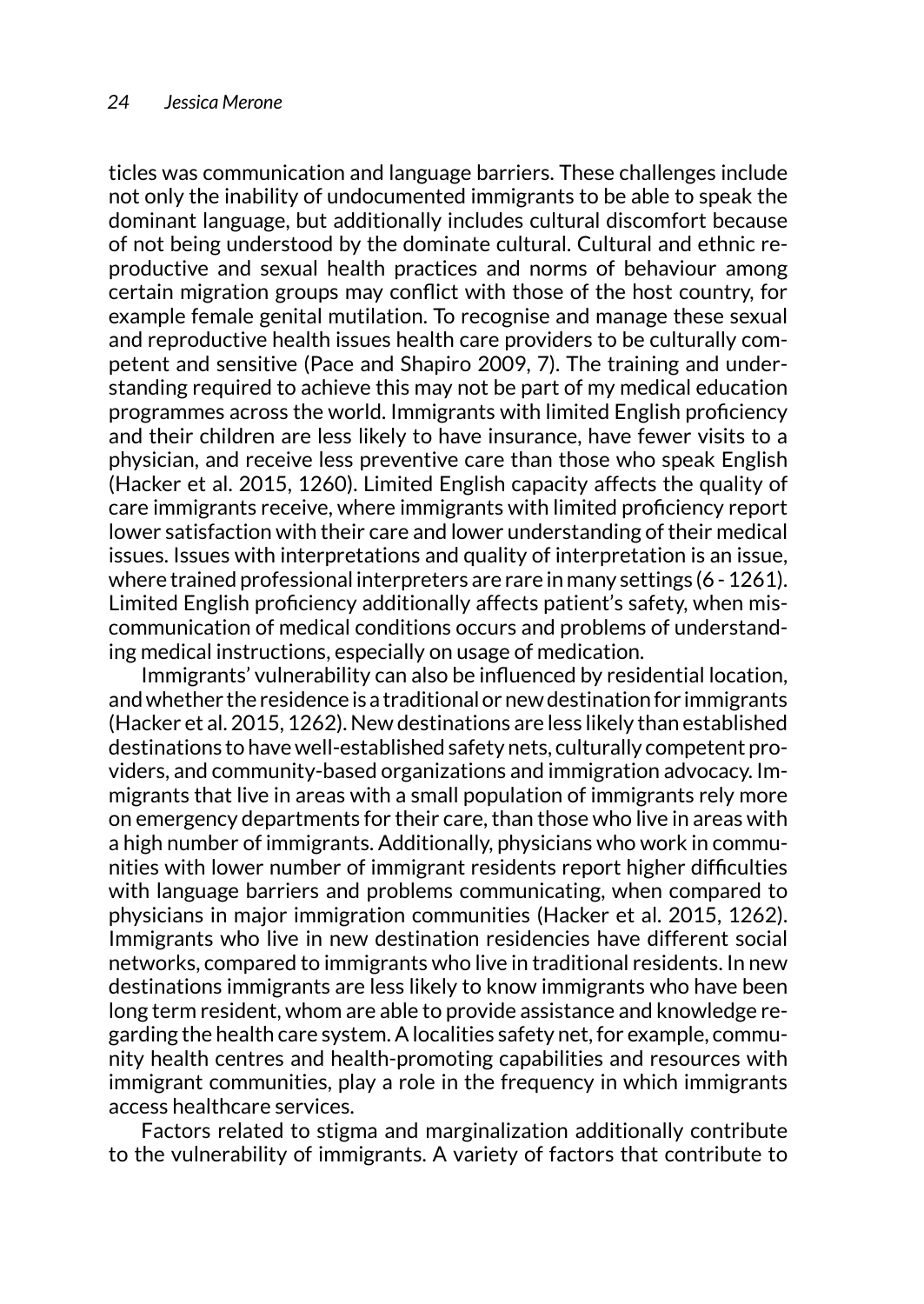this include differences in appearance, language barriers, speaking with an accent, and skin tone. Many undocumented immigrants reported feeling stigmatized while accessing services, even in countries where health care services were available. Being part of a vulnerable and stigmatized group, undocumented immigrants are more reluctant to receive health care due to fears of poor treatment. If practitioners do not have the adequate skills, knowledge, or resources to serve their patients, then frustration occurs between both the patient and provider (Hacker et al. 2015, 1263).

The last individual barrier identified was the lack of knowledge of the healthcare system in itself. Many undocumented immigrants are not aware of the health care services available to them are or what their rights to health care are. Additionally, many did not understand how to utilize the health care system, navigate through the health care system bureaucracy, and obtain the essential documentations and requirements. Socioeconomic background, such as educational attainment, type of occupation, and earnings, directly and indirectly influence immigrants' access to health care resources (Hacker et al. 2015, 1259). Overall, immigrants are more likely than native-born populations to have not graduated from high school, live in poverty, and work in service occupation with low salary.

Roman Romero-Ortuno, an Associate Professor in Medical Gerontology at Trinity College in Dublin and a Consultant Physician at St. James's Hospital in Dublin, argues that the numerous barriers that impede access to health care are especially preventive in irregular migrants. In his article titled, 'Access to health care for illegal immigrants in EU: should we be concerned?', he considers the factors that impede irregular migrants from having effective health care access from both from the perspective of irregular migrants (the demand side) and from health care providers (supply-side) (Table 5). On the demand side, he states that irregular migrants continue not to use health care services because of the lack of knowledge of health care services in their new country. Although, many non-profit organizations (NGOs) try to fill in this information gap, irregular migrants continue to still not use public health care services due to fear. The consequences when irregular migrants do not attain the medical information, they need include high severity rates of disease and sickness in the community. Beside information availability, other limiting factors in the demand side include socio-economic and cultural barriers, such as illiteracy, language problems, lack of disposable time, and difficulty in completing the application process (Romero-Ortuno 2004, 265). On the supply-side, Romero-Ortuno highlights that often times health care managers and providers are unaware of current legislations concerning health care for migrants or are left with ambiguous defined legislations that can be subject to conflicting interpretations. Therefore, numerous times health care mangers do not provide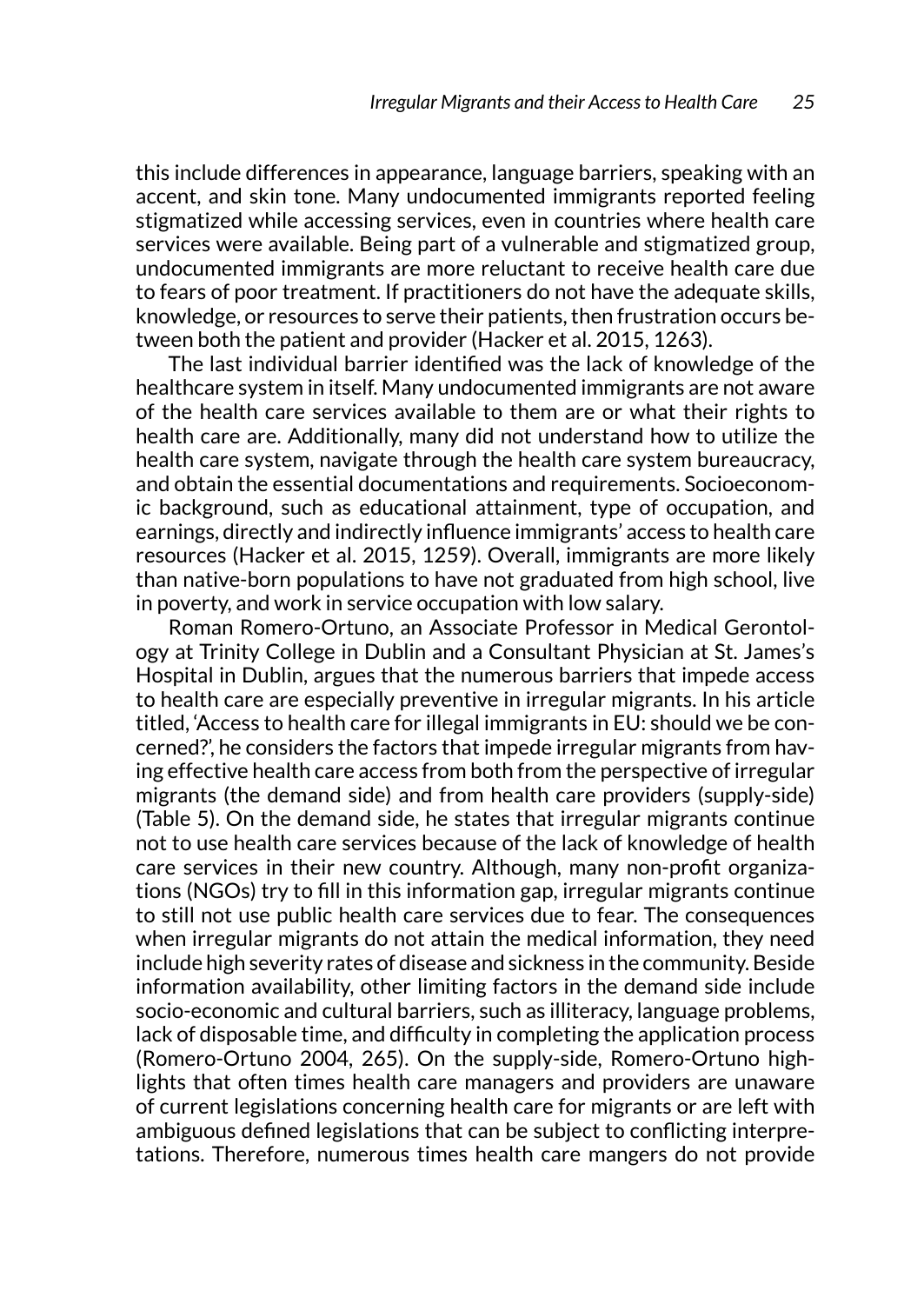health care to irregular migrants, in which they are entitled to. Moreover, providers are often affected by the fact that new legal provisions are followed by poor implementation measures and insufficient funding. This sometimes includes complex, costly, time-consuming administrative reimbursement procedures, that are often being declined. Another vast obstacle is the negative attitudes of some health workers have towards their clients who have irregular status (11 page 265).

| care                                                 |                                                                                      |  |  |
|------------------------------------------------------|--------------------------------------------------------------------------------------|--|--|
| Demand-side factors                                  | Supply-side factors                                                                  |  |  |
| Lack of information                                  |                                                                                      |  |  |
| Fear<br>Lack of financial resources<br>(co-payments) | Ambiguous legal definition of enti-<br>tlements<br>Lack of implementation provisions |  |  |
| Complicated administrative procedures                |                                                                                      |  |  |
| Lack of time                                         | The duty to denounce<br>Discrimination                                               |  |  |
| Cultural issues, language problems                   |                                                                                      |  |  |

Table 5. Factors impeding IMs from having effective access to public health

# **4. Entitlements and Access to Health Care for Undocumented Migrants in Italy and the United States**

In December 2012 a research publication titled, 'Access to Health Care of Undocumented Migrants from a Human Rights Perspective: A Comparative Study of Denmark, Sweden, and the Netherlands', was published in the Health and Human Rights Journal, Volume 14 that focused on addressing undocumented immigrants' access to health care in Denmark, Sweden, and the Netherlands from a human rights perspective. The authors of the publication included, Dan Biswas, BSS, Student Research Scholar at the Danish Research Centre for Migration Ethnicity and Health at the University of Copenhagen, Denmark; Brigit Toebes, LMM, PhD, Lecture in the Department of International and Constitutional Law at the University of Groningen, Netherlands; Anders Hjern, Md, PhD, Adjunct Professor of Paediatric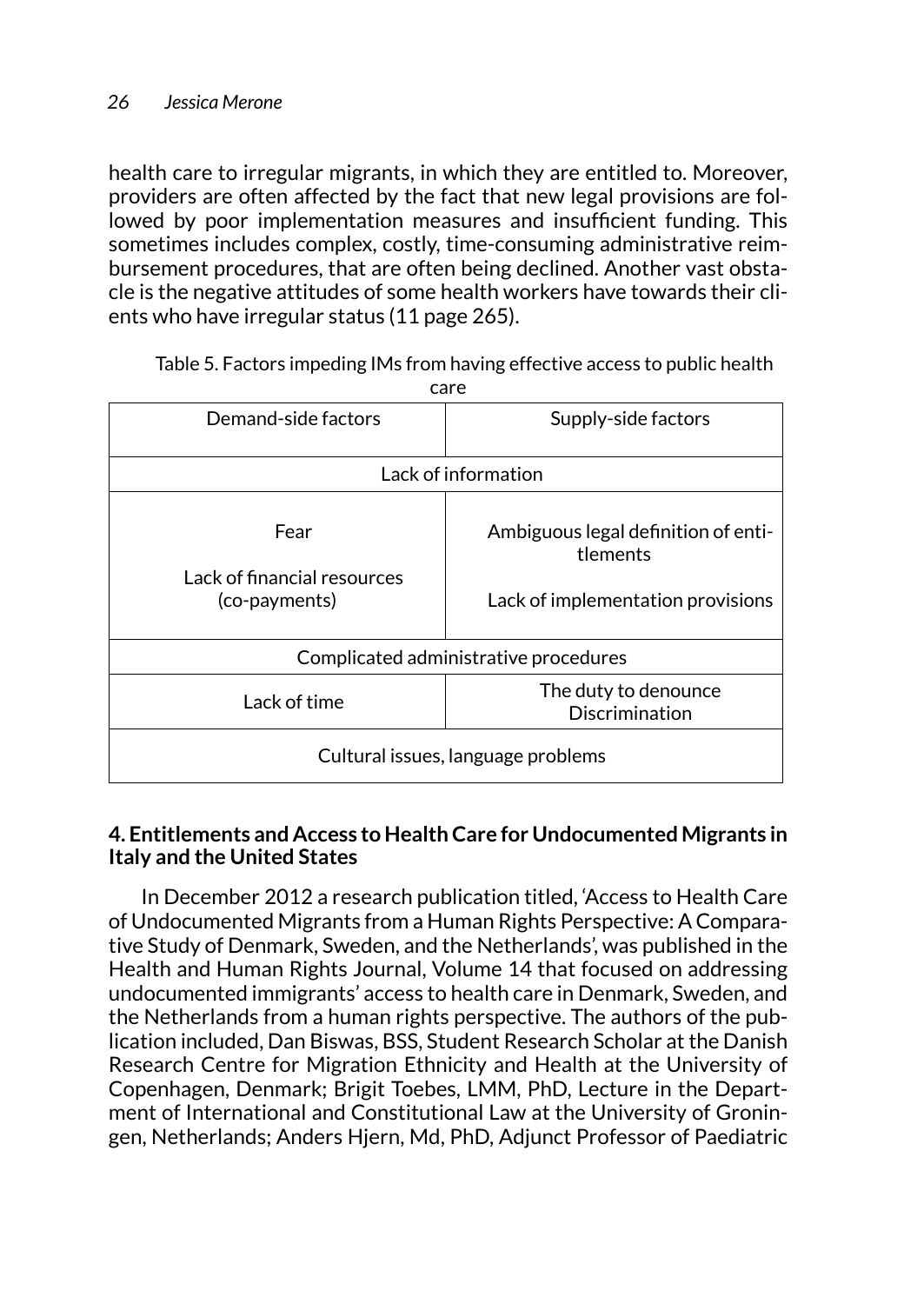Epidemiology at the Centre for Health Equity Studies at the University of Stockholm, Sweden; Henry Ascher, MD, PhD, Associate Professor in Public Health at the Nordic School of Public Health and Community Medicine; and Marie Norredam, MD, PhD Associate Professor at the Danish Research Centre for Migration, Ethnicity and Health, Department of health at the University of Copenhagen, Demark. Based on desk research the authors conducted in October 2011, they identified laws, policies, peer-review studies, and grey literature that concerned undocumented migrants' access to health care in the three corresponding countries (Biswas et al. 2012, 49). In addition, the author's methodology included identifying relevant international laws concerning the right to health and the right to different groups of undocumented migrants through treaties and related explanatory documents from the United Nations and the Council of Europe. The results yielded that undocumented migrants in Denmark have the right to emergency care, while additional care is restricted and subject to costly payments. In Sweden, undocumented migrants only have the right to emergency care only. The only exception made is to former asylum-seeking children, who are considered to have the same rights as Swedish citizens. Undocumented migrants in the Netherlands have access to primary, secondary, and tertiary care, but other determinantal factors and shortcomings in the health care system have been identified (Biswas et al. 2012, 49). Similar to this article, the purpose of my research project is: (1) to compare the current immigration health care laws and regulations being implemented in the United States and Italy, (2) depict the negative implications these policies have on immigrants' health and integration in society, and (3) to promote and highlight basic human rights all immigrants should be entitled to, regardless of their status. Unlike this publication, my research would include interviewing those are who are personally, socially, and physically affected by the broken immigration health care systems: immigrants whose voices continue to remain unheard and each country's healthcare providers who try to help them. My study will focus on two immigration populations; (1) Hispanic immigrants arriving in the United States, and (2) immigrants from Sub-Saharan Africa traveling to Italy.

In Demark, the health care system is tax-financed and universal health care is granted to all Danish residents. The Executive Order on the Right to Hospital treatment states that all non-residents have the right to emergency treatment in cases of sudden illness, delivery, or aggravation of chronic illness. The Danish Health Care Act states that all irregular migrants have access to emergency care, but doctors are not obligated to treat non-emergency care. The article additionally highlighted other obstacles that are similar to those highlighted in this literature review, which include: 1) the Danish Health Act does not clearly define when a condition is consider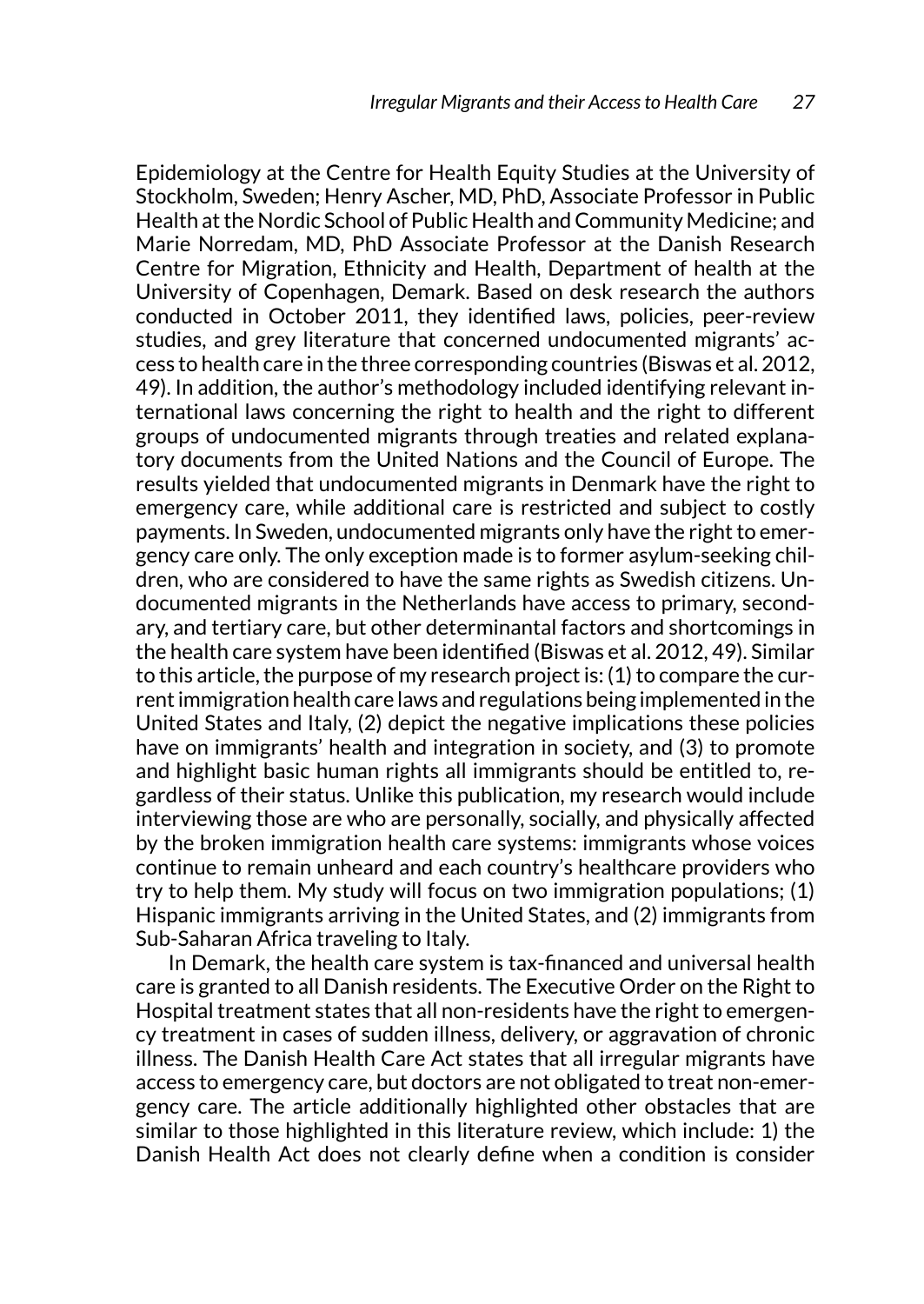emergency, therefor the decision lies on medical practitioners; 2) irregular migrants are able to access necessary care from Danish Immigration Services, but Immigration Services are obliged to notify policy of patients with irregular status; 3) nurses in Denmark have found that many irregular migrants do not seek treatment due to fear of being reported to police and lack of knowledge of the health care system; and 4) many irregular migrants receive health care access from trusted NGOs and health centres in their neighbourhood, like the Danish Red Cross (Biswas et al. 2012, 50). Sweden is also a tax-financed health care system and provides universal access to people with personal identification cards. Under Sweden health care laws, irregular migrants are only able to receive emergency care and Swedish health care centres are able to claim reimbursement of treatment at full cost. Additionally, also in Sweden many irregular migrants seek treatment at centres opened by NGOs and run by volunteer health professionals. In addition, since 2000 asylum-seeking children and undocumented former asylum-seeking children in Sweden have the same access to health care as Swedish children after the advocacy work of many Sweden NGOs. However, the article highlights other obstacles that still prevent former asylum-seeking children and irregular migrants from seeking health care, which include: 1) health care practitioners who are unaware of current immigration health care laws; 2) undocumented families who are unable to afford treatment and medical costs; and 3) lack of administrative support. In the Netherlands, the health care system requires that all residents purchase their own private health insurance. Since 1998, irregular migrants have been excluded from the country's health insurance but entitled to only 'medically necessary' health care (Biswas et al. 2012, 52). In addition to this, the literature also stated that irregular migrants avoid seek health care services due to the lack of information about the entitlements to health care and fear of payment costs.

For the past decade, 11 million undocumented immigrants have settled in the United States. The United States is the only industrialized country that does not provide universal health care. Instead, the health care system in the United States is considered to be a 'private-public hybrid', where residents are able to access both private and public health care insurances. Public government-funded programs that are subsided or paid entirely by public government include Medicaid, Medicare, and Children's Health Insurance (CHIP), and provide health care coverage to some vulnerable population groups that meet the eligibility requirements. The private health insurance is paid for in part or entirely by the individuals being covered. Private health insurance can be offered through an employer or can be purchased individually. In 2010, President Barack Obama introduced the Patient Protection and Affordable Care Act (PPAC0, also known as the Af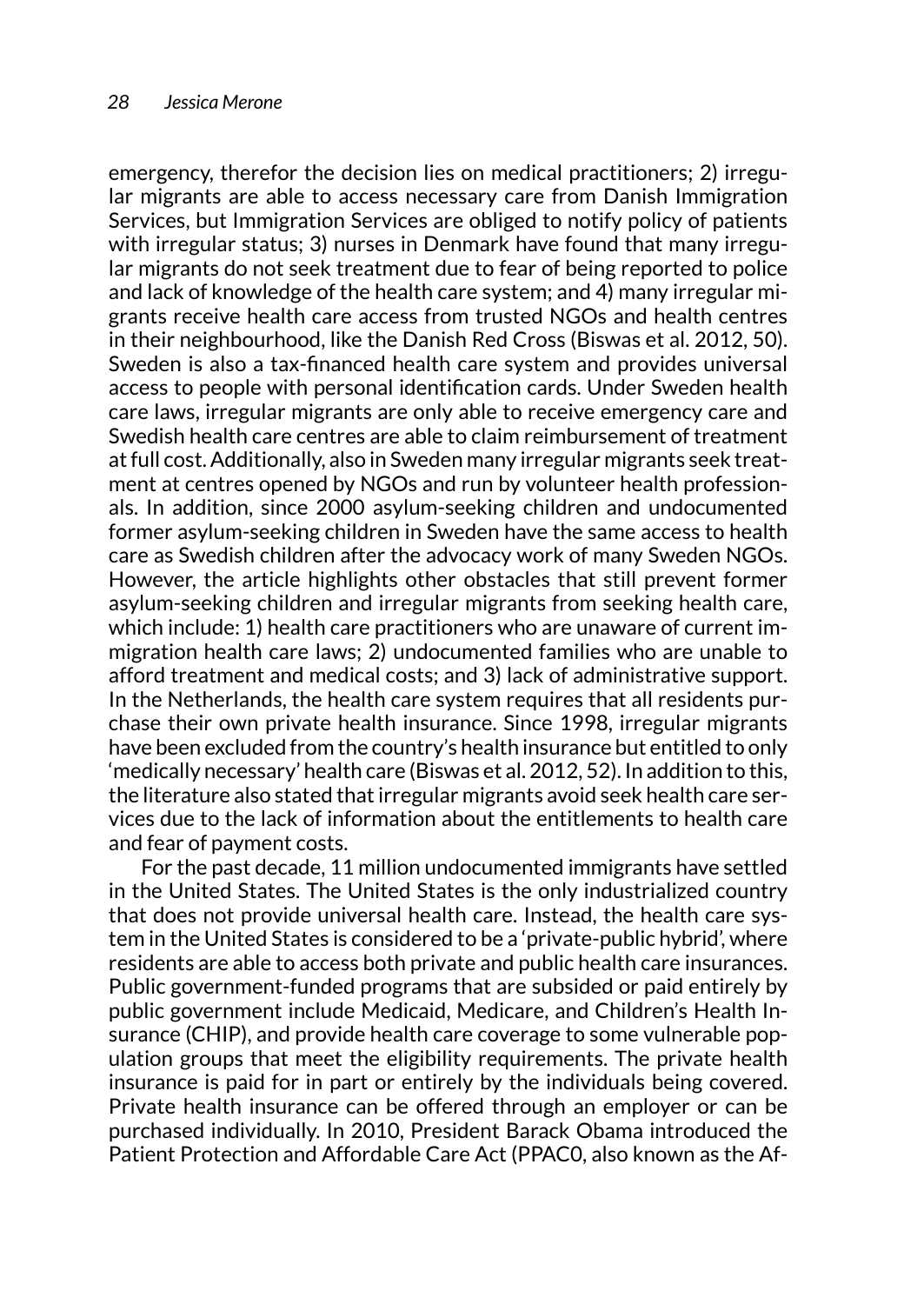fordable Care Act (ACA), in an attempt to improve health care coverage by requiring most individuals to secure health insurance, making health care cost less costly and easier to obtain, and contesting against abusive insurance policies (Pandey et al. 2009, 749). Despite attempts to expand health care coverage, irregular migrants are excluded from the insurance provisions of ACA and are ineligible for the federally funded public insurance programs mentioned previously. With few options available, those who seek regular access to care must either pay for services out-of-pocket or purchase prohibitively expensive private insurance. Due to the limited insurance options available to this group, undocumented immigrants are among the most likely to be uninsured. When irregular immigrants do access health care, it is primarily through one of the two ways: 1. Hospital Emergency Rooms. 2. Safety-net clinics (Ottersen et al. 2014, 247). Some states, such as New York, New Jersey, and California have granted exceptions allowing some undocumented immigrants, like children and pregnant women to enrol in Medicaid or CHIP.

The health care system in Italy is a regionally based national health service that provides universal coverage, free of charge at the point of service (Romero-Ortuno 2004, 259). The Italian National Health Plan determined the health care system to be based on several principles, which include: human dignity (equal rights for everyone regardless of personal or social characteristics), health need (everyone has the right to health care), and solidarity (especially those considering to be vulnerable people). Under the new immigration law No. 189 of 30 July 2002, irregular migrants in Italy have the right to receive the following health care: 1) urgent and essential primary and hospital care due to illness or accident, with guarantee of the principle of continuity of care (both definitions of urgent and essential care can be found in the provision); 2) pregnancy and maternity care; 3) full health care for everyone under the age of 18 years old; 4) vaccinations according to the rules and within the areas of interventions set by each region; 5) interventions of international prophylaxis; 6) diagnosis and treatment of infectious disease; and 7) prevention, treatment and rehabilitation of toxic dependencies (Romero-Ortuno 2004, 260). To receive these treatments irregular migrants, have to fill out an official form titled 'Dichiarazione di Indigenza', declaring that they lack sufficient economic resources to pay for treatment. An anonymous ID regional code, titled 'Codice SPT: Staniero Temporaneamente Presente', will then be assigned and be vailed for six months, and allow the irregular migrant to access all the health services mentioned previously. Additionally, the Unità Sanitaria Locale, the regional health authority will refund all providers of the expenses. Article 35(5) of the Legislative Decree No. 286, 1998 (Consolidate Act of Immigration) states that irregular migrants who access health care services shall not be reported to immigration authorities.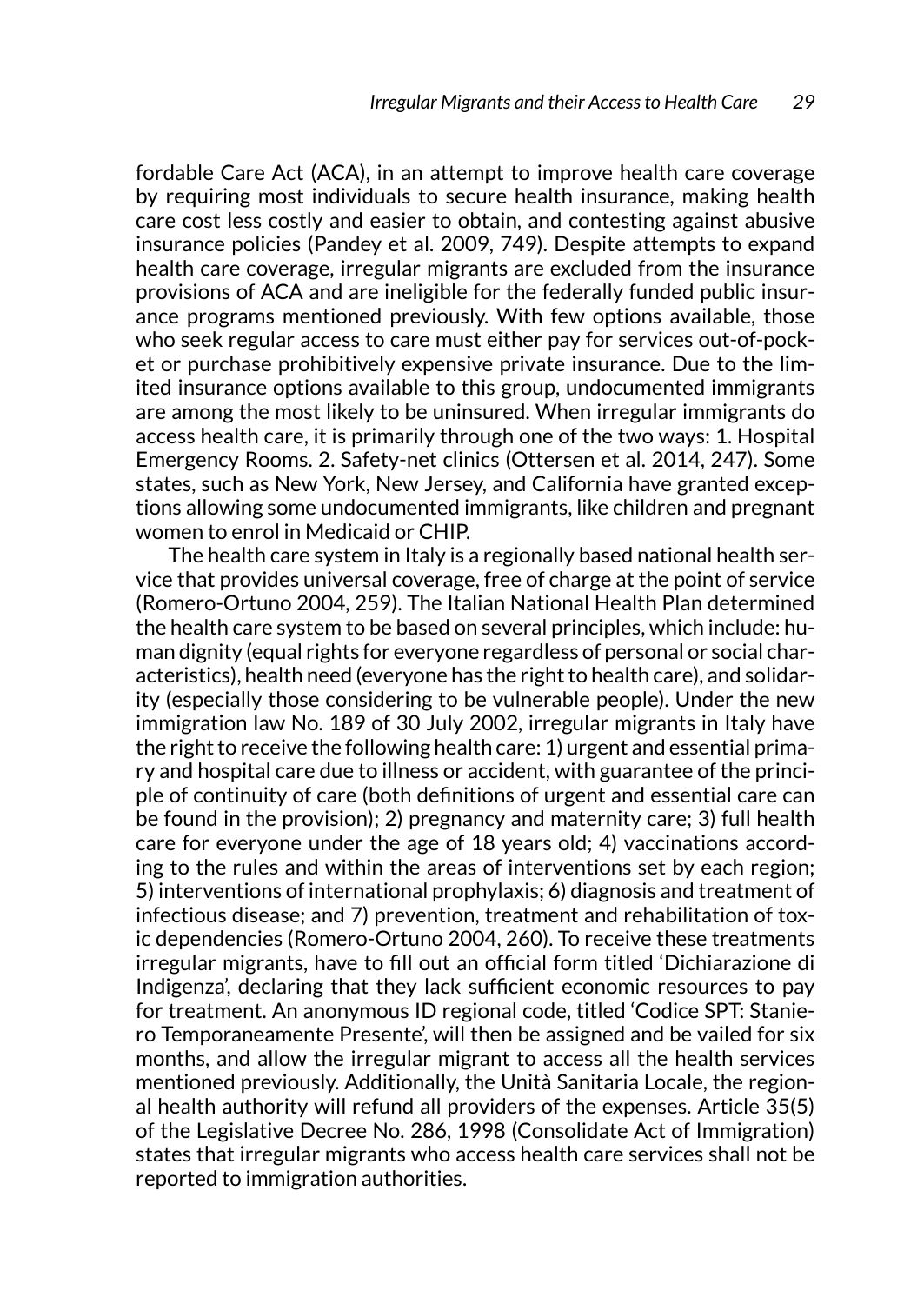#### **Conclusion**

Undocumented migrants' access to health care varies across the world, where provisions to health care access is regulated by member States and ranges from full access (under certain requirements) to no-access to non-emergency care. Therefore, entitlements at the national level are often at odds with the rights stated in international human rights law, which acknowledges the right to health for all persons, regardless of their migratory status. International migration, especially migrants who enter into their host country with no documents or permission, are considered to be one of the most vulnerable migrant groups due to them being outside the scope of any political agenda. The legal status or health conditions of any individual is not a ground for an exception of the standards and principles that exist in international human rights law. As stated in international human rights law, all State members are accountable for the consequences of irregular migrants within their borders and have a legal obligation to fulfil their duty to provide a comprehensive health care for all people, which is in line with the basic human right of the highest attainable standard of health.

The aim of this article is to address undocumented migrants' access to health care by, (i) comparing national laws, policies, and practices in Italy and the United States, and (ii) discussing these in a wider framework of international human rights law. In the United States, President Donald Trump has made immigration a central matter throughout his presidency. Since 2017, President Donald Trump made major political shifts in U.S. immigration policies, which include policies at the border, increase in deportation and ICE raids, limiting the number of asylum-seekers, and so much more. Literature review and studies show that President Trump's right-wing policies have aggressively reshaped the legal immigration system creating an atmosphere of nativism, fear, and racism. His immigration policies are radically different from former-President Barack Obama and now with the 2020 presidential election healthcare and immigration have been recurring topics throughout the debates. Since 2018, Italy's far-right interior Minister Matteo Salvini began to make drastic changes in the Italian immigration policies with his new 'Security Degree'. The new laws have limited humanitarian protection from refugees, has doubled the maximum detention time for people in repartition centres, has cut funding for refugee centres, and much more. In both counties, these new political laws have affected the health care policies, how medical practitioners treat migrant patients, and affected the integration of migrants into their host society. This Ph.D. thesis will not only compare the current universal health care system that exists in Italy to the public-private hybrid health care system in United States, but also health care policies continue to change through the next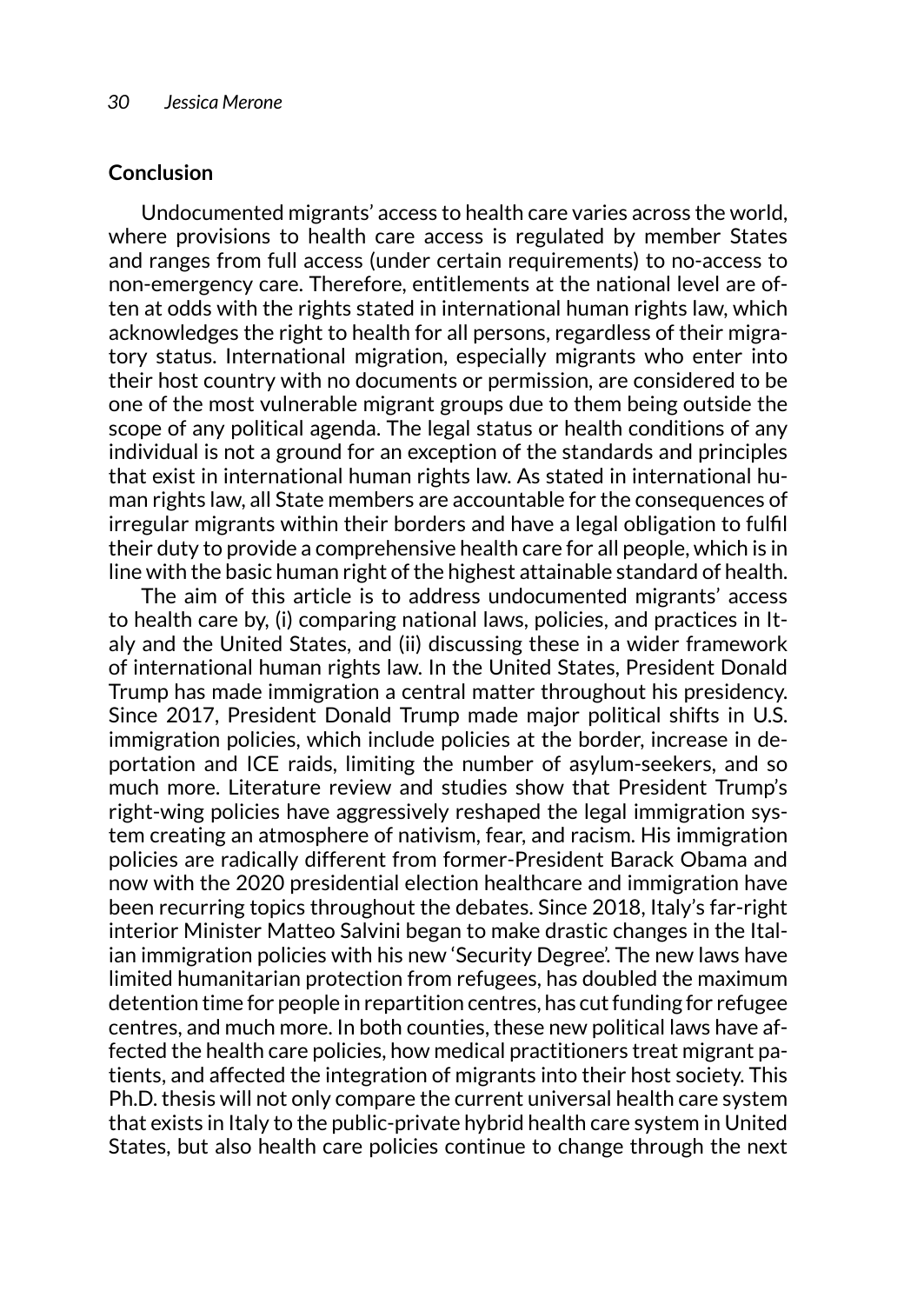two years with the new right-wing political leaders and the new elections in both countries. In addition, the central theme of this research would be the principle of non-discrimination and state obligation in international human rights law and the right of all people to have the highest attainable health care possible.

# **References**

- American Association for the International Commission of Jurists, Inc. 'Siracusa Principles on the Limitation and Derogation Provisions in the International Covenant on Civil and Political Rights', retrieved from: https://www.uio.no/studier/emner/jus/humanrights/HUMR5503/ h09/undervisningsmateriale/SiracusaPrinciples.pdf (accessed: 14/07/2019).
- Asad, A. L., Clair, M. (2018) 'Racialized legal status as a social determinant of health', *Social Science & Medicine*, 199, 19-28.
- Biswas, D., Toebes, Brigit., Hjern, Anders., Ascher, Henry., Norredam, Marie. (2012) 'Access to health care for undocumented migrants from a human rights perspective: a comparative study on Denmark, Sweden, and the Netherlands', *Health and Human Rights Journal*, 14(2), 49- 60.
- Castaneda, H., Holmes, S., Madrigal, D., De Trinidad Young, M., Beyeler, N., Quesada, J (2015) 'Immigration as a Social Determinant of Health', *The Annual Review of Public Health*, 36, 375-92.
- Chapman, A. (2010) 'The Social Determinants of Health, Health Equity, and Human Rights', *Health and Human Rights Journal*, 12(2), 17- 30.
- Committee on Economic, Social, and Cultural Rights (2017) 'The Duties of States Towards Refugees and Migrants under the International Covenant on Economic, Social, and Cultural Rights', retrieved from: http:// docstore.ohchr.org/SelfServices/FilesHandler.ashx?enc=4slQ6QSmlBEDzFEovLCuW1AVC1NkPsgUedPlF1vfPMJbFePxX56jVyNBwivepPdlEe4%2BUb4qsdJhuBDpCRSOwCXPjZ7VN7SXN0oRoXkZh-CuB9Z73iyU35LZveUjX0d7u (accessed: 25/07/2019).
- Derose, K. P., Escarce, J. J., Lurie, N. (2007) 'Immigrants and Health Care: Sources of Vulnerability', *Health Affairs*, 26(5), 1258-1268.
- Forman, L., Beiersmann, C., Brolan, C. E., McKee, M., Hammonds, R., Ooms, G. (2016) 'What Do Core Obligations under the Right to Health Bring to Universal Health Coverage?', *Health and Human Rights Journal*, 18(2), 23-34.
- General Assembly (1966) 'International Covenant on Economic, Social, and Cultural Rights', retrieved from: https://www.ohchr.org/en/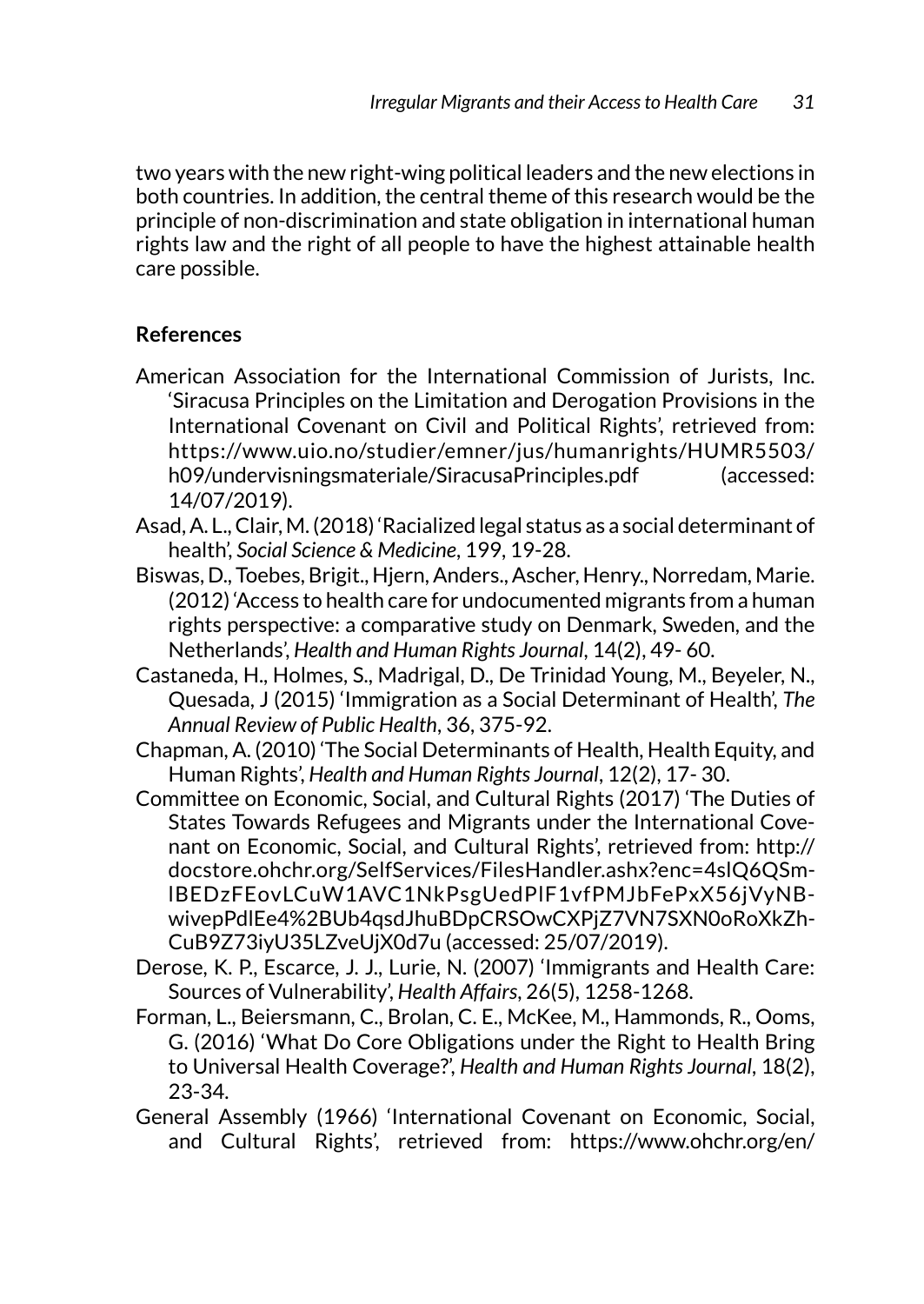professionalinterest/pages/cescr.aspx (accessed: 19/07/2019).

- General Assembly (1979) 'Convention on the Elimination of All Forms of Discrimination against Women', retrieved from: https://www.un.org/ womenwatch/daw/cedaw/ (accessed: 14/07/2019).
- General Assembly (1989) 'Convention on the Rights of the Child', retrieved from: <https://www.ohchr.org/en/professionalinterest/pages/crc.aspx> (accessed 14/07/2019).
- Hacker, K., Anies, M., Folb, B. L., Zallman, L. (2015) 'Barriers to health care for undocumented immigrations: a literature review', *Risk Management and Healthcare Policy*, 8, 175-183.
- Hicken, M. T., Kravitz-Wirtz, N., Durkee, M., Jackson, J. S. (2018) 'Racial inequalities in health: Framing future research', *Social Science & Medicine*, 199, 11-18.
- Hunt, P. (2004) 'Human Rights and Health', *Human Rights & Human Welfare*, 1-142.
- International Organization for Migration (IOM) (2011) *Glossary of Migration, 2nd Edition*, Switzerland: International Organization for Migration.
- International Organization for Migration (IOM) (2017) '*World Migration Report 2018*', Switzerland: International Organization for Migration, retrieved from: https://www.iom.int/wmr (accessed: 11/07/2019).
- Ku, L., Jewers, M. (2013) 'Health Care for Immigrant Families- Current Policies and Issues', retrieved from: www.migrationpolicy.org (access: 09/07/2019).
- Ku, L., Matani, S. (2001) 'Left Out Immigrants' Access to Health Care and Insurance', *Health Affairs*, 20(1), 247-256.
- Martinez, O., Wu, E., Sandfort, T., Dodge, B., Carballo-Diequez, A., Pinto, R., Rhodes, S., Moya, E., Chavez-Baray, S. (2015) 'Evaluating the Impact of Immigration Policies on Health Status Among Undocumented Immigrants: A Systematic Review', *Journal of Migrant Minority Health*, 17, 947-970.
- Matthew, D. (2010) 'The Social Psychology of Limiting Healthcare Benefits for Undocumented Immigrants – Moving Beyond Race, Class, and Nativism', *Houston Journal of Health Law & Policy*, 10, 201-226.
- O'Brien, P. (2013) 'The International Right to Health: State Obligations and Private Actors in the Health Care System', *Journal of Law and Medicine*, 21(1), 194-209.
- Office of the High Commissioner for Human Rights (2000) 'CESCR General Comment No. 14: The Right to the Highest Attainable Standard of Health (Art. 12), retrieved from: https://www.refworld.org/pdfid/4538838d0. pdf (accessed: 10/07/2019).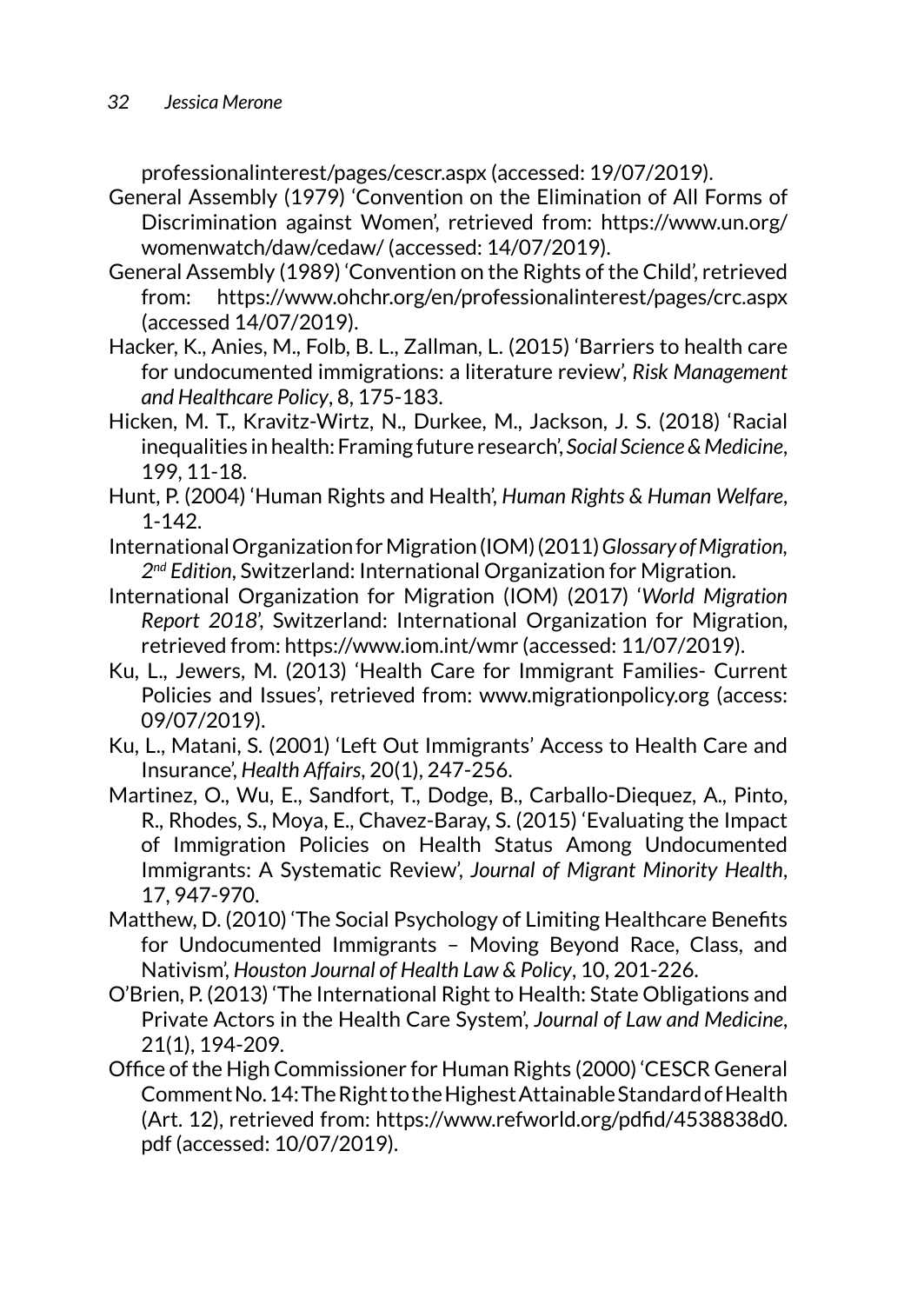- Onarheim, K. H., Melberg, A., Meier, B. M., Miljeteig, I., (2018) 'Towards universal health coverage: including undocumented migrants', *BMJ Global Health*, 3, 1-6.
- Ottersen, O. P., Dasgupta, J., Blouin, C., Buss, P., Chongsuvivatwong, V., Frenk, Julio., Fukuda-Parr, S., Gawanas, B. P., Giacaman, R., Gyapong, J., Leaning, J., Marmot, M., NcNeill, D., Mongella, G., Moyo, N., Mogedal, S., Ntsaluba, A., Ooms, G., Bjertness, E., Lie, A. L., Moon, S., Roalkvam, S., Sanberg, K. I., Scheel I, B. (2014) 'The political origins of health inequality: prospects for change', *The Lancet – Global Governance for Health*, 383, 630- 667.
- Pace, P. (2009) *Migration and the Right to Health: A Review of International Law No. 19*, International Organization for Migration (IOM).
- Pace, P., Shapiro, S. (2009) 'Migration and the Right to Health in Europe Background Paper for international Organization for Migration (IOM), retrieved from: https://www.iom.int/wmr (accessed: 20/07/2019).
- Pandey, S. K., Cantor, J. C., Lloyd, K. (2014) 'Immigrant Health Care Access and the Affordable Care Act', *Public Administration Review*, 74(6), 749- 759.
- Platform for International Cooperation on Undocumented Migrants (PICUM) (2017) 'Cities of Rights – Ensuring Health Care for Undocumented Residents', retrieved: [https://picum.org/wp](https://picum.org/wp-)content/uploads/2017/11/CityOfRights Health EN.pdf (accessed: 17/07/2019).
- Perocco, R. (2018) 'Immigration and Racial Inequality. The Italian Case', *EUROPOLITY*, 12(2), 115-134.
- Romero-Ortuno, R. (2004) 'Access to health care for illegal immigrants in the EU: should we be concerned?', *European Journal of Health Law*, 11, 245-272.
- Sanchez, G. R., Sanchez-Youngman, S., Murphy, A. AR., Goodin, A. S., Santos, R., Valdez, R. B. (2018) 'Explaining Public Support (or Lack Thereof) for Extending Health Coverage to Undocumented Immigrants', *Journal of Health Care for the Poor and Underserved*, 22(2), 683-699.
- Sommers, B. D. (2013) 'Stuck between health and Immigration Reform – Care for Undocumented Immigrants', *The New England Journal of Medicine*, 369(7), 593-595.
- United Nations (2009) 'General Comment No. 20 Non-Discrimination in Economic, Social, and Cultural Rights (art, 2 para. 2)', retrieved from: https://www.right-to-education.org/resource/general-comment-no-20-non-discrimination-economic-social-and-cultural-rights-art-2 para-2 (accessed: 14/07/2019).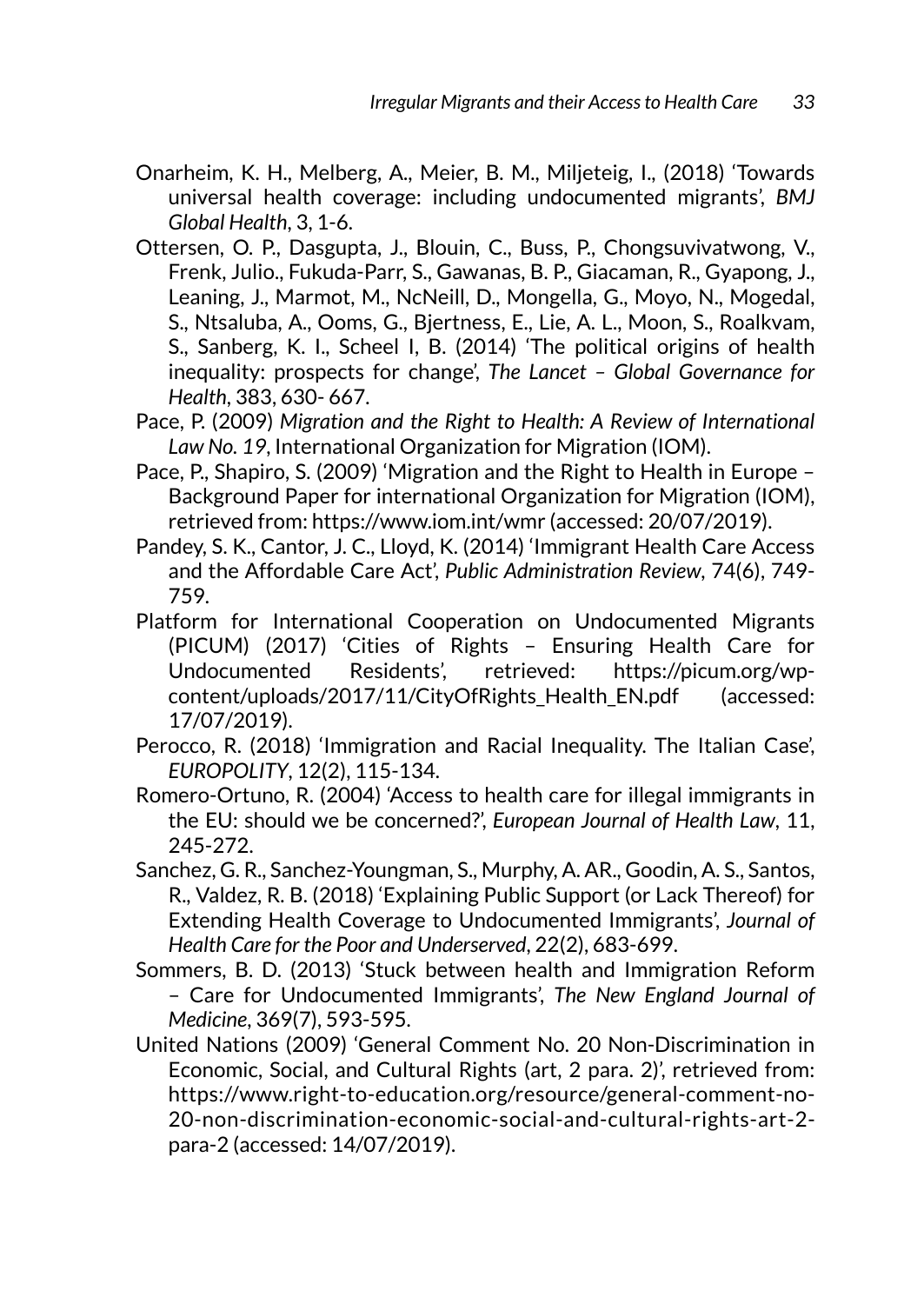- United Nations Human Rights Office of the High Commissioner (2014) 'The Economic, Social, and Cultural Rights of Migrants in an Irregular Situation', retrieved from: [https://www.ohchr.org/Documents/](https://www.ohchr.org/Documents/Publications/HR-PUB-14-1_en.pdf) [Publications/HR-PUB-14-1\\_en.pdf](https://www.ohchr.org/Documents/Publications/HR-PUB-14-1_en.pdf) (access: 15/11/2018).
- United Nations Human Rights Office of the High Commissioner 'Principles and Guidelines, supported by practical guidance, on the human right protection of migrants in vulnerable situations', retrieved from: https://www.ohchr.org/Documents/Issues/Migration/ PrinciplesAndGuidelines.pdf (access: 20/07/2019).
- United Nations Human Rights Office of the High Commissioner 'Recommended Principles and Guidelines on Human Rights at International Borders', retrieved from: https://www.ohchr.org/ Documents/Issues/Migration/OHCHR\_Recommended\_Principles\_ Guidelines.pdf (accessed: 20/07/2019).
- Wagstaff, A. (2009) 'Social Health Insurance vs. Tax Financed Health Systems – Evidence from the OECD', *The Policy Working Paper*.
- Wallace, S. P., De Trinidad Young, M., Rodriguez, M., Brindis, C. (2019) 'A social determinants framework identifying state-level immigration policies and their influence on health', *Social Science & Medicine – Population Health*, 7, 1-9.
- World Health Organization., Office of the United Nations High Commissioner for Human Rights (2008) *The Right to Health*, United Nations, Geneva: The Office of the United Nations High Commissioner for Human Rights.
- Yamin, A. E. (2005) 'The Right to Health Under International Law and Its Relevance to the United States', *American Journal of Public Health*, 95(7), 1156-1161.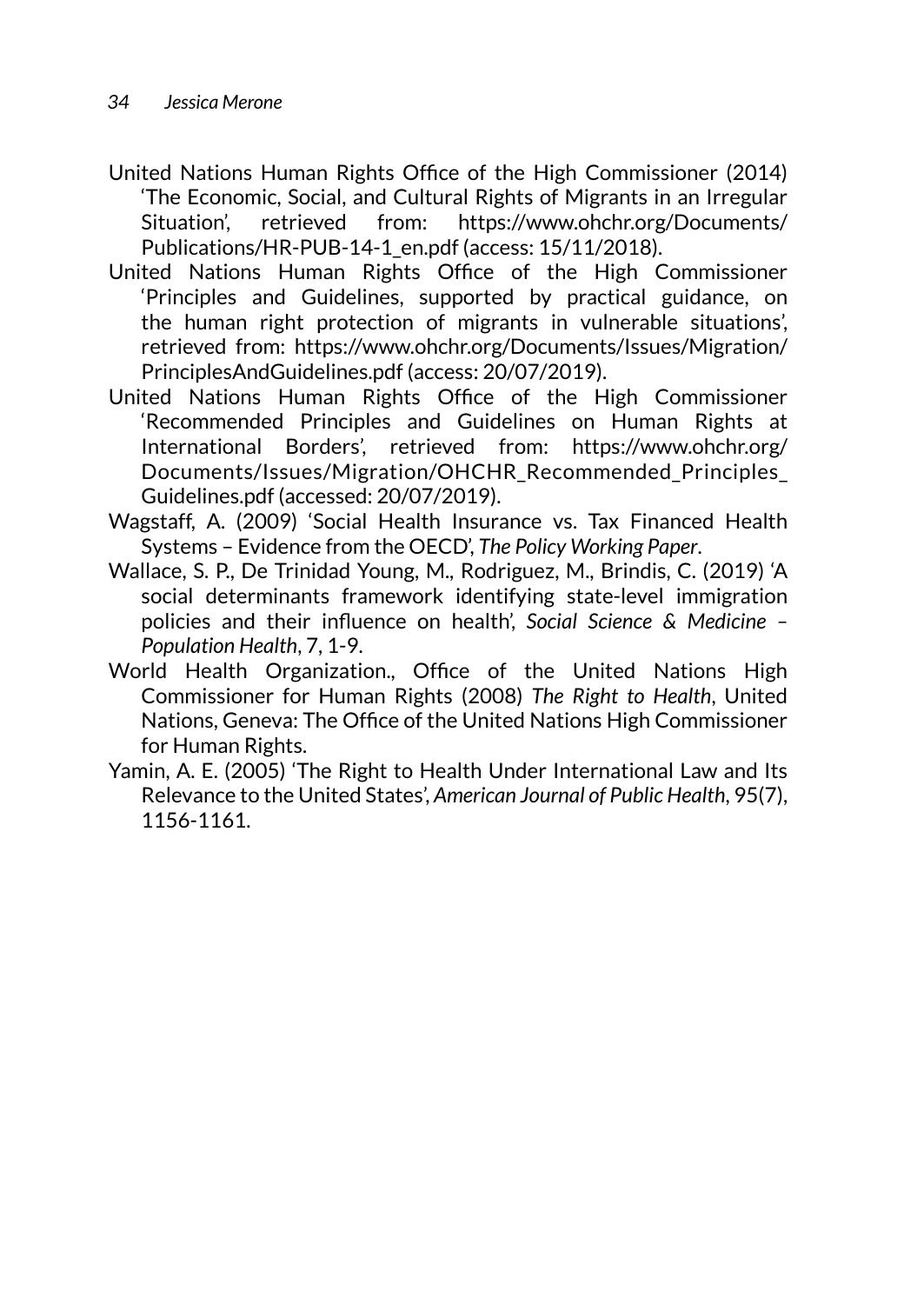# <span id="page-35-0"></span>**Constitutionalization of International Electoral Standards: Experiences of Central Asia and Western Balkans**

Svetlana Chetaikina

*University of Padua svetlana.chetaikina@phd.unipd.it*

Abstract. This literature review is a background for the research on constitutionalization of international electoral standards. The research explores how international norms are internalized by domestic governments through the process of socialization. In this respect, it explores the role of different mechanisms in the internalization process. Two regions are selected for this research, where I intend to show that the constitutionalization of international electoral norms is contrasted in substance and in the process: Western Balkans region and Central Asia.

*Keywords: constitutionalization, international electoral standards, democratic governance, elections, Western Balkans, Central Asia.*

## **Introduction**

'Were elections free and fair?' is a question that raises questions. In the academic sense it prompts an interdisciplinary inquiry: lawyers look at the respect of legal rules, political scientists examine turnouts, electoral systems, and patterns of support for parties, sociologists may be concerned with public moods and preferences, while economists may point to the (in)equality of resource distribution. Given the importance of elections, it is hardly possible to find an area that would be indifferent and directly or indirectly unaffected by this inquiry.

Even if a simple, monosemantic 'yes' or 'no' answer existed, it would not shed much light to systemic understanding of what makes elections free and fair. *International electoral standards* is an elaborated version of the 'free and fair' formula which is supposed to give more clarity to the inquiry.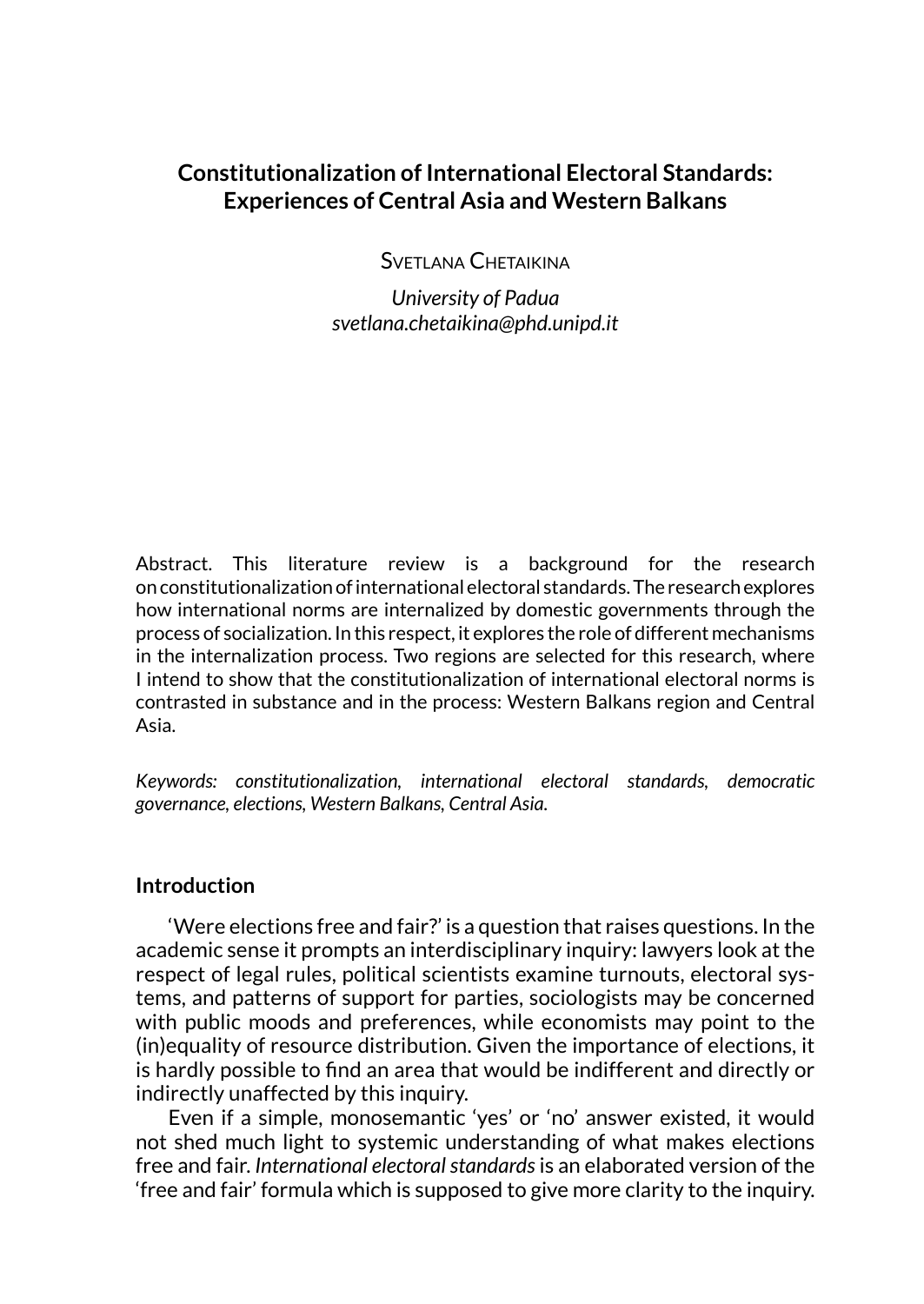But does it? What are these standards and who assesses their application? Can international standards help to make national elections more 'free and fair' and, if yes, how? This literature review is dedicated to the state of the art on international electoral standards and their practical realization in the national constitutional legislation. It consists of four main parts. The first part explores the current state of the art on what is regarded as international electoral standards and who takes part in their setting. The second part is dedicated to the review of literature related to implementation of these standards, including domestication of international law, implementation of judgments of human rights bodies, influence of international actors on these processes, and recent case studies related to these issues in different jurisdictions. The third part specifically covers the current state of affairs in the two regions selected for the research – Central Asia and Western Balkans. The fourth part consists of a brief overview of international election observation mission reports in selected jurisdictions and explains how the analysis of these reports contributes to the understanding of the meaning of international electoral standards and their domestic implementation.

## **1. International Dimension of Elections and International Electoral Standards**

## **1.1 International Electoral Standards vs. Free and Fair Elections?**

It has been argued that 'the process of standard setting in human rights is a struggle over the meaning of language and its implications on the conduct of states'. (Mutua 2007). While it has become habitual for the international electoral domain (Boda 2004, Avery and Carroll 2010), the notion of 'standards' is not, however, the usual term used by legal scholars (Schaefer 2004). The legal theory and jurisprudence, indeed, operate with the concepts of 'norms', 'rights', 'obligations', 'duties' that primarily have to do with the respect of legal rules, while 'standards' have in its core an evaluative implication. In fact, 'standards', as well as standard setting have been coming into play through the human rights language and often refer to international human rights instruments (e.g. Tolley 1989). The fact that such international instruments are regarded, first of all, by domestic actors as a benchmark for national legal systems explains the evaluative subtext of 'international standards', including electoral standards, and opens the door for different international actors to take part in standards settings and assessments.

While the academic literature mentions international electoral standards, it does not define them. Some attempts to clarify the meaning of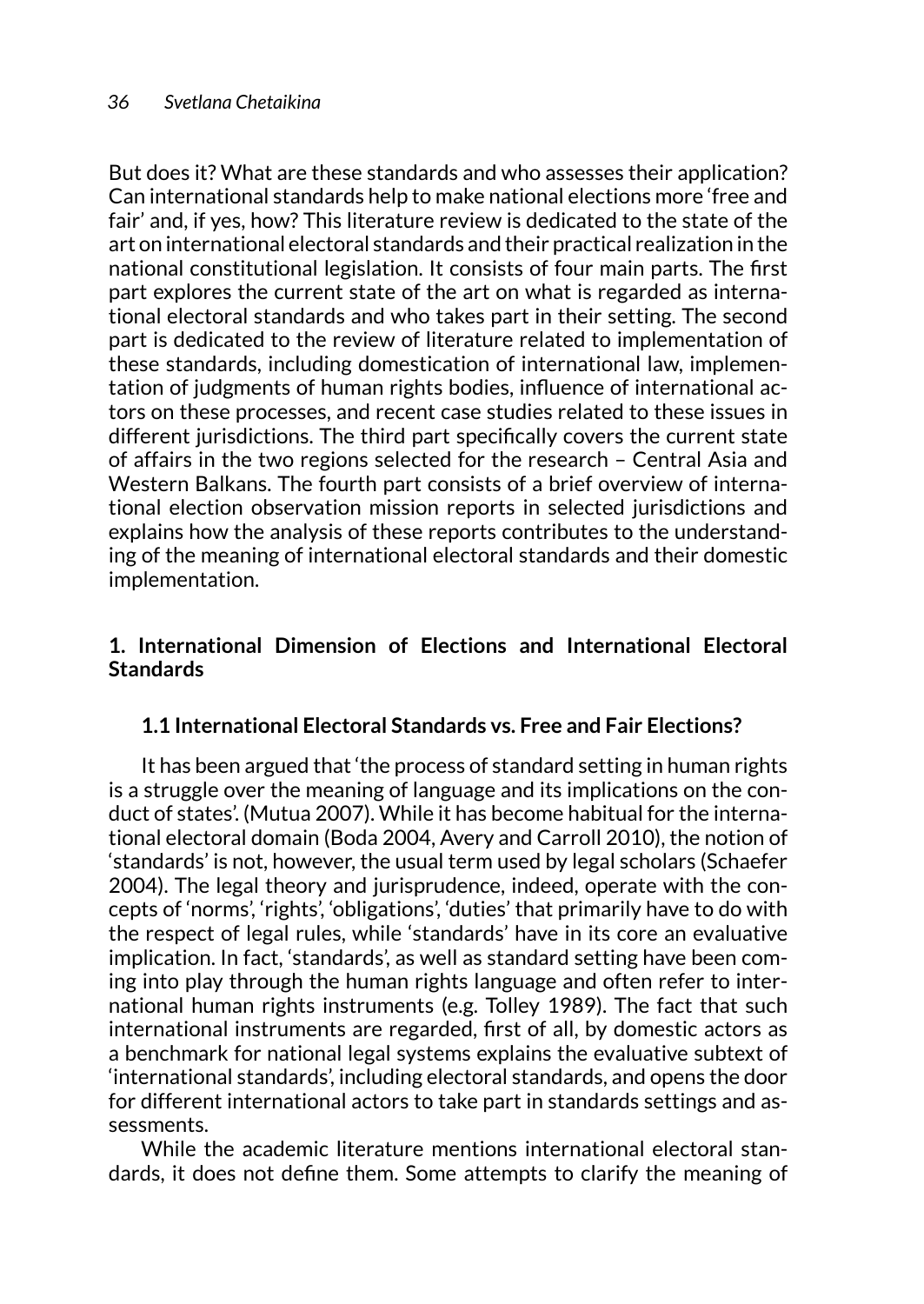these standards were made by international governmental and non-governmental organizations active in electoral assistance and observation, such as Office for Democratic Institutions and Human Rights of the Organization for Security and Co-operation in Europe (OSCE/ODIHR), International Institute for Democracy and Electoral Assistance (IDEA), International Foundation for Electoral Systems (IFES), the Carter Center, United Nations Development Programme (UNDP), Council of Europe's Commission for Democracy through Law (Venice Commission) as well as some other actors that have interest in monitoring or analyzing elections. In many cases such actors develop handbooks that list various international instruments and documents such as conventions, declarations, codes of practices to serve as references on electoral issues and consolidate them under the title of 'international electoral standards' or 'standards for democratic elections' (e.g. Council of Europe 2016; International IDEA 2016; EODS 2016; OSCE/ODIHR 2010). At the same time, different international documents have different normative strength in international law, some of them have evolved through processes of implementation and interpretation while others have not? been used. The analysis of literature suggests that there is no standard approach to electoral standards which makes the inquiry about the basis for the assessment of elections even more important.

A wide practical usage of 'international electoral standards' prompted a number of theoretical questions including those on national elections becoming a matter of international concern and questions of legitimacy of internationals to evaluate domestic elections (Santa-Cruz 2005, Donno 2013, Norris 2017). Some authors link these ideas with the changing concept of state sovereignty, others explain it through human rights approach discussing a right to democratic governance (Franck 1992). An absence of theoretical foundation leads to different interpretations of what constitutes international electoral standards, who sets them and, most importantly, how far these actors can go.

While the practice develops rapidly, theoretical findings dedicated to international electoral standards and their scope are limited. For many years, issues related to how governments are born were not regarded as a concern of international society (Besson 2011; Cohen 2012; Sahin 2015). But this is changing. Already the mere linguistic formula 'international electoral standards' that puts together 'electoral' and 'international' components clearly suggests that national elections have become a matter of international concern. Research on this remains limited and attempts to relate 'standards' to newly emerging 'law' (Franck 1992, Donno 2013).

It is true that political rights and electoral rights in particular provide important links connecting constitutional and international orders. Human rights language became universal. Although cultural relativism is taken into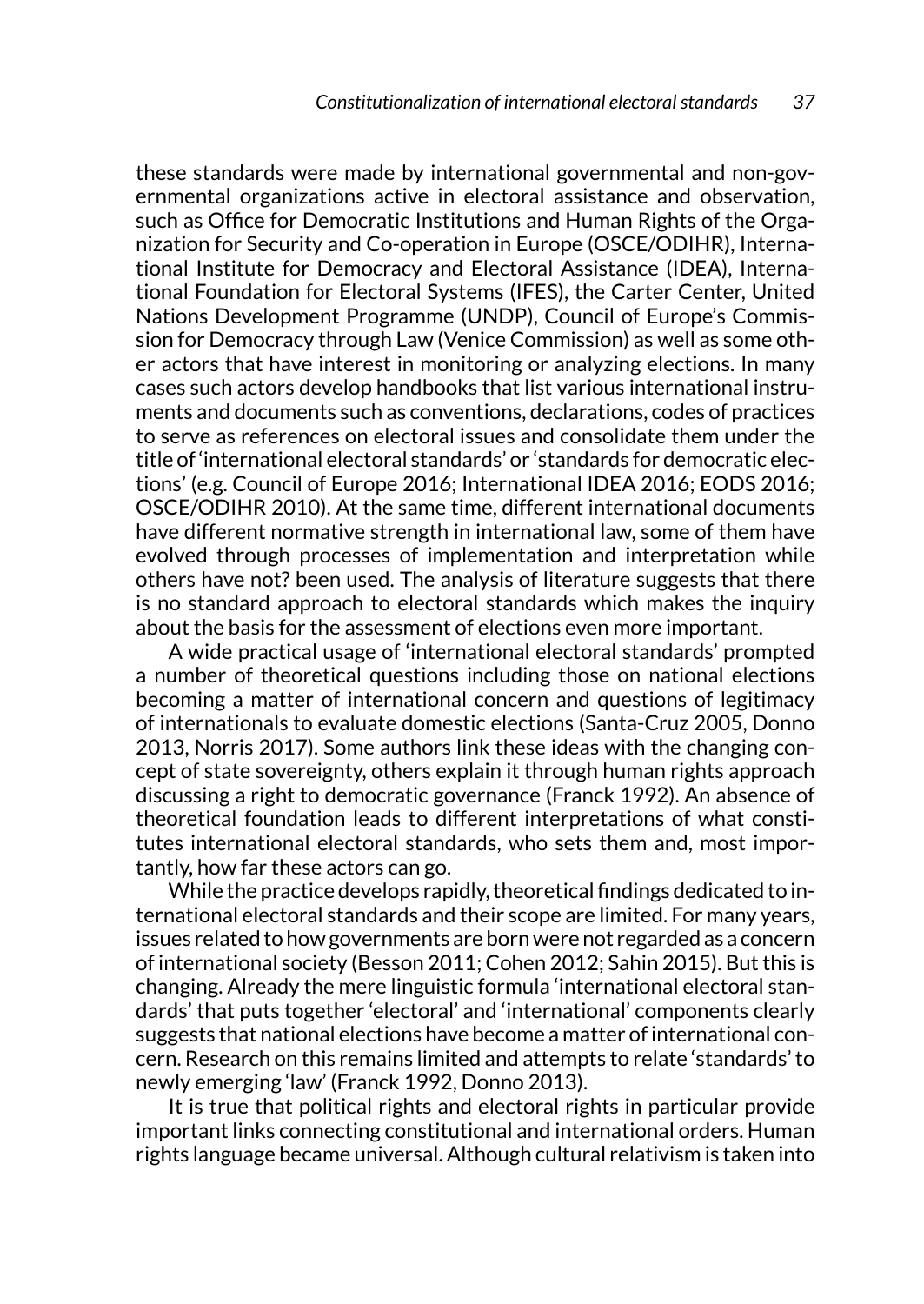consideration, there is nothing more universal than the idea of human rights protection (Galanos 2010; Breau 2007). The idea of universality of human rights works as a bridge between constitutional and international level. It also simplifies the language: from the debate over notions of constitutionalism, democracy and other concepts which are contested and ambiguous the debate shifts to the entitlements. There are good reasons to believe that some structural components could be better protected if spelled out stronger through human rights (Mayerfeld 2016, Goldsmith and Levinson 2009).

Tomas Franck's idea on the right to emerging governance is perhaps the most global among human rights approaches to elections. His claim, that the emerging right to governance is a global standard, detaches this right from a mere state machine and make it international in nature. He wrote: '[t]his newly emerging 'law' - which requires democracy to validate governance - is not merely the law of a particular state that, like the United States under its Constitution, has imposed such a precondition on national governance. It is also becoming a requirement of international law, applicable to all and implemented through global standards, with the help of regional and international organizations' (Franck 1992). This idea is echoed recently by, inter alia, Daniela Donno: '[d]emocratic electoral norms are global in scope. These standards are used by international and domestic actors in all regions of the world as the benchmark against which to evaluate electoral conduct' (Donno 2010).

While such approaches look appealing and seem to be based on solid theoretical grounds, there is not enough evidence that the right to emerging governance or similar construction can 'survive' in reality. Practical implementation of political rights is still within margin of appreciation of states which suggests that in most cases the behavior of the sovereign states towards their citizens can hardly be explained through one uniform theoretical model. It explains why, while dealing with elections, most researchers apply a case study method as the main approach and, therefore limit their findings to certain countries or regions. It should not be taken for granted that sovereign states will open themselves to 'international electoral law'. Elections are at the core of a state's sovereignty. As it was sensibly pointed out by one commentator: '[e]lections are among the most sensitive political issues facing any country. They are at the crux of who holds power and who does not' (Eicher, 2009). At practical level it means that any international attempt to change rules of electoral games needs to be 'digested' by the constitutional system of sovereign state. Santa-Cruz traces the process by which national elections became international events or, more precisely, what the effects of this process have on state sovereignty (Santa-Cruz 2005). He finds that domestic elections are international affairs now and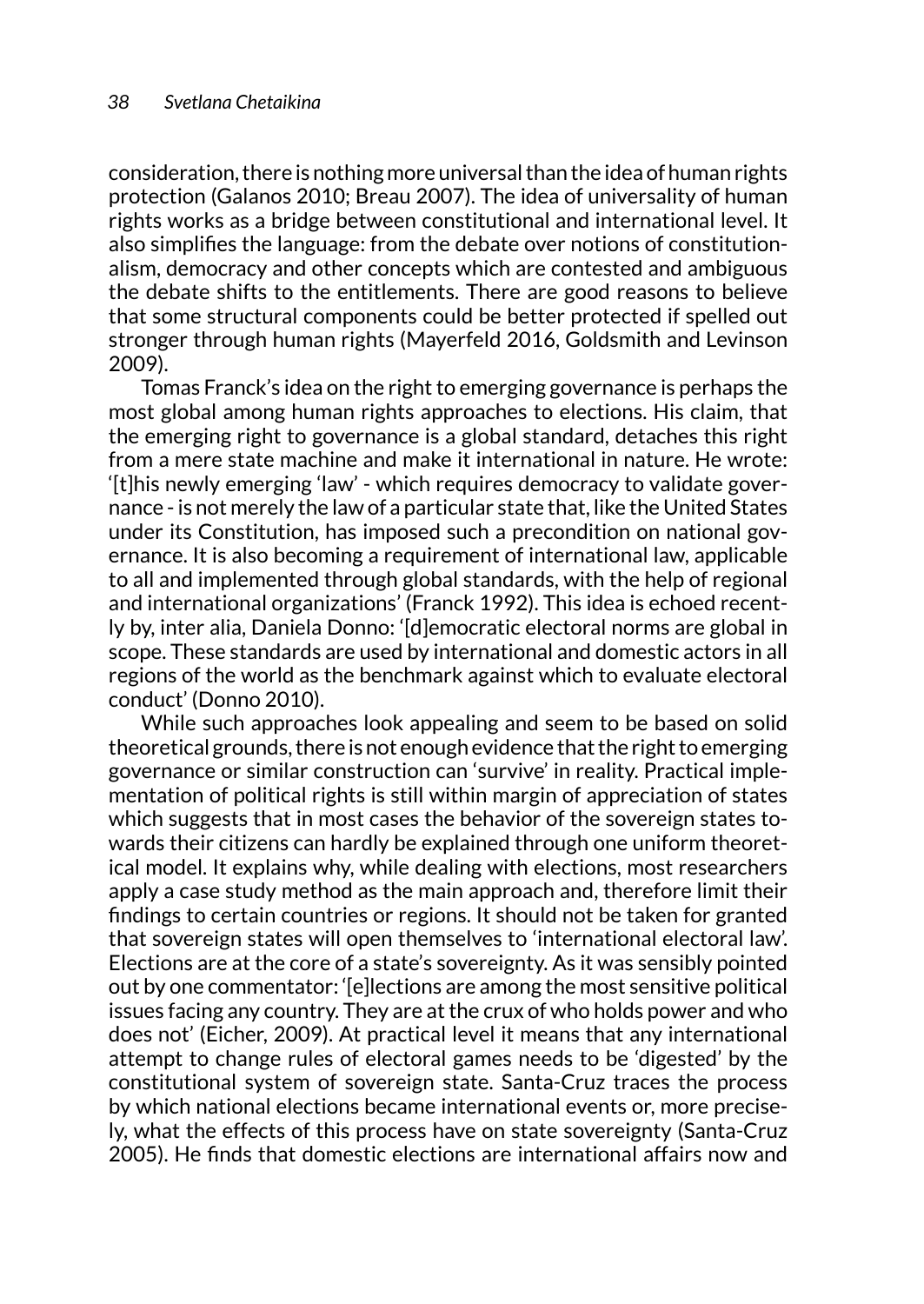places the emerges of international election observation in the heart of the process of internationalization of elections that leads him to the conclusion about transformation of the state sovereignity.

## **1.2 International Standards in the Realm of International Norms and their Implementation**

While an election is one of the cornerstones of the state sovereignty protected and regulated by the constitutional law of the states, an international standing of the right to political participation is the first and one of the most important links between national and international dimensions of elections. According to some authors, the major human rights instruments does not precisely define the right to political participation – they are more inclined to spell them out through such terms such as 'genuine periodic elections' or 'guaranteeing the free expression of the will of the electors' (Franck 1992; Maogoto 2007). While these provisions were hardly adjudicated at the beginning 'until the wave of democratizations after the end of the Cold War' and there was little election observation efforts, this has been rapidly changing (Hyde 2011).

Many scholars (Franck 1992, Meron 1992; Buergenthal 1990) give credit to the 1990 CSCE Copenhagen Document in setting international standards for national elections. According to Meron, 'the language of Copenhagen goes far beyond any existing human rights instruments'. According to Buergenthal (1990), Copenhagen Document 'moves beyond the traditional catalog of human rights and embraces concerns relating to governmental structure.' Tomas Franck, the main advocate of the emerging right to democratic governance, described Copenhagen Document as 'detailed to an unprecedented degree, establishing a standard that the UN General Assembly might profitably emulate in a resolution'. It is important to mention that the Copenhagen Document is not a legally binding instrument. However, political commitments are regarded as obligatory for OSCE participating States. These authors argue that the OSCE human dimension process changes the human rights law shifting it away from legal positivism (Meron 1992).

Special nature of the Copenhagen Document is supplemented by special actors involved in electoral standards setting and their implementation. Being linked with assessment of elections or their components, application of international electoral standards goes beyond the traditional machinery of human rights protection and implies international mechanisms with special mandates such as international electoral observers. International election observation missions refer to 'international electoral standards' as to the background for making assessment of elections in different regions of the world. At the same time, international human rights bodies acknowl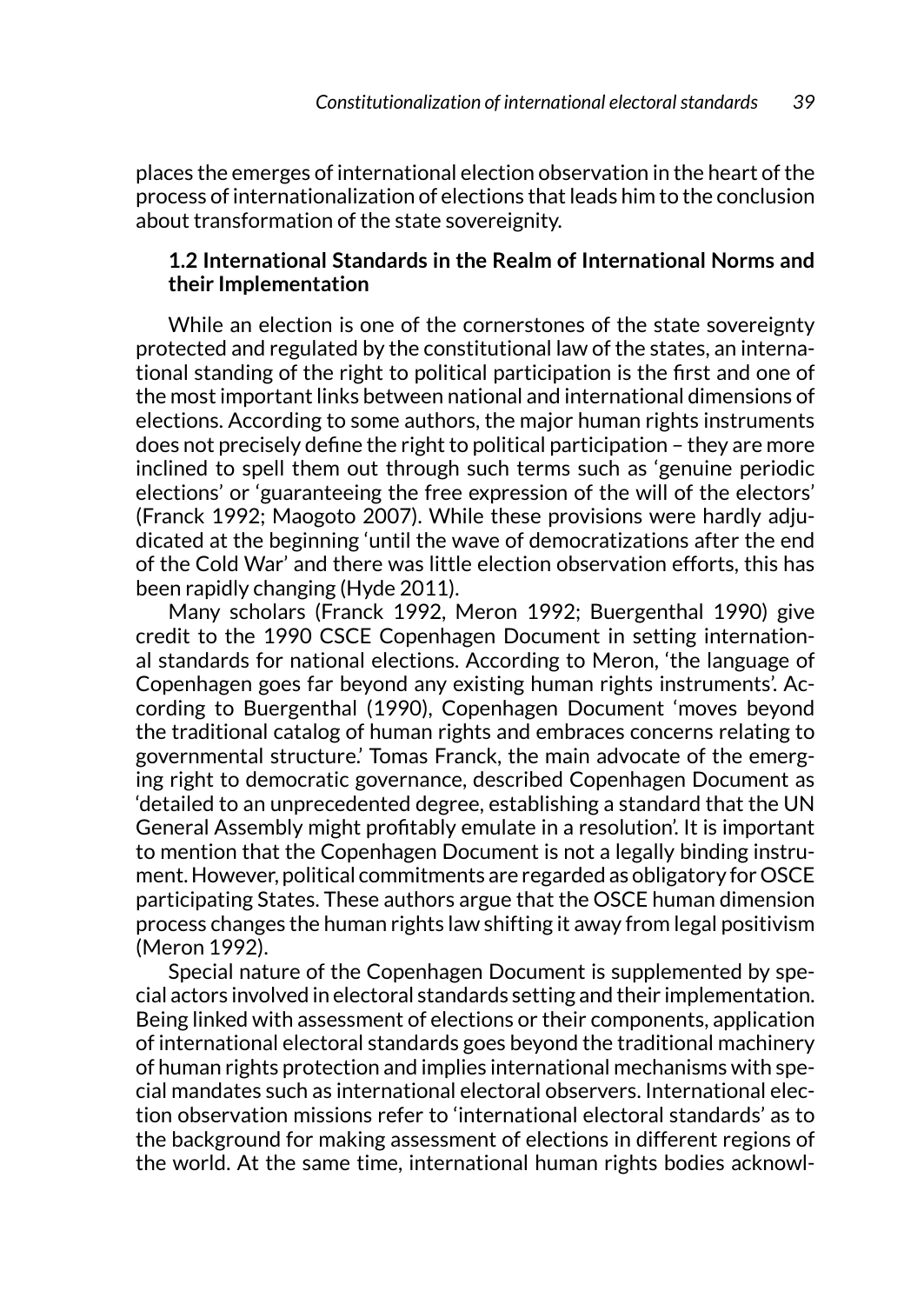edge international electoral standards (Binder 2010; Binder and Pippan 2018; Arceneaux 2007; Donno 2012).

Explanations for the rapid increase in election observation in recent decades emphasize the role played by changing ideas about state sovereignty (Santa-Cruz 2005) as well as post–Cold War changes in the international distribution of power (Kelley 2008). Hyde (2010) argues that election observation became an international norm because the rise of democracy-contingent international benefits provided an incentive for leaders to signal their commitment to democracy by inviting in election observers. Donno explored how international actors, including election observers, contributed to electoral quality, including the potential harmful effect of their actions for governability (Donno 2012). The thesis that the difference between legal and political commitments is blurred serves as a very important link connecting the process of setting international standards with the activity of 'new' actors such as international electoral observers. The main focus of the literature dedicated to the role of the OSCE posits that the status of the OSCE and its election observers change the traditional views on the international law. (Meron 1992; Eicher 2009). This inquiry can also be reversed: do international election observers act within the field of public international law and, if not, what normative framework allows them to do what they do?

While election observation receives attention of scholars from time to time, the activity of other actors with regard to developing, implementing or in other ways dealing with international electoral standards is under-researched. Although the activity of human rights courts, and primarily European Court of Human Rights has been studied carefully, studies of the jurisprudence dedicated to the right to free elections (Article 3 of Protocol 1) reveal that the Court also takes part in electoral standard setting. This mandate to broad interpretation of the ECHR at times has been criticized. (Binder 2010).

The importance of the Venice Commission's role in constitutional matters has been noted (and promoted) in the literature (De Visser 2015; Buquicchio and Garrone 1998; Fasone and Piccirilli 2017). The basis for the Venice Commission's opinions is the 'European electoral heritage' set out in the Code of Good Practice on Electoral Matters. The reference to the European electoral heritage makes the Venice Commission's opinions authoritative in the eyes of the Council of Europe member states as it is indeed related to institutional realization of the features common to all states.

Anne-Marie Slaughter and William Burke-White (2006) researched the EU influence on the transformation of new members 'from inside out', illustrating how international actors can be involved in domestic affairs. They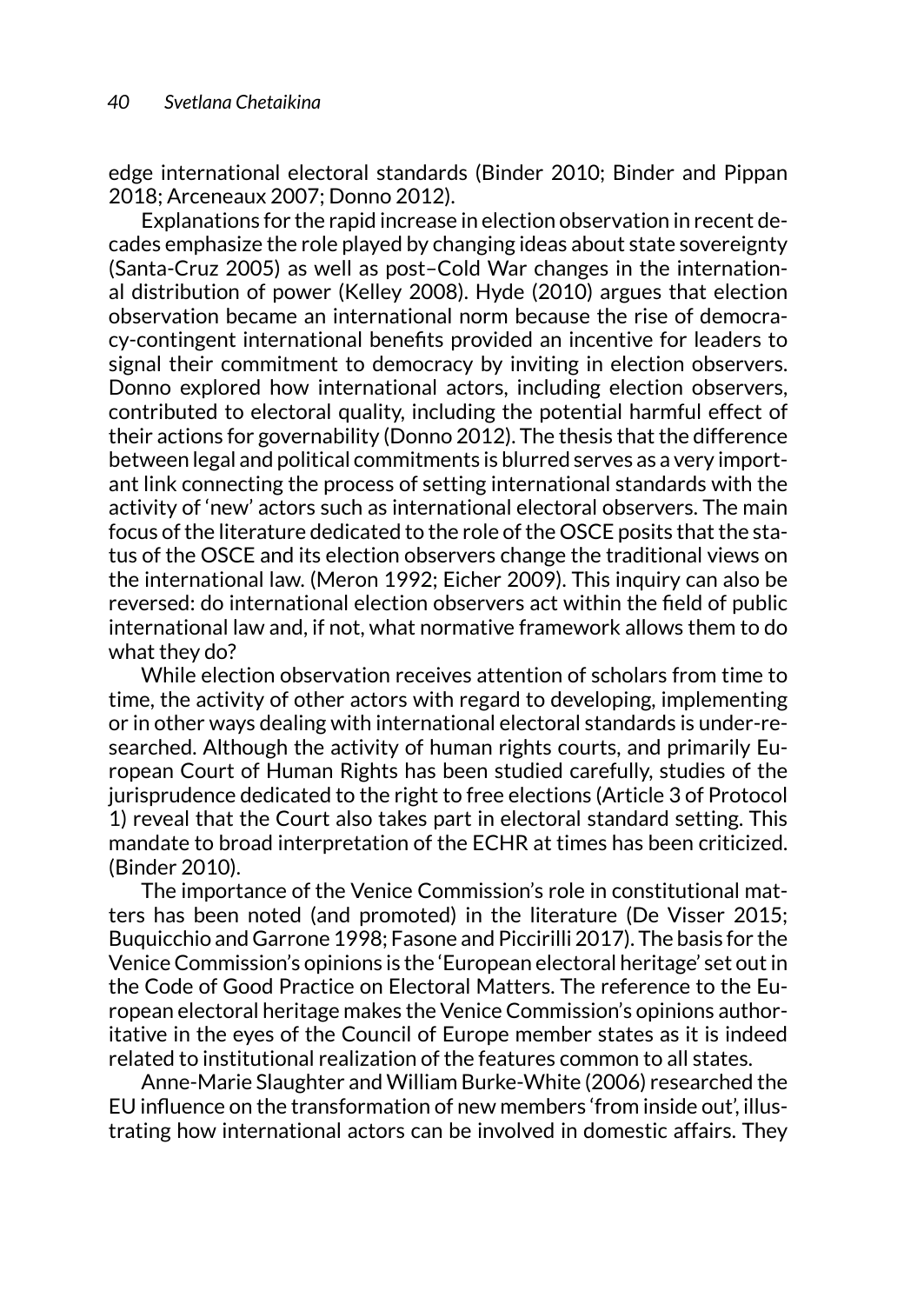also examined the potential danger of this situation. It should be noted that the scope of the actors and their impact differs depending on the position of a particular state, as well as many other factors and characteristics of states (Giandomenico 2015). I now turn to the current state of the art on how international norms find their ways to domestic legal systems and factors affecting these processes. The review of this literature is supplemented by a brief explanation of the choice of jurisdictions for research on constitutionalization of international electoral standards.

### **2. Penetration of International Norms into National Constitutional Legislation**

Researchers tend to link the process of internationalization with a more general idea of modern challenges that go beyond state borders and, therefore, demanding new solutions from international systems (Slaughter and Burke-White 2006, Binder 2011). While some authors draw attention to the fact that the same process takes place in other legal areas, such as environmental, criminal and economic law (Binder 2011), it should be taken into consideration that electoral issues are very distinct in nature. Unlike with environmental or criminal challenges, electoral changes that might even seem minor at first sight, have a potential to change a state structure guarded by constitutional law. Structural changes at the highest level of national legislation are often needed in order to comply with international electoral standards.

Research on how international electoral standards find their way into national systems borders with other research areas, such as constitutionalization of international law in general and, importantly, international human rights law and its dialogue with constitutions. Examples of such links are judgments of the ECtHR with regard to voting rights, some of which still have not been implemented. One of the most illustrative examples of selected jurisdictions is the famous election-related judgment *Sejdić and Finci*, where the Court found discriminatory the rule according to which only persons belonging to so-called 'constituent people' (Serbs, Bosniacs and Croats) of Bosnia and Herzegovina could stand as candidates in presidential election (Applications no. 27996/06 and 34836/06).

It demonstrates that legal and practical changes at the highest level are not likely to happen upon the first request of the international actors but domestic institutions have to be ready to absorb demanded novelties. When it comes constitutionalization of international rules, an important work of Risse-Kappen and Sikkink (1999) tracked how international norms are internalized by domestic governments through the process of social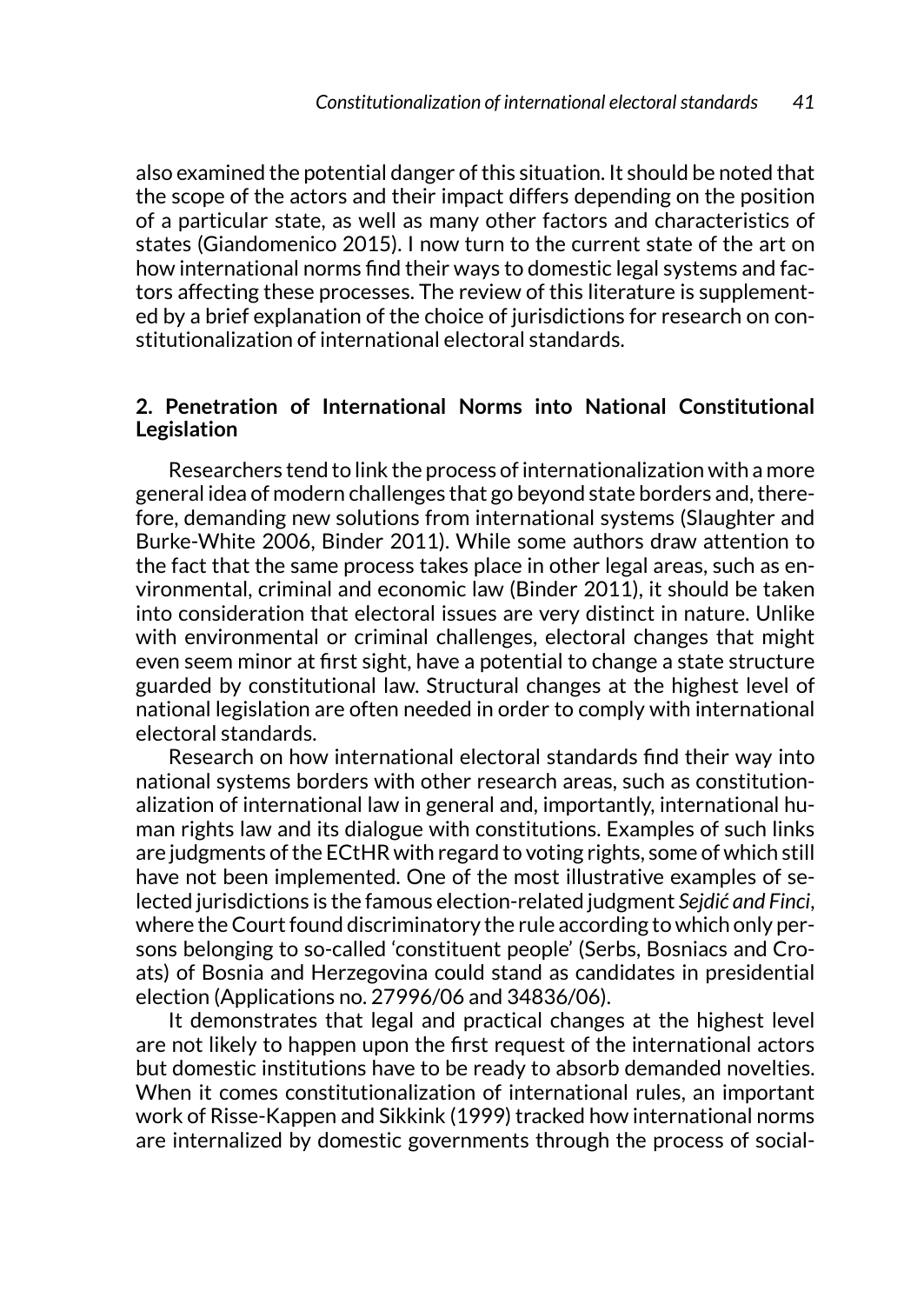ization. They offer three different mechanisms: 1) instrumental adaptation and strategic bargaining; 2) moral consciousness-raising, argumentation, dialogue, and persuasion; and 3) institutionalization and habitualization. As another important element of the process of constitutionaization, the authors explored 'under what conditions and by which mechanisms will actors – states, transnational corporations, other private actors – make the move from commitment to compliance'. They point out that the ways to compliance are different for fully functioning states and for those that they characterized as having 'limited statehood'. In these works the compliance is not simply a commitment but 'sustained behavior and domestic practices that conform to the international human rights norms', or 'rule-consistent behavior'. They claim that the way from commitment to compliance includes pressures 'from above' and 'from below' (see also, Brysk 1993). These ideas were picked up by researchers in different fields of international law and human rights and produced a few more specific results that overall correspond to the main model (Clarks 2012, Murdie and Davis 2012).

Works of Habermas (2001), Klabbers (2004), Peters (2006) and are illuminating sources describing how international law can be constitutionalized. At the same time, these authors give the notion different interpretations of 'constitutionalization'. For example, Anne Peters (2006) sees constitutionalization as 'reconstruction of the current evolution of international law'. Although, as it was noted above, such ideas that expand constitutional rules to the world order are challenged at the level of state sovereignty, Peters explains the challenges especially when it comes to establishing international organizations, setting standards and implementing them. Other authors argue that constitutionalization which is understood as an achievement of world's constitutionalizm is hardly possible due to the lack of global governance institutions that have political decision-making power (Dunoff and Trachman 2009). Meanwhile, most authors recognize that both essential questions, one of the internationalizations of constitutionalism and the other one -on the constitutionalization of the international law, require the answers on what the standards are and who sets them. In the words of Anne Peters 'the normative and practical power of international law does not depend on the use of the concepts of constitution and constitutionalism, but rather on concrete *institutions, principles, rules, and enforcement*.' (Peters 2006, emphasis added). This sets the agenda for my research in application to international electoral standards.

However, while international electoral standards include norms of international law (primarily international human rights law), they are still quite distinctive in nature and in scope from more established areas of international law. While contributions mentioned above reflect on several important problems, the notion of international electoral standards is now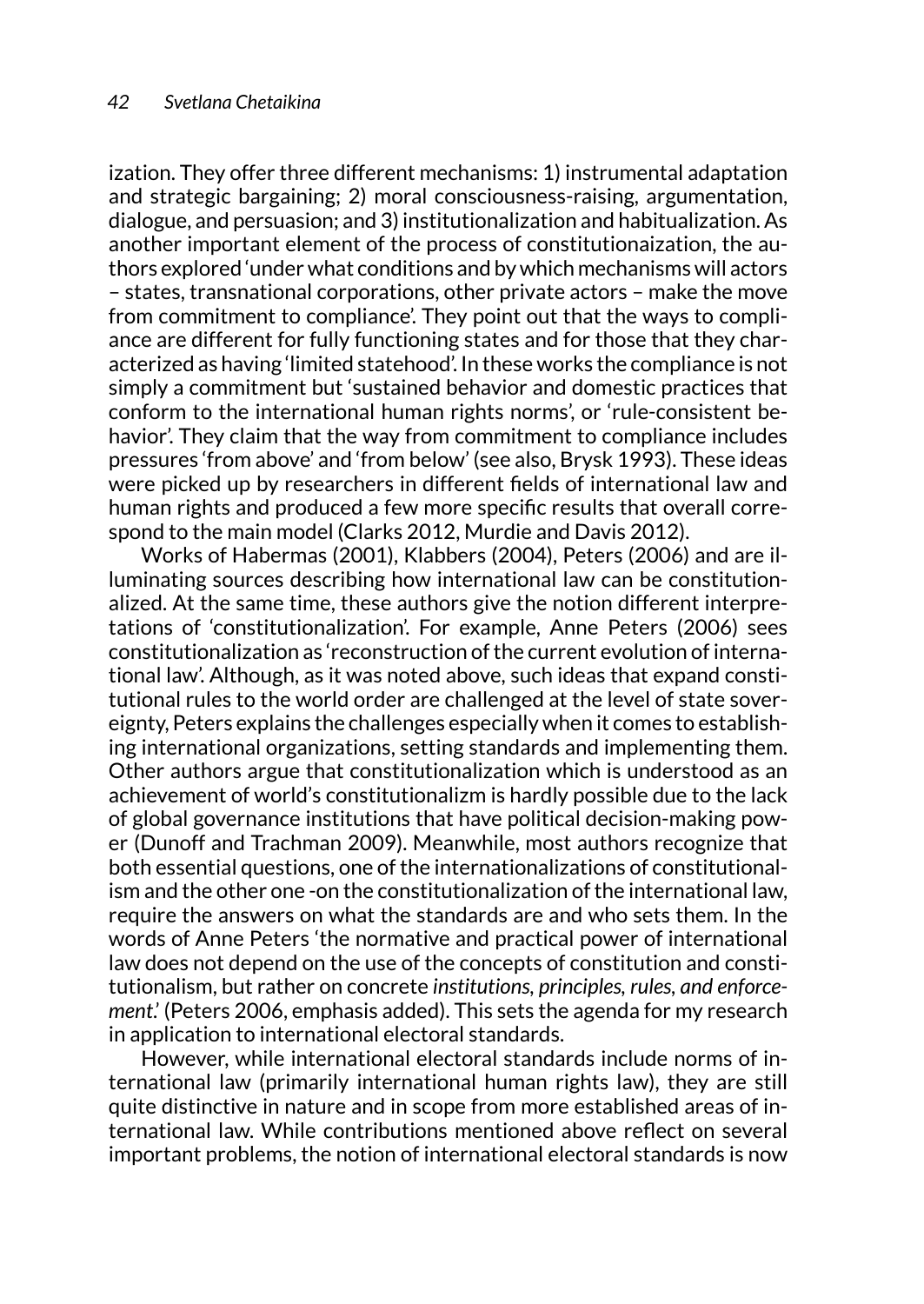taken for granted by some researchers and international actors. It prompts a situation where different authors refer to different instruments in their attempts to 'unpack' international electoral standards and attribute the existence of those to different actors and institutions.

## **3. Selected Jurisdictions**

Two regions that have been selected for the research are Central Asia and Western Balkans. The choice of the jurisdictions is determined primarily by the fact that elections play an important yet arguably different role in both regions, while other political processes that happen in the regions depend on the quality of elections in terms of their compliance with international electoral standards. In the Western Balkans the respect of standards for democratic elections is one of the conditions for EU membership. This illustrates the idea that the impact of actors differs depending on the position of the states. In both regions elections have been observed and assessed by OSCE/ODIHR observers that make their reports an important point of reference and a source of practical information. In addition, the analysis of the elections and international electoral standards in these countries contributes to the wider research on pseudo-constitutionalism in Central Asia and transformative power of EU and EU conditionality in Western Balkans.

#### **3.1 Central Asia**

The interest in constitutional systems of independent Central Asian states is present. Recent studies analyse the constitutional systems of the Central Asian states 'in their cultural, historical, political, economic and social context' (Fierman 2014, Newton 2017). The issues related to current political regimes of the Central Asian states, including their comparison with other former Soviet regions, also attract attention of researchers (Bunstra 2012). While Central Asian presidents have, understandably, received much attention (Elgie and Moestrup 2016), studies have paid less attention to constitutional courts and electoral management bodies and their role in elections and the process of democratisation.

There are different approaches to studies of elections institutions of constitutional development and democratization. While some of them, including through suffrage rights or electoral systems, have been explored by lawyers and political scientists (Raabe 2015, Ezrow 2010), administration of elections has not received due attention from scholars. Attempts to set out a comprehensive framework for the analysis of electoral quality demonstrate the importance of election administration (Elkit and Reynolds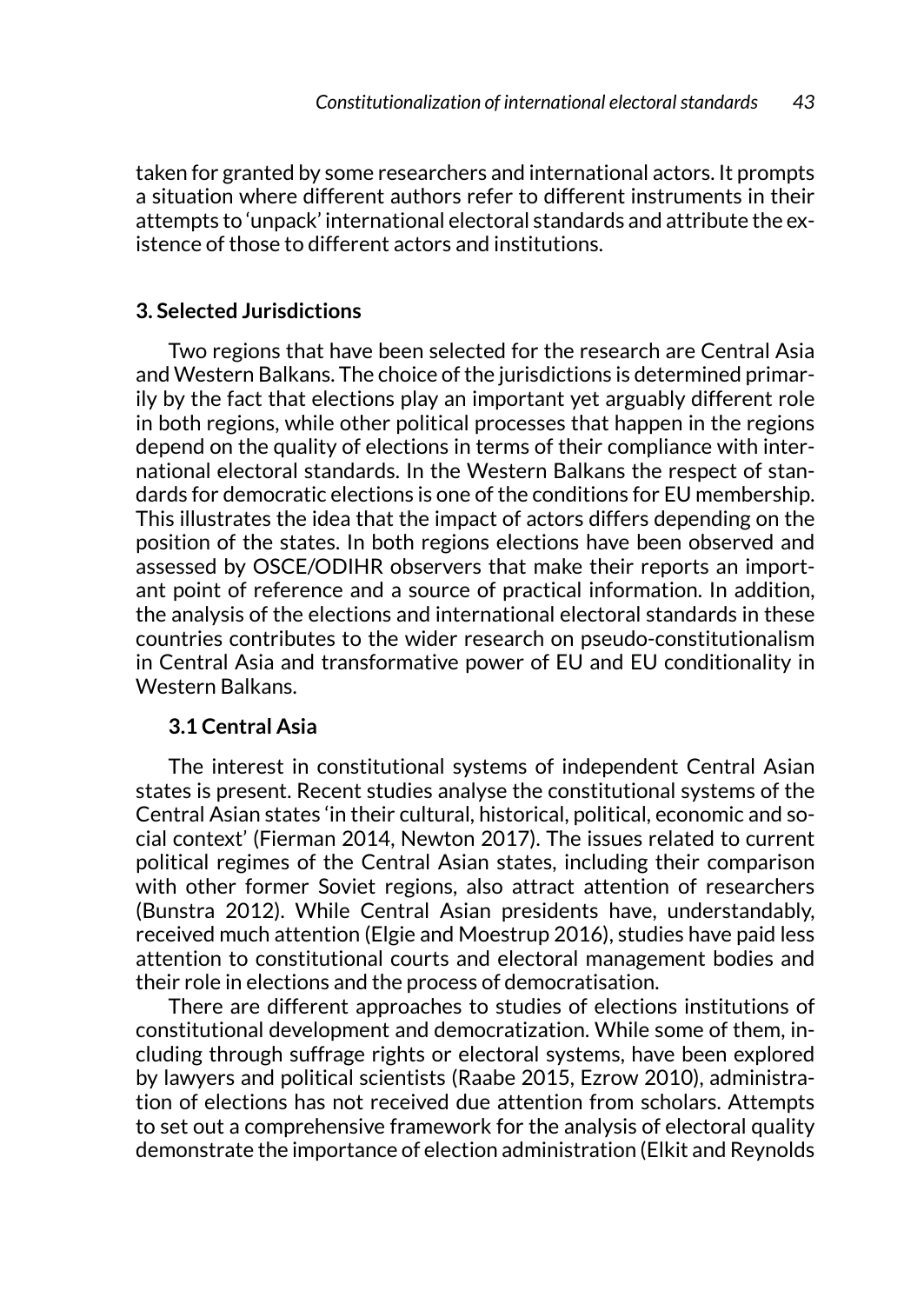2014, Gallagner and Mitchell 2005). A few studies dedicated to election management bodies provide some insides into their activity in different regions (Pal 2016). However, in this respect, election-related studies on Central Asia have been more focused on the lack of respect of democratic norms or the use of pseudo-elections for authoritarian legitimacy in different countries of the region, leaving the bodies responsible for the effective exercise of elections largely under-researched. An examination of (pseudo) elections in countries of Central Asia is a necessary component of a wider analysis of (pseudo) constitutionalism in Central Asia and it requires understanding of the role of the EMBs in these processes (Beachan and Kevlihan 2015).

## **3.2 Western Balkans**

In contrast with Central Asian studies, this region attracted greater attention of academics and practitioners. This is so mostly due to the (preparations for) EU integration processes in the region. These processes have an impact on the way in which Western Balkan countries regard international electoral standards and, more generally, the activity of international actors in their countries. This phenomenon in the literature is known today as EU membership conditionality (Haxhiu, Sadik, and Arben Sahiti 2018). The EU membership conditionality in Western Balkans context has a direct impact on the penetration of international vision of 'free and fair' elections into domestic legal systems. As many researchers emphasized, 'free and fair' elections is one of the main conditions for these states to move forward with the EU integration (Bengtsson 2005; Giandomenico 2015.).

While one would imagine that it provides an additional and a very strong incentive for the constituzionalization of international electoral standards, there is some evidence that domestic electoral stockholders are still reluctant to promote normative changes (Giandomenico 2015). Different researchers come up with different reasons why the imposed changes are not easily implemented. They point on the clientelistic structures of the Western Balkan countries and their political systems (Giandomenico 2015), problems with election administration bodies that become an obstacle functioning of countries in 'a free and fair way'(Bengtsson 2005). However, the authors did not look into what exactly is demanded form the countries by international actors, e.g. which electoral standards and at what political cost they are supposed to accommodate in order to comply with international standards. Electoral processes assessment is effectively 'outsourced' by the EU to OSCE/ODIHR and partially CoE, including the Venice Commission. In the Western Balkans, Europeanization is proceeding simultaneously with democratization. Importantly, while Europeanisation and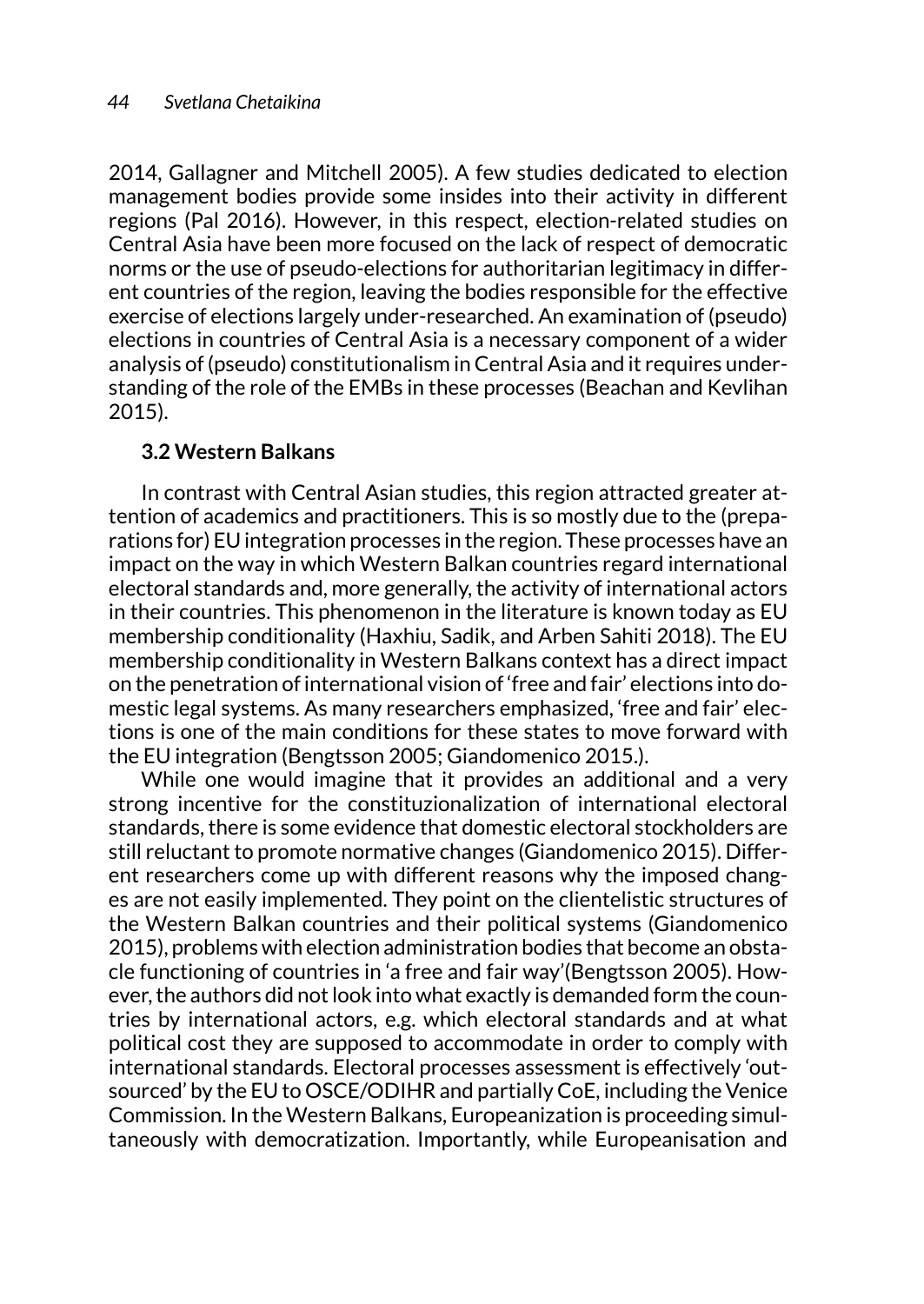conditionality require holistic reform of institutions, ODIHR only offers a limited 'snapshot' of institutional performance.

## **4. Overview of the OSCE/ODIHR Election Reports for Selected Jurisdictions**

The role of OSCE/ODIHR in the analysis of the elections as well as developing (if not setting) electoral standards was emphasized above. The majority of electoral studies consider reports of election observation missions as the main reference point for their conclusions. (e.g. Giandomenico 2015). Given the announced topic, research of OSCE/ODIHR election observation reports will constitute an empirical element for the research and will be critically assessed from a perspective of standards-setting and interpretation of the international rules.

Central Asian region is composed of five countries: Kazakhstan, Kyrgyzstan, Tajikistan, Turkmenistan and Uzbekistan. In all five countries there is an election observation activity. OSCE/ODIHR so far has observed ten elections in Kazakhstan starting from 10 January 1999 presidential election and produced nine final reports containing more than 200 recommendations1.The final report on the last presidential election in Kazakhstan is expected to be released later in 2019.

In Kyrgyzstan OSCE/ODIHR has observed 14 elections and one constitutional referendum and has released the same number of final reports with recommendations2. Six elections (from February 2000) were observed in Tajikistan<sup>3</sup>, and the same number of elections in Turkmenistan, although election observation in Turkmenistan was very limited due to the political situation in the country<sup>4</sup>. Seven elections were observed in Uzbekistan and the next parliamentary elections will be held in December 20195.

<sup>1</sup> OSCE/ODIHR Final Report 1999; OSCE/ODIHR Final Report 1999; OSCE/ODIHR Final Report 2004; OSCE/ODIHR Final Report 2005; OSCE/ODIHR Final Report 2007; OSCE/ ODIHR Final Report 2011; OSCE/ODIHR Final Report 2012; OSCE/ODIHR Final Report 2015; OSCE/ODIHR Final Report 2016.

<sup>2</sup> OSCE/ODIHR Final Report 2000; OSCE/ODIHR Final Report 2000; OSCE/ODIHR Final Report 2005; OSCE/ODIHR Final Report 2005; OSCE/ODIHR/Final Report 2007; OSCE/ ODIHR Final Report 2009; OSCE/ODIHR Final Report 2010; OSCE/ODIHR Final Report 2010; OSCE/ODIHR Final Report 2011; OSCE/ODIHR Final Report 2015; OSCE/ODIHR Final Report 2017.

<sup>3</sup> OSCE/ODIHR Final Report 2000; OSCE/ODIHR Final Report 2005; OSCE/ODIHR Final Report 2006; OSCE/ODIHR Final Report 2010; OSCE/ODIHR Final Report 2013; OSCE/ ODIHR Final Report 2015.

<sup>4</sup> OSCE/ODIHR Final Report 2007; OSCE/ODIHR Final Report 2008; OSCE/ODIHR Final Report 2012; OSCE/ODIHR Final Report 2013; OSCE/ODIHR Final Report 2017; OSCE/ ODIHR Final Report 2018.

<sup>5</sup> OSCE/ODIHR Final Report 1999; OSCE/ODIHR Final Report 2004; OSCE/ODIHR Final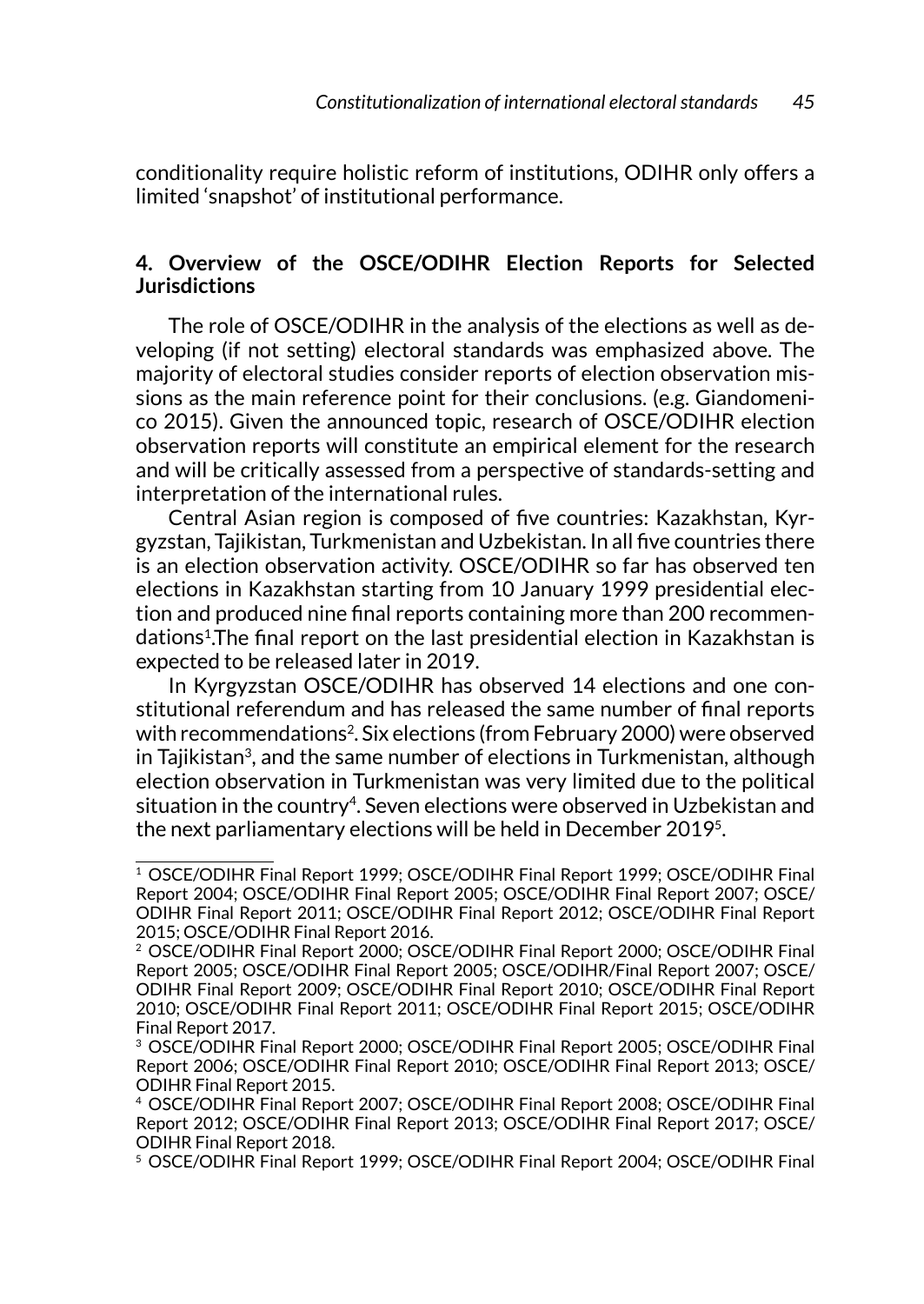The OSCE/ODIHR is very active in the region and overall observed many elections. Most of them (seventeen elections) were held in North Macedonia<sup>6</sup>. OSCE/ODIHR has also observed and produced a report on consultative referendum related to the change of the name of the country (OSCE/ODIHR Final Report 2018). Fourteen election observation missions were deployed in Albania with thirteen final reports produced those far<sup>7</sup>, while sixteen – in Montenegro $8$ . Croatia is a very particular case since it is the only country of the region that has the EU membership. Only nine elections were observed since 1997<sup>9</sup>.

OSCE/ODIHR produces different types of reports: Needs Assessment Mission Reports, Interim Reports, Statements of Preliminary Findings and Conclusions and Final Reports. Final Reports are regarded for the purposes of the research as the most complete source of information since these reports are written at the very end of the electoral cycle when the election observation activities are concluded, and in addition to the assessment of elections against international electoral standards, consists of recommendation on improvement of the process. Comparative analysis of these recommendations will create a snapshot of what is regarded as international electoral standards and the further research will demonstrate whether this is being implemented or not, how and why. Inclusion of these reports in the analysis in combination with interviews of different domestic and interna-

<sup>7</sup> OSCE/ODIHR Final Report 1996; OSCE/ODIHR Final Report 1997; OSCE/ODIHR Final Report 1998; OSCE/ODIHR Final Report 2000; OSCE/ODIHR Final Report 2001; OSCE/ ODIHR Final Report 2004; OSCE/ODIHR Final Report 2005; OSCE/ODIHR Final Report 2007; OSCE/ODIHR Final Report 2009; OSCE/ODIHR Final Report 2011; OSCE/ODIHR Final Report 2013; OSCE/ODIHR Final Report 2015; OSCE/ODIHR Final Report 2017.

Report 2007; OSCE/ODIHR Final Report 2009; OSCE/ODIHR Final Report 2014; OSCE/ ODIHR Final Report 2015; OSCE/ODIHR Final Report 2016.

<sup>6</sup> OSCE/ODIHR Final Report 1998; OSCE/ODIHR Final Report 1999; OSCE/ODIHR Final Report 2000; OSCE/ODIHR Final Report 2002; OSCE/ODIHR Final Report 2004; OSCE/ ODIHR Final Report 2004; OSCE/ODIHR Final Report 2005; OSCE/ODIHR Final Report 2006; OSCE/ODIHR Final Report 2008; OSCE/ODIHR Final Report 2009; OSCE/ODIHR Final Report 2011; OSCE/ODIHR Final Report 2013; OSCE/ODIHR Final Report 2014; OSCE/ODIHR Final Report 2016; OSCE/ODIHR Final Report 2016; OSCE/ODIHR Final Report 2016; OSCE/ODIHR Final Report 2017; OSCE/ODIHR Final Report 2019.

<sup>8</sup> OSCE/ODIHR Final Report 1997; OSCE/ODIHR Final Report 1998; OSCE/ODIHR Final Report 2000; OSCE/ODIHR Final Report 2001; OSCE/ODIHR Final Report 2002; OSCE/ ODIHR Final Report 2002; OSCE/ODIHR Final Report 2003; OSCE/ODIHR Final Report 2003; OSCE/ODIHR Final Report 2006; OSCE/ODIHR Final Report 2006; OSCE/ODIHR Final Report 2008; OSCE/ODIHR Final Report 2009; OSCE/ODIHR Final Report 2012; OSCE/ODIHR Final Report 2013; OSCE/ODIHR Final Report 2016; OSCE/ODIHR Final Report 2016; OSCE/ODIHR Final Report 2018.

<sup>9</sup> OSCE/ODIHR Final Report 1997; OSCE/ODIHR Final Report 1997; OSCE/ODIHR Final Report 2000; OSCE/ODIHR Final Report 2001; OSCE/ODIHR Final Report 2003; OSCE/ ODIHR Final Report 2007; OSCE/ODIHR Final Report 2010; OSCE/ODIHR Final Report 2011; OSCE/ODIHR Final Report 2016.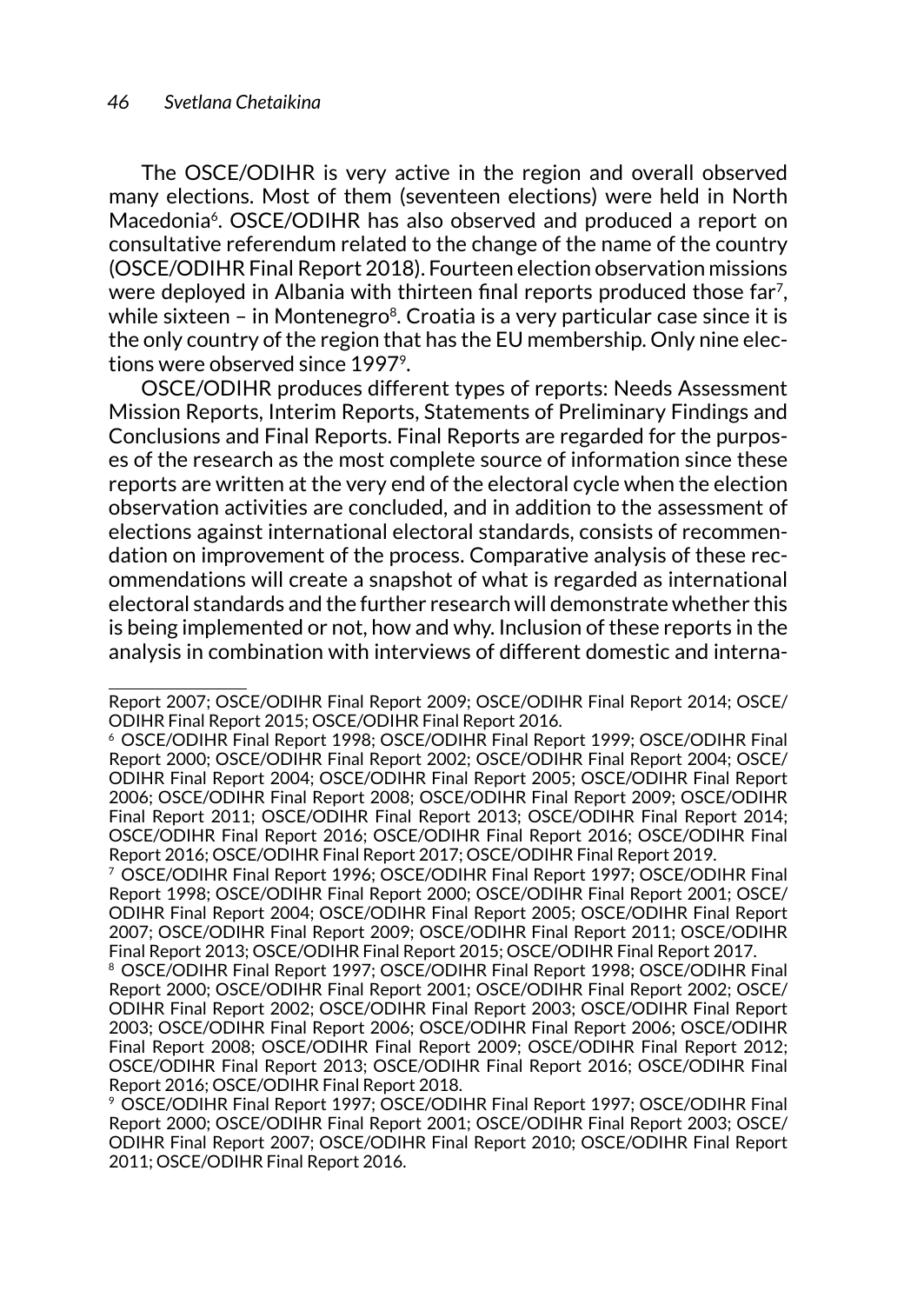tional stakeholders will engage the theoretical framework with real international and constitutional practice.

## **Conclusion**

While the academic literature reveals the themes related to constitutionalization of international law from different perspectives and through the role of different actors, not much attention has been paid to the interaction of the constitutional and international dimensions in the electoral field. At the same time, electoral domain is essential for constitutional systems and protected from external influence by state sovereignty. All states cannot form governments by the same externally imposed rules, however, we would like to believe that there some democratic standards according to which democratic governments are built and function. These standards, when they touch upon the sovereign structure of the states, are not automatically rejected or accepted: they need to be tried by domestic systems and crystalized in these systems in order to produce desirable results. What are the standards and how they find their ways into national constitutional systems is the main theme of this research.

The review of the literature identifies several ways of how international rules can be internalized through the process of socialization and this finding works as a theoretical background that need to be tested in application to the international electoral standards. Gaps identified through the literature review contributed to the formulation of the research questions and pave the way to establish methodology of the research through a combination of theoretical approaches and their practical examination.

The main research question is: under which conditions (how and why) international electoral standards find their reflections in domestic constitutional systems? The main research question demands answers to a number of sub-questions:

(1) what are international electoral standards and why are they important?

(2) what is constitutionalization and how it manifests itself in national systems?

(3) who (which actors) take part in the processes of standards setting and their constitutionalzation? (4) what factors influence the process of constitutionalization and how they do it?

These questions will be explored in two regional case studies – Western Balkans and Central Asia. Of course, the countries inside these regions differ, at times even dramatically. A comparative analysis will also reveal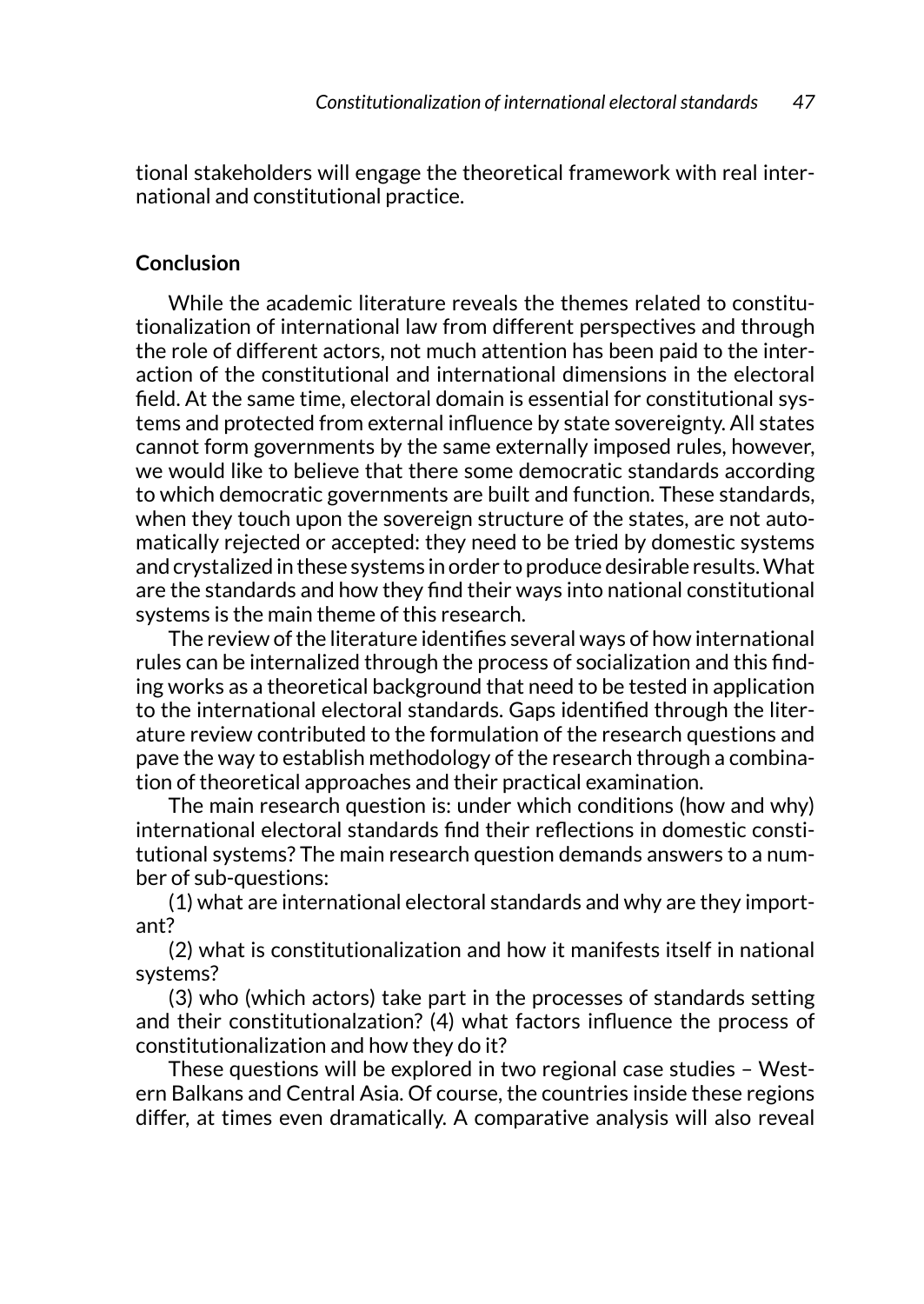whether there is anything 'standard' in application of international electoral standards and whether differences between these countries determine the way of constitutionalization of electoral standards.

# **References**

- Beacháin, D., & Kevlihan R. (2015) 'Central Asia: Failed Agency and Nationalising Authoritarianism in Uzbekistan and Kazakhstan', *Asian Studies Review*, 42(2), 304-322.
- Binder, C. (2007) 'International Election Observation by the OSCE and the Human Right to Political Participation', *European Public Law*, 13(1), 133- 158.
- Binder, C. (2011) 'Anything New Since the End of the Cold War: Or International Law Goes Domestic: International Electoral Standards and Their Legitmacy', *Anuario Espanol de Derecho Internacional*, 27(0212), 435 - 465.
- Bojinovic Fenko, A. and Urlic, A. (2017) 'Political Criteria vs. Political Conditionality: Comparative Analysis of Slovenian and Croatian European Union Accession Processes', *Croatian International Relations Review*, 21(72), 107-137.
- Bowring, B. (2007) 'Negating Pluralist Democracy: the European Court of Human Rights Forgets the Rights of the Electors', *KHRP Legal Review,* 11(6), 67-96.
- Dalton, R. and Anderson, C. (2011) *Citizens, Context, And Choice: How Context Shapes Citizens' Electoral Choices*, New York: Oxford University Press.
- Dawood, Y. (2012) 'Electoral Fairness and the Law of Democracy: A Structural Rights Approach to Judicial Review', *University of Toronto Law Journal*, 62(4), 499-561.
- De Visser, M. (2015) 'Critical Assessment of the Role of the Venice Commission in Processes of Domestic Constitutional Reform', *American Journal of Comparative Law*, 63(4), 963-1008.
- Diamond, L., Plattner, M. F., and Walker, C. (2016) *Countering Democratic Norms*. Baltimore: The Johns Hopkins University Press.
- Donno, D. (2013) *Defending Democratic Norms: International Actors and the Politics of Electoral Misconduct*, Oxford: Oxford University Press.
- Elgie, R. and Moestrup, S. (eds.) (2016) *Semi-Presidentialism in the Caucasus and Central Asia*, London: Palgrave Macmillan.
- Elklit J. and Reynolds A. (2002), 'The Impact of Election Administration on the Legitimacy of Emerging Democracies: A New Comparative Politics Research Agenda', *Commonwealth & Comparative Politics*', 40(2), 86-119.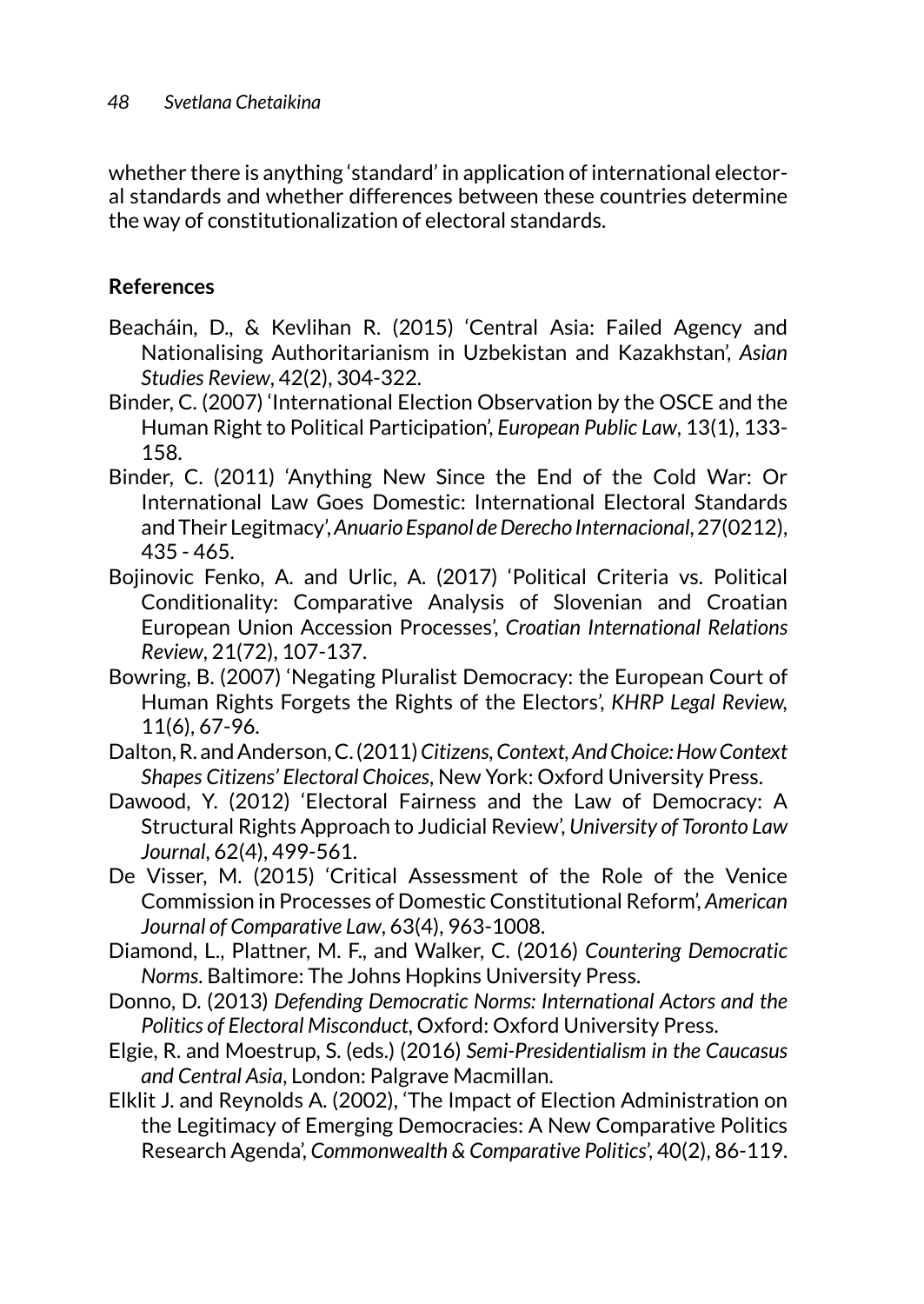- Elklit, J. and Reynolds A. (2005) 'A framework for the systematic study of election quality', *Democratization*, 12(2), 147-162.
- Ezrow, L. (2010) *Linking Citizens and Parties: How Electoral Systems Matter For Political Representation*, New York: Oxford University Press.
- Fasone, C. and Piccirilli, G. (2017) 'Towards a Ius Commune on Elections in Europe? The Role of the Code of Good Practice in Electoral Matters in 'Harmonizing' Electoral Rights', *Election Law Journal*, 16(2), 247-254.
- Feng, L. (2016) 'Interaction between International Standards and Domestic Constitutional Norms - A Case Study of the Chief Executive Election in Hong Kong', *Hong Kong Law Journal*, 46(1), 193-223.
- Flockhart, T. (ed.) (2005) *Socializing Democratic Norms: The Role of International Organizatons for the Construction of Europe*. New York: Palgrave Macmillan.
- Freidenberg, F. (2017) 'What Constitutes a Good Election? Employing Reports on Electoral Observation Missions to Evaluate Latin American Electoral Processes (2013-2016)' *Dados-Revista de Ciencias Sociais*, 60(4), 1095–1142.
- Gallagher, M. and Mitchell, P. (2005) *The Politics of Electoral Systems*, New York: Oxford University Press.
- Giandomenico, J. (2013) 'Power Asymmetry Revisited: Reconciling EU Foreign Policy Goals and Enlargement Conditionality in the Western Balkans', *Uppsala Studies on Eastern Europe, Uppsala:* Acta Universitatis Upsaliensis.
- Giandomenico, J. (2015) *Transformative Power Challenged: EU Membership Conditionality in the Western Balkans Revisited*, Uppsala: Acta Universitatis Upsaliensis.
- Ginsberg, B. (1976) 'Elections and Public Policy', *American Political Science Review*, vol. 70(1), 41-49.
- Haxhiu, S. and Sahiti, A. (2018) *Financing of Political Parties and Electoral Campaigns in the Western Balkans*. Acta Universitatis Danubius, Relationes Internationales, 11(1), 98-111.
- Hoffmann-Riem, W. (2014) 'The Venice Commission of the European Council – Standards and Impact', *European Journal of International Law*, 25(2), 579-597.
- Ilyassov, K. T., Badanova, M. M., and Rustembekova D. K. (2018) 'Topical Issues of Interaction of the Electoral Legislation of the Republic of Kazakhstan and the International Elective Standards', *Education & Science Without Borders*, 9(18), 31-33.
- Kudaibergenova, D. and Shin, B., 'Authors and Authoritarianism in Central Asia: Failed Agency and Nationalising Authoritarianism in Uzbekistan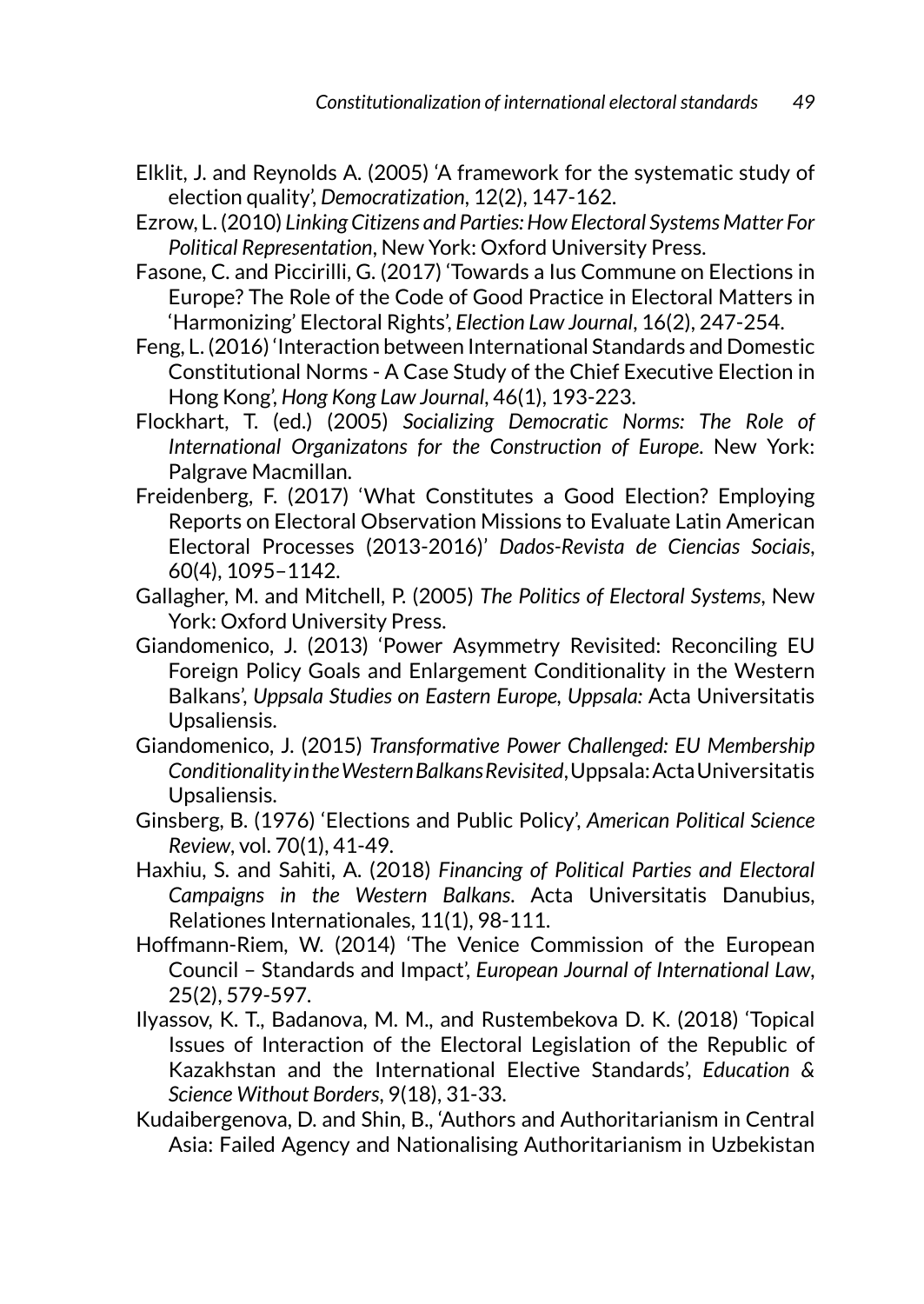and Kazakhstan', *Asian Studies*, 42(2), 304-322.

- Norris, P. (2014) *Why Electoral Integrity Matters*, New York: Cambridge University Press.
- Norris, P. and Nai, A. (2017) *Election Watchdogs: Transparency, Accountability and Integrity*. New York: Oxford University Press.
- OSCE/ODIHR (2010), *Election Observation Handbook*, 6th ed. (2010). Warsaw: Office for Democratic Institutions and Human Rights.
- Pal, M. (2016) 'Electoral Management Bodies as a Fourth Branch of Government', *Rev. Const. Stud.*; Ottawa Faculty of Law Working Paper No. 2016-25, retrieved from: <https://ssrn.com/abstract=2792626> (accessed 02/05/2019).
- Raabe, J., (2015) 'Principles of Representation Throughout the World: Constitutional Provisions and Electoral Systems', *International Political Science Review*, 36(5), 578-592.
- Rauchegger, C. and Seeman, A. (2015), 'Developing Democracy: Conversations on Democratic Governance in International, European and Comparative Law', *Cambridge Journal of International and Comparative Law,* 4(2), 211-214.
- Santa-Cruz, A. (2005) 'Constitutional Structures, Sovereignty, and the Emergence of Norms: The Case of International Election Monitoring', *International Organization*, 59(3), 663-693.
- Santa-Cruz, A. (2005) 'Monitoring Elections, Redefining Sovereignty: The 2000 Peruvian Electoral Process as an International Event', *Journal of Latin American Studies*, 37(4), 739-767.
- Slaughter, A-M. and Burke-White, W. (2006) 'The Future of International Law Is Domestic (or, the European Way of Law)', *Harvard International Law Journal*, Faculty Scholarship. Paper 962, retrieved from: [http://](http://scholarship.law.upenn.edu/faculty_scholarship/962) [scholarship.law.upenn.edu/faculty\\_scholarship/962](http://scholarship.law.upenn.edu/faculty_scholarship/962) (accessed 26/08/2019).
- Van Ham, C. and Lindberg, S. (2015) 'When Guardians Matter Most: Exploring the Conditions Under Which Electoral Management Body Institutional Design Affects Election Integrity', *Irish Political Studies*, 30(4), 454-481.
- Van Ham, C. and Lindberg, S. (2015) 'Elections and political development in Central Asia', *Journal of Communist Studies and Transition Politics*, 13(4), 28-53.
- Vollan, K., (2017) 'International Election Observation and Standards for Systems of Representation: A Critical View', *Nordic Journal of Human Rights,* 35(4), 341-359.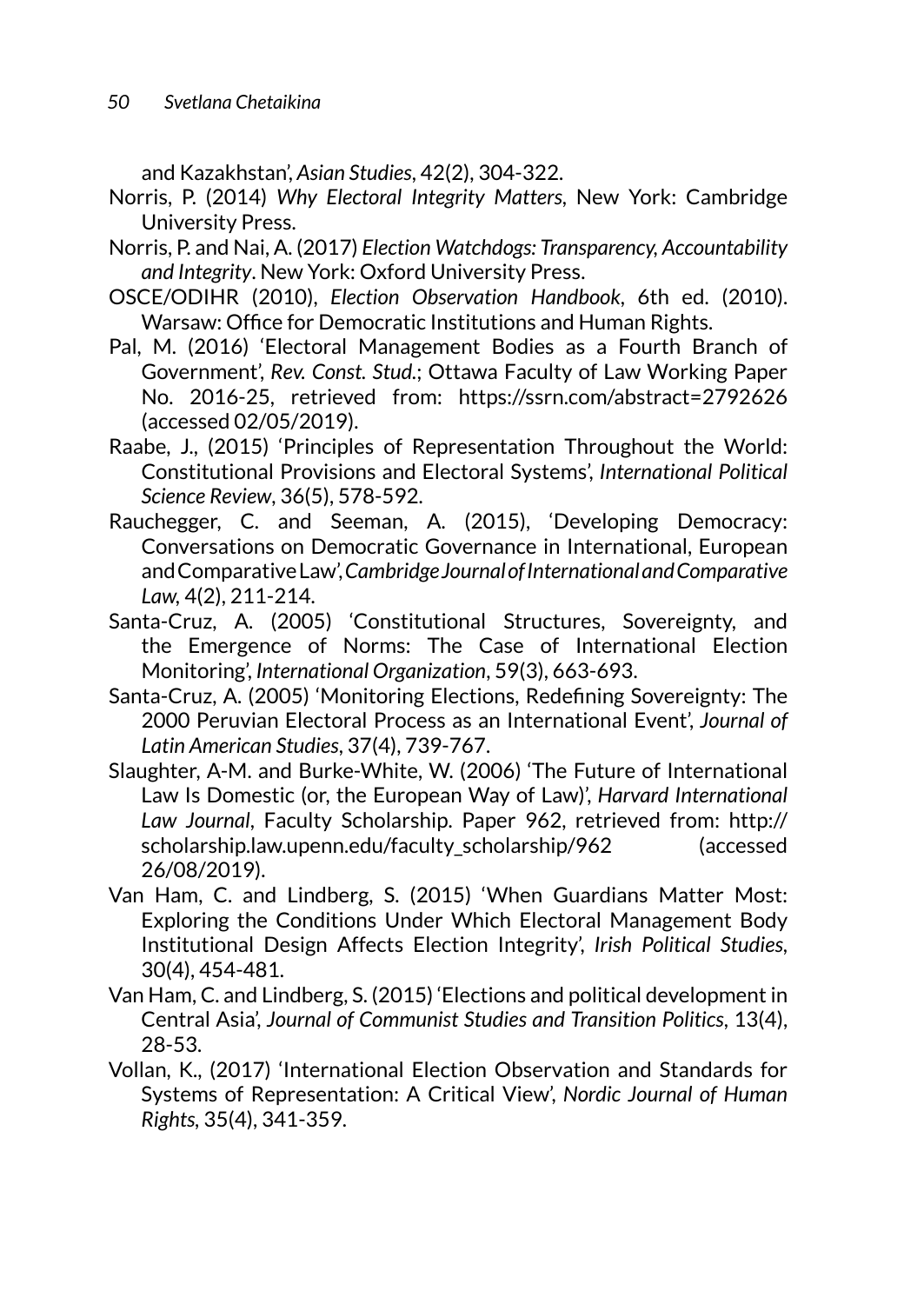# **OSCE/ODIHR Reports**

- OSCE/ODIHR (1996) *Election Observation Mission Final Report. Republic of Albania*, retrieved from: [https://www.osce.org/odihr/elections/](https://www.osce.org/odihr/elections/albania/111357) [albania/111357](https://www.osce.org/odihr/elections/albania/111357) (accessed 15/03/2019).
- OSCE/ODIHR (1997) *Election Observation Mission Final Report. Republic of Albania*, retrieved from: [https://www.osce.org/odihr/elections/](https://www.osce.org/odihr/elections/albania/111356) [albania/111356](https://www.osce.org/odihr/elections/albania/111356) (accessed 17/03/2019).

OSCE/ODIHR (1998) *Referendum Observation Mission Final Report. Republic of Albania*, retrieved from: [https://www.osce.org/odihr/elections/](https://www.osce.org/odihr/elections/albania/111355) [albania/111355](https://www.osce.org/odihr/elections/albania/111355) (accessed 04/04/2019)

OSCE/ODIHR (2000) *Election Observation Mission Final Report. Republic of Albania*, retrieved from: [https://www.osce.org/odihr/elections/](https://www.osce.org/odihr/elections/albania/111354) [albania/111354](https://www.osce.org/odihr/elections/albania/111354) (accessed 18/03/2019).

OSCE/ODIHR (2001) *Election Observation Mission Final Report. Republic of Albania*, retrieved from: [https://www.osce.org/odihr/elections/](https://www.osce.org/odihr/elections/albania/111353) [albania/111353](https://www.osce.org/odihr/elections/albania/111353) (accessed 17/04/2019).

OSCE/ODIHR (2004) *Election Observation Mission Final Report. Republic of Albania*, retrieved from: [https://www.osce.org/odihr/elections/albania/](https://www.osce.org/odihr/elections/albania/eoms/local_2003) [eoms/local\\_2003](https://www.osce.org/odihr/elections/albania/eoms/local_2003) (accessed 28/05/2019).

OSCE/ODIHR (2005) *Election Observation Mission Final Report. Republic of Albania*, retrieved from: [https://www.osce.org/odihr/elections/](https://www.osce.org/odihr/elections/albania/111271) [albania/111271](https://www.osce.org/odihr/elections/albania/111271) (accessed 28/05/2019).

OSCE/ODIHR (2007) *Election Observation Mission Final Report. Republic of Albania*, retrieved from: [https://www.osce.org/odihr/elections/](https://www.osce.org/odihr/elections/albania/111270) [albania/111270](https://www.osce.org/odihr/elections/albania/111270) (accessed 01/07/2019).

OSCE/ODIHR (2009) *Election Observation Mission Final Report. Republic of Albania*, retrieved from: [https://www.osce.org/odihr/elections/](https://www.osce.org/odihr/elections/albania/111269) [albania/111269](https://www.osce.org/odihr/elections/albania/111269) (accessed 17/04/2019).

OSCE/ODIHR (2011) *Election Observation Mission Final Report. Republic of Albania*, retrieved from: <https://www.osce.org/odihr/elections/76217> (accessed 28/05/2019).

OSCE/ODIHR (2013); *Election Observation Mission Final Report. Republic of Albania*, retrieved from: [https://www.osce.org/odihr/elections/](https://www.osce.org/odihr/elections/albania/101355) [albania/101355](https://www.osce.org/odihr/elections/albania/101355) (accessed 01/07/2019).

OSCE/ODIHR (2015) *Election Observation Mission Final Report. Republic of Albania*, retrieved from: [https://www.osce.org/odihr/elections/](https://www.osce.org/odihr/elections/albania/153826) [albania/153826](https://www.osce.org/odihr/elections/albania/153826) (accessed 17/04/2019).

OSCE/ODIHR (2017) *Election Observation Mission Final Report. Republic of Albania*, retrieved from: [https://www.osce.org/odihr/elections/](https://www.osce.org/odihr/elections/albania/346661) [albania/346661\(](https://www.osce.org/odihr/elections/albania/346661)accessed 30/08/2019).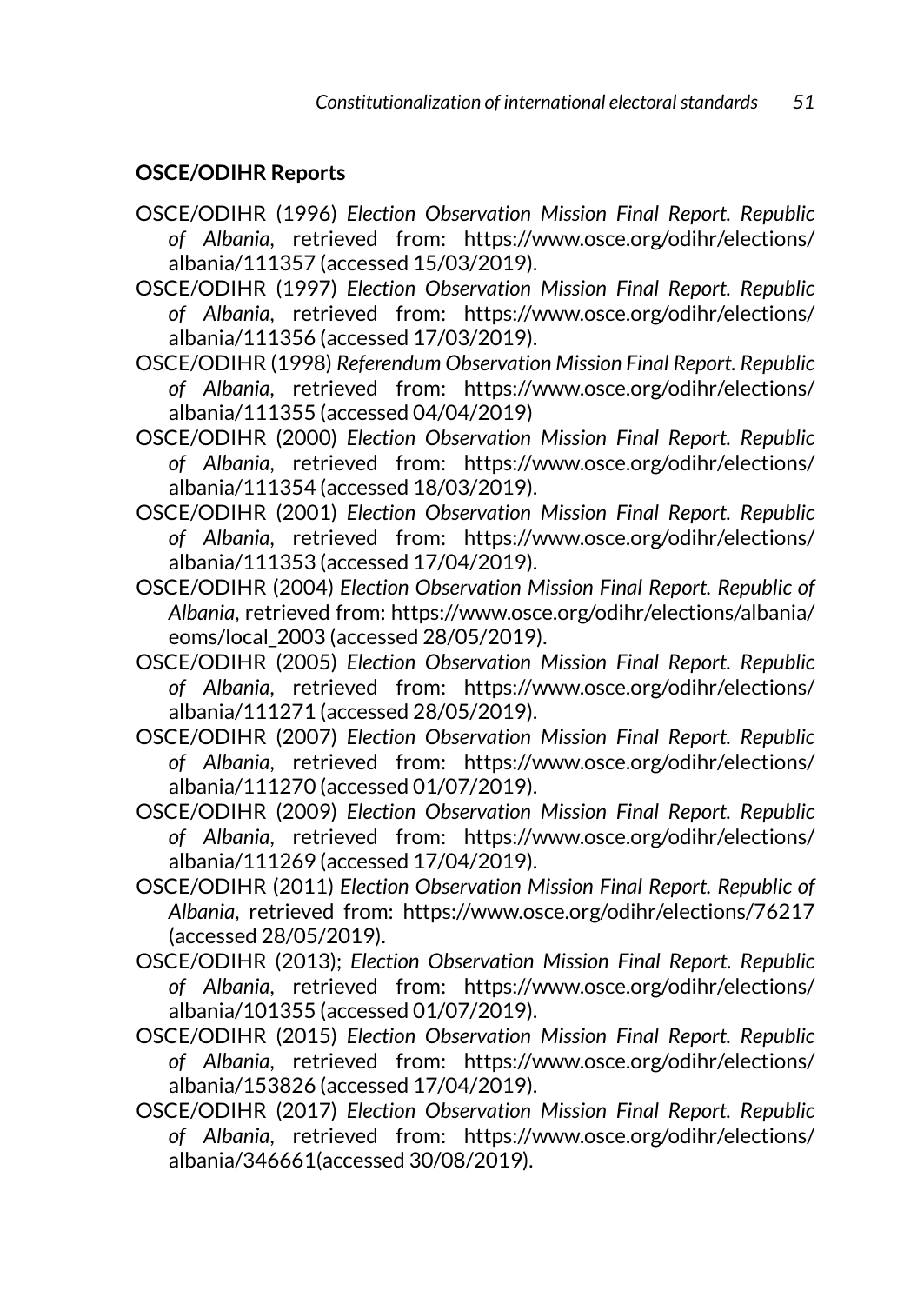- OSCE/ODIHR (1997) *Election Observation Final Report. Republic of Croatia,* retrieved from: <https://www.osce.org/odihr/elections/croatia/115539> (accessed 28/05/2019).
- OSCE/ODIHR (2000) *Election Observation Final Report. Republic of Croatia,* retrieved from: <https://www.osce.org/odihr/elections/croatia/115536> (accessed 30/08/2019).
- OSCE/ODIHR (2001) *Election Observation Final Report. Republic of Croatia,* retrieved from:<https://www.osce.org/odihr/elections/57865>(accessed 17/04/2019).
- OSCE/ODIHR (2003) *Election Observation Final Report. Republic of Croatia,* retrieved from:<https://www.osce.org/odihr/elections/57865>(accessed 30/08/2019).
- OSCE/ODIHR (2007) *Election Observation Final Report. Republic of Croatia,* retrieved from:<https://www.osce.org/odihr/elections/57945>(accessed 01/07/2019).
- OSCE/ODIHR (2010) *Election Observation Final Report. Republic of Croatia,* retrieved from: <https://www.osce.org/odihr/elections/croatia/58009> (accessed 30/08/2019).
- OSCE/ODIHR (2011) *Election Observation Final Report. Republic of Croatia,* retrieved from:<https://www.osce.org/odihr/elections/84816>(accessed 17/04/2019).
- OSCE/ODIHR (2015) *Election Observation Final Report. Republic of Croatia,* retrieved from: <https://www.osce.org/odihr/elections/croatia/187806> (accessed 17/04/2019).
- OSCE/ODIHR (1999) *Election Observation Mission Final Report. Republic of Kazakhstan*, retrieved from: [https://www.osce.org/odihr/elections/](https://www.osce.org/odihr/elections/kazakhstan/117832) [kazakhstan/117832](https://www.osce.org/odihr/elections/kazakhstan/117832) (accessed 17/04/2019).
- OSCE/ODIHR (2004) Final Report *Election Observation Mission Final Report. Republic of Kazakhstan*, retrieved from: [https://www.osce.org/](https://www.osce.org/node/57857) [node/57857](https://www.osce.org/node/57857) (accessed 01/07/2019).
- OSCE/ODIHR (2005) Final Report *Election Observation Mission Final Report. Republic of Kazakhstan*, retrieved from: [https://www.osce.org/odihr/](https://www.osce.org/odihr/elections/kazakhstan/eoms/presidential_2005) [elections/kazakhstan/eoms/presidential\\_2005](https://www.osce.org/odihr/elections/kazakhstan/eoms/presidential_2005) (accessed 17/04/2019).
- OSCE/ODIHR (2007) Final Report *Election Observation Mission Final Report. Republic of Kazakhstan*, retrieved from: [https://www.osce.org/odihr/](https://www.osce.org/odihr/elections/57937) [elections/57937](https://www.osce.org/odihr/elections/57937) (accessed 28/05/2019).
- OSCE/ODIHR (2011) Final Report *Election Observation Mission Final Report. Republic of Kazakhstan*, retrieved from: [https://www.osce.org/odihr/](https://www.osce.org/odihr/elections/75821) [elections/75821](https://www.osce.org/odihr/elections/75821) (accessed 17/04/2019).
- OSCE/ODIHR (2012) Final Report *Election Observation Mission Final Report.*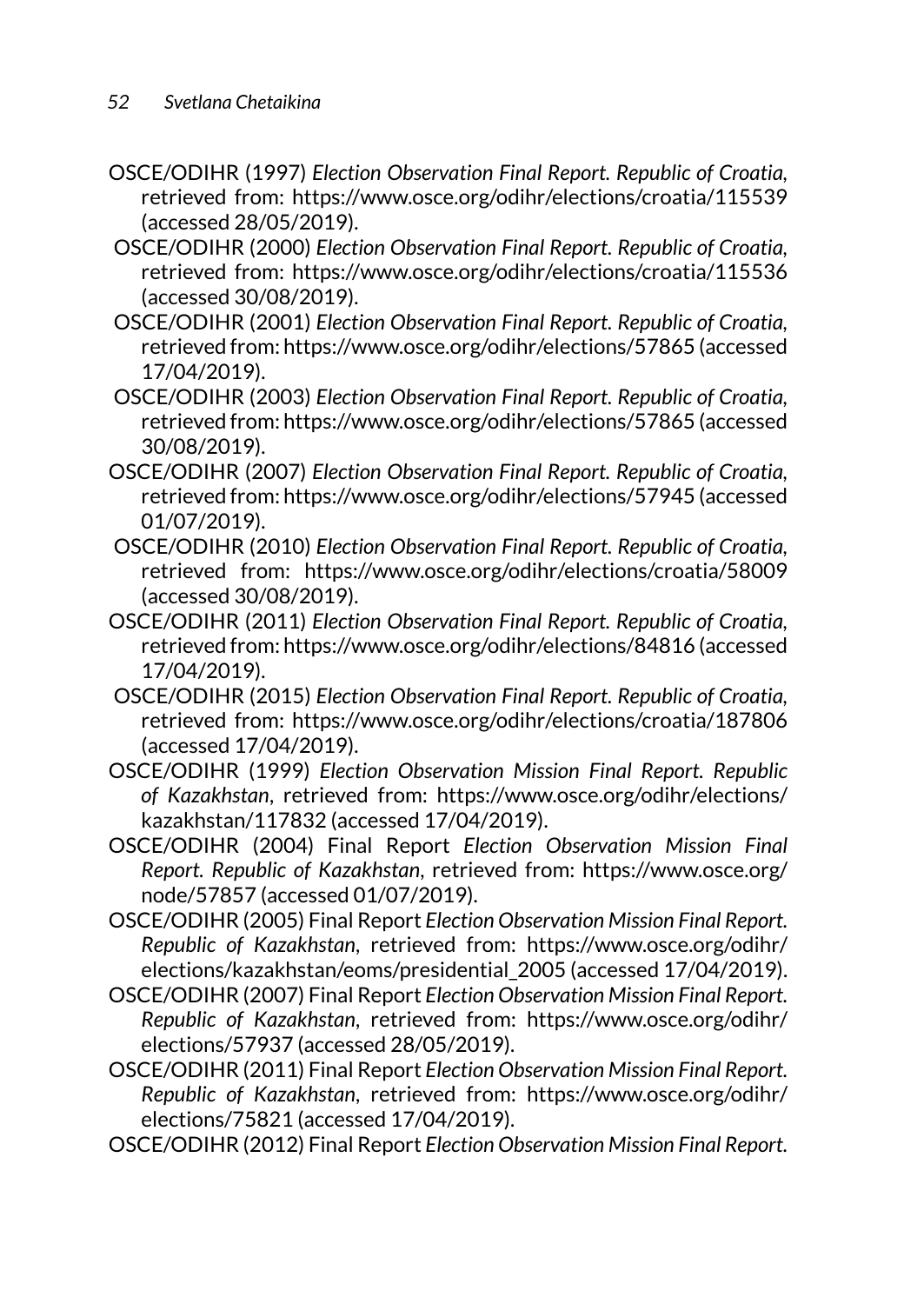*Republic of Kazakhstan*, retrieved from: [https://www.osce.org/odihr/](https://www.osce.org/odihr/elections/86202) [elections/86202](https://www.osce.org/odihr/elections/86202) (accessed 30/08/2019).

- OSCE/ODIHR (2015) Final Report *Election Observation Mission Final Report. Republic of Kazakhstan*, retrieved from: [https://www.osce.org/odihr/](https://www.osce.org/odihr/elections/kazakhstan/145006) [elections/kazakhstan/145006](https://www.osce.org/odihr/elections/kazakhstan/145006) (accessed 30/08/2019).
- OSCE/ODIHR (2016) Final Report *Election Observation Mission Final Report. Republic of Kazakhstan*, retrieved from: [https://www.osce.org/odihr/](https://www.osce.org/odihr/elections/kazakhstan/222541) [elections/kazakhstan/222541](https://www.osce.org/odihr/elections/kazakhstan/222541) (accessed 01/07/2019).
- OSCE/ODIHR (2000) *Election Observation Mission Final Report. Republic of Kyrgyzstan,* retrieved from: [https://www.osce.org/odihr/elections/](https://www.osce.org/odihr/elections/kyrgyzstan/117851) [kyrgyzstan/117851](https://www.osce.org/odihr/elections/kyrgyzstan/117851) (accessed 17/04/2019).
- OSCE/ODIHR (2005) *Election Observation Mission Final Report. Republic of Kyrgyzstan,* retrieved from: <https://www.osce.org/node/57850> (accessed 30/08/2019).
- OSCE/ODIHR (2007) *Election Observation Mission Final Report. Republic of Kyrgyzstan,* retrieved from: [https://www.osce.org/odihr/elections/](https://www.osce.org/odihr/elections/kyrgyzstan/57949) [kyrgyzstan/57949](https://www.osce.org/odihr/elections/kyrgyzstan/57949) (accessed 28/05/2019).
- OSCE/ODIHR (2009) *Election Observation Mission Final Report. Republic of Kyrgyzstan,* retrieved from: [https://www.osce.org/odihr/elections/](https://www.osce.org/odihr/elections/kyrgyzstan/57999) [kyrgyzstan/57999](https://www.osce.org/odihr/elections/kyrgyzstan/57999) (accessed 28/05/2019).
- OSCE/ODIHR (2010) *Election Observation Mission Final Report. Republic of Kyrgyzstan,* retrieved from: [https://www.osce.org/odihr/elections/](https://www.osce.org/odihr/elections/kyrgyzstan/117850) [kyrgyzstan/117850](https://www.osce.org/odihr/elections/kyrgyzstan/117850) (accessed 01/07/2019).
- OSCE/ODIHR (2011) *Election Observation Mission Final Report. Republic of Kyrgyzstan,* retrieved from: [https://www.osce.org/odihr/](https://www.osce.org/odihr/elections/82437) [elections/82437](https://www.osce.org/odihr/elections/82437) (accessed 17/04/2019).
- OSCE/ODIHR (2015) *Election Observation Mission Final Report. Republic of Kyrgyzstan,* retrieved from: [https://www.osce.org/odihr/elections/](https://www.osce.org/odihr/elections/kyrgyzstan/177111) [kyrgyzstan/177111](https://www.osce.org/odihr/elections/kyrgyzstan/177111) (accessed 17/04/2019).
- OSCE/ODIHR (2017) *Election Observation Mission Final Report. Republic of Kyrgyzstan,* retrieved from: [https://www.osce.org/odihr/elections/](https://www.osce.org/odihr/elections/kyrgyzstan/333296) [kyrgyzstan/333296](https://www.osce.org/odihr/elections/kyrgyzstan/333296) (accessed 30/08/2019).
- OSCE/ODIHR (1997) *Election Observation Mission Final Report. Republic of Montenegro,* retrieved from: [https://www.osce.org/odihr/elections/](https://www.osce.org/odihr/elections/montenegro/117877) [montenegro/117877](https://www.osce.org/odihr/elections/montenegro/117877) (accessed 28/05/2019).
- OSCE/ODIHR (1998) *Election Observation Mission Final Report. Republic of Montenegro,* retrieved from: [https://www.osce.org/odihr/elections/](https://www.osce.org/odihr/elections/montenegro/117876) [montenegro/117876](https://www.osce.org/odihr/elections/montenegro/117876) (accessed 01/07/2019).
- OSCE/ODIHR (2000) *Election Observation Mission Final Report. Republic of Montenegro,* retrieved from: [https://www.osce.org/odihr/elections/](https://www.osce.org/odihr/elections/montenegro/117875)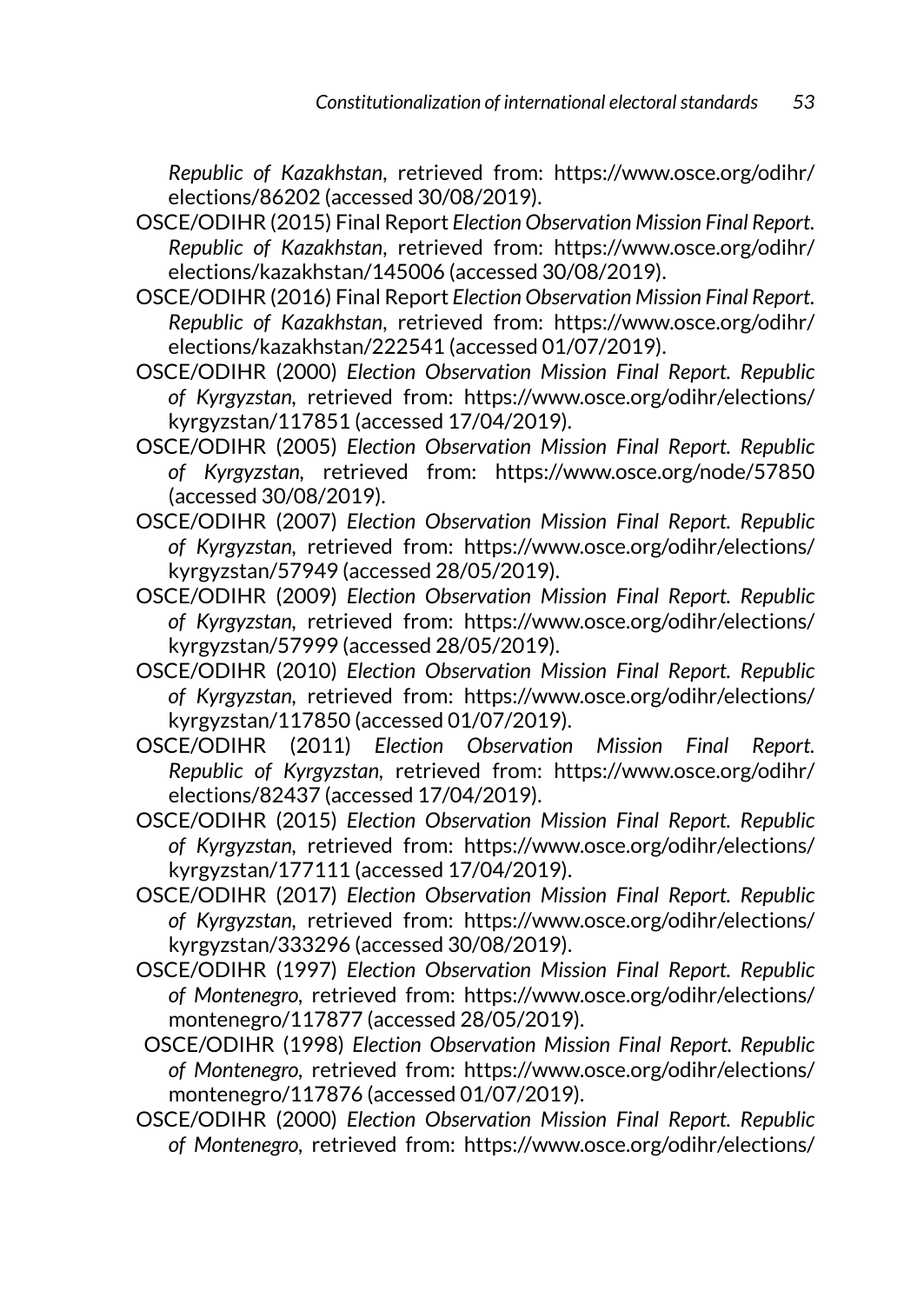[montenegro/117875](https://www.osce.org/odihr/elections/montenegro/117875) (accessed 30/08/2019).

- OSCE/ODIHR (2001) *Election Observation Mission Final Report. Republic of Montenegro,* retrieved from: [https://www.osce.org/odihr/elections/](https://www.osce.org/odihr/elections/montenegro/117874) [montenegro/117874](https://www.osce.org/odihr/elections/montenegro/117874) (accessed 17/04/2019).
- OSCE/ODIHR (2002) *Election Observation Mission Final Report. Republic of Montenegro,* retrieved from: [https://www.osce.org/odihr/elections/](https://www.osce.org/odihr/elections/montenegro/117873) [montenegro/117873](https://www.osce.org/odihr/elections/montenegro/117873) (accessed 30/08/2019).
- OSCE/ODIHR (2003) *Election Observation Mission Final Report. Republic of Montenegro,* retrieved from: [https://www.osce.org/odihr/elections/](https://www.osce.org/odihr/elections/montenegro/eoms/repeat_presidential_2003) [montenegro/eoms/repeat\\_presidential\\_2003](https://www.osce.org/odihr/elections/montenegro/eoms/repeat_presidential_2003) (accessed 17/04/2019).
- OSCE/ODIHR (2006) *Referendum Observation Mission Final Report. Republic of Montenegro,* retrieved from: [https://www.osce.org/odihr/](https://www.osce.org/odihr/elections/57891) [elections/57891](https://www.osce.org/odihr/elections/57891) (accessed 01/07/2019).
- OSCE/ODIHR (2006) *Election Observation Mission Final Report. Republic of Montenegro,* retrieved from: [https://www.osce.org/odihr/](https://www.osce.org/odihr/elections/57900) [elections/57900](https://www.osce.org/odihr/elections/57900) (accessed 30/08/2019).
- OSCE/ODIHR (2008) *Election Observation Mission Final Report. Republic of Montenegro,* retrieved from: [https://www.osce.org/odihr/](https://www.osce.org/odihr/elections/57967) [elections/57967](https://www.osce.org/odihr/elections/57967) (accessed 01/07/2019).
- OSCE/ODIHR (2009) *Election Observation Mission Final Report. Republic of Montenegro,* retrieved from: [https://www.osce.org/odihr/elections/](https://www.osce.org/odihr/elections/montenegro/eoms/early_parliamentary_2009) [montenegro/eoms/early\\_parliamentary\\_2009](https://www.osce.org/odihr/elections/montenegro/eoms/early_parliamentary_2009) (accessed 30/08/2019).
- OSCE/ODIHR (2012) *Election Observation Mission Final Report. Republic of Montenegro,* retrieved from: [https://www.osce.org/odihr/elections/](https://www.osce.org/odihr/elections/Montenegro/2012) [Montenegro/2012](https://www.osce.org/odihr/elections/Montenegro/2012) (accessed 17/04/2019).
- OSCE/ODIHR (2013) *Election Observation Mission Final Report. Republic of Montenegro,* retrieved from: [https://www.osce.org/odihr/elections/](https://www.osce.org/odihr/elections/montenegro/245866) [montenegro/245866](https://www.osce.org/odihr/elections/montenegro/245866) (accessed 30/08/2019).
- OSCE/ODIHR (2016) *Election Observation Mission Final Report. Republic of Montenegro,* retrieved from: [https://www.osce.org/odihr/elections/](https://www.osce.org/odihr/elections/montenegro/245866) [montenegro/245866](https://www.osce.org/odihr/elections/montenegro/245866) (accessed 17/04/2019).
- OSCE/ODIHR (2018) *Election Observation Mission Final Report. Republic of Montenegro,* retrieved from: [https://www.osce.org/odihr/elections/](https://www.osce.org/odihr/elections/montenegro/371151) [montenegro/371151](https://www.osce.org/odihr/elections/montenegro/371151)(accessed 01/07/2019).
- OSCE/ODIHR (1998) *Election Observation Mission Final Report. Republic of Macedonia,* retrieved from: [https://www.osce.org/odihr/elections/](https://www.osce.org/odihr/elections/fyrom/117865) [fyrom/117865](https://www.osce.org/odihr/elections/fyrom/117865) (accessed 28/05/2019).
- OSCE/ODIHR (1999) Final Report *Election Observation Mission Final Report. Republic of Macedonia,* retrieved from: [https://www.osce.org/odihr/](https://www.osce.org/odihr/elections/fyrom/117864) [elections/fyrom/117864](https://www.osce.org/odihr/elections/fyrom/117864) (accessed 01/07/2019).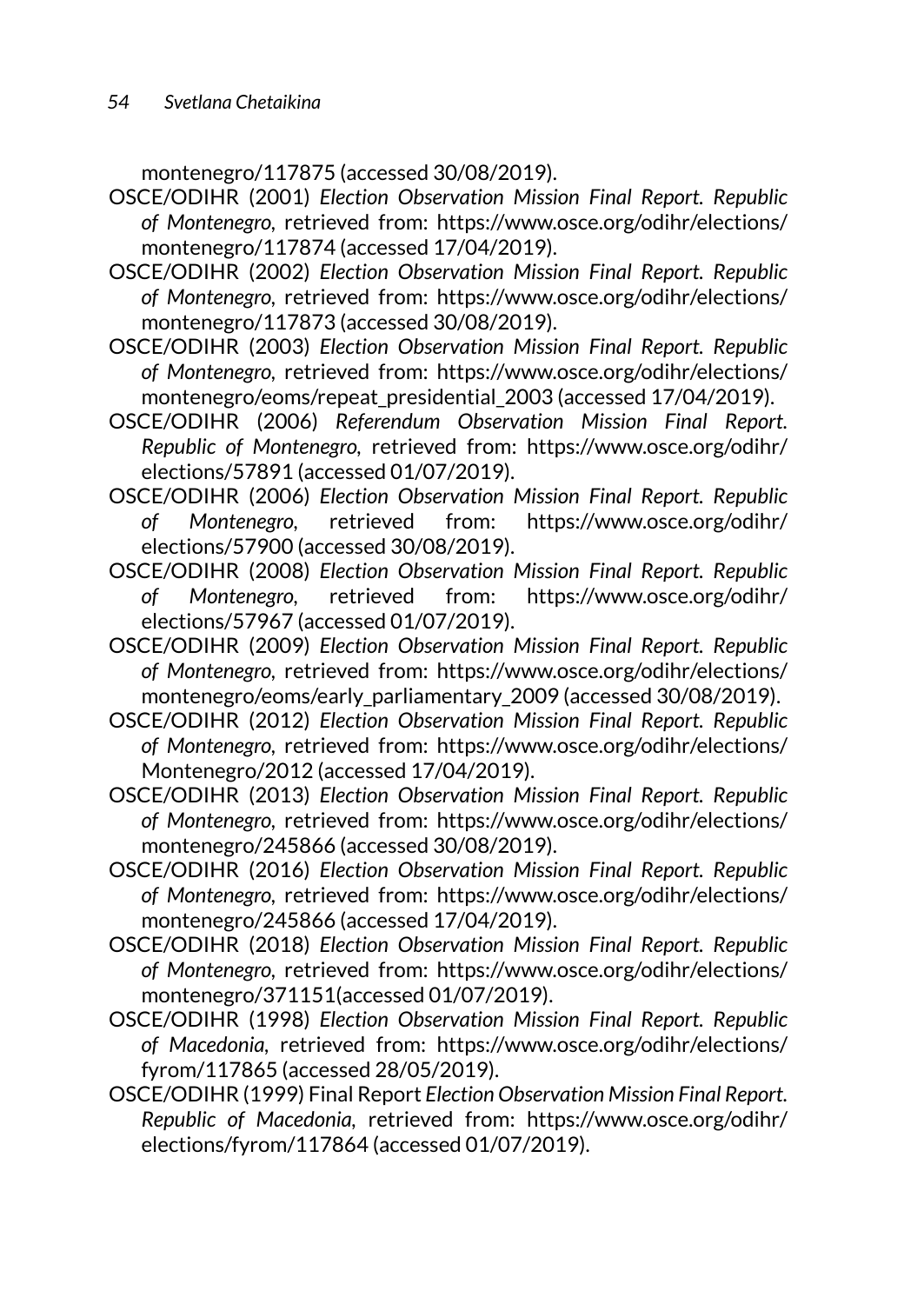- OSCE/ODIHR (2000) Final Report *Election Observation Mission Final Report. Republic of Macedonia,* retrieved from: [https://www.osce.org/odihr/](https://www.osce.org/odihr/elections/fyrom/117863) [elections/fyrom/117863](https://www.osce.org/odihr/elections/fyrom/117863) (accessed 17/04/2019).
- OSCE/ODIHR (2002) Final Report *Election Observation Mission Final Report. Republic of Macedonia,* retrieved from: [https://www.osce.org/odihr/](https://www.osce.org/odihr/elections/fyrom/117862) [elections/fyrom/117862](https://www.osce.org/odihr/elections/fyrom/117862) (accessed 17/04/2019).
- OSCE/ODIHR (2004) Final Report *Election Observation Mission Final Report. Republic of Macedonia,* retrieved from: [https://www.osce.org/odihr/](https://www.osce.org/odihr/elections/fyrom/57859) [elections/fyrom/57859](https://www.osce.org/odihr/elections/fyrom/57859) (accessed 28/05/2019).
- OSCE/ODIHR (2005) Final Report *Election Observation Mission Final Report. Republic of Macedonia,* retrieved from: [https://www.osce.org/odihr/](https://www.osce.org/odihr/elections/fyrom/57847) [elections/fyrom/57847](https://www.osce.org/odihr/elections/fyrom/57847) (accessed 28/05/2019).
- OSCE/ODIHR (2006) Final Report *Election Observation Mission Final Report. Republic of Macedonia,* retrieved from: [https://www.osce.org/odihr/](https://www.osce.org/odihr/elections/fyrom/57896) [elections/fyrom/57896](https://www.osce.org/odihr/elections/fyrom/57896) (accessed 28/05/2019).
- OSCE/ODIHR (2008) *Election Observation Mission Final Report. Republic of Macedonia,* retrieved from: [https://www.osce.org/odihr/elections/](https://www.osce.org/odihr/elections/fyrom/57980) [fyrom/57980](https://www.osce.org/odihr/elections/fyrom/57980) (accessed 28/05/2019).
- OSCE/ODIHR (2009) *Election Observation Mission Final Report. Republic of Macedonia,* retrieved from: <https://www.osce.org/node/57993> (accessed 28/05/2019).
- OSCE/ODIHR (2011) *Election Observation Mission Final Report. Republic of Macedonia,* retrieved from: [https://www.osce.org/odihr/elections/](https://www.osce.org/odihr/elections/fyrom/77359) [fyrom/77359](https://www.osce.org/odihr/elections/fyrom/77359) (accessed 30/08/2019).
- OSCE/ODIHR (2013) *Election Observation Mission Final Report. Republic of Macedonia,* retrieved from: [https://www.osce.org/odihr/elections/](https://www.osce.org/odihr/elections/fyrom/99772) [fyrom/99772](https://www.osce.org/odihr/elections/fyrom/99772) (accessed 17/04/2019).
- OSCE/ODIHR (2014) *Election Observation Mission Final Report. Republic of Macedonia,* retrieved from: [https://www.osce.org/odihr/elections/](https://www.osce.org/odihr/elections/fyrom/116243) [fyrom/116243](https://www.osce.org/odihr/elections/fyrom/116243) (accessed 30/08/2019).
- OSCE/ODIHR (2016) *Election Observation Mission Final Report. Republic of Macedonia,* retrieved from: [https://www.osce.org/odihr/elections/](https://www.osce.org/odihr/elections/fyrom/279061) [fyrom/279061](https://www.osce.org/odihr/elections/fyrom/279061)(accessed 01/07/2019).
- OSCE/ODIHR (2017) *Election Observation Mission Final Report. Republic of Macedonia,* retrieved from: [https://www.osce.org/odihr/elections/](https://www.osce.org/odihr/elections/fyrom/339261) [fyrom/339261](https://www.osce.org/odihr/elections/fyrom/339261)(accessed 28/05/2019).
- OSCE/ODIHR (2007) *Election Observation Mission Final Report. Republic of Turkmenistan,* retrieved from: [https://www.osce.org/odihr/elections/](https://www.osce.org/odihr/elections/turkmenistan/115695) [turkmenistan/115695](https://www.osce.org/odihr/elections/turkmenistan/115695) (accessed 30/08/2019).
- OSCE/ODIHR (2008) *Election Observation Mission Final Report. Republic of*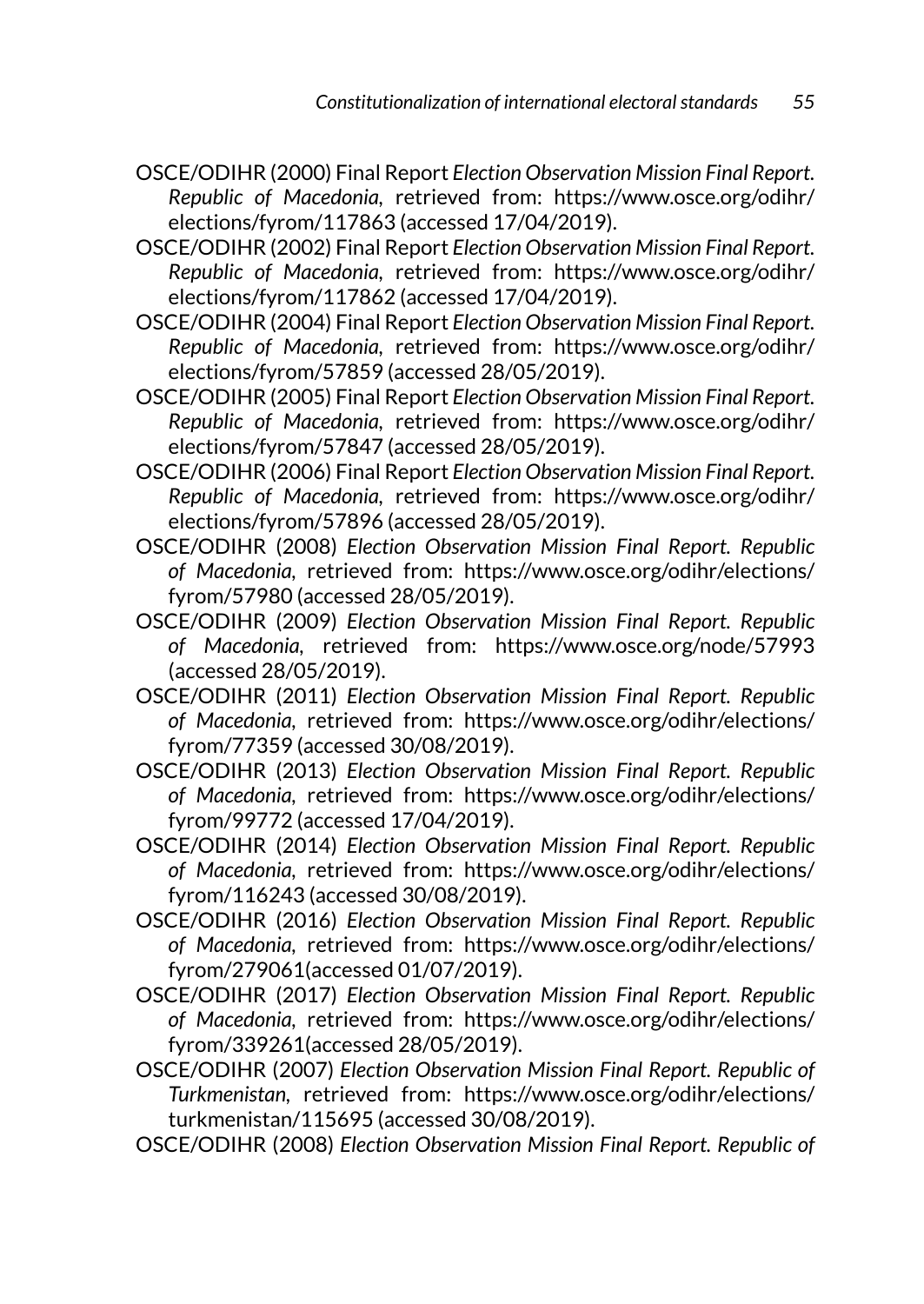*Turkmenistan,* retrieved from: [https://www.osce.org/odihr/elections/](https://www.osce.org/odihr/elections/turkmenistan/115694) [turkmenistan/115694](https://www.osce.org/odihr/elections/turkmenistan/115694) (accessed 17/04/2019).

- OSCE/ODIHR (2012) *Election Observation Mission Final Report. Republic of Turkmenistan,* retrieved from: [https://www.osce.org/odihr/elections/](https://www.osce.org/odihr/elections/turkmenistan/115692) [turkmenistan/115692](https://www.osce.org/odihr/elections/turkmenistan/115692) (accessed 01/07/2019).
- OSCE/ODIHR (2013) *Election Observation Mission Final Report. Republic of Turkmenistan,* retrieved from: [https://www.osce.org/odihr/elections/](https://www.osce.org/odihr/elections/turkmenistan/108894) [turkmenistan/108894](https://www.osce.org/odihr/elections/turkmenistan/108894) (accessed 17/04/2019).
- OSCE/ODIHR (2017) *Election Observation Mission Final Report. Republic of Turkmenistan,* retrieved from: [https://www.osce.org/odihr/elections/](https://www.osce.org/odihr/elections/turkmenistan/291166) [turkmenistan/291166](https://www.osce.org/odihr/elections/turkmenistan/291166) (accessed 28/05/2019).
- OSCE/ODIHR (2018) *Election Observation Mission Final Report. Republic of Turkmenistan,* retrieved from: [https://www.osce.org/odihr/elections/](https://www.osce.org/odihr/elections/turkmenistan/375736) [turkmenistan/375736](https://www.osce.org/odihr/elections/turkmenistan/375736) (accessed 01/07/2019).
- OSCE/ODIHR (1999) *Election Observation Mission Final Report. Republic of Uzbekistan,* retrieved from: [https://www.osce.org/odihr/elections/](https://www.osce.org/odihr/elections/uzbekistan/115613) [uzbekistan/115613](https://www.osce.org/odihr/elections/uzbekistan/115613) (accessed 28/05/2019).
- OSCE/ODIHR (2004) *Election Observation Mission Final Report. Republic of Uzbekistan,* retrieved from: [https://www.osce.org/odihr/elections/](https://www.osce.org/odihr/elections/uzbekistan/eoms/parliamentary_2004) [uzbekistan/eoms/parliamentary\\_2004](https://www.osce.org/odihr/elections/uzbekistan/eoms/parliamentary_2004) (accessed 30/08/2019).
- OSCE/ODIHR (2007) *Election Observation Mission Final Report. Republic of Uzbekistan,* retrieved from: [https://www.osce.org/odihr/](https://www.osce.org/odihr/elections/57955) [elections/57955](https://www.osce.org/odihr/elections/57955) (accessed 17/04/2019).
- OSCE/ODIHR (2009) *Election Observation Mission Final Report. Republic of Uzbekistan,* retrieved from: [https://www.osce.org/odihr/elections/](https://www.osce.org/odihr/elections/uzbekistan/eoms/parliamentary_2009) [uzbekistan/eoms/parliamentary\\_2009](https://www.osce.org/odihr/elections/uzbekistan/eoms/parliamentary_2009) (accessed 28/05/2019).
- OSCE/ODIHR (2014) *Election Observation Mission Final Report. Republic of Uzbekistan,* retrieved from: [https://www.osce.org/odihr/elections/](https://www.osce.org/odihr/elections/uzbekistan/126818) [uzbekistan/126818](https://www.osce.org/odihr/elections/uzbekistan/126818) (accessed 30/08/2019).
- OSCE/ODIHR (2015) *Election Observation Mission Final Report. Republic of Uzbekistan,* retrieved from: [https://www.osce.org/odihr/elections/](https://www.osce.org/odihr/elections/uzbekistan/141941) [uzbekistan/141941](https://www.osce.org/odihr/elections/uzbekistan/141941) (accessed 01/07/2019).
- OSCE/ODIHR (2016) *Election Observation Mission Final Report. Republic of Uzbekistan,* retrieved from: [https://www.osce.org/](https://www.osce.org/office-for-democratic-institutions-and-human-rights/elections/uzbekistan/276011) [office-for-democratic-institutions-and-human-rights/elections/](https://www.osce.org/office-for-democratic-institutions-and-human-rights/elections/uzbekistan/276011) [uzbekistan/276011](https://www.osce.org/office-for-democratic-institutions-and-human-rights/elections/uzbekistan/276011) (accessed 28/05/2019).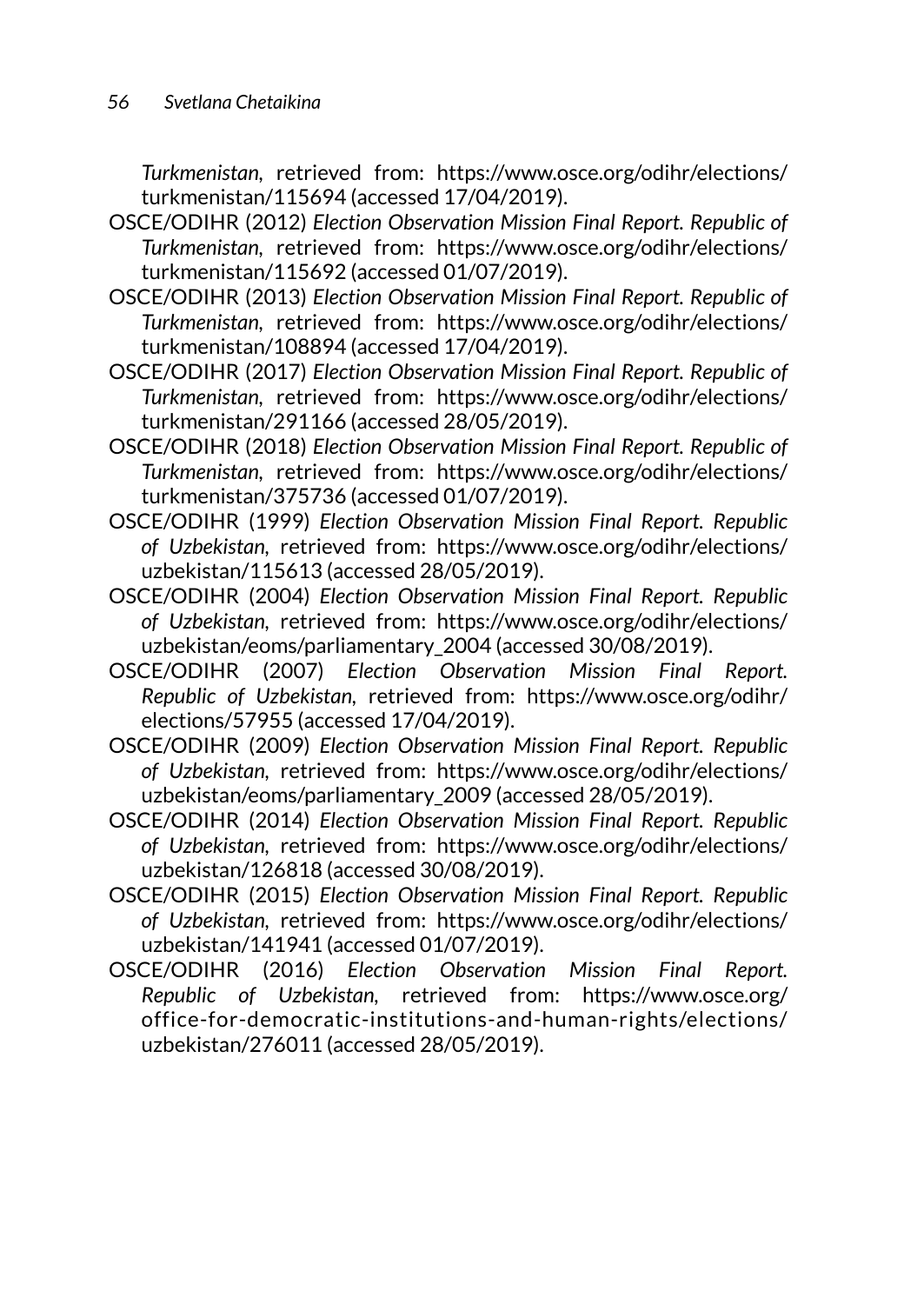# **Women's Leadership and Participation in Peace and Security Processes: which Role for the Armed Forces?**

Sofia Sutera

*Università di Padova sofia.sutera@phd.unipd.it*

*Abstract*: This critical literature review reflects on the role played by women in peace and security processes, by looking specifically at which function they perform in the armed forces, thus, mostly in the context of peacekeeping operations. Consequently, while this analysis focuses on women, it simultaneously directs its attention to the role played by the armed forces, necessary counterpart in this field. Starting with an overall vision of the broad framework of the Women, Peace and Security Agenda, in order to understand the main concepts which characterize it, this paper will observe three specific settings: Sweden, Denmark and Italy, three cases chosen because of their peculiar features, as outlined in this study. In this journey through the academic research which emerged step by step, becoming more intense at the turning point marked by the introduction of UNSCR 1325 in 2000, a beacon naturally appears on the horizon: feminism. While it is not really possible to talk of 'feminism' but rather of 'feminisms', as a range of social and political movements and ideologies, it is the curiosity about 'where are the women' in peace and security which will lead this analysis in a thorny but stimulating debate in the research. A debate which needs to be deepened since, how this review will show, it is still lacking an attempt to answer paramount questions.

*Keywords: WPS Agenda, Feminism, Peace and Security, Women's Human Rights, Peacekeeping Operations*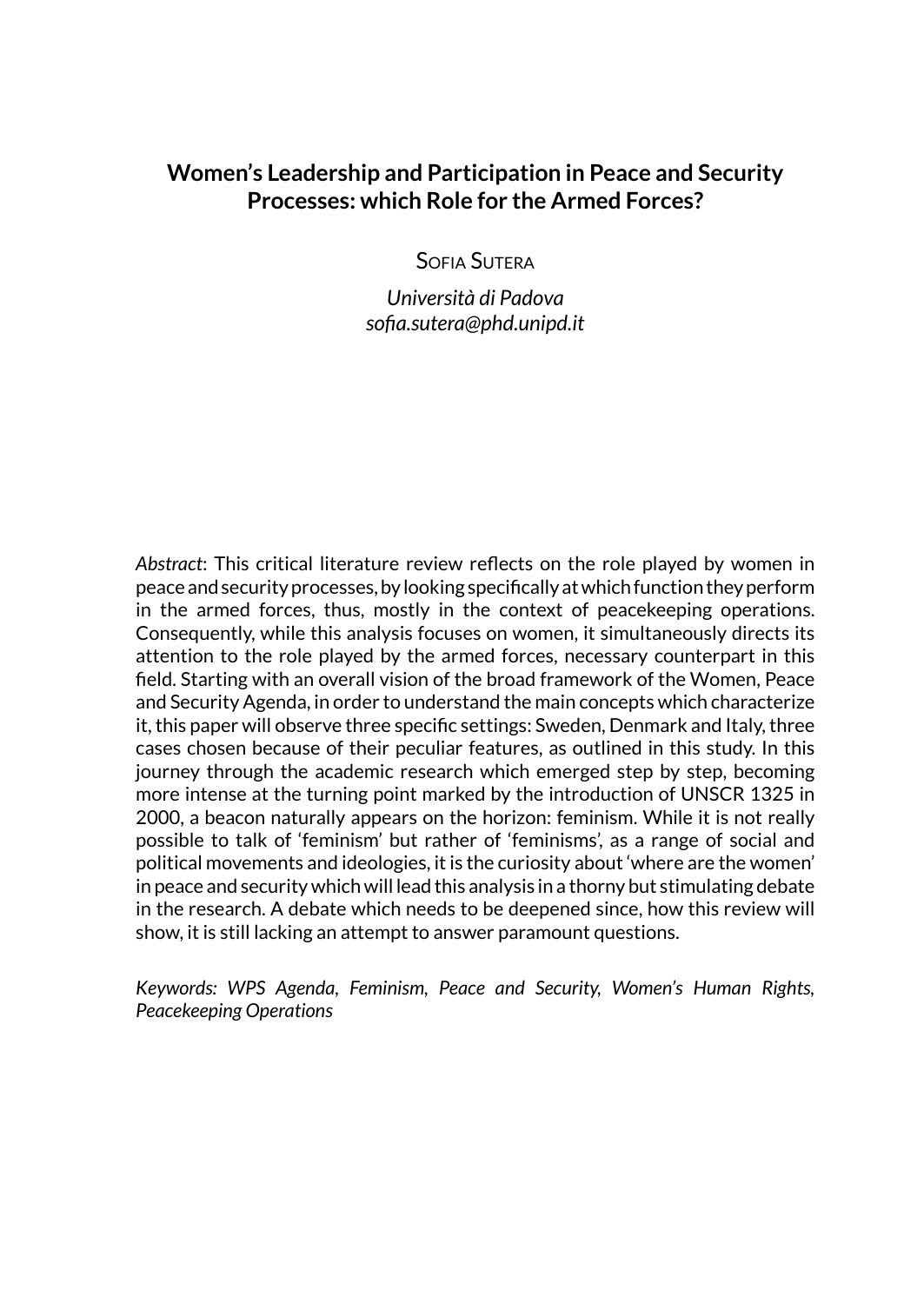*'peace is something far more than the 'absence of violence'' (Coomaraswamy 2015, 24)*

## **1. Introduction: Women, Peace and Security**

Peace is the necessary prerequisite to enjoy every human right, from the very and fundamental right to life. Indeed, the Charter of the United Nations, the constitution of the international community (Klabbers 2017, 94), opens by proclaiming: 'we the peoples of the united nations determined to save succeeding generations from the scourge of war'. Moreover, the 1948 Universal Declaration of Human Rights, the founding document of the overall human rights regime (Heupel 2018), stressed the essential connection between peace and human rights declaring that the 'recognition of the inherent dignity and of the equal and inalienable rights of all members of the human family is the foundation of freedom, justice and peace'10.

In order to reach peace<sup>11</sup>, though, it is necessary an inclusive and equitable commitment, able to incorporate 'the capacities of half the world's population to resolve the complex challenges of global peace and security' (Coomaraswamy 2015, 194). Indeed, in 2000 the Security Council adopted the United Nations Security Council Resolution (UNSCR) 1325, which gives birth to the Women, Peace and Security (WPS) Agenda, based on the four pillars of prevention, participation, protection and peacebuilding and recovery.

Many scholars have argued that the systematic and representative inclusion of women in peace and security processes significantly increases the chances of attaining sustainable peace outcomes (Byrne 1996, Gizelis 2009), that an increment in their presence is connected with an increment in operational effectiveness - mainly in information gathering, operational credibility and enhanced force protection (D'Almeida et al. 2017, Dharmapuri 2011, Egnell et al. 2014, Penttinen 2012)- and that women's inclusion in peace and transition processes also translates to more responsive conflict prevention (O'Reilly et al. 2015, Paffenholz et al. 2016, Pruitt 2013)<sup>12</sup>. Yet, notwithstanding the long-awaited engagement of the United Nations,

 $10$  See also the first article of the 2016 UN Declaration on the Right to Peace stating: 'Everyone has the right to enjoy peace such that all human rights are promoted and protected and development is fully realized' and the 1984 UN Declaration on the Right of Peoples to Peace.

 $11$  Especially a holistic conceptualisation of peace incorporating aspects of economic and social justice, equality, and human rights (Swaine et al. 2019, 4).

 $12$  Similarly, numerous UN reports show that the participation of women in peace and security processes is directly connected to their operational effectiveness (Coomaraswamy 2015, UN Women 2012, 2014) and that the participation of women in peacekeeping is a critical component of the mission success (UN Women 2016, 2).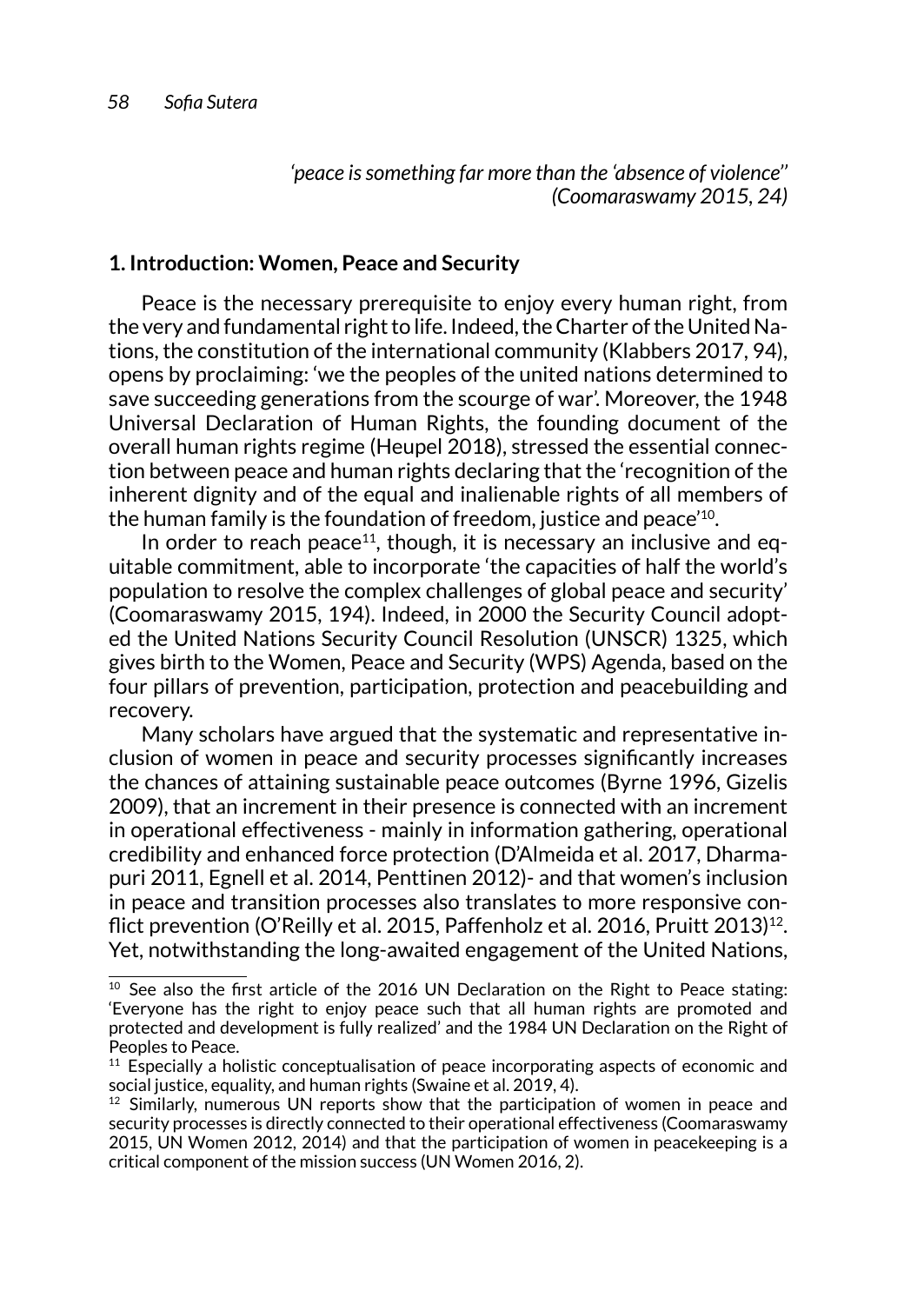the integration of women in peace and security processes is still very modest (Bell 2015, Karim and Beardsley 2017, Kronsell 2012) 13.

Considering the major role played by the armed forces in the maintenance of international peace and security, mostly in peacekeeping operations (PKOs), this review will scrutinize the participation and leadership of women in this context. Indeed, despite the UN Charter makes no reference to peacekeeping in the way it is currently understood, characterized by using militaries to assist in achieving sustainable peace in post-conflict societies (Heathcote and Otto 2014), it has become a major constituent of collective security.

The focus of this investigation examines the Scandinavian countries, specifically Denmark and Sweden, considering their strong involvement in international peacekeeping and crises management and, simultaneously, in gender equality efforts. The Italian context, a country likewise increasingly involved in peace-support operations<sup>14</sup>, will be analysed in comparison with these Nordic countries in order to observe potential differences and similarities between these two contexts.

#### **2. Delimiting the Field**

### **2.1 Area of study: The Women, Peace and Security Agenda**

In 2000, the General Assembly reaffirmed the commitments made in the Beijing Declaration and Platform for Action of 1995, demanding the full participation of women at all levels of decision-making in peace processes, peacekeeping and peacebuilding. In the same year, the Security Council issued a presidential statement which recognised the connection between peace and women's rights and the Secretary-General solicited a Report of the Panel on the UN Peace Operations which identified the need for equal gender representation in peacekeeping missions, especially in positions of authority. The report led to the adoption of 'The Windhoek Declaration', demanding gender mainstreaming in PKOs, equal access and representation of women in peace processes and leadership positions (WILPF). Soon after, the Security Council approved UNSCR 1325, followed by eight other resolutions: 1820 (2009); 1888 (2009); 1889 (2010); 1960 (2011); 2106 (2013); 2122 (2013); 2242 (2015), and 2467 (2019).

<sup>&</sup>lt;sup>13</sup> In 2016 UN military peacekeepers were composed of 97% male members (UN Women 2016).

<sup>&</sup>lt;sup>14</sup> In 2017, Italy was the first troop contributor to UN PKOs from the 'Western European and Others Group' and ranked seventh as contributor to the UN peacekeeping budget for the period 2013–2015 (Foradori 2018, 502).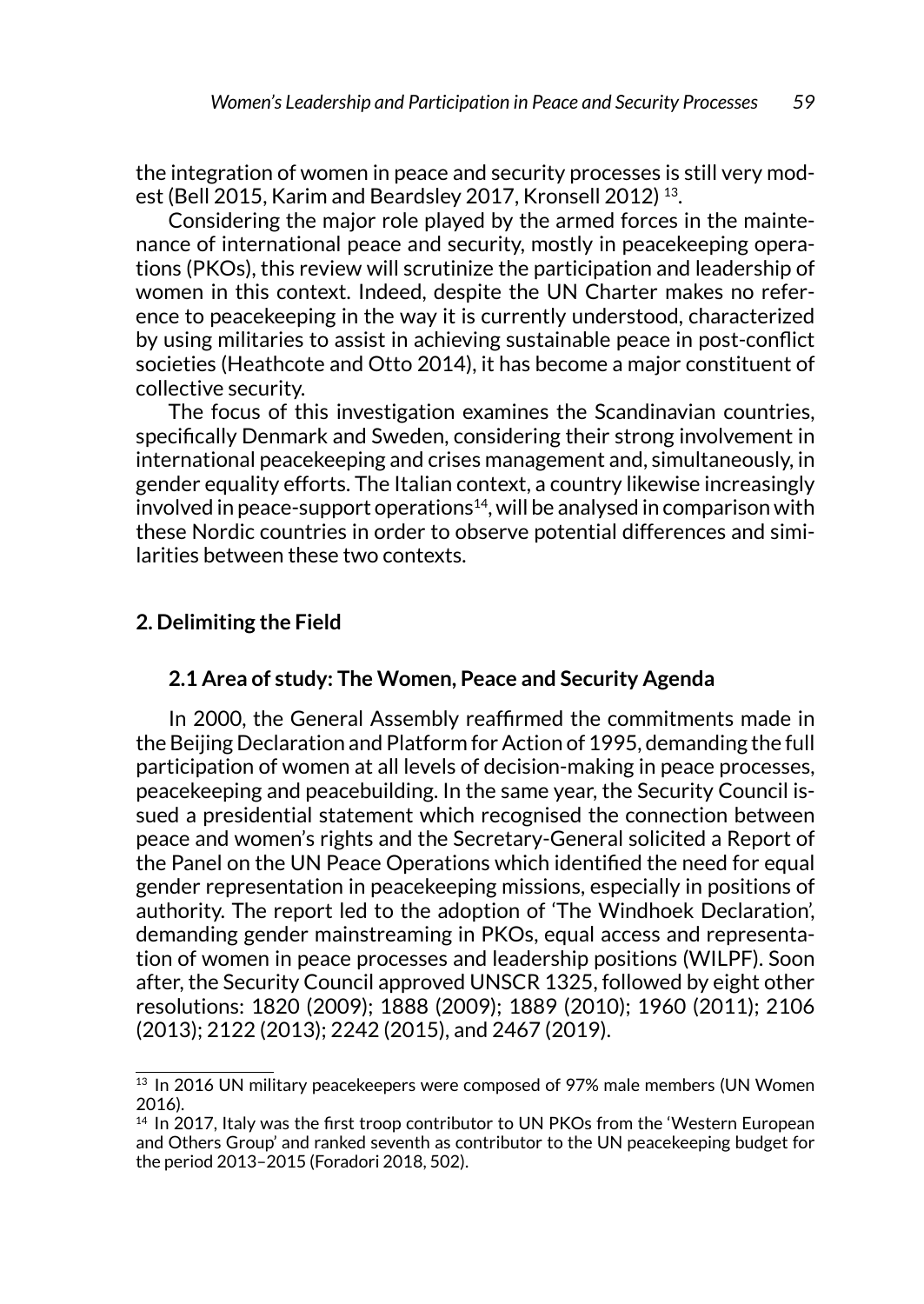The UNSCR 1325 was 'welcomed by feminist scholars and activists alike, who described it as a 'landmark resolution' representing a 'new, daring, and ambitious strategy for anti-war feminists', a 'watershed political framework', and a 'significant success story' for gender mainstreaming' (Otto 2015, 4). Indeed, the Women's International League for Peace and Freedom (WILPF), founded in 1919 as result of the International Congress of Women held at The Hague in 1915, had a major role in 2000 in influencing the Security Council (remaining thereafter actively involved in the NGO Working Group on Women, Peace and Security which promotes the implementation of all the WPS resolutions).

On the other hand, considering that the implementation of WPS principles at national and international levels is increasingly focused on state responsibility and action (Kirby and Shepherd 2016, 383), the Security Council's WPS Agenda has been criticised for supporting the idea that securing international peace relies on military strength and securitized states (Otto 2015, 10).

Any debate about peacebuilding, collective security, gender and UNSCR 1325, necessarily comprehends the military and paramilitary as essential components (Heathcote and Otto 2014, 266)gender equality and collective security</title></titles><dates><year>2014</year></dates><publisher>Springer</publisher><isbn>1137400218</isbn><urls></urls></ record></Cite></EndNote>, nevertheless

 'for advocates of sustainable peace and security interlinked with development and human rights, the value of the women, peace and security agenda is its potential for transformation, rather than greater representation of women in existing paradigms of militarized response'(Coomaraswamy 2015, 135).

#### **Women**

'Where are the women?'(Enloe 1989), is the fundamental question of the feminist movement.

Even if 'gender' does not equal women (Kinsella 2017) and it is possible to do gender and political analysis without subscribing to the feminist project of societal change (Kantola and Lombardo 2017), feminism presents a specific gender sensitivity, not necessarily present in other constructivist or critical theoretical approaches (Kronsell and Svedberg 2012, 1-2). Moreover, considering that the UNSCR 1325 is an important example of how feminist activism has influenced the global security agenda, Kronsell (2012, 146) asserts that feminists need to get involved with it, because women 'can no longer represent peaceful and beautiful souls but must take responsibility for global relations in the field of war economy, militarism, and defense'.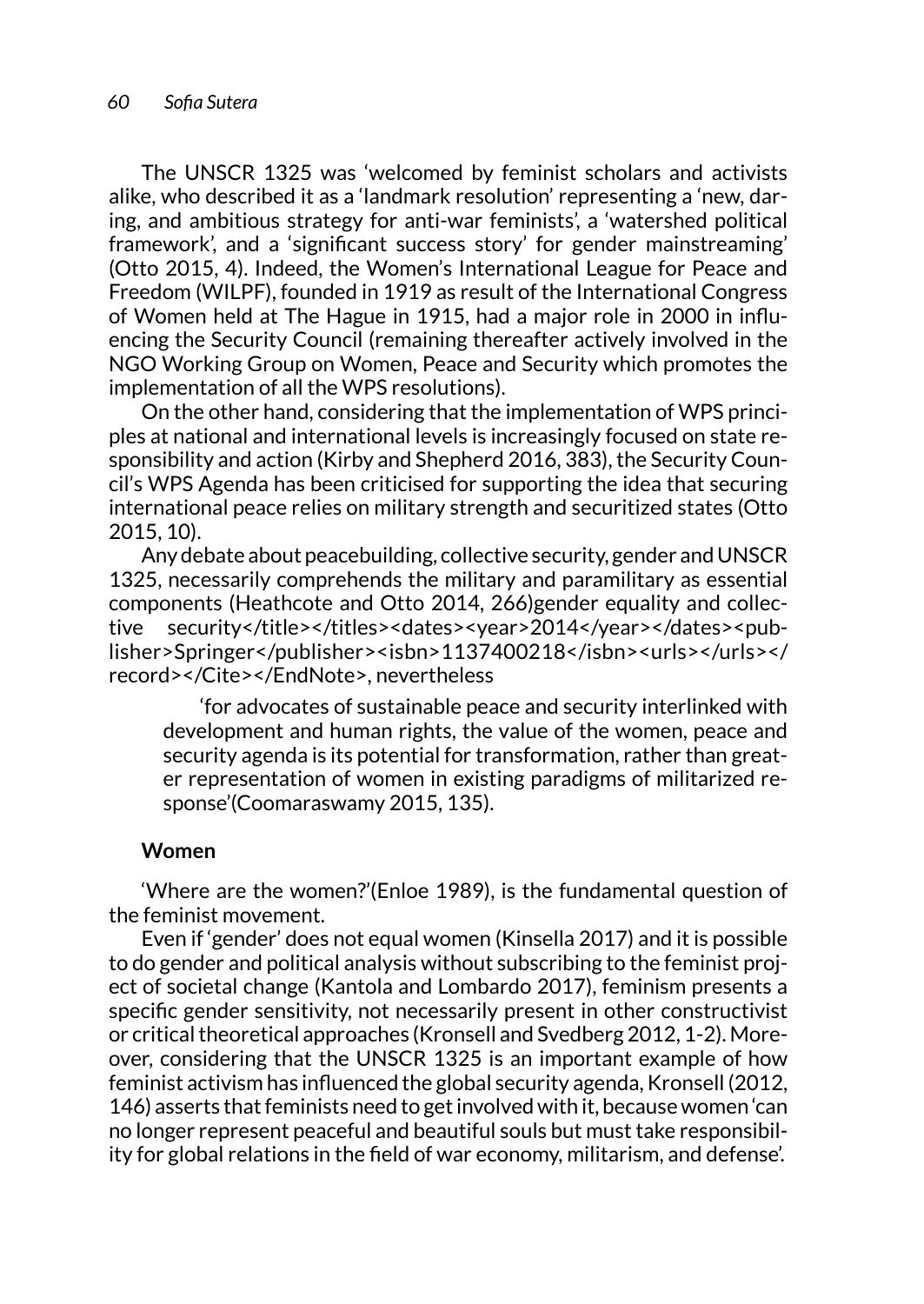While feminism has been defined as 'a cluster of contesting views on the gender problematic' (Verloo 2018, 22), gender can be defined as 'the social meaning given to the biological differences of sex' , as 'performative - a doing and constituting of the identity' (Cossman 2002, 281-282)<sup>15</sup>. Hence, 'the ways women and men 'perform' in the peace and security sphere is socially constructed, rather than biologically inherent' (Powell 2016, 275-276).

Notwithstanding the claim that 'feminists appear to distrust legal reforms because of the tendency of such reforms to tame radical impulses', while reproducing 'prevailing conservative or neoliberal ideologies, rather than challenge them' (Chamallas 2013, 409); contemporary feminist scholarship has deeply engaged itself with legal theory influencing the women's human rights movement.

While criticizing the liberalism underlying the conception of formal 'equality' in the UDHR and other international human rights instruments because of their androcentric construction of the same human rights and the perpetuation of the dichotomy between the public and private spheres, Zwingel highlights the importance of the human rights framework for what regards women's rights, because of their value in guiding state behaviour in reaching societal change (Zwingel 2016, 9). Indeed, at the 1993 World Conference on Human Rights in Vienna, women's organizations made reference to the new human rights language and called for 'women's rights as human rights' (Merry 2006), which underlines the notion that women's rights are an inalienable, integral and indivisible part of universal human rights, as stated in the Vienna Declaration and Programme of Action. Moreover, in the General Recommendation 19, the CEDAW Committee framed violence against women as a violation of human rights. Thus, discrimination against women and gender violence were recognized as human rights issues.

#### **Peace and security**

Some scholars do not consider peace as a human right and express the need to keep peace and human rights as two distinct concepts, because of the fact that peace is not currently recognized in international human rights law (Julio and Drumond 2017) or, as Donnelly (2006, 150) asserts, 'labelling peace as a human right is not going to bring us any closer to realizing a world without war. Conversely, redirecting our human rights resources to the struggle for peace, even if that might have a more peaceful world, would still leave unaddressed most of the very serious human rights problems'.

On the other hand, stating that 'the work for peace is essentially working for the most elementary human right: the right to security and freedom

 $15$  The action of gender 'requires a performance that is repeated. This repetition is at once a re-enactment and a reexperiencing of a set of meanings already socially established; and it is the mundane and ritualized form of their legitimation' (Butler 1988, 526).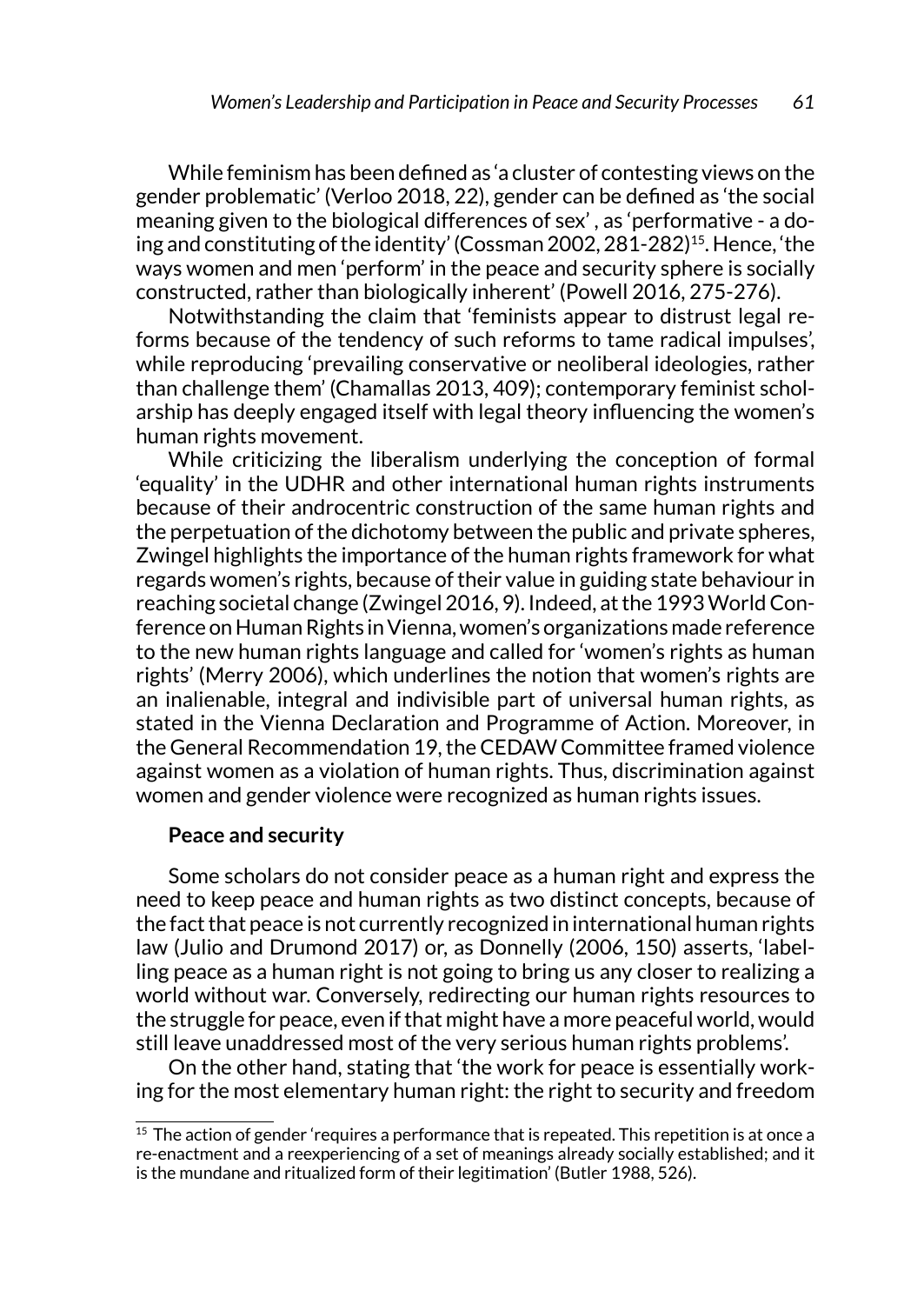from fear', Dag Hammarskjöld, second UN Secretary-General and Nobel Peace Prize winner, affirmed that the UN had a 'responsibility to assist governments in protecting this essential human right without them having to hide behind a shield of weapons' (Guillermet Fernandez and Fernández Puyana 2017, 287). Indeed, the reformulation of the right to peace in a human rights frame shifts the focus from the state to the individual.

Acknowledging how, regardless of the theoretical starting point, there is a necessary connection between peace and human rights, it is then required to observe that peace operations are rarely limited to one type of activity (Foradori 2018, 500). While, though, conflict prevention makes reference to the diplomatic measures aimed at keeping intra-state or inter-state tensions and disputes from escalating into violent conflict and includes early warning and information gathering (United Nations), the other phases are normally related to a conflict which is not just potential but already in act.

*Peacemaking* comprehends the different measures, such as diplomatic processes, initiated to get hostile parties to end or suspend war and lay the foundation for the reconstruction of political, legal, economic and social structures. It is usually followed by peacekeeping programs (Adjei 2019, 4).

*Peacekeeping* is aimed at keeping parties from fighting or harming each other and it usually requires the involvement of multinational military, police, civilian, and observer forces, often authorized to use weapons only in self-defence (Fortna 2008). PKOs are usually short-term measures directed at safeguarding physical security of local societies while efforts are made towards reconstruction and the resolution of underlying causes of the conflict (Adjei 2019). Peacekeeping was developed during the Cold War as a strategy to enable the otherwise deadlocked Security Council to act on the global scene (Heathcote and Otto 2014, 5), whereas *peace enforcement*, euphemistically described as 'robust' peacekeeping, was strictly prohibited during the Cold War. This last term refers to the Security Council's authorization of the use of force within a peacekeeping mandate in order to restore international peace and security in situations where the Security Council has decided to act in the face of a threat to the peace, breach of the peace or act of aggression (United Nations). The incorporation of authorized force, in addition to confusing the traditional boundaries of peacekeeping, has been criticised for the increasing militarization of peacekeeping (Heathcote and Otto 2014, 6).

*Peacebuilding* involves long-term efforts to reconstruct, reconcile and restore post-conflict communities directed at addressing physical and structural sources of conflict (Galtung 1976). It implies the development of PKOs in processes aimed at assisting in the implementation of negotiated peace-settlements, including long term support in establishing legal insti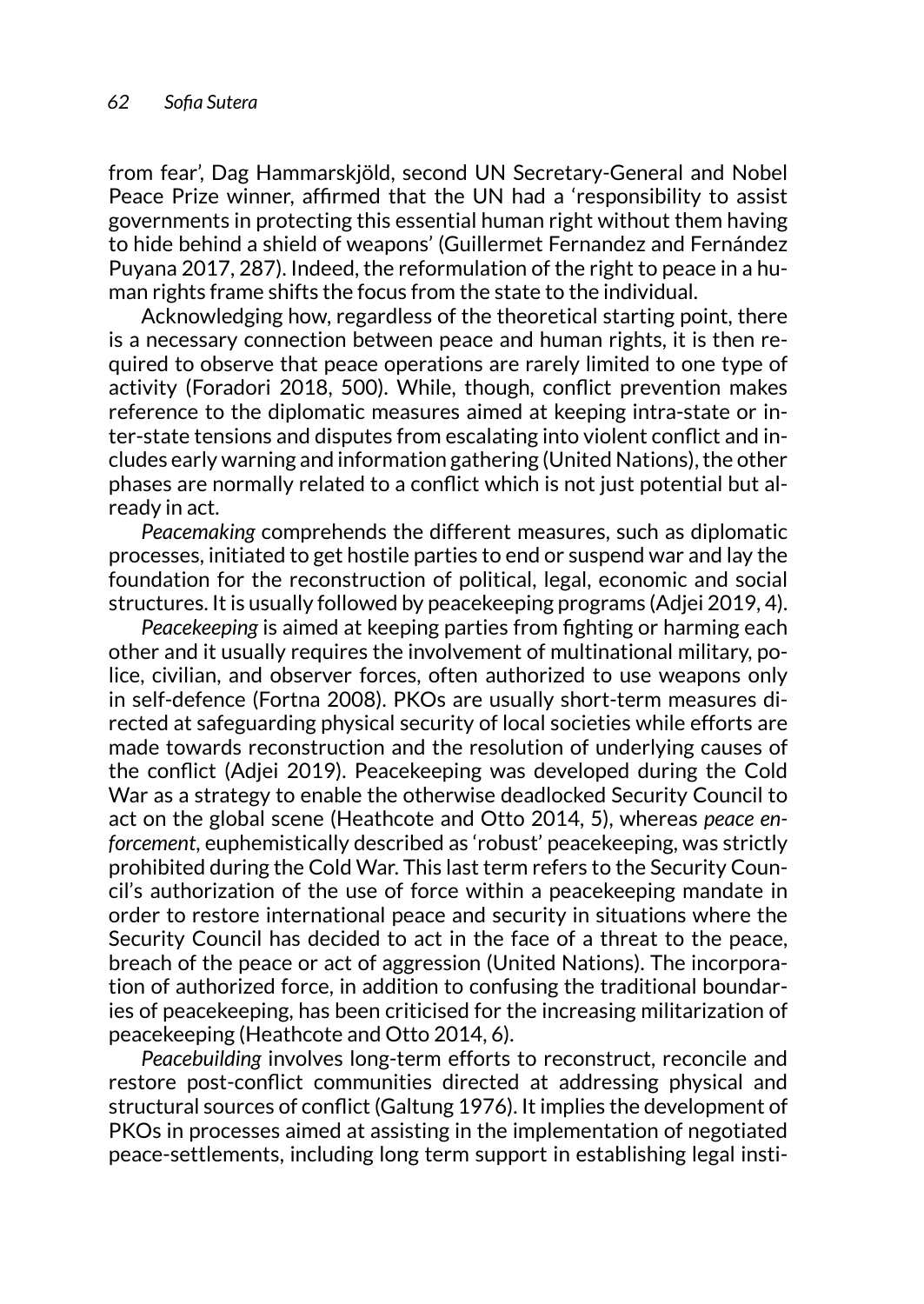tutions, monitoring elections, training local police and military personnel and building democratic governmental structures and capacities (Heathcote and Otto 2014, 6). It comprises processes of *reform of the security sector (SSR)* and the *disarmament, demobilization and reintegration (DDR)* of ex-combatants, through which post conflict states stabilize the security situation to allow recovery and development (Coomaraswamy 2015, 177). In the context of peacebuilding activities, the field of *transitional justice* is included as well: a term which can be traced back to the Nuremberg Trials (Alam 2014). Transitional justice as restorative justice finds its theoretical justifications in an entirely different conception of justice, which rejects a necessary relationship between accountability and criminal law processes, but views justice as restoring broken relationships and communities (Bell and O'Rourke 2007, 40).

At the same time, peacekeeping is part of the broader concept of collective security, under the primary responsibility of the Security Council, in charge of the maintenance of international peace and security, according to Chapter VII of the UN Charter, a task translated so far mostly in military terms (Heathcote and Otto 2014). While, though, security studies were traditionally characterized by a focus on militaristic understanding of enemies, threats and risks, different approaches directed their attention to human beings: for instance, Critical Security Studies<sup>16</sup> started asking 'whose security' was at stake. Thus, the scope of international security, from primarily focusing on security of the nation state, started embracing the concept of *human security*.

In 2001, when the Commission on Human Security was created, Japanese national Sadako Ogata, former UN High Commissioner for Refugees, was named co-chair along with Nobel laureate Amartya Sen. In 2003 they presented to the United Nations Secretary-General Kofi Annan a report called 'Human Security Now', which, emphasising the role of economic, cultural and social rights stated that 'Human Security complements state security, strengthens human development and enhances human rights' (Basch 2004). Thus, even recognizing that in Security Council discourse, human security means in simple terms 'making certain aspects of human rights and humanitarian concerns relevant to the peace and security agenda' (Cohn et al. 2004, 135), this concept has great potential as 'an alternative and integrated framework for thinking about security—one that views peace, security, equality, human rights, and development as interrelated' (Bunch 2004, 30).

 $16$  These studies question the centrality of the state as a political actor while having an emancipatory element: for example they emphasize the caring humanitarian side of military duties, as in PKOs, and the increasing visibility of women and homosexuals in the military (Tickner 2004, 47).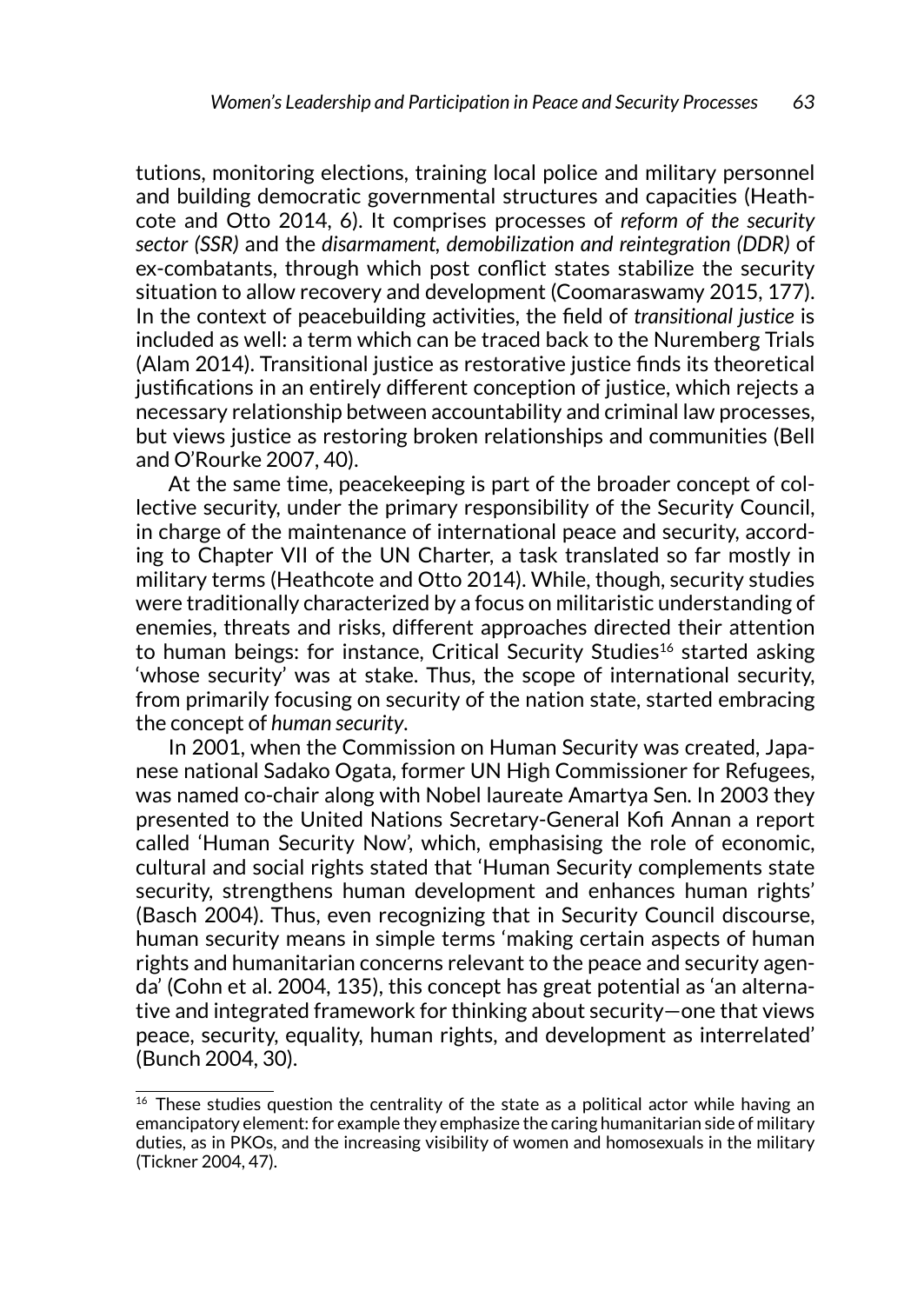#### *64 Sofia Sutera*

Moreover, in the aftermath of the Cold War the Security Council started mentioning human rights and humanitarian concerns<sup>17</sup> as threats to international peace and security (Mills and Karp 2015, 234). Thus, rather than being considered in opposition, human rights were considered constitutive of state sovereignty and their violation was seen as a possible ground for the loss of legitimacy and immunity of a state from external intervention. This idea of *a right* (and a duty) *to protect* from gross violations of human rights was expressed in 2001 by the International Commission on Intervention and State Sovereignty in a report entitled 'The Responsibility to Protect' (Mills and Karp 2015, 235). Even if published one year and two months after UNSCR 1325 was adopted, this report made no explicit references to the wider WPS Agenda (Hultman and Johansson 2017, 134).

## **3. A Review of the Literature on the Women, Peace and Security Agenda**

The literature examining women's participation in peace processes has a long history (Adjei 2019), however, since the passage of the UNSCR 1325 and the other WPS resolutions, a new wave of attention has been given to women's participation in peace processes (George and Shepherd 2016).

### **3.1 Beautiful Souls and Just Warriors**

According to feminist scholars, the theory of political science has been developed through thinkers that justified the authority of men over women and public affairs, associating women with the private domestic sphere. Consequently, concepts such as politics, power, citizenship and the state have been conceptualized in androcentric ways, reflecting the experience, interests and values of male subjects (Kantola and Lombardo 2017, 9). Similarly, nations have been constructed according to essentialized gendered roles where women were depicted as mothers and biological reproducers of the nation, thus linked to the private sphere and men as the soldiers, leaders and protectors of the nation, linked to the public sphere (Kantola 2016, 925). Therefore, 'Just Warrior' (men) wages war<sup>18</sup> to protect the 'Beautiful Souls' (women) who are 'too good for this world yet absolutely necessary to it' (Elshtain 1987, 140).

While feminism traditionally identified itself with peace and nonviolence, treating war only in opposition (Sylvester 2010, 609), Enloe, motivat-

 $17$  Human rights and humanitarism are characterized by different perspectives on agency. Moreover, while human rights is a political project aimed at ensuring that all people have what they need to live in dignity, humanitarianism is about granting people the possibility to survive on a day-to-day basis (Mills and Karp 2015, 224).

 $18$  Considering 'the war system as the interrelated ways that societies organise themselves to participate in potential and actual wars'(Goldstein 2001, 3).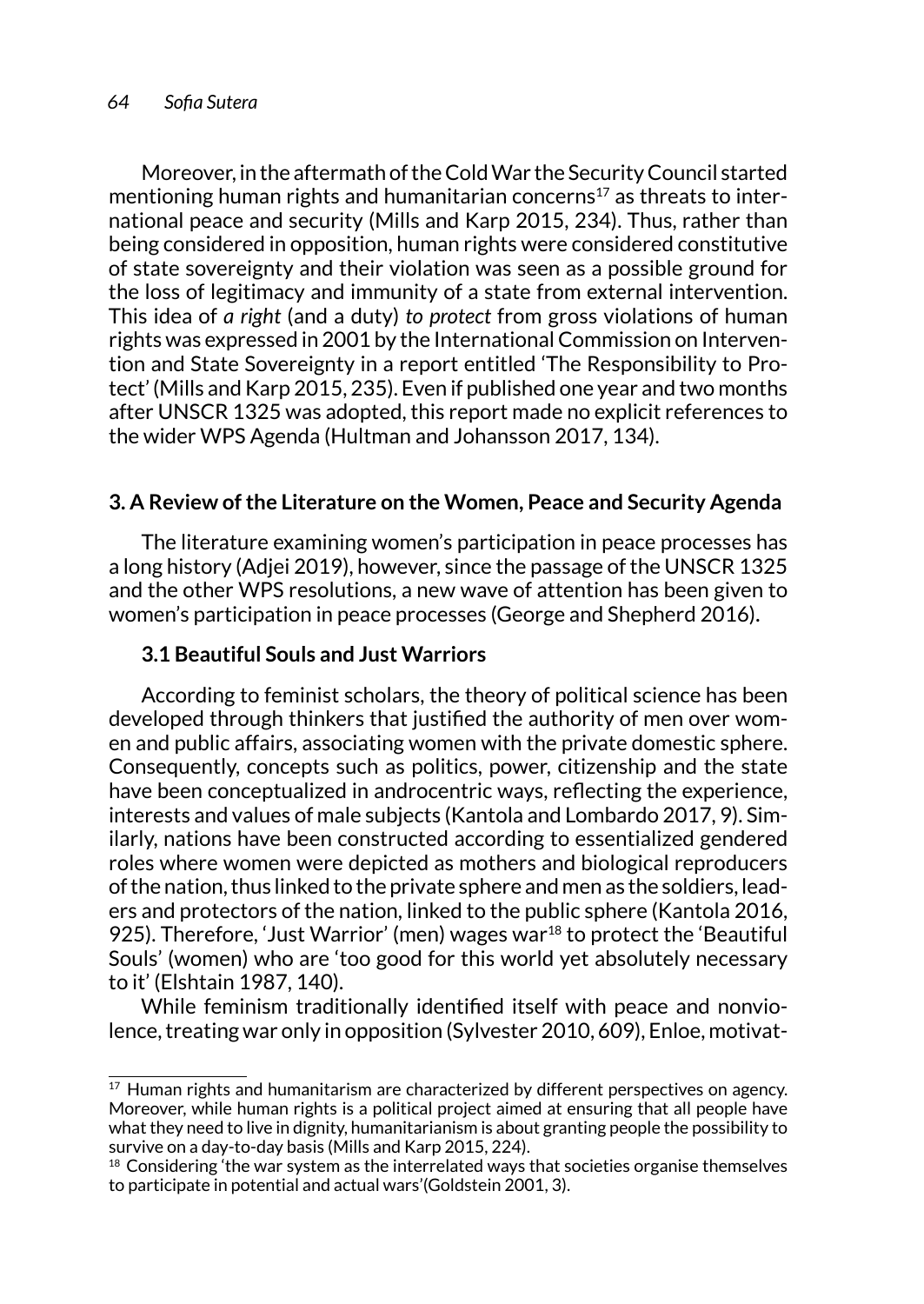ed by a 'feminist curiosity' about the absence of women from mainstream discourses, developed a feminist methodology to investigate war, milita $r$ ism<sup>19</sup> and militarization<sup>20</sup>. Thence, war has been interpreted as a masculinist project (Lokaneeta 2016, 1020), as a male-centred language which revolves around the assumption that men fight wars while women are irrelevant to the analysis of it (Shekhawat 2015, 2). The complete irrelevance of women to the war discourse, except when instrumentalized, is even more controversial when realizing that 'over time, women's mortality in war is as high as men's largely due to the long-term socio-economic effects of war' (Li and Wen 2005). According to Sjoberg, 'wars are not only fought 'for women' but also through them, on the (actual and represented) bodies' (Sjoberg 2013, 222).

#### **3.2 The Military Institution**

Kronsell and Svedberg (2012, 3-4) report how institutions and norms are an integral part in the construction of identities and meanings: norms are embedded in institutions but also are constructed and enacted when individuals engage with them, for example while doing peacekeeping or military exercises (Kronsell and Svedberg 2012). Indeed, 'the women-in-institutions approach' based on a liberal 'add-women and stir' plan of action has been criticized for 'the limitations of treating institutions as entirely exogenous to societal structures and immune to power hierarchies' (Montoya 2016, 372). On the other hand, 'to say that an institution is gendered, then is to recognize that construction of masculinity and femininity are intertwined in the daily culture of the institution rather than existing out in society or fixed within individuals which they then bring whole to the institution'(Kenney 1996, 456). Thus, in male-dominated institutions (created by and for men) different strategies are required to change internal power dynamics (Montoya 2016, 374).

While the tension between the 'let us in' and 'set us free' approach is endemic to most struggles for social change, it appears particularly thorny in the context of war and militarization (Ferguson and Naylor 2016). Since soldiering is so fully associated with masculinity<sup>21</sup>, women soldiers represent a typical contradiction, they are 'at best anomalies, neither properly female nor credibly soldiers' (Shekhawat 2015, 17). In fact, one of the most debated topics so far has been the issue of the right of women to serve

 $19$  Militarism is defined by Kronsell (2012, 29) as the belief that hierarchy, obedience and the use of force are particularly effective in a dangerous world.

 $20$  As 'a step by step process by which a person or thing gradually comes to be controlled by the military or comes to depend for its well-being on militaristic ideas' (Enloe 2000, 3).

 $21$  Security, military and defence institutions have carried out their activities based on a norm of heterosexual masculinity (Kronsell 2012).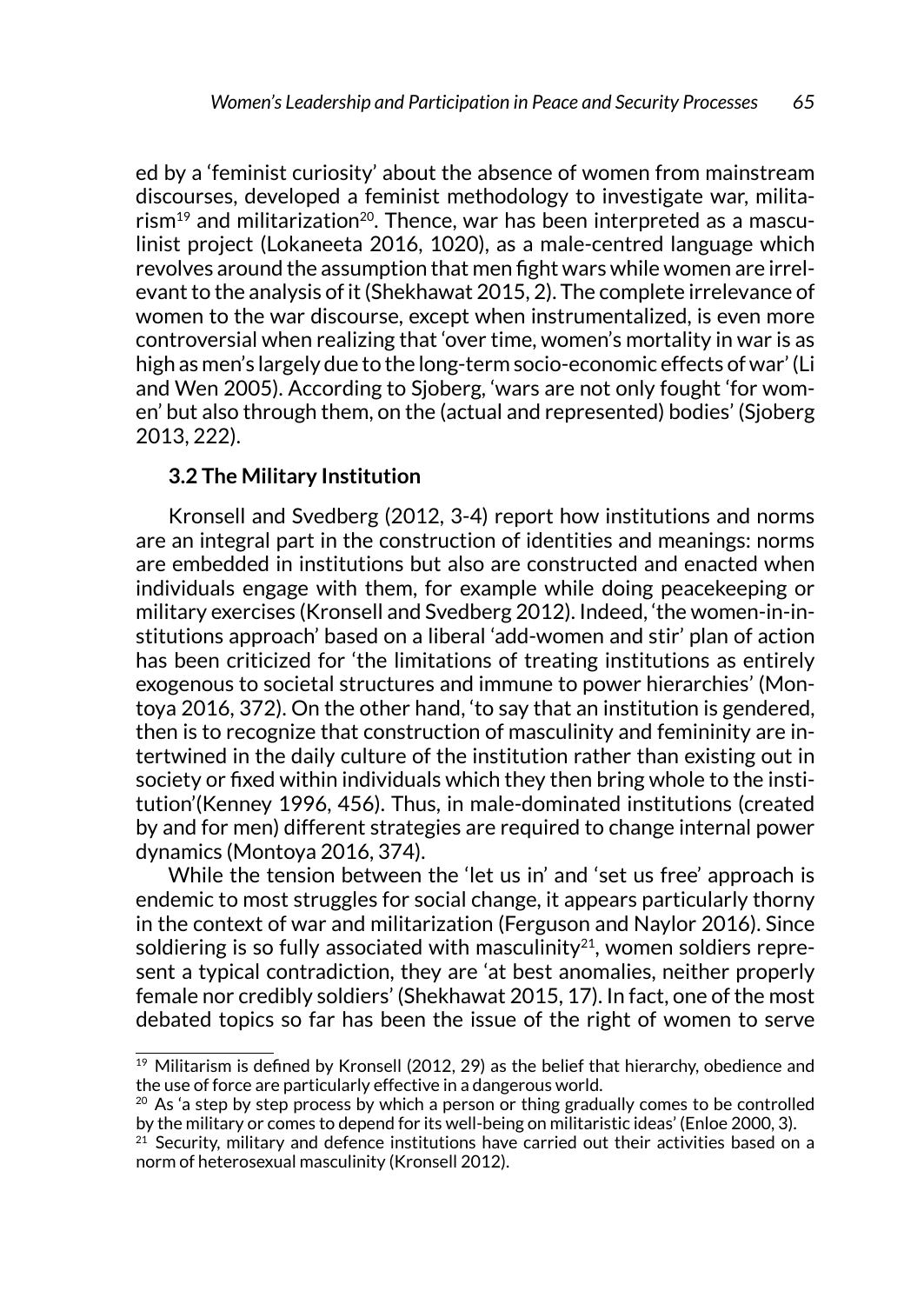in combat position, a subject divisive for both feminist and military actors and indicative of specific viewpoints on the role of women. Rather than essentialist views based on the assumption that women's participation in the military will 'have a positive effect on the prevailing ethos of this institution', the equality argument seems more persuasive (Heathcote and Otto 2014, 274). Ultimately the dilemma remains if it is consistent with broader feminist goals to address the concern of gender equality within the military institutions without considering the characteristics of these institutions. The major question then is: 'do feminists want women to be included within the existing structures of power and opportunity, or do we want to subvert and transform those institutions in a more radical way?' (Ferguson and Naylor 2016, 509). And specifically, do we battle 'to improve the conditions for the women inside' or 'confront the practices of warfare itself'? (Segal 2008, 23)

## **3.3 Inclusive Security: Towards and Beyond the WPS Agenda**

Feminist security studies (FFS) addressed the absence of women in international security studies, arguing against the representation of the state as protector of women in times of war and peace and the uncritical conjunction between women and peace. Furthermore, as Basu (2013, 456) asserts, 'feminist scholarships offers radical imaginings of security through the employment of gender'. Indeed, in the words of Reardon: 'A feminist world security system would attempt to include all peoples and all nations based on a notion of extended kinship including the entire human family[…], as the security of each is best assured by the security of all'(Reardon 1990, 139). Sjoberg (2011, 121) claims that feminist security theorizing is also sensitive to 'voices that are not normally heard in global politics', indeed this more inclusive approach is revealed by the constant exploration of the question of who can 'speak security' (Hansen 2000, 2012). Consequently, in general, feminists take a bottom-up approach when analysing the effects of armed conflict whereas conventional security studies rely on a top-down approach (McKay 2004, 160).

Looking at international humanitarian law, feminists scholars have pointed out that during armed conflict the protection of the civilian population is always understood as subsidiary to 'force protection', thus impacting the application of the principle of proportionality (Heathcote and Otto 2014, 272). In the context of international criminal law, Halley and her colleagues (Halley et al. 2006) have argued that the official acknowledgment of rape as a 'weapon of war' may paradoxically foster the use of rape in exactly that way.

Indeed, even the incorporation of feminist standpoints at the headquarters of world security can be problematic, Heathcote (2011) argues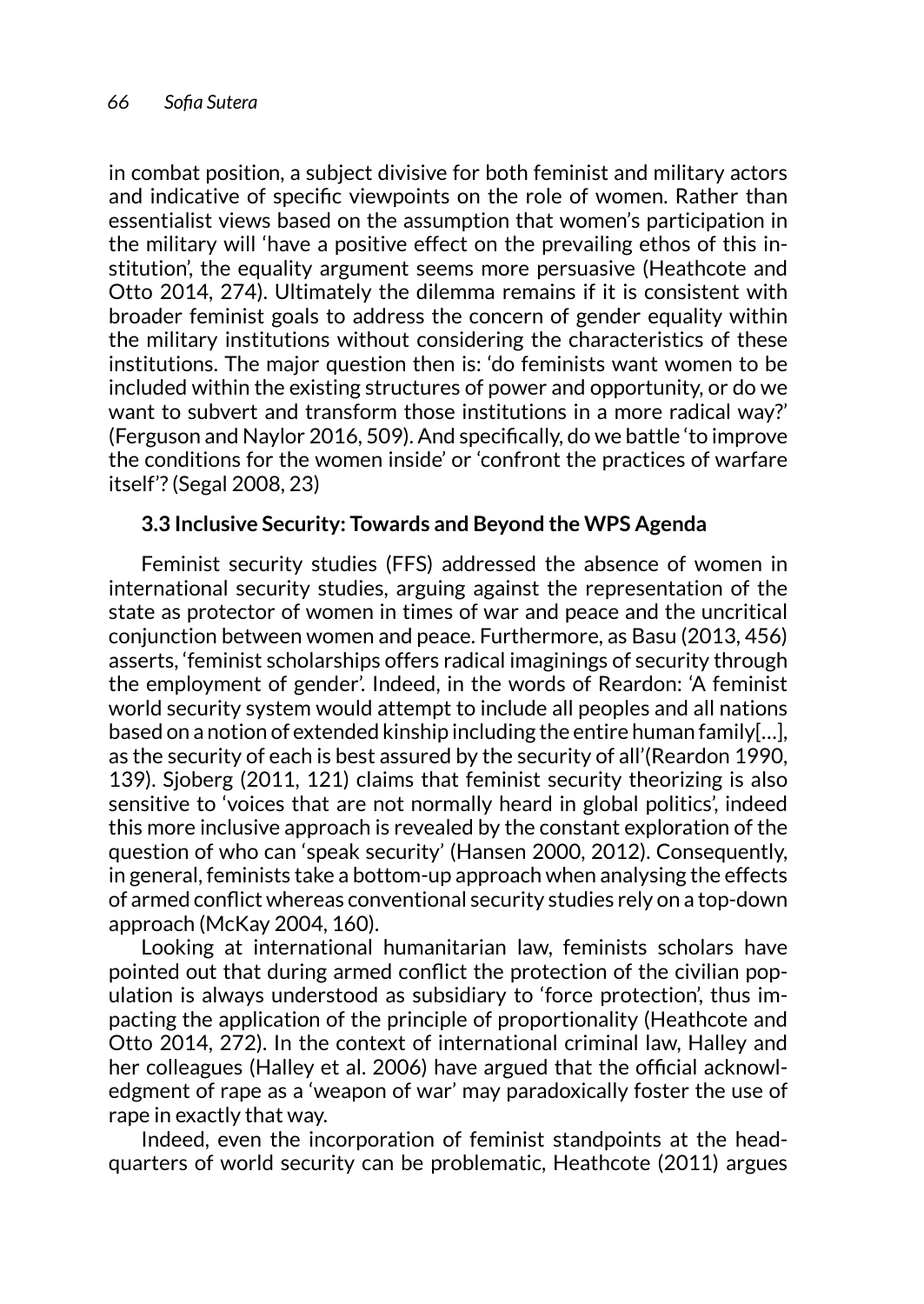that feminist ideas are being used by the Security Council to expand the legal justifications for the use of force (jus ad bellum), which she considers a profoundly anti-feminist project. Similarly, even the UNSCR 1325 has been object of various criticisms regarding, for instance, the lack of analysis of the structural roots of gender inequalities, such as established understandings of patriarchy, masculinity and militarized power (Barnes 2011), or of the basic causes of conflict (Porter 2007). One of the most debated issues is the equating of gender with women and femininity with peace, whereas men and male norms remain absent from the discourse (Shepherd 2013). Indeed, a danger of institutionalisation is 'the likelihood that the incorporation of a gender perspective is reduced to a technocratic tool in the hands of United Nations (UN) policymakers and peacekeeping personnel, seriously diluting SCR1325's critical political potential' (Otto 2015, 4). Sceptical about the character of 'governance feminism', Otto condemns the 'selective engagement with feminist ideas as they are instrumentalised to serve institutional purposes', the absence of strong accountability mechanism and 'the tendency for protective stereotypes of women to normatively re-emerge'(Otto 2010, 106). Similar arguments are presented by Hudson, according to her 'women's rights are not only presented in terms of the actual security needs of women in conflict, but also in terms of what women – and gender equality – contribute to lasting peace and security', thus promoting an essentialist and narrow view of women and supporting the return of women to traditional roles after the conflict (Hudson 2013, 3). Moreover, this essentialist view risks homogenising all women, as if their needs, interests and agency are the same because of their shared gender (Pratt and Richter-Devroe 2013, 2). Moreover, Hudson (2013) warns about the risk of formulating women's rights and gender equality as security issues, indeed any tendency 'to 'securitize' issues and to use women as instruments in military strategy must be consistently discouraged' (Coomaraswamy 2015, 15).

In her study 'From Gender Essentialism to Inclusive Security' in the WPS, Powell identifies democratic legitimacy as an approach which could surpass the shortcomings of the 'securitization approach', inculpated of reinforcing gender essentialism, by reframing the WPS debate 'as one concerning inclusive security-emphasizing that women's participation enhances the representativeness, democracy, and fairness of the process as a whole'(Powell 2016, 272).

#### **3.4 Women's Participation in PKOs**

Institutions, especially in the security sector, are gendered, while certain masculinities have power, femininities and other masculinities do not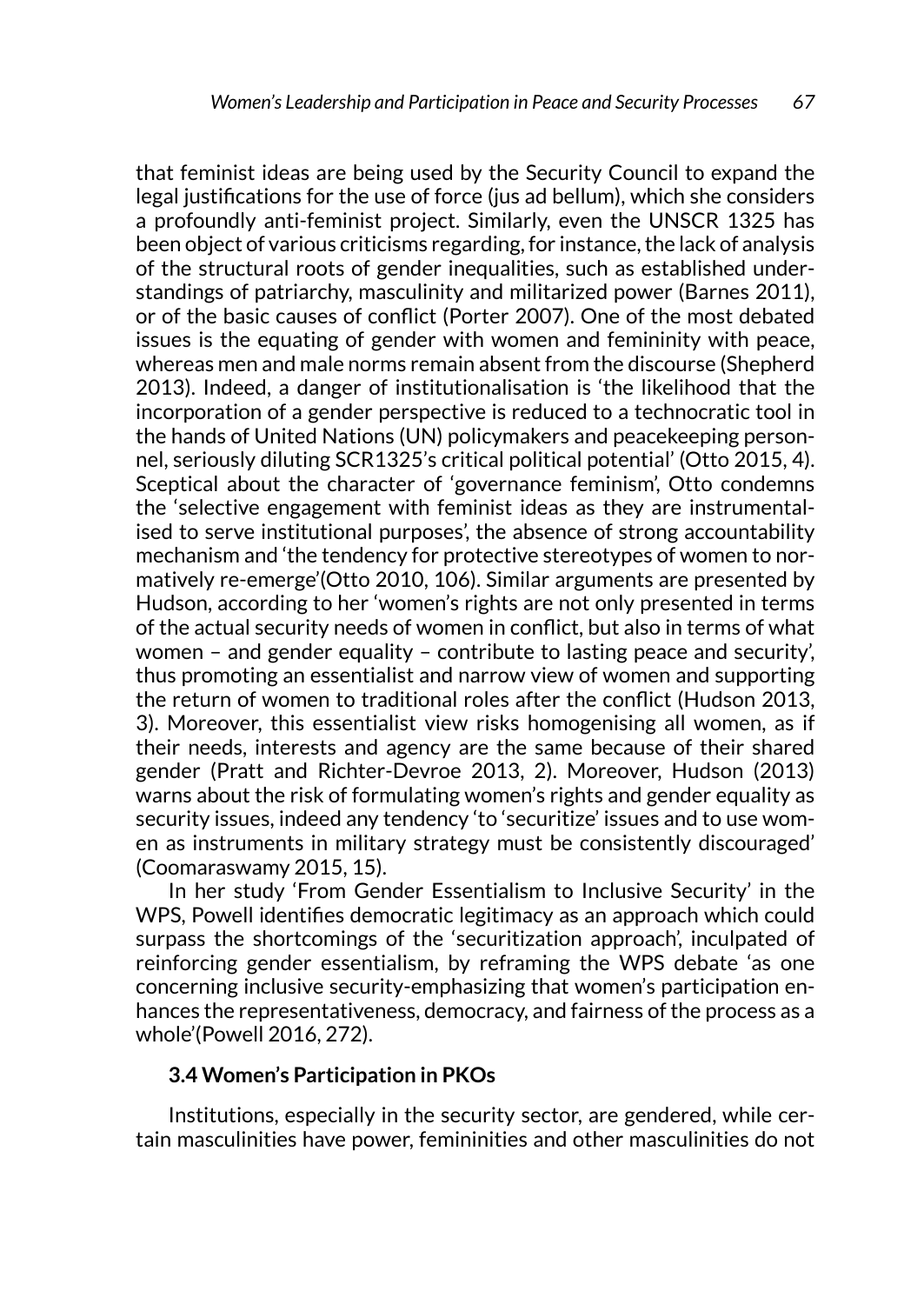(Karim and Beardsley 2017). Moreover, PKOs are mainly composed of members of specific institutions, the military and the police, which are accorded the authority to use force and are characterized by peculiar gender hierarchies, even if PKOs present more multidimensional roles and are characterised by a lesser 'warrior purpose'(Karim and Beardsley 2017).

The literature discussing the different roles played by women in PKOs is broadening, different scholars observe how women are expected to perform diversified and even discordant tasks through their participation in the missions: such as providing physical security, inspiring local women and preventing sexual violence and abuse by local men or male peacekeepers (DeGroot 2001, Gizelis 2009, Simić 2010, Stiehm 2001). Indeed, women and girls are at high risk of experiencing sexual violence, and mass sexual violence, by parties to armed conflict during warfare (Heineman 2011), including as a deliberate tactic by armed groups (Baaz and Stern 2013, Wood 2009). Moreover, violence against women and girls (VAWG), such as intimate partner violence, is expected to increase in both public and private contexts during wartime (Swaine 2015, Swaine et al. 2019). Additionally, 'women's experiences of insecurity do not end with the absence of war, but continues on even after conflicts have ceased as they disproportionately deal with the indirect consequences of war such as poverty and violence in their households' (True and Tanyag 2017, 46). Moreover, since the 1990s allegations of UN peacekeepers sexually exploiting or abusing the local population started to emerge (Kanetake 2010, Mudgway 2017, Oswald 2016), to which the UN responded with the adoption of the zero-tolerance policy<sup>22</sup>.

Most of the discussion concerning the participation of women in PKOs focuses on the 'nature versus culture' debate about women's peaceful character (Shekhawat 2015, 2). For example Otto, looking at the texts of the different WPS resolutions, affirms that employing more women in peacekeeping is promoted instrumentally, to protect and empower local women and children against sexual violence, 'as if these are contributions which women are inherently predisposed to making' (Otto 2015, 5). The Department of Peacekeeping Operations (DPKO), now Department of Peace Operations (DPO), claimed that

'Women's presence improves access and support for local women; it makes male peacekeepers more reflective and responsible; and it broadens the repertoire of skills and styles available within the mission, often with the effect of reducing conflict and confrontation' (Simić 2010, 189-190).

 $22$  Additionally, the extraterritorial responsibility of troop-contributing states may be recognized for the human-rights violations perpetrated by military peacekeepers through acts of sexual exploitation and abuse (SEA), when the states fail to take reasonable measures to prevent, investigate and prosecute SEA (Burke 2014).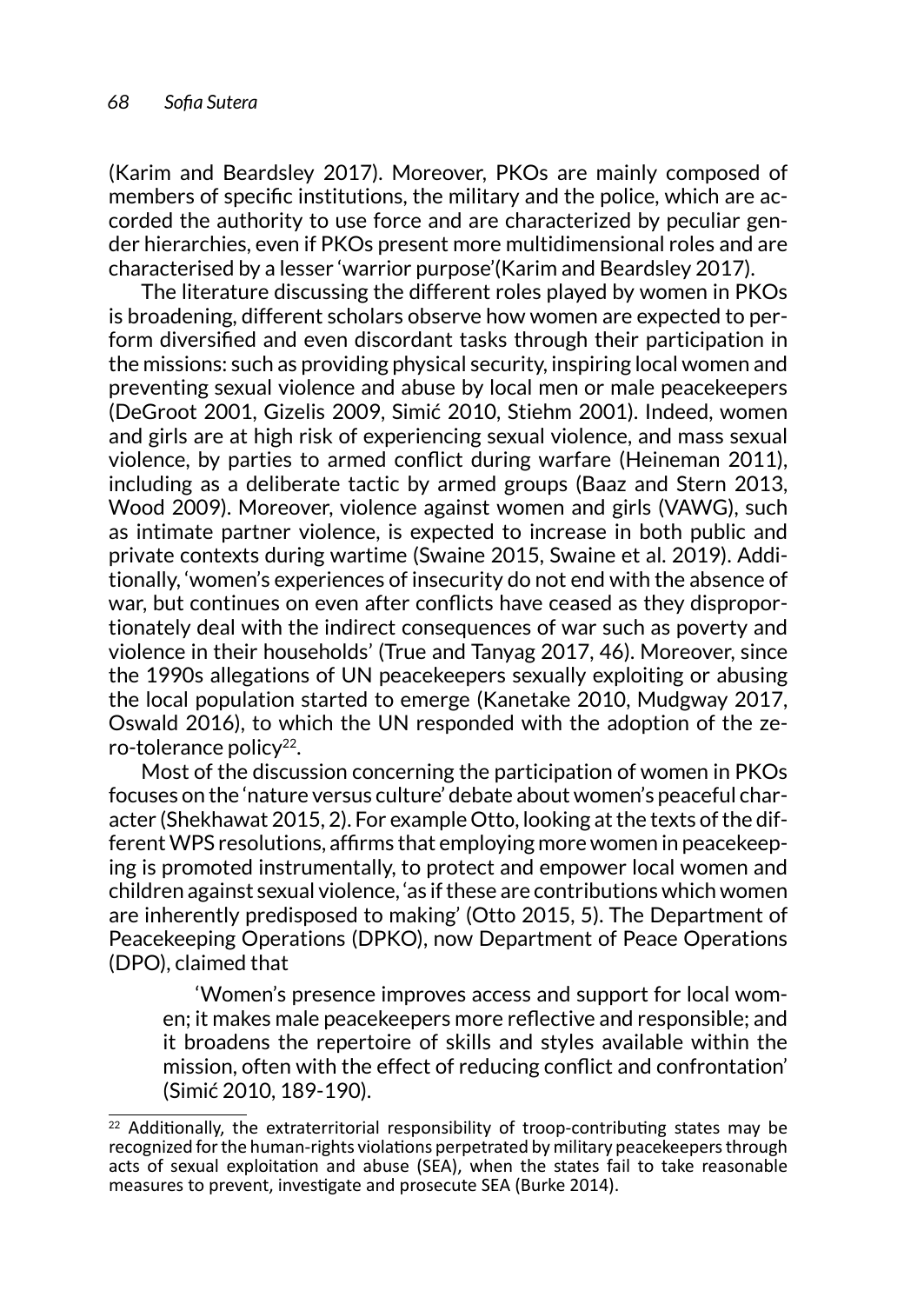Valenius (2007) criticizes the essentialized representation of women either as victims or inherently peaceful in peace processes; indeed, this view limits the contribution that women can perform (Moser and Clark 2001), reinforces traditional gender roles and perpetuates gender stereotypes. Many scholars underline that the UNSCR 1325 represents women as more peaceful than men and that the resolution is built on this essentialist idea (Shepherd 2008, Sjoberg 2011).

Jansson and Eduards (2016) stress how the WPS resolutions are based on the idea of 'women's otherness', as well other scholars assert that local populations see military women as a sort of 'third gender' (Dyvik 2014) and thus do not distrust women to the same extent as men (Ortbals and Poloni-Staudinger 2018, 286) and report that women can 'soften operations'.

On the other hand, DeGroot (2001) states that the complexity of the activities peacekeepers engage in has led to an appreciation of the qualities women are stereotypically associated with. Thus, regardless of whether these attributes are natural or socially constructed, they are particularly valuable in peacekeeping. Concurrently, some scholars reflect on the opportunities of the WPS Agenda, Otto (2015) observes how peacekeeping is of intense interest, not only to feminist activists, because of the emancipatory potential it presents for women and other marginalised and disadvantaged groups. Shepherd (2016) similarly considers that an active participation of women in peacebuilding can lead to a possible change in power dynamics in post-conflict societies.

Moreover, according to Hudson (2005), there is evidence that the adoption of UNSCR 1325 has led to an increase in the number of women participants in PKOs. Karim and Beardsley (2013) similarly find that the number of female peacekeepers has gradually improved since 2000 but there is still a wide gender gap, which has led scholars such as Simić (2010) to argue that the peacekeeping world remains a 'hypermasculine' world dominated by men and affirm that these gender power imbalances restrict the participation of women in PKOs. Focusing only on participation targets, as a 'technocratic exercise' where women's involvement and empowerment represents a simple 'tick box' task (Cornwall and Whitehead 2007), without addressing the concrete dynamics of gendered power helps to reinforce essentialist ideas about women's pacific nature or their capacities for consensual problem-solving (Kirby and Shepherd 2016, 375).

#### **3.5 Northern and Southern Perspectives in Europe**

In 1987 the Norwegian political scientist Hernes reasoned that the Scandinavian welfare states had the potential to become 'woman-friendly' and 'state feminist' (Borchorst and Siim 2008, 208), 'which signifies that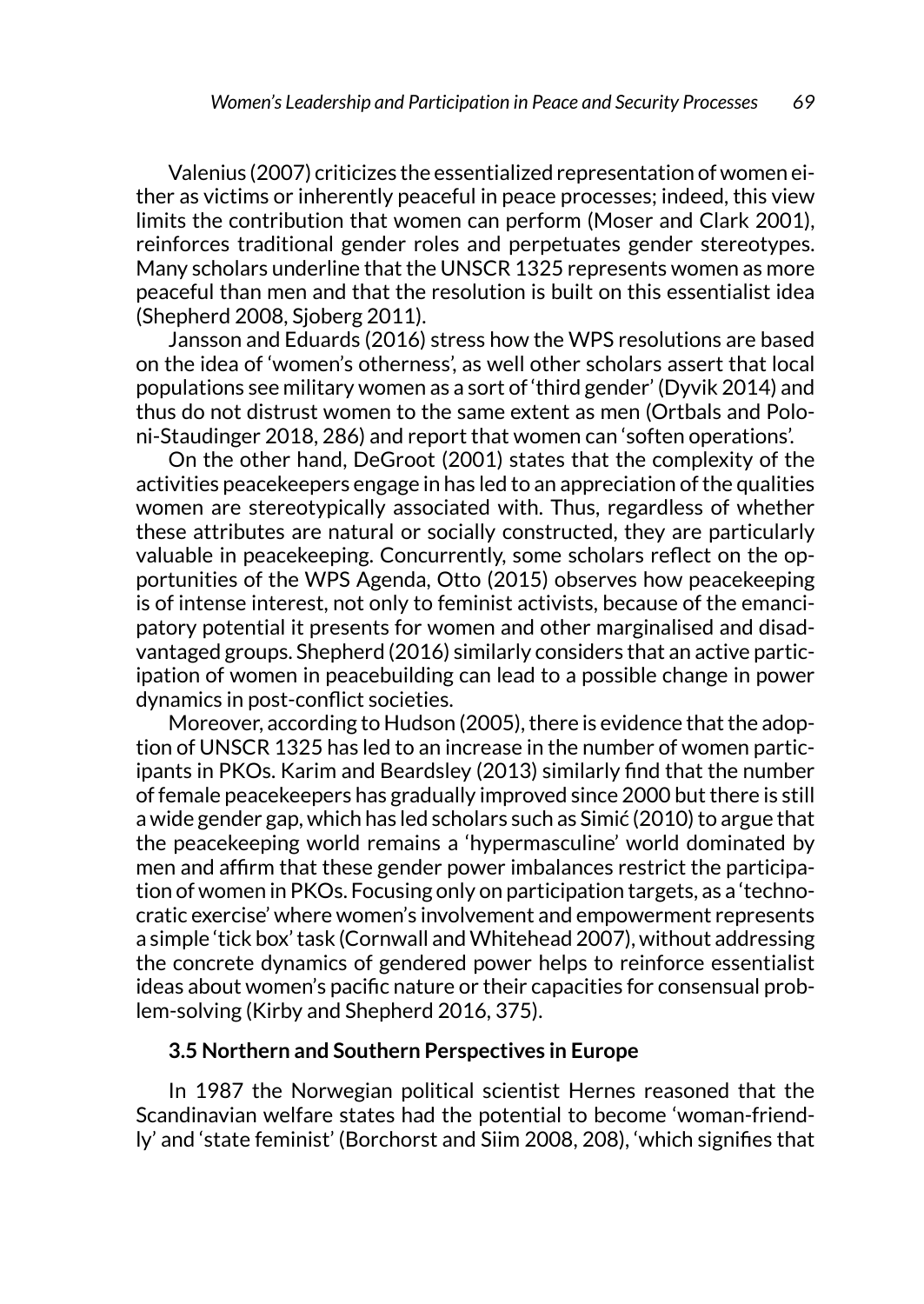women's political and social empowerment happens through the state and with the support of state social policy' and results in 'an optimistic acceptance of the state as an instrument of social change'(Kantola 2016, 917).

The Danish and Swedish militaries self-identify as 'forces for good'(Bergman Rosamond 2014, 36) and adopted 'a cosmopolitan-minded ethic on military obligation in the post-Cold-War and post-9/11 eras' focused on the implementation of the UNSCR 1325<sup>23</sup> (Bergman Rosamond and Kronsell 2018, 173).

In Sweden, characterized by a self-narrative and international reputation as a gender-progressive, cosmopolitan-minded nation (Aggestam and Bergman Rosamond 2016, Bergman Rosamond 2013, Kronsell 2012), different studies have been performed on the subject of women's performances and experiences in the military and the effect of women's participation in PKOs (Gustafsson 2006, 6). Indeed, women have participated in the Swedish Armed Forces (SAF) since the beginning of the 20th century in civil services and voluntary organisations (Andreasson 2016, 5). Even if it is only in 1989 that all restrictions on the access of women to military occupations were removed (Gustafsson 2006, 4). In addition, Sweden recently implemented, as second country in the world after Norway, a gender-neutral conscription system (Persson and Sundevall 2019, 2).

Still, 'the Swedish case is somewhat of a paradox' (Persson and Sundevall 2019, 13): Sweden has lead the way in gender equality in the military, yet the percentage of women in the military is modest compared to the NATO countries, and there are issues related to sexual harassment and a lack of adequate equipment for women (Persson and Sundevall 2019, 13). Looking at the presence of women in PKOs, Kronsell (2012), Eduards (2012) and Penttinen (2012) underline how the most important challenge for a post-national cosmopolitan military, esteeming democratic values and the rule of law, is to increase the number of women, for the few women present have difficulty in identifying themselves with and becoming a part of the organization. Moreover, because of their thin presence they are employed in specific tasks related to them being women rather than to their capacity as soldiers or peacekeepers*.* At the same time, Kronsell (2012) observes that values stereotypically correlated with women, such as caring and empathy, while previously considered an obstacle to their participation in the military, now are supposed to make them effective in peacekeeping practices, core of the new post-national defence. Egnell underlines that the introduction of a gender perspective can enhance military effectiveness (Egnell 2016), not only broadening the potential recruitment base, given

 $23$  Particularly significant is that Denmark and Sweden and the other Nordics set up the Nordic Centre for Gender in Military Operations in 2012 to advance the 'implementation of … 1325 on Women, Peace and Security' (Bergman Rosamond and Kronsell 2018, 175)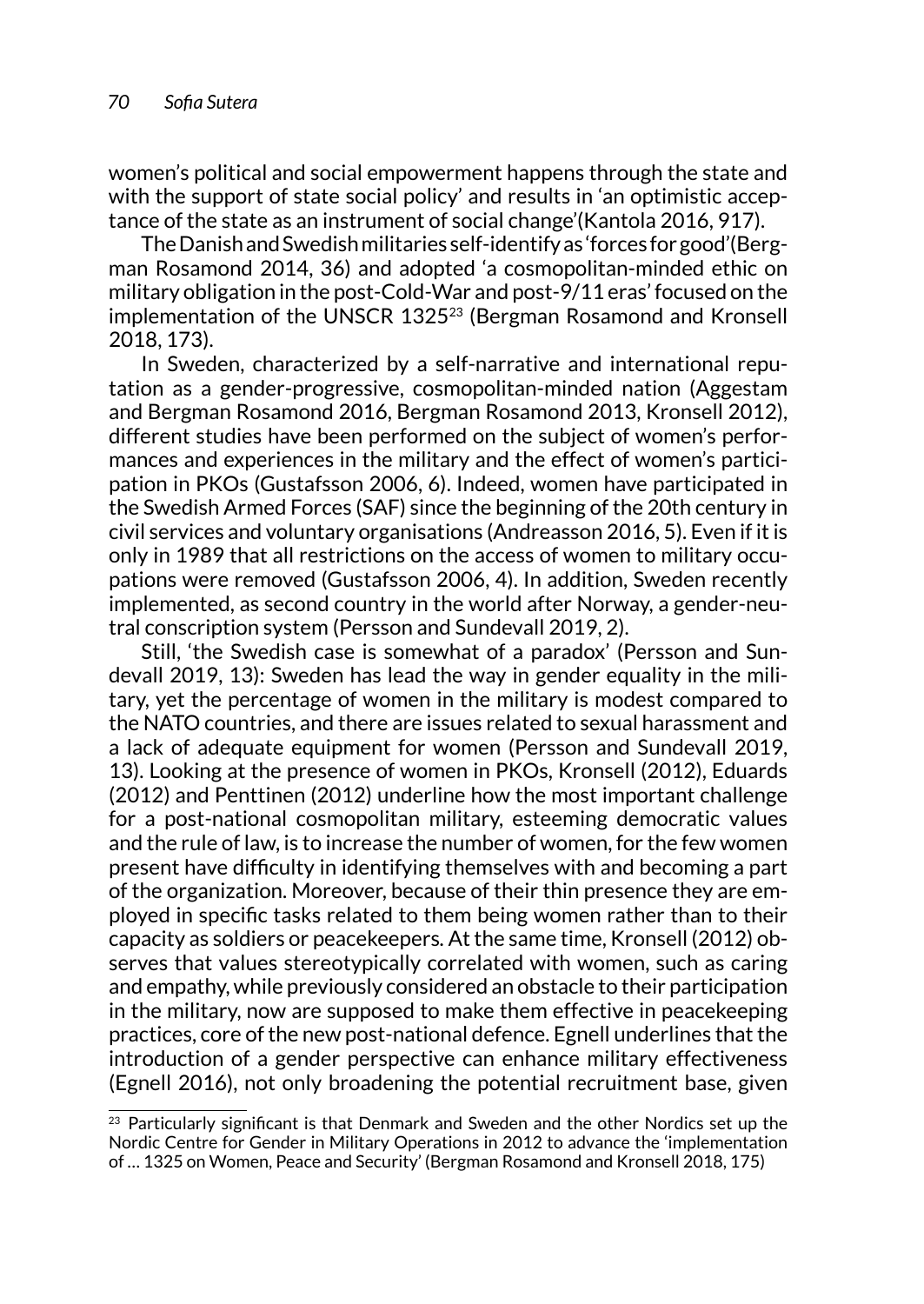the small size of the SAF, but it can influence how the physical power of the organisation is applied in the field (Egnell et al. 2014, 72), with the potential to add new capabilities (Egnell 2016, 77). Still, the scholar recognizes that women can make substantial contributions to 'what is surely the most masculine and patriarchal world of all' (Egnell 2016, 81) even if 'women are not by definition gender aware, or promoters of gender equality. Indeed, few women have joined the military to become advocates of women's rights or gender equality' (Egnell 2016, 84).

Similarly, in Denmark women have been part of voluntary corps in the armed forces since the 1934 and in 1962 were allowed to join the Danish Armed Forces (DAF) on a voluntary basis, but they could not serve in combat units (NATO 2002), until in 1992 no more formal barriers remained (Schaub et al. 2012, 4). In 1993 the first action plan for diversity in the DAF was issued and efforts to increase female retention included regulations against sexual harassment, indeed, there is a conscious effort to diversify the Danish military by recruiting women and people of different ethnic backgrounds (Schaub et al. 2012). The official position is that women soldiers are 'role models for the local population' (Bergman Rosamond and Kronsell 2018, 178) and crucial to reach out to local people (Bergman Rosamond 2014, 35).

Yet, an analogous contradiction takes place in Denmark: despite being remarkably sensitive to issues of gender equality, it has been a quite hard task for the DAF to attract more women to the military profession. As Sand and Fasting (2012, 12) have argued:

'The focus on gender equality in society at large has also had an important influence on the three countries' Armed Forces. One noticeable example is that for almost three decades it has been an explicit political objective to increase the female representation […] However, despite the long-lasting objectives, the Scandinavian countries have not been very successful in reaching a more balanced gender distribution in the Armed Forces'.

Looking at a quite different context, most of the research on the Italian Armed Forces (IAF) in international settings highlighted a peculiar 'Italian' style in PKOs, where the 'Italian military seems to be more humanitarian than others' (Farina 2014a, 354). Indeed, multilateralism, peace and humanitarianism are the common values on which support and justification for the deployment of Italian troops abroad are constructed (Foradori 2018, 508).

For what regards the inclusion of women in the armed forces, Italy is characterized by an environment where 'there are no studies on this topic' (Farina 2014a, 347). The reasons range from the relatively short history of Italian female recruitment (being Italy the last NATO country to open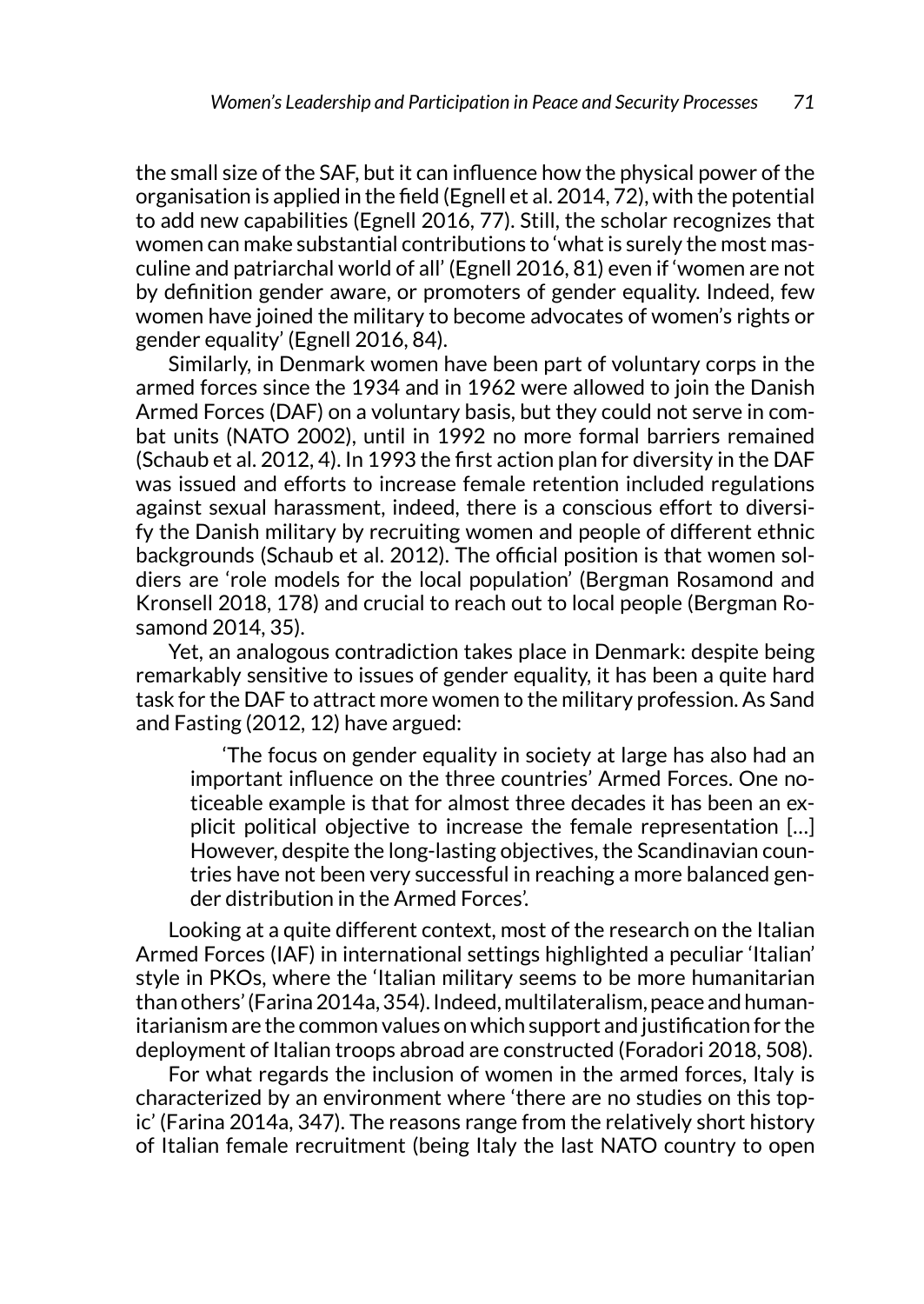military service for women in 2000) to a 'traditional structural distance between the armed forces and society, and little involvement of civil scholars in this field of study and research. Attention on this topic has paradoxically even waned since females began to be recruited' (Farina 2014a, 347). Moreover, gender integration in the IAF is distinguished by a spontaneous approach, with a low degree of formalization, which can be called a 'laissez-faire' strategy (Farina 2014a, 352). Indeed, Italy represents an exception in the lack of an internal discussion on gender relations, which could be due to a supposed cultural-relational flexibility of Italian people, less inclined to manage interpersonal relations with specific procedures and norms (Farina 2013).

On the other hand, though, this general lack of reflection on the topic, does not permit to see the difficulties and the resistances occurring in the military organization, whose identity-making foundations, in this case masculinity, are shaken and which needs to be able to manage diversity (Farina 2014b). Though, 'there seems to be no room for a party other than male in the Italian armed forces. Inside the military, so far, seems to be only room for homogeneity' (Farina 2014a, 360). Indeed, other scholars have underlined the difficulty in managing the female intrusion in an institution where the woman was just an external subject, not a comrade but a 'beautiful soul' to be protected or a pray to be conquered (Ricotta and Sola 2003). Thus, trying to avoid the risks of tokenism in the integration of women, more than assimilating women in the traditional military culture, it would be necessary to develop new representations of the military and the female and male roles connected to it, re-defining this organization towards more flexibility, complexity and multidimensionality (Ricotta and Sola 2003).

#### **Conclusion: Towards a Reconceptualization of the Military?**

In order to conclude this review of the literature, a final reflection will be on the role of the military and the influence that the presence of women could bring to it and the whole scenario of peace and security processes. Unquestionably, as Stiehm affirms 'the goal should not be to make war more humane but to eliminate it' (Stiehm 2010, 23)

While some feminists doubt the transformative ability of militaries, as masculinized institutions which cannot accommodate women's experiences (Eduards 2012), others claim that 'militaries have the capacity for change' by understanding differently the military practice itself (Duncanson and Woodward 2016, 10), Dexter and Gilmore (2006, 9) affirm that cosmopolitan militaries are less concerned with traditional military practices of war fighting and more with methods and tactics better suited to the protection of human security.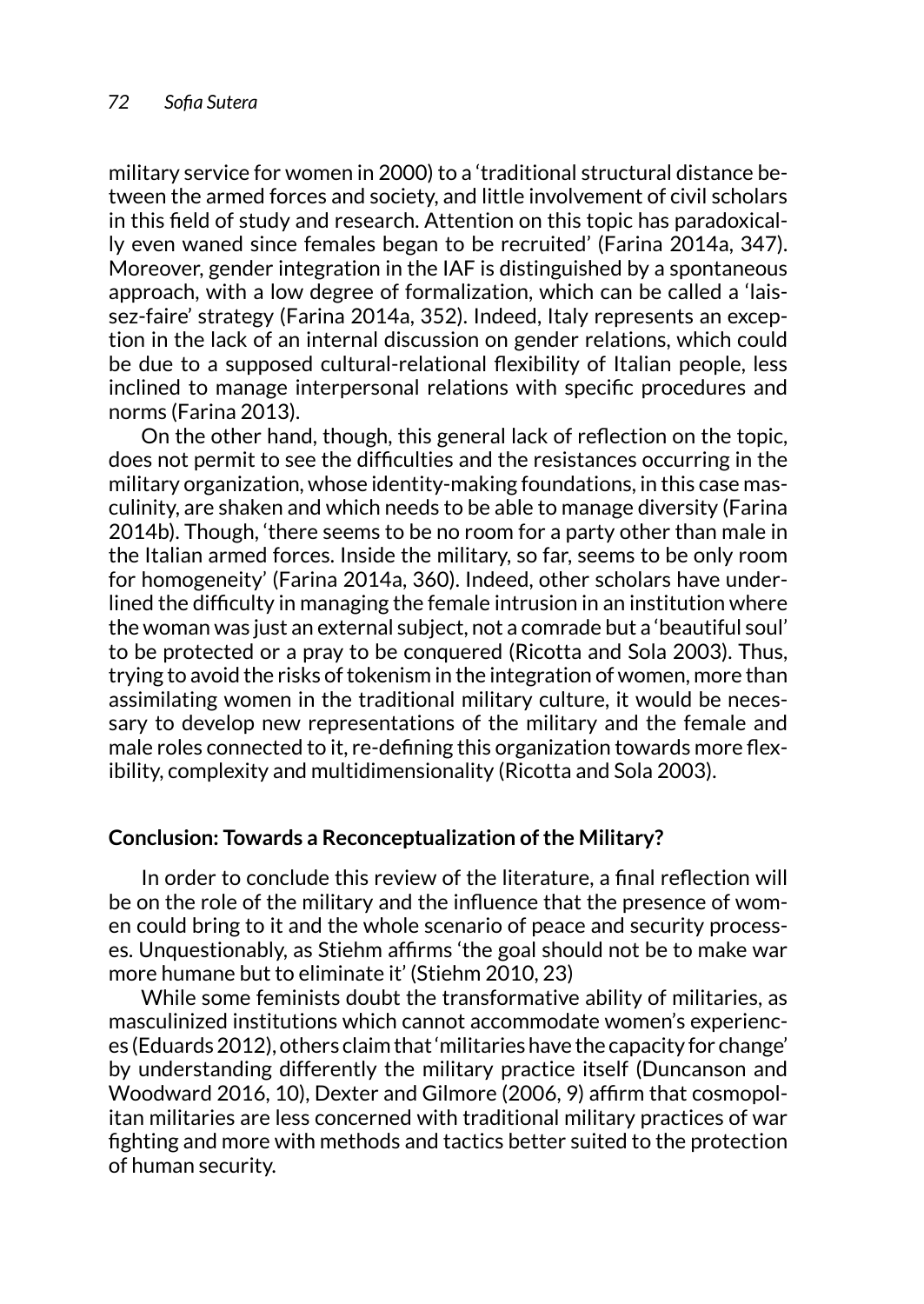Ethics of care scholarship argues that women's moral reasoning depends upon actual social relations of care (Gilligan 1993, Robinson 1999). Moreover, Kronsell (2012, 147) argues that 'a feminist international security ethic based on the ethics of care and emphatic cooperation could be a way to guide the postnational defense', particularly when sensitivity to the local context is necessary, as for what regards PKOs. Considering these points, methods such as dialogic peacekeeping, a non-war-fighting cosmopolitan practice that rests on empathetic cooperation (Sjoberg 2006, 2013), seem to be quite promising as a normative platform which can promote the realisation of human rights. Indeed,

'the hope is that introducing gender perspectives into peacekeeping provides a niche for feminist efforts to reshape the broader collective security framework by disrupting militarist assumptions and stereotypes of gender that reinforce inequality and serve to legitimate military ways of thinking' (Heathcote and Otto 2014, 10),

In order to have the possibility of even exploring these potential scenarios, much more research need to be performed.

## **References**

- Adjei, M. (2019) 'Women's participation in peace processes: a review of literature', *Journal of Peace Education,* 16(1), 1-22.
- Aggestam, K., and Bergman Rosamond, A. (2016) 'Swedish feminist foreign policy in the making: Ethics, politics, and gender', *Ethics & International Affairs*, 30(3), 323-334.
- Alam, M. (2014) *Women and Transitional Justice: Progress and Persistent Challenges in Retributive and Restorative Processes*, London: Palgrave.
- Andreasson, A.-S. (2016) 'Women in the Swedish Armed Forces: How does the Swedish Armed Forces promote women in order to attract them to their organisation?', Bachelor in Political Science, School of Business, Economics and IT, University West, retrieved from: [https://pdfs.seman](https://pdfs.semanticscholar.org/d20b/acb17a800abbc5414ad4c7ba9158132718e0.pdf)[ticscholar.org/d20b/acb17a800abbc5414ad4c7ba9158132718e0.pdf](https://pdfs.semanticscholar.org/d20b/acb17a800abbc5414ad4c7ba9158132718e0.pdf) (accessed: 18/08/2019)
- Baaz, M. E., and Stern, M. (2013) *Sexual violence as a weapon of war?: Perceptions, prescriptions, problems in the Congo and beyond*. London: Zed Books.
- Barnes, K. (2011) 'The evolution and implementation of UNSCR 1325: An overview', in Olonisakin, F. (ed.), *Women, Peace and Security. Translating Policy into Practice*, New York: Routledge, 15-34.
- Basch, L. (2004) 'Human security, globalization, and feminist visions', *Peace Review* 16(1), 5-12.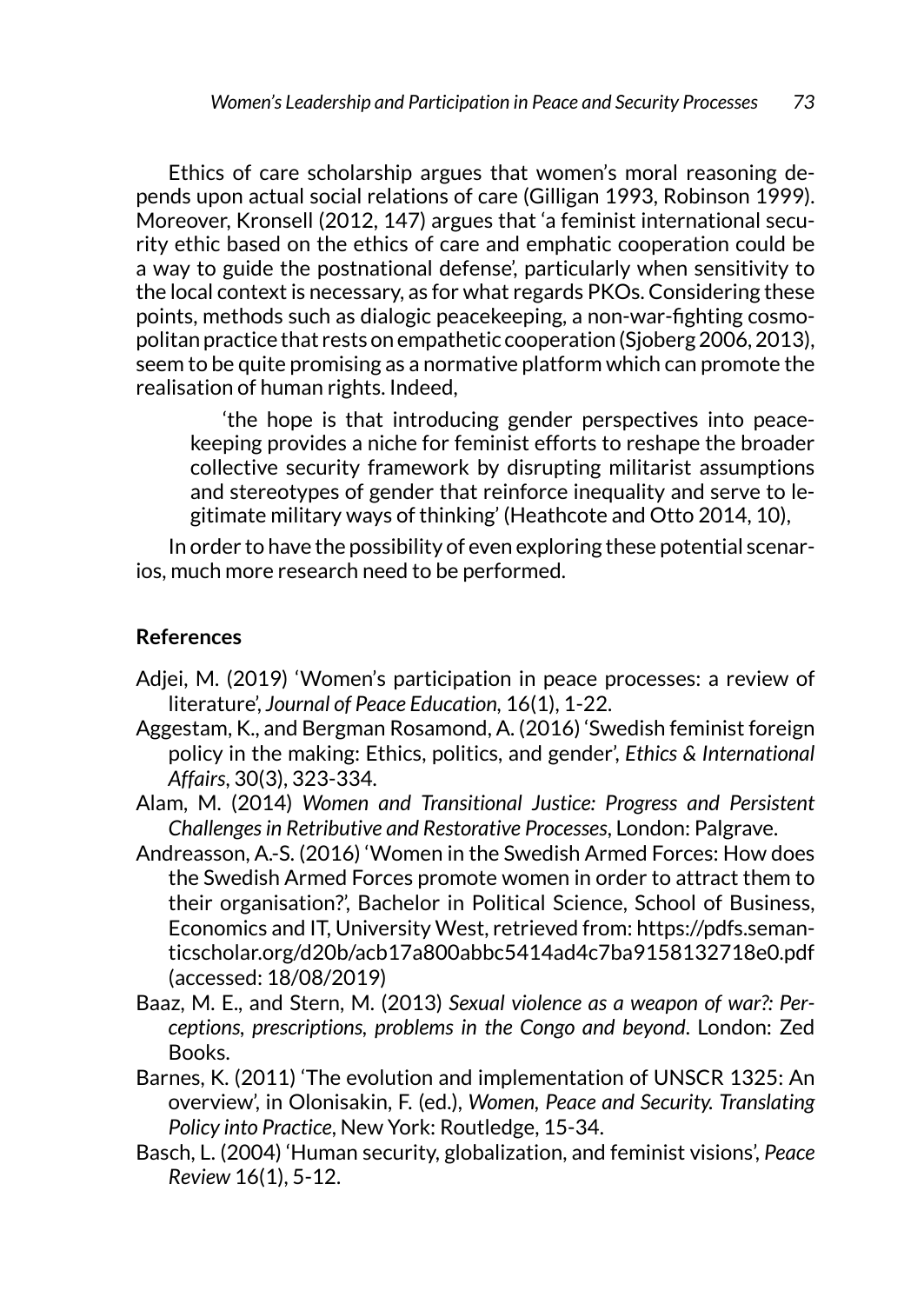- Basu, S. (2013) 'Emancipatory potential in feminist security studies', *International Studies Perspectives* 14(4), 455-458.
- Bell, C. (2015) 'Text and context: Evaluating peace agreements for their gender perspective', PSRP Report, retrieved from: [https://wps.unwom](https://wps.unwomen.org/pdf/research/Bell_EN.pdf)[en.org/pdf/research/Bell\\_EN.pdf](https://wps.unwomen.org/pdf/research/Bell_EN.pdf) (accessed: 18/08/2019)
- Bell, C., and O'Rourke, C. (2007) 'Does feminism need a theory of transitional justice? An introductory essay', *The International Journal of Transitional Justice*, 1(1), 23-44.
- Bergman Rosamond, A. (2013) 'Protection beyond Borders: Gender Cosmopolitanism and Co-constitutive Obligation', *Global Society* 27 (3), 319-336.
- Bergman Rosamond, A. (2014) Women, Peace and Security: And Denmark. Danish Institute for International Studies, retrieved from: [https://www.](https://www.diis.dk/files/media/publications/publikationer_2014/diis_report_32_wpc_in_denmrk.pdf) [diis.dk/files/media/publications/publikationer\\_2014/diis\\_report\\_32\\_](https://www.diis.dk/files/media/publications/publikationer_2014/diis_report_32_wpc_in_denmrk.pdf) [wpc\\_in\\_denmrk.pdf](https://www.diis.dk/files/media/publications/publikationer_2014/diis_report_32_wpc_in_denmrk.pdf) (accessed: 18/08/2019)
- Bergman Rosamond, A., and Kronsell, A. (2018) 'Cosmopolitan militaries and dialogic peacekeeping: Danish and Swedish women soldiers in Afghanistan', *International Feminist Journal of Politics*, 20(2), 172-187.
- Borchorst, A., and Siim, B. (2008) 'Woman-friendly policies and state feminism: Theorizing Scandinavian gender equality', *Feminist Theory*, 9(2), 207-224.
- Bunch, C. (2004) 'A feminist human rights lens', *Peace Review,* 16(1), 29-34.
- Burke, R. (2014) 'Shaming the State: Sexual Offences by UN Military Peacekeepers and the Rhetoric of Zero Tolerance', In Heathcote, G. and Otto, D. (eds.), *Rethinking Peacekeeping, Gender Equality and Collective Security*, London: Palgrave, 70-95.
- Butler, J. (1988) 'Performative Acts and Gender Constitution: An Essay in Phenomenology and Feminist Theory', *Theatre Journal* 40(4), 519-531.
- Byrne, B. (1996) 'Towards a gendered understanding of conflict', *Ids bulletin*, 27(3), 31-40.
- Chamallas, M. (2013) *Introduction to Feminist Legal Theory*. 3rd Edition. New York: Wolters Kluwer Law & Business.
- Cohn, C., Kinsella, H., and Gibbings, S. (2004) 'Women, peace and security resolution 1325', *International Feminist Journal of Politics*, 6(1), 130-140.
- Coomaraswamy, R. (2015) Preventing conflict, transforming justice, securing the peace: A global study on the implementation of United Nations Security Council Resolution 1325. UN Women, retrieved from: [https://www.peacewomen.org/sites/default/files/UNW-GLOBAL-](https://www.peacewomen.org/sites/default/files/UNW-GLOBAL-STUDY-1325-2015%20(1).pdf)[STUDY-1325-2015%20\(1\).pdf](https://www.peacewomen.org/sites/default/files/UNW-GLOBAL-STUDY-1325-2015%20(1).pdf) (accessed: 18/08/2019).
- Cornwall, A., and Whitehead, A. (2007) *Feminisms in development: Contradictions, contestations and challenges.* London: Zed Books.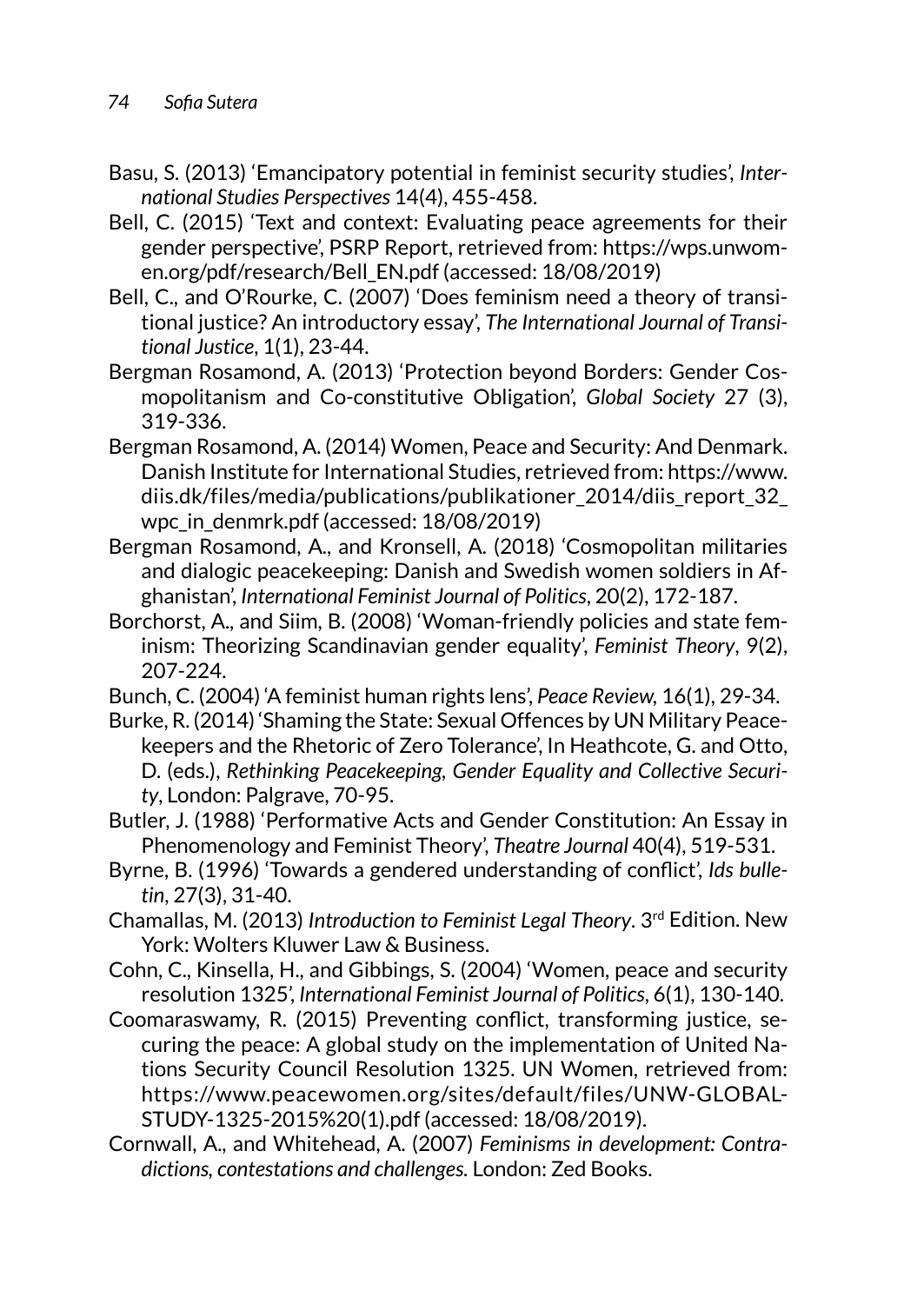- Cossman, B. (2002) 'Gender performance, sexual subjects and international law', *Canadian Journal of Law &* Jurisprudence, 15(2), 281-296.
- D'Almeida, I. B., Haffner, R., and Hörst, C. (2017) 'Women in the CSDP: Strengthening the EU's Effectiveness as an International Player', *European View*, 16(2), 313-324.
- DeGroot, G. J. (2001) 'A few good women: Gender stereotypes, the military and peacekeeping', *International Peacekeeping*, 8(2), 23-38.
- Dexter, H., and Gilmore, J. (2006) 'Be Careful What You Wish For: Cosmopolitanism and the renaissance of warfighting', Centre for International Politics Working Paper 23, retrieved from: [https://ecpr.eu/Filestore/](https://ecpr.eu/Filestore/PaperProposal/2bf39c24-6341-45db-ba6d-837969c16cc4.pdf) [PaperProposal/2bf39c24-6341-45db-ba6d-837969c16cc4.pdf](https://ecpr.eu/Filestore/PaperProposal/2bf39c24-6341-45db-ba6d-837969c16cc4.pdf) (accessed: 18/08/2019)

Dharmapuri, S. (2011) 'Just add women and stir?', *Parameters*, 41(1), 56-70.

- Donnelly, J. (2006) 'Peace as a Human Right-Commentary', In Mertus, J., Helsing, J. and Helsing, J. W. (eds.), *Human rights and conflict: exploring the links between rights, law, and peacebuilding*, Washington, DC: US Institute of Peace Press.
- Duncanson, C., and Woodward, R. (2016) 'Regendering the military: Theorizing women's military participation', *Security Dialogue*, 47(1), 3-21.
- Dyvik, S. L. (2014) 'Women as 'Practitioners' and 'Targets' Gender and counterinsurgency in Afghanistan', *International Feminist Journal of Politics,* 16(3), 410-429.
- Eduards, M. (2012) 'What Does a Bath Towel Have to Do with Security Policy? Gender Trouble in the Swedish Armed Forces', In Kronsell, A. and Svedberg, E. (eds.), *Making Gender, Making War: Violence, Military And Peacekeeping Practices*, London: Routledge, 65-79.
- Egnell, R. (2016) 'Gender Perspectives and Military Effectiveness: Implementing UNSCR 1325 and the National Action Plan on Women, Peace, and Security', *Prism* 6 (1), 72-89.
- Egnell, R., Hojem, P., and Berts, H. (2014) *Gender, military effectiveness, and organizational change: the Swedish model*. London: Palgrave.
- Elshtain, J. B. (1987) *Women and war*. New York: Basic Books.
- Enloe, C. (1989) *'Bananas, Bases and Beaches', Making Feminist Sense of International Politics*. London: Pandora.
- Farina, F. (2013) 'Donne militari: presenti?!. Note dal campo… dopo un decennio di reclutamenti', *Quaderni di Sociologia,* 61 (LVII), 121-143.
- Farina, F. (2014a) 'A female perspective from the front? Italian servicewomen in Afghanistan', In B. Chiari, (ed.), *From Venus to Mars? Provincial Reconstruction Teams and the European Military Experience in Afghanistan 2001-2014*, Berlin: Rombach, 347-360.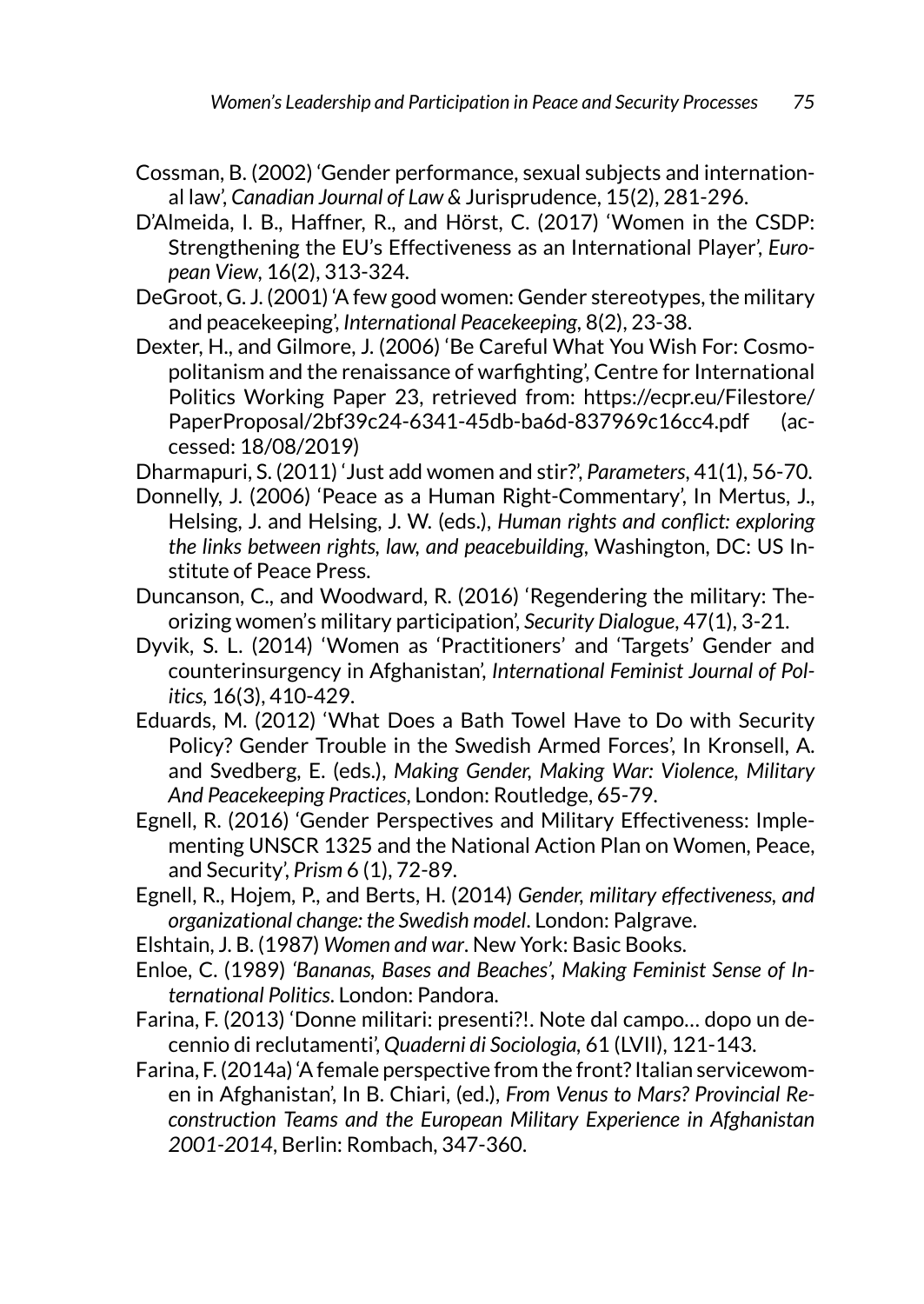- Farina, F. (2014b) 'Le Forze armate italiane alla prova della complessità. Mutamenti organizzativi e gestione della sicurezza', In P. Bianchi and N. Labanca (eds.), *L'Italia e il «militare»*, Roma: Collana della Fondazione Luigi Firpo di Torino Edizioni di Storia e Letteratura, 301-321.
- Ferguson, K. E., and Naylor, S. S. (2016) 'Militarization and war', In Disch, L. and Hawkesworth, M. E. (eds.), *The Oxford Handbook of Feminist Theory,* Oxford: Oxford University Press, 508-529.
- Foradori, P. (2018) 'Cops in Foreign Lands: Italy's Role in International Policing', *International Peacekeeping*, 25(4), 497-527.
- Fortna, V. P. (2008) *Does peacekeeping work?: shaping belligerents' choices after civil war*. Princeton, NJ: Princeton University Press.
- Galtung, J. (1976) '3 Realistic Approaches To Peace-Peacekeeping, Peacemaking, Peacebuilding', *Impact of science on society*, 26(1-2), 103-115.
- George, N., and Shepherd, L. J. (2016) 'Women, peace and security: Exploring the implementation and integration of UNSCR 1325', *International Political Science Review*, 37(3), 297-306.
- Gilligan, C. (1993) *In a Different Voice: Psychological theory and women's development .* 2nd ed. Cambridge, MA: Harvard University Press
- Gizelis, T.-I. (2009) 'Gender empowerment and United Nations peacebuilding', *Journal of Peace Research*, 46(4), 505-523.
- Goldstein, J. S. (2001) *War and Gender: How Gender Shapes the War System and Vice Versa*. Cambridge: Cambridge University Press.
- Guillermet Fernandez, C., and Fernández Puyana, D. (2017) 'The Adoption of the Declaration on the Right to Peace by the United Nations: a Human Rights Landmark', *Peace Human Rights Governance*, 1(2), 275-297.
- Gustafsson, D. M. S. (2006). 'Gender Integration and the Swedish Armed Forces-The Case of Sexual Harassment and Prostitution'. Aalborg: FREIA: Feminist Research Center in Aalborg-Department of History, International and Social Studies. Aalborg University, retrieved from: <https://vbn.aau.dk/ws/portalfiles/portal/5050047/62.pdf>(accessed: 18/08/2019)
- Halley, J., Kotiswaran, P., Shamir, H., and Thomas, C. (2006) 'From the international to the local in feminist legal responses to rape, prostitution/ sex work, and sex trafficking: Four studies in contemporary governance feminism', *Harvard Journal of Law & Gender* 29(2), 335-423.
- Hansen, L. (2000) 'The Little Mermaid's silent security dilemma and the absence of gender in the Copenhagen School', *Millennium* 29(2), 285-306.
- Hansen, L. (2012) 'Reconstructing desecuritisation: the normative-political in the Copenhagen School and directions for how to apply it', *Review of International Studies*, 38(3), 525-546.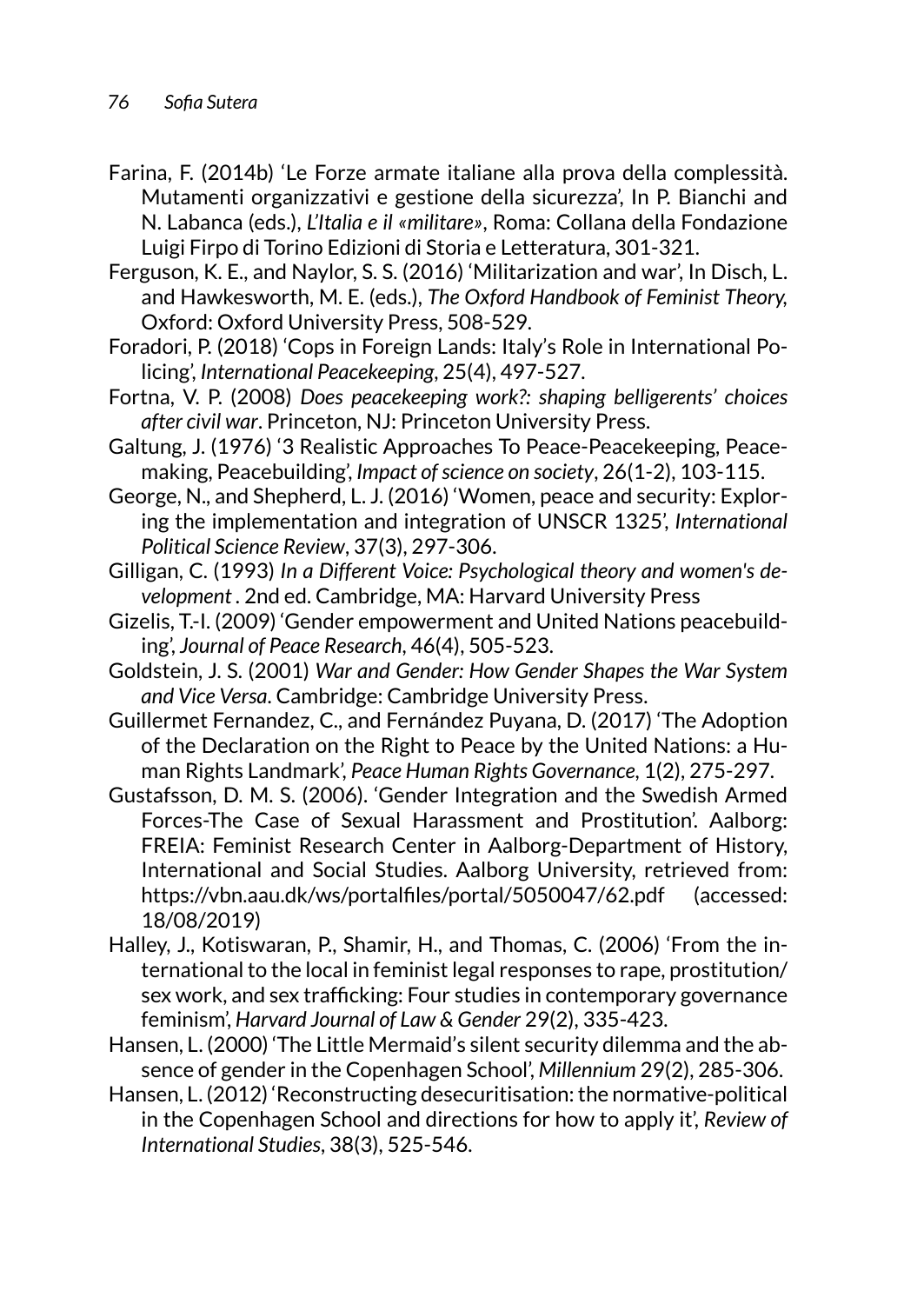- Heathcote, G. (2011) 'Feminist politics and the use of force: Theorising feminist action and Security Council Resolution 1325', *Socio-Legal Rev*iew 7, 23-43.
- Heathcote, G., and Otto, D. (2014) *Rethinking peacekeeping, gender equality and collective security.* London: Palgrave.
- Heineman, E. D. (2011) *Sexual violence in conflict zones: From the ancient world to the era of human rights*. Philadelphia, PA: University of Pennsylvania Press.
- Heupel, M. (2018) 'How do States Perceive Extraterritorial Human Rights Obligations? Insights from the Universal Periodic Review', *Human Rights Quarterly*, 40(3), 521-546.
- Hudson, N. F. (2005) 'En-gendering UN peacekeeping operations', *International Journal*, 60(3), 785-807.
- Hudson, N. F. (2013) 'Policy Brief: UNSCR 1325: The Challenges of Framing Women's Rights as a Security Matter', retrieved from: [https://relief](https://reliefweb.int/sites/reliefweb.int/files/resources/4814ab8970493cca48dbbafdbb4e92bc.pdf)[web.int/sites/reliefweb.int/files/resources/4814ab8970493cca48db](https://reliefweb.int/sites/reliefweb.int/files/resources/4814ab8970493cca48dbbafdbb4e92bc.pdf)[bafdbb4e92bc.pdf](https://reliefweb.int/sites/reliefweb.int/files/resources/4814ab8970493cca48dbbafdbb4e92bc.pdf) (accessed: 18/08/2019)
- Hultman, L., and Johansson, K. (2017) 'Responding to Wartime Sexual Violence: UN Peacekeeping and the Protection Agenda', *Global Responsibility to Protect*, 9(2), 129-146.
- Jansson, M., and Eduards, M. (2016) 'The politics of gender in the UN Security Council resolutions on women, peace and security', *International feminist journal of politics*, 18(4), 590-604.
- Julio, C. F., and Drumond, P. (2017) *Human Rights and Conflict Resolution: Bridging the Theoretical and Practical Divide.* London: Routledge.
- Kanetake, M. (2010) 'Whose zero tolerance counts? Reassessing a zero tolerance policy against sexual exploitation and abuse by UN peacekeepers', *International Peacekeeping*, 17(2), 200-214.
- Kantola, J. (2016) 'State/Nation', In Disch, L. and Hawkesworth, M. (eds.), *The Oxford Handbook of Feminist Theory*, Oxford: Oxford University Press, 915-931.
- Kantola, J., and Lombardo, E. (2017) *Gender and political analysis.* London: Palgrave.
- Karim, S., and Beardsley, K. (2013) 'Female peacekeepers and gender balancing: Token gestures or informed policymaking?', *International Interactions*, 39(4), 461-488.
- Karim, S., and Beardsley, K. (2017) *Equal opportunity peacekeeping: women, peace, and security in post-conflict states.* Oxford: Oxford University Press.
- Kenney, S. J. (1996) 'New research on gendered political institutions', *Political Research Quarterly*, 49(2), 445-466.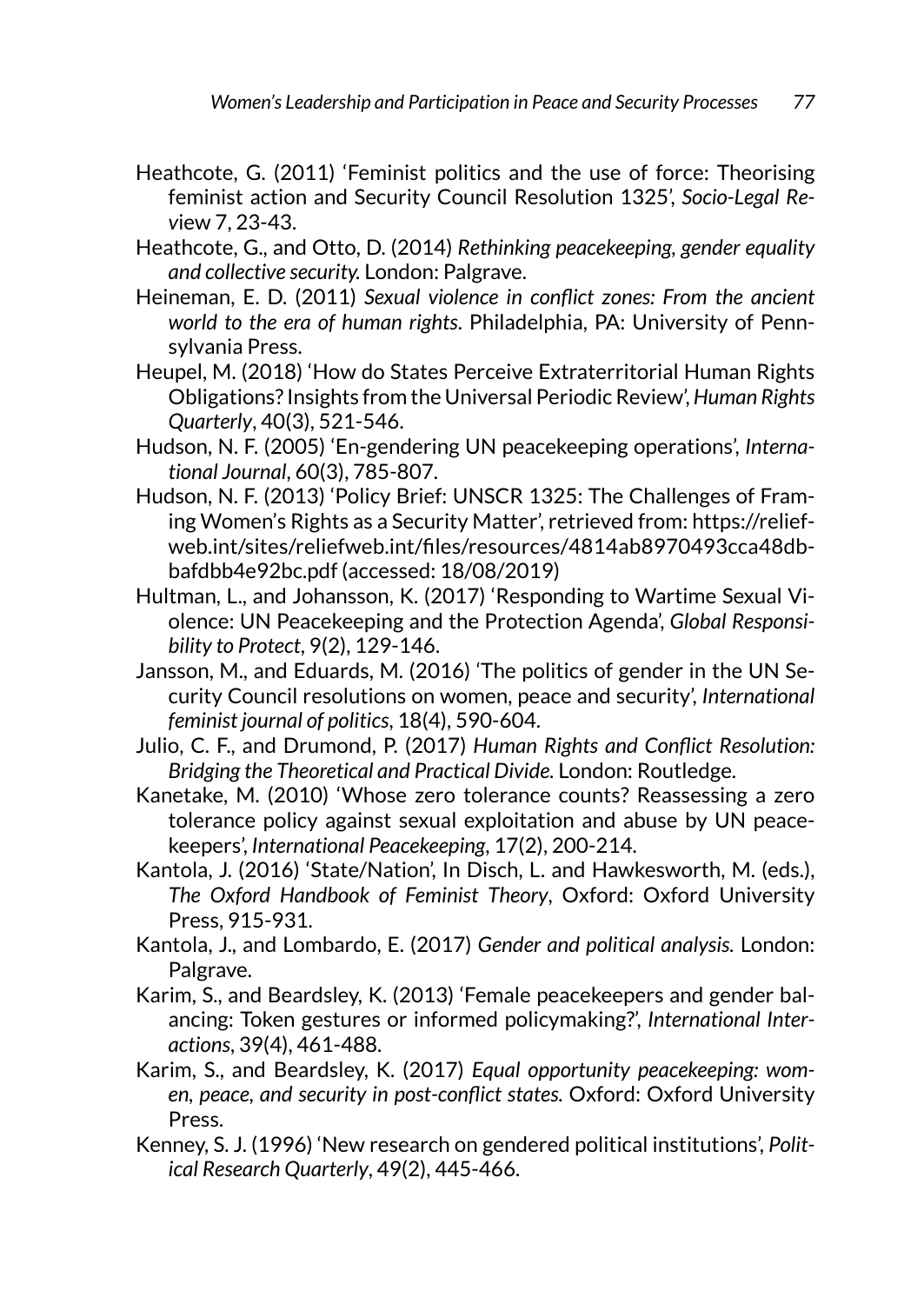- Kinsella, H. M. (2017) 'Feminism', In Baylis, J., Owens, P. and Smith, S. (eds.), *The globalization of world politics: an introduction to international relations*, Oxford: Oxford University Press, 189-203.
- Kirby, P., and Shepherd, L. J. (2016) 'The futures past of the Women, Peace and Security agenda', *International Affairs*, 92(2), 373-392.
- Klabbers, J. (2017) *International Law*, 2nd ed. Cambridge: Cambridge University Press.
- Kronsell, A. (2012) *Gender, sex and the postnational defense: Militarism and peacekeeping*. Oxford: Oxford University Press.
- Kronsell, A., and Svedberg, E. (2012) *Making gender, making war: violence, military and peacekeeping practices*. London: Routledge.
- Li, Q., and Wen, M. (2005) 'The immediate and lingering effects of armed conflict on adult mortality: a time-series cross-national analysis', *Journal of Peace Research* 42(4), 471-492.
- Lokaneeta, J. (2016) 'Violence', In by Disch, L. J. and Hawkesworth, M. E. (eds.), *The Oxford Handbook of Feminist Theory*, Oxford: Oxford University Press, 1010-1029.
- McKay, S. (2004) 'Women, human security, and peace-building: A feminist analysis', IPSHU English Research Report Series No.19, retrieved from: <https://home.hiroshima-u.ac.jp/heiwa/Pub/E19/chap7.pdf>(accessed: 18/08/2019)
- Merry, S. E. (2006) 'Transnational human rights and local activism: Mapping the middle', *American anthropologist*, 108(1), 38-51.
- Mills, K., and Karp, D. (2015) *Human rights protection in global politics: responsibilities of states and non-state actors*. London: Palgrave.
- Montoya, C. (2016) 'Institutions', In Disch, L. J. and Hawkesworth, M. E. (eds.), *The Oxford Handbook of Feminist Theory*, Oxford: Oxford University Press, 367-383.
- Moser, C. N., and Clark, F. (2001) *Victims, perpetrators or actors?: Gender, armed conflict and political violence*. London: Palgrave.
- Mudgway, C. (2017) 'Sexual exploitation by UN peacekeepers: the 'survival sex'gap in international human rights law', *The International Journal of Human Rights*, 21(9), 1453-1476.
- Myrttinen, H. (2016) 'Women's Participation in Peace Processes', International Alert, State of Civil Society Report.
- NATO, C. o. W. i. N. F. (2002) 'Denmark', retrieved from: https://www.nato. int/ims/2001/win/denmark.htm (accessed: 16/08/2019)
- O'Reilly, M., Súilleabháin, A. Ó., and Paffenholz, T. (2015) 'Reimagining peacemaking: Women's roles in peace processes', New York: International Peace Institute, retrieved from: [https://www.ipinst.org/wp-con](https://www.ipinst.org/wp-content/uploads/2015/06/IPI-E-pub-Reimagining-Peacemaking.pdf)-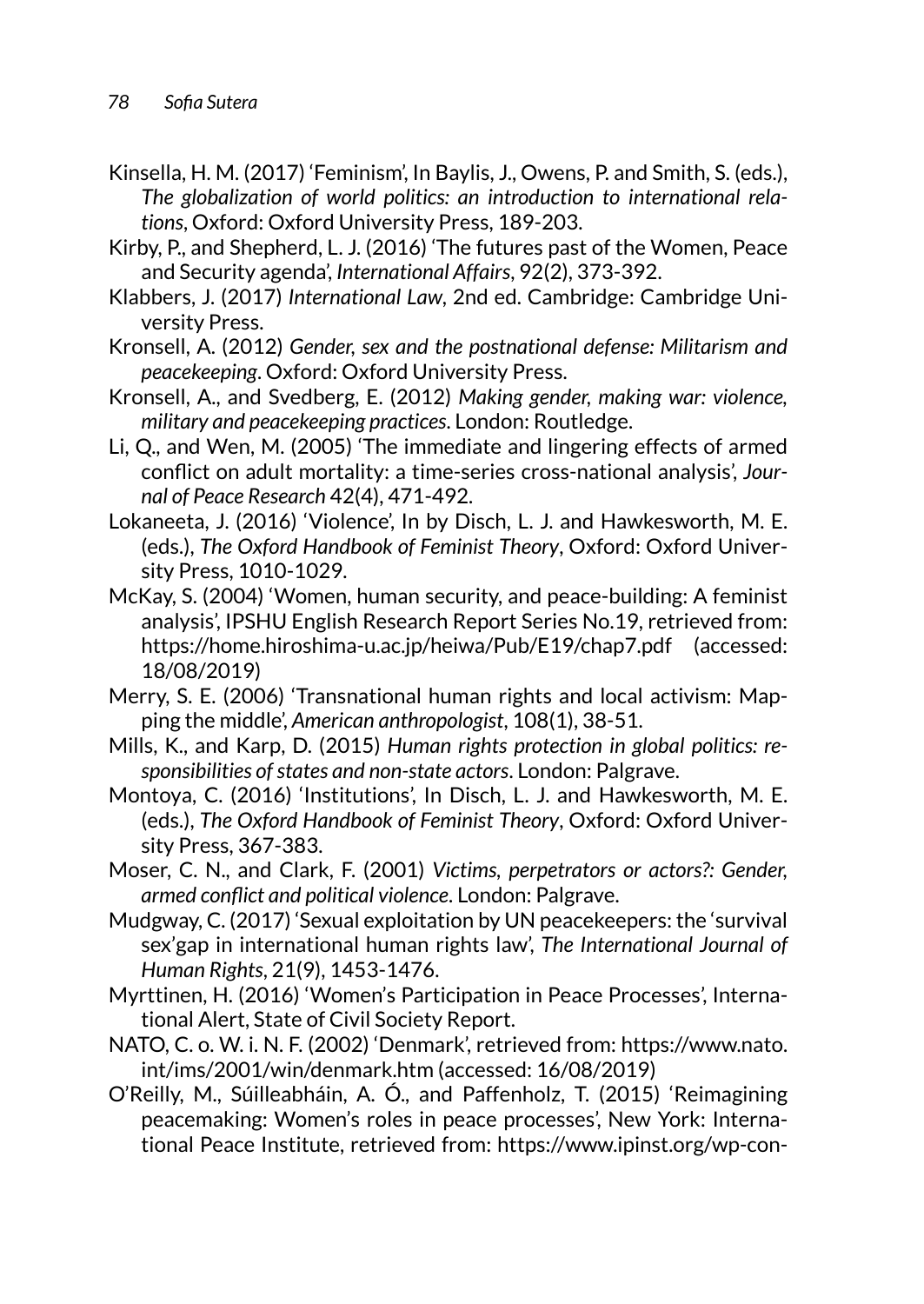[tent/uploads/2015/06/IPI-E-pub-Reimagining-Peacemaking.pdf](https://www.ipinst.org/wp-content/uploads/2015/06/IPI-E-pub-Reimagining-Peacemaking.pdf) (accessed: 18/08/2019)

- Ortbals, C. D., and Poloni-Staudinger, L. M. (2018) *Gender and political violence: Women changing the politics of terrorism.* London: Palgrave.
- Oswald, B. O. (2016) 'Sexual Exploitation and Abuse in un Peace Operations: Challenges and Developments', *Journal of International Peacekeeping*, 20(3-4), 143-170.
- Otto, D. (2010) 'Power and danger: Feminist engagement with international law through the UN Security Council', *Australian Feminist Law Journal*, 32(1), 97-121.
- Otto, D. (2015) 'Women, peace and security: a critical analysis of the Security Council's vision', retrieved from: [http://eprints.lse.ac.uk/69472/1/](http://eprints.lse.ac.uk/69472/1/Otto_Women_peace_and_security_a_critical_analysis_WP1_2016.pdf) Otto Women peace and security a critical analysis WP1 2016.pdf (accessed: 18/08/2019)
- Paffenholz, T., Ross, N., Dixon, S., Schluchter, A.-L., and True, J. (2016) Making women count-not just counting women: Assessing Women's Inclusion and Influence on Peace Negotiations. UN Women, retrieved from: [https://www.inclusivepeace.org/sites/default/files/IPTI-UN-Women-](https://www.inclusivepeace.org/sites/default/files/IPTI-UN-Women-Report-Making-Women-Count-60-Pages.pdf)[Report-Making-Women-Count-60-Pages.pdf](https://www.inclusivepeace.org/sites/default/files/IPTI-UN-Women-Report-Making-Women-Count-60-Pages.pdf) (accessed: 18/08/2019)
- Penttinen, E. (2012) 'Nordic women and international crisis management: A politics of hope?', In Kronsell, A. and Svedberg, E. (eds.), *Making Gender, Making War: violence, military and peacekeeping practices*, London: Routledge, 175-191.
- Persson, A., and Sundevall, F. (2019) 'Conscripting women: gender, soldiering, and military service in Sweden 1965–2018', *Women's History Review*:1-18.
- Porter, E. (2007) *Peacebuilding: Women in international perspective*. London: Routledge.
- Powell, C. (2017) 'How Women Could Save the World, If Only We Would Let Them: From Gender Essentialism to Inclusive Security', *Yale JL & Feminism*, 28(2), 271-325.
- Pratt, N., and Richter-Devroe, S. (2013) 'Women, peace and security: new conceptual challenges and opportunities', NOREF Policy Brief. Norwegian Peacebuilding Resource Centre, retrieved from: [https://www.](https://www.peacewomen.org/system/files/global_study_submissions/8532bbaf64459772edfb097f378d5b4e.pdf) [peacewomen.org/system/files/global\\_study\\_submissions/8532b](https://www.peacewomen.org/system/files/global_study_submissions/8532bbaf64459772edfb097f378d5b4e.pdf)[baf64459772edfb097f378d5b4e.pdf](https://www.peacewomen.org/system/files/global_study_submissions/8532bbaf64459772edfb097f378d5b4e.pdf) (accessed: 18/08/2019)
- Pruitt, L. J. (2013) 'All-female police contingents: Feminism and the discourse of armed protection', *International Peacekeeping,* 20(1), 67-79.
- Reardon, B. (1990) 'Feminist Concepts of Peace and Security', In Smoker, P., Davies, R. and Munske, B. (eds.), *A Reader in Peace Studies*, Oxford: Pergamon Press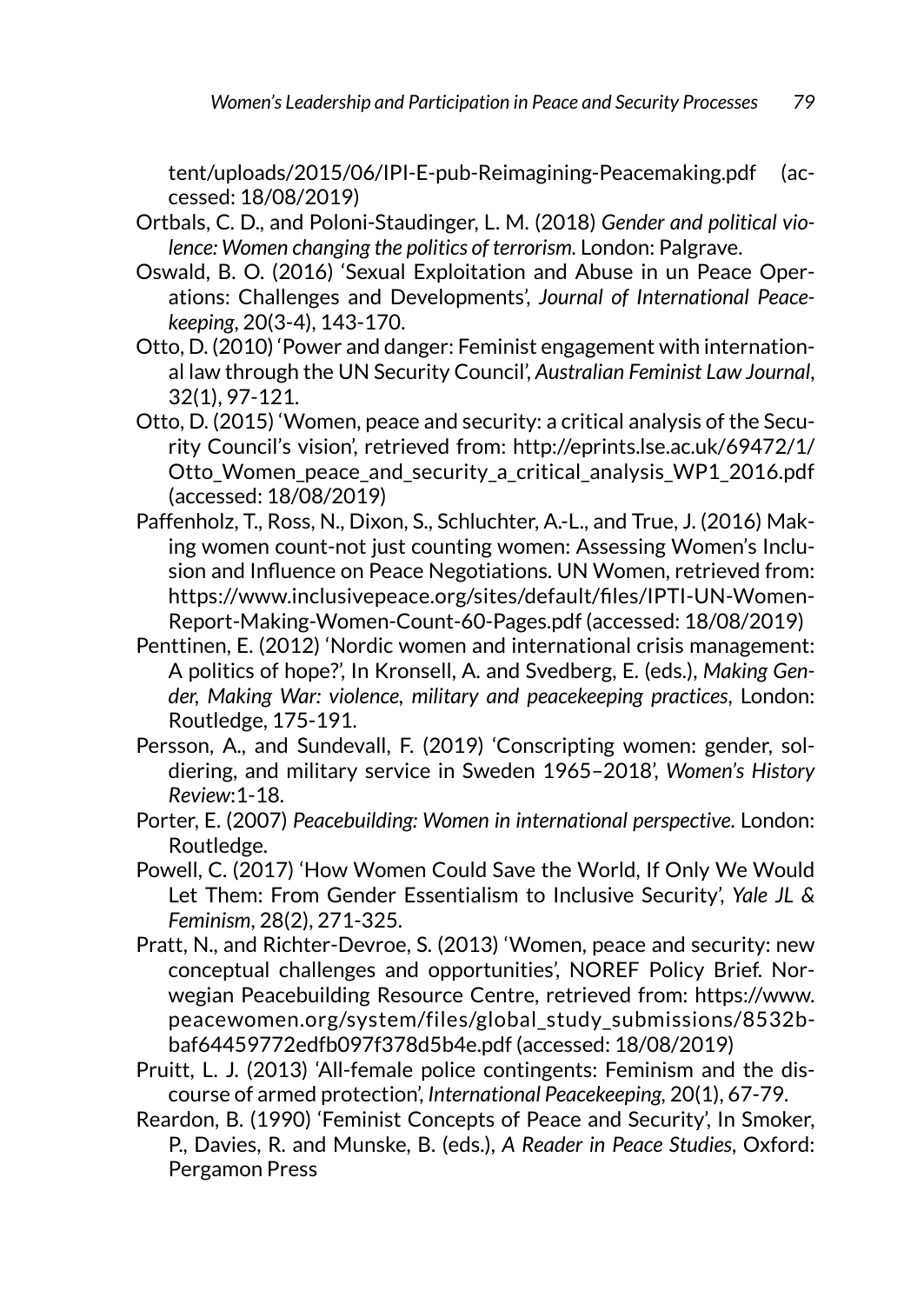- Ricotta, G., and Sola, G. (2003) 'L'integrazione delle donne nell'Esercito italiano tra shock culturale e cambiamento organizzativo. Uno studio di caso', *Quaderni di Sociologia*, 47(32), 80-97.
- Robinson, F. (1999) *Globalizing Care: Ethics, Feminist Theory and International Relations Boulder*. Boulder, CO: Westview Press.
- Sand, T. S., and Fasting, K. (2012) 'Gender and military issues in the Scandinavian countries: A categorized research bibliography', retrieved from: <https://core.ac.uk/download/pdf/52042930.pdf> (accessed: 18/08/2019)
- Schaub, G., Pradhan-Blach, F., Larsen, E. S., and Larsen, J. K. (2012) Diversity in the Danish Armed Forces. Centre for Military Studies, University of Copenhagen, retrieved from: [https://cms.polsci.ku.dk/publikationer/](https://cms.polsci.ku.dk/publikationer/diversity1/Diversity_report.pdf) [diversity1/Diversity\\_report.pdf](https://cms.polsci.ku.dk/publikationer/diversity1/Diversity_report.pdf) (accessed: 18/08/2019)
- Shekhawat, S. (2015) *Female combatants in conflict and peace: challenging gender in violence and post-conflict reintegration*. London: Palgrave.
- Shepherd, L. (2013) *Gender, violence and security: Discourse as practice*. London: Zed Books.
- Shepherd, L. J. (2008) 'Power and authority in the production of United Nations Security Council Resolution 1325', *International studies quarterly*, 52(2), 383-404.
- Shepherd, L. J. (2016) 'Victims of violence or agents of change? Representations of women in UN peacebuilding discourse', *Peacebuilding*, 4(2), 121-135.
- Simić, O. (2010) 'Does the presence of women really matter? Towards combating male sexual violence in peacekeeping operations', *International Peacekeeping*, 17(2), 188-199.
- Sjoberg, L. (2006) *Gender, justice, and the wars in Iraq: a feminist reformulation of just war theory*. Lanham, MD: Lexington Books.
- Sjoberg, L. (2011) 'Emancipation and the feminist Security Studies project', In Tickner, J.A. and Sjoberg, L. (eds.) *Feminism and International Relations: Conversations about the Past, Present, and Future,* New York: Routledge, 115-22.
- Sjoberg, L. (2013) *Gendering global conflict: Toward a feminist theory of war.* New York: Columbia University Press.
- Stiehm, J. H. (2001) 'Women, peacekeeping and peacemaking: Gender balance and mainstreaming', *International Peacekeeping,* 8(2), 39-48.
- Stiehm, J. H. (2010) 'Theses on the military, security, war and women', In Sjoberg, L. (ed.), *Gender and International Security*, London: Routledge, 17-23.
- Swaine, A. (2015) 'Beyond strategic rape and between the public and private: Violence against women in armed conflict', *Human Rights Quarter-*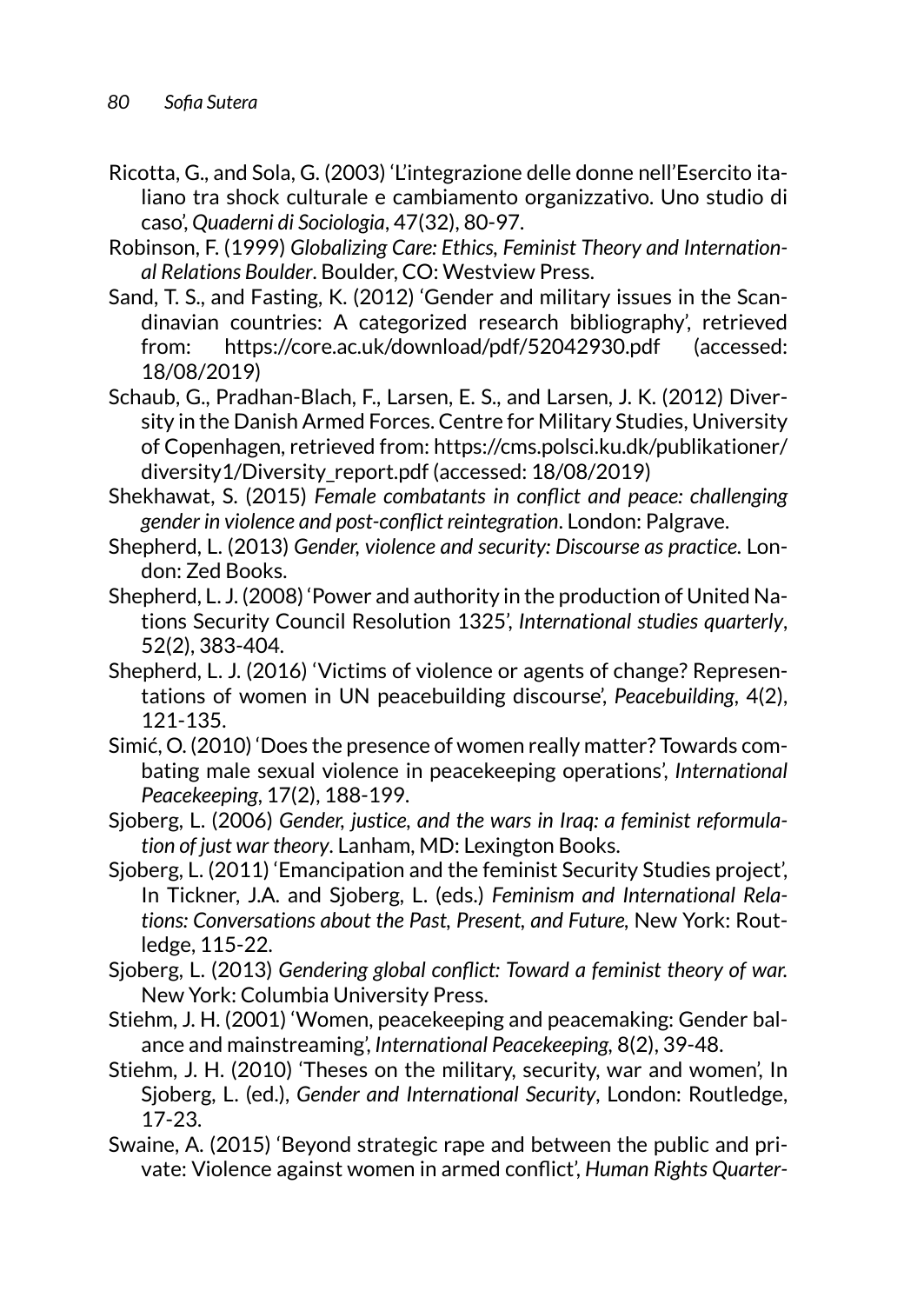*ly*, 37(3), 755-786.

- Swaine, A., Spearing, M., Murphy, M., and Contreras-Urbina, M. (2019) 'Exploring the Intersection of Violence Against Women and Girls With Post-Conflict Statebuilding and Peacebuilding Processes: A New Analytical Framework', *Journal of Peacebuilding & Development*, 14(1), 3-21.
- Sylvester, C. (2010) 'Tensions in feminist security studies', *Security Dialogue*, 41(6), 607-614.
- Tickner, J. A. (2004) 'Feminist responses to international security studies', *Peace review*, 16(1), 43-48.
- True, J., and Tanyag, M. (2017) 'Global violence and security from a gendered perspective', In A. Burke, a. and Parker, R. (eds), *Global Insecurity*, London: Palgrave, 43-63.
- UN Women. (2012). UN Women Sourcebook on Women, Peace and Security. United Nations Entity for Gender Equality and the Empowerment of Women, retrieved from: [https://www.unwomen.org/-/media/](https://www.unwomen.org/-/media/headquarters/attachments/sections/library/publications/2012/10/wpssourcebook-01-overview-en.pdf?la=en&vs=1156) [headquarters/attachments/sections/library/publications/2012/10/](https://www.unwomen.org/-/media/headquarters/attachments/sections/library/publications/2012/10/wpssourcebook-01-overview-en.pdf?la=en&vs=1156) [wpssourcebook-01-overview-en.pdf?la=en&vs=1156](https://www.unwomen.org/-/media/headquarters/attachments/sections/library/publications/2012/10/wpssourcebook-01-overview-en.pdf?la=en&vs=1156) (accessed: 18/08/2019)
- UN Women. (2014). Thematic Evaluation. The Contribution of UN Women to increasing Women's Leadership and Participation in Peace and Security and in Humanitarian Response. Final Synthesis Report, retrieved from: [https://www.unwomen.org/en/digital-library/publica](https://www.unwomen.org/en/digital-library/publications/2014/4/the-contribution-of-un-women-to-increasing-womens-leadership-and-participation-to-peace-and-security)[tions/2014/4/the-contribution-of-un-women-to-increasing-wom](https://www.unwomen.org/en/digital-library/publications/2014/4/the-contribution-of-un-women-to-increasing-womens-leadership-and-participation-to-peace-and-security)[ens-leadership-and-participation-to-peace-and-security](https://www.unwomen.org/en/digital-library/publications/2014/4/the-contribution-of-un-women-to-increasing-womens-leadership-and-participation-to-peace-and-security) (accessed: 18/08/2019)
- UN Women. (2016). Peace and Security, retrieved from: [https://www.un](https://www.unwomen.org/-/media/headquarters/attachments/sections/library/publications/2013/12/un%20women%20briefthematicpsuswebrev3%20pdf.pdf?la=en)[women.org/-/media/headquarters/attachments/sections/library/pub](https://www.unwomen.org/-/media/headquarters/attachments/sections/library/publications/2013/12/un%20women%20briefthematicpsuswebrev3%20pdf.pdf?la=en)[lications/2013/12/un%20women%20briefthematicpsuswebrev3%20](https://www.unwomen.org/-/media/headquarters/attachments/sections/library/publications/2013/12/un%20women%20briefthematicpsuswebrev3%20pdf.pdf?la=en) [pdf.pdf?la=en](https://www.unwomen.org/-/media/headquarters/attachments/sections/library/publications/2013/12/un%20women%20briefthematicpsuswebrev3%20pdf.pdf?la=en) (accessed: 18/08/2019)
- United Nations. 'Terminology', retrieved from: https://peacekeeping.un- .org/en/terminology (accessed: 15/08/2019)
- Valenius, J. (2007) 'A few kind women: gender essentialism and Nordic peacekeeping operations', *International Peacekeeping* 14(4), 510-523.
- Verloo, M. (2018) *Varieties of opposition to gender equality in Europe*. London: Routledge.
- WILPF, (undated) 'BACKGROUND', retrieved from: https://www.peacewomen.org/why-WPS/solutions/background (accessed: 15/08/2019)
- Wood, E. J. (2009) 'Armed groups and sexual violence: When is wartime rape rare?', *Politics & Society* 37(1), 131-161.
- Zwingel, S. (2016) *Translating International Women's Rights: The CEDAW Convention in Context*. London: Palgrave.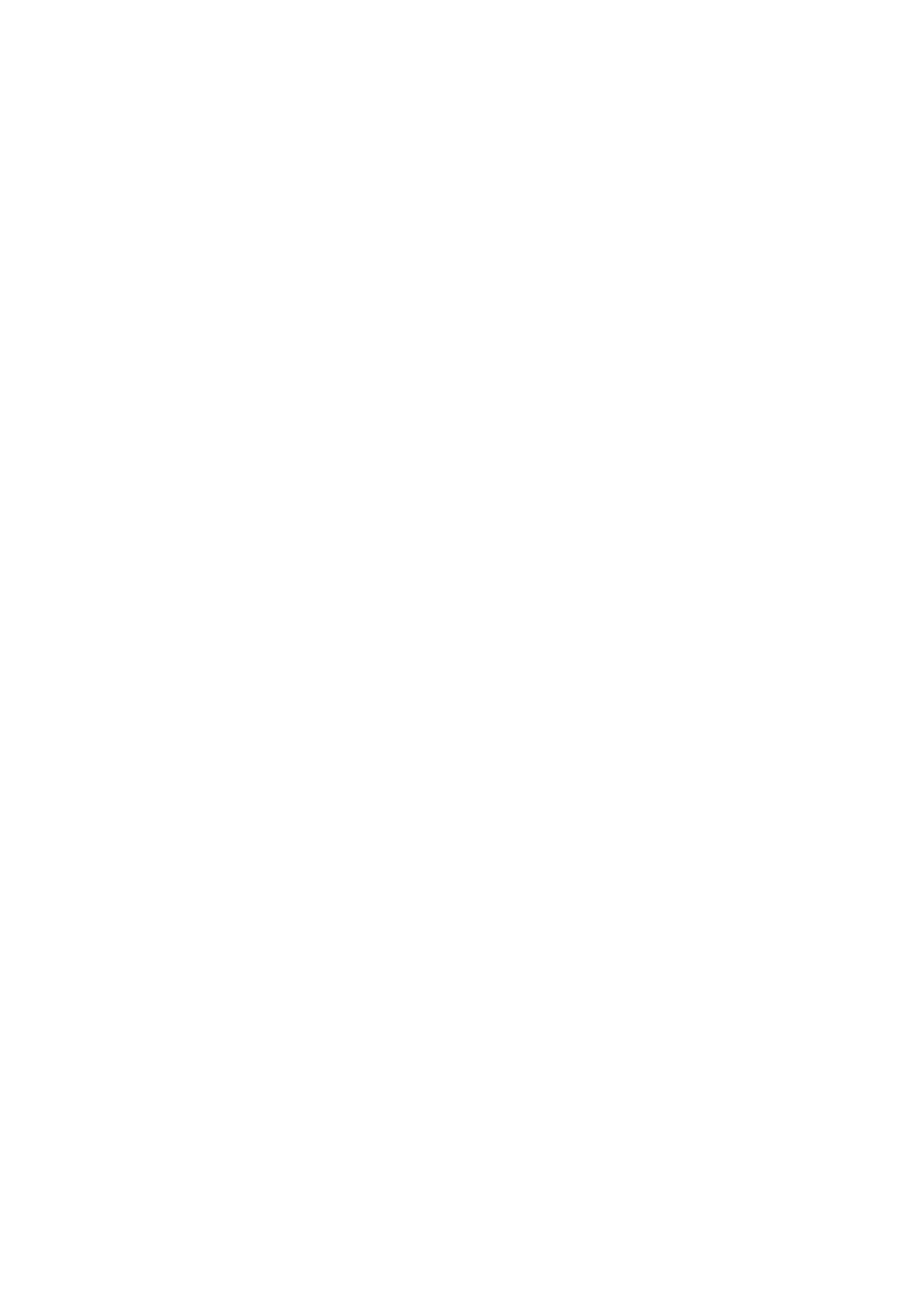# **Microfinance and Women's Empowerment in China: A Literature Review**

Fenya Chen

*University of Padova fenya.chen@phd.unipd.it*

*Abstract*: This literature review aims at raising two research questions that provide an overview of microfinance and women's empowerment: 1) Does women-targeted microfinance empower rural women in China? 2) How can the social efficiency of women-targeted microfinance be improved in China? In order to answer these questions, this literature review collects the definition of empowerment and the explanation of women's empowerment. In addition, it examines the determinants of microfinance institution's (MFI) financial performance and the impact of microfinance on social indicators. Last but not least, it presents a situational review of microfinance and women's empowerment in China. Equality between women and men is a human rights and a prerequisite for social justice, development and peace. Women's empowerment is a positive step to eliminating gender inequality and protecting women's human rights. It has been proven that microfinance is an effective tool in eradicating poverty and empowering women in most developing countries. In order to provide financial service for poor people and to empower women, MFIs must be financially sustainable because financial performance significantly influences MFI's outreach and social efficiency. In China, even though microfinance has reached an achievement in poverty alleviation and women's empowerment, women's participation in microfinance is limited. Many microfinance programs have failed to provide assistance to the poorest women in rural regions. There are very few studies that have evaluated the impact of women-targeted microfinance on rural women, as well as presented suggestions for improving the social efficiency of women-targeted microfinance in China. This is the gap that the research based on this literature review is supposed to fill.

*Keywords: microfinance, women empowerment, financial performance, impact evaluation, China*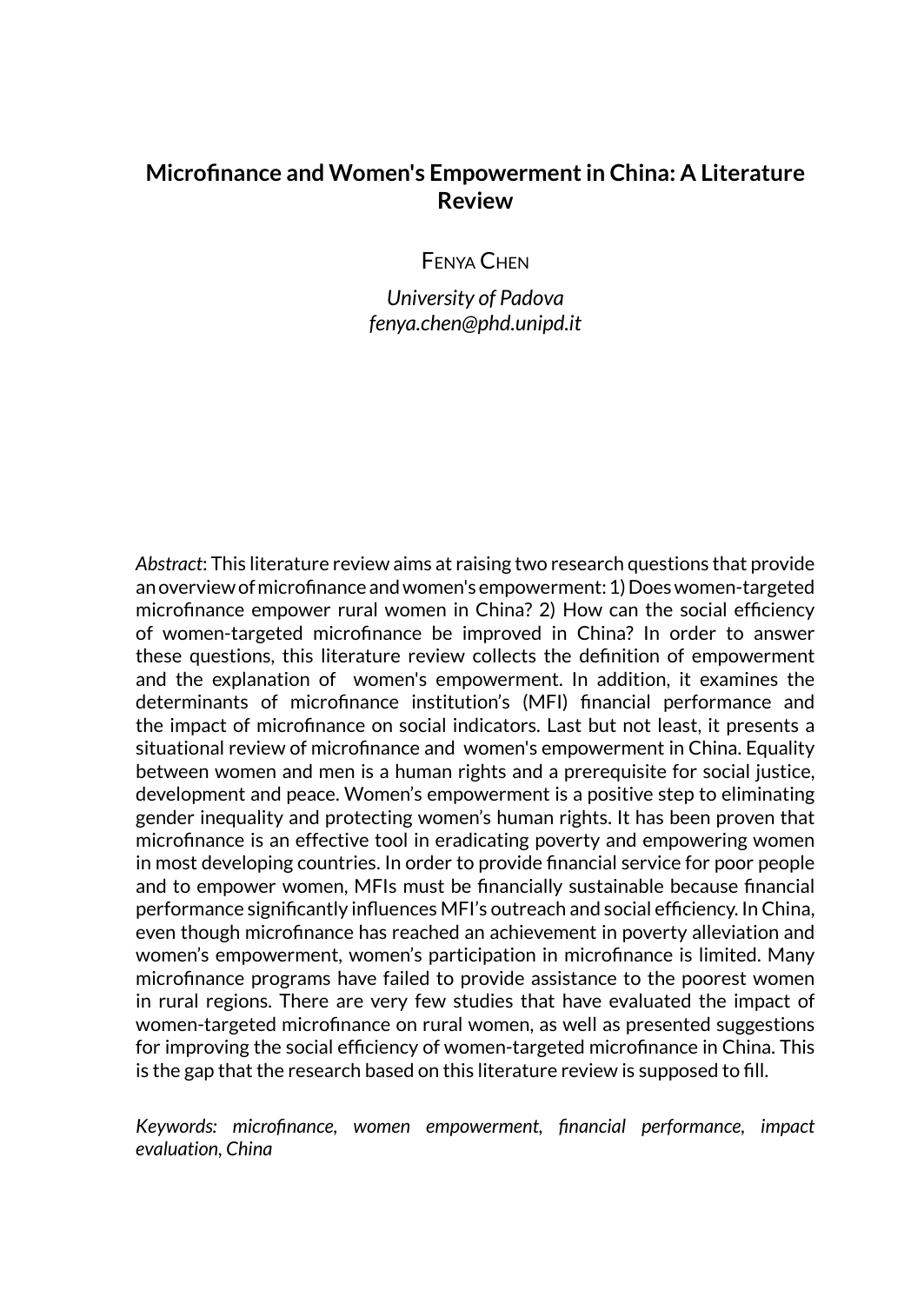### **Introduction**

Women are not only struggling to get out of poverty, but they also do so when experiencing different forms of discrimination and violence. Women and girls' empowerment are essential to expanding economic growth and to promoting social development (UN, SDG5). Empowerment involves challenging the forms of oppression and inequality, and the system that denies vulnerable group's basic human rights (Eade and Williams 1995). Empowerment programs must overcome the obstacles that deny agents the ability to make transformative choices or prevent agents from acting on their choices (Kabeer 1999). The process of empowerment aims at raising the performance of any economy, improving the quality of life for everyone, and promoting equality and fundamental rights for everyone (Raudeliuniene et al. 2014). Women's empowerment is about the process by which those who have been denied the ability to make strategic life choices acquire such an ability (Kabeer 1999). As stated by Wee and Shaheed (2008, 16) that women's empowerment is an increased ability to question, challenge and eventually transform unfavourable gendered power relations, often legitimized in the name of 'culture'. Women's empowerment is not about replacing men's rights with women's priority. Instead it should result in the liberation of men from false value systems and ideologies of oppression. It should lead to a situation that people can enjoy their rights as a human being regardless of gender and contribute their potential to a harmony society (Raudeliuniene et al. 2014).

The economic pathways of women's empowerment have potential to transform the lives of women and girls by addressing gender inequality on a wide variety of fronts (Kabeer 2011). Resources are fundamental to practicing empowerment. Access to resources enables women to exercise agency that allows women the capacity to control resources and make strategic choices about the use of such resources (Dolan and Scott 2009). Economic empowerment refers to women's access to saving and credit, what will provide them with a greater role in economic decision-making (Mayoux 2000). Microfinance is a collection of practices that providing small loans and accepting small saving deposit (Garmaise and Natividad 2010), it is a popular development strategy that engages market principles to achieve socially progressive objectives, such as promoting economic development of marginalized communities and empowering the poor (Shakya and Rankin 2008). The clients of MFIs are predominantly poor and are excluded from the formal banking sectors. The lending mechanism is typically based on joint liability, for example group lending to guarantee the repayment, and mostly targets on women borrowers (Baquero et al. 2018). Microfinance has the potential to empower women by providing them with self-reliance,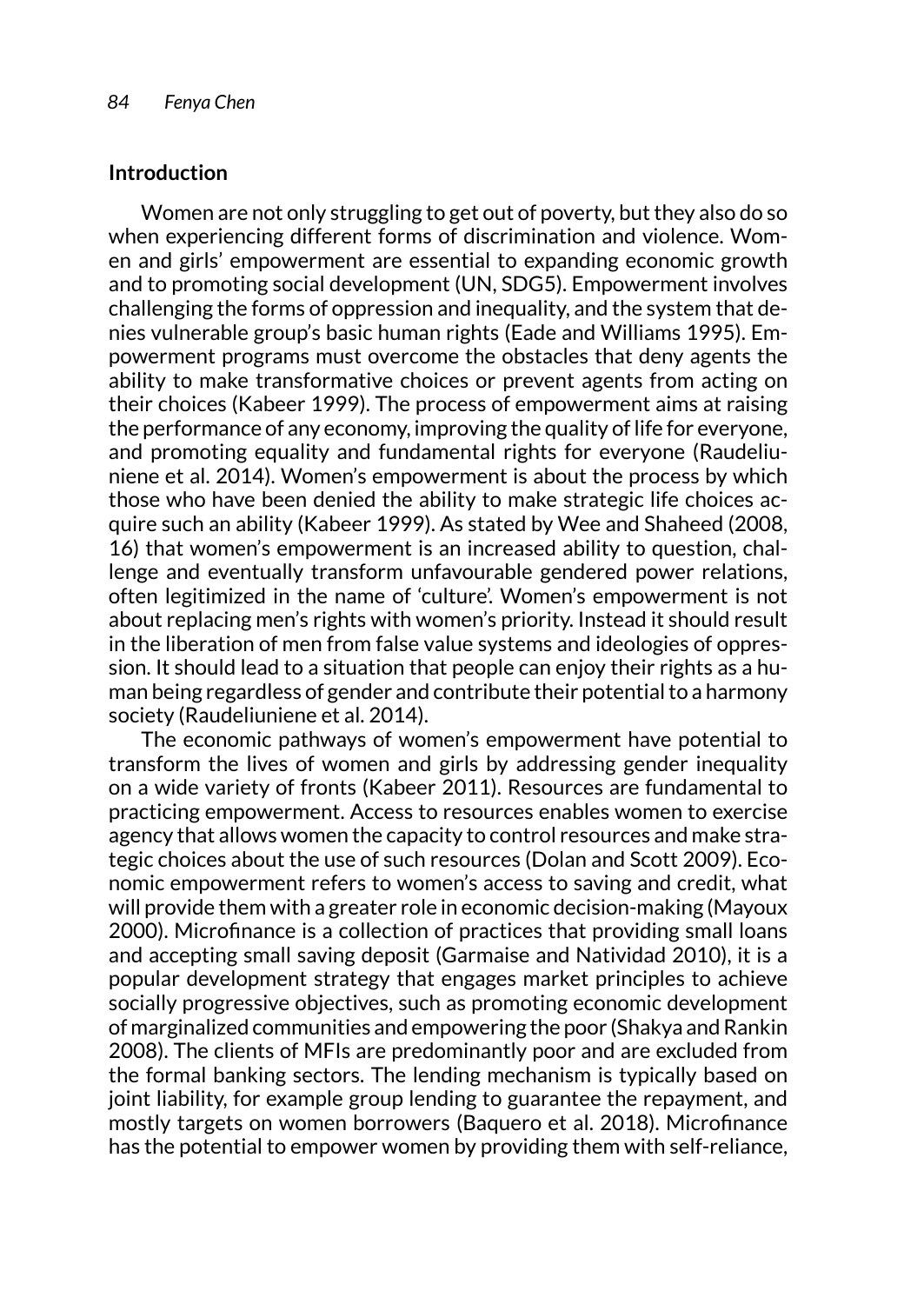self-confidence, self-worth and decision-making power through interaction with the group members and the rest of the community (Herath et al. 2015). Scholars have reached a consensus that factors, such as capital structure, revenue diversification, institutional characteristics, lending methods and so on have significant influence on MFIs financial performance (see Ibrahim et al. 2018, Ayayi and Wijesiri 2018, Cull et al. 2007, Bogan 2012, Zamore 2018, Nasrin et al. 2018). However, current debates focus on if microfinance brings transformative impacts on poverty and other social indicators.

As in most developing countries, rural residents in China lack formal financial support (Zhou and Takeuchi 2010). Farmers are excluded from formal bank services since there is an absence of collateral for them. Microfinance was introduced into China in the mid-1990s as a part of the government's poverty alleviation strategies with various organizations involved, such as non-governmental organizations (NGO), governmental agencies and rural financial institutions (Li et al. 2011a). Meanwhile, a replication of Grameen Bank (GB) model was experimented on rural women in China in 1993 (Luo and Rahman 2010). Positive impact can be found in literature, from increasing farmer's income, promoting agriculture transformation, reducing rural poverty, to improving women's decision-making on household purchase, increasing women's freedom and legal awareness, and decreasing gender inequality (see Deng et al. 2018, Ding et al. 2018, Li et al. 2011a, Jia et al. 2013, Shuai et al. 2019). Despite the Chinese government recognizing the importance of microfinance in poverty reduction, the current regulatory framework and constraints hinder microfinance to develop into a sustainable and attractive industry (see Situ 2003, Dyar et al. 2006, Rahman and Luo 2012a, Zhang et al. 2010). As a result, women's participation in microcredit program is limited in China (Li et al. 2011b). Microfinance projects that target women insufficiently meet women's financial demands and fail to provide assistance to the poorest women (Dyar et al. 2006).

The scope of this literature review is to analyse the determinants of MFIs' financial performance from recent studies, as well as to present current debates on the impacts of microfinance on poverty and social indicators. At the same time, this study will be collecting the definition of empowerment and the explanation of women's empowerment and summarizing both positive and negative impacts of microfinance on women's empowerment from global experimental studies. Finally, a situational review of microfinance sector and women's empowerment in China shows the research gap and the potential research demand. The aim of this article is to form a theoretical foundation for a research to find out if women-targeted microfinance empowers rural women in China, and what are the strategies to improve the social efficiency of women-targeted microfinance. This literature review is divided into four sections. The first section introduces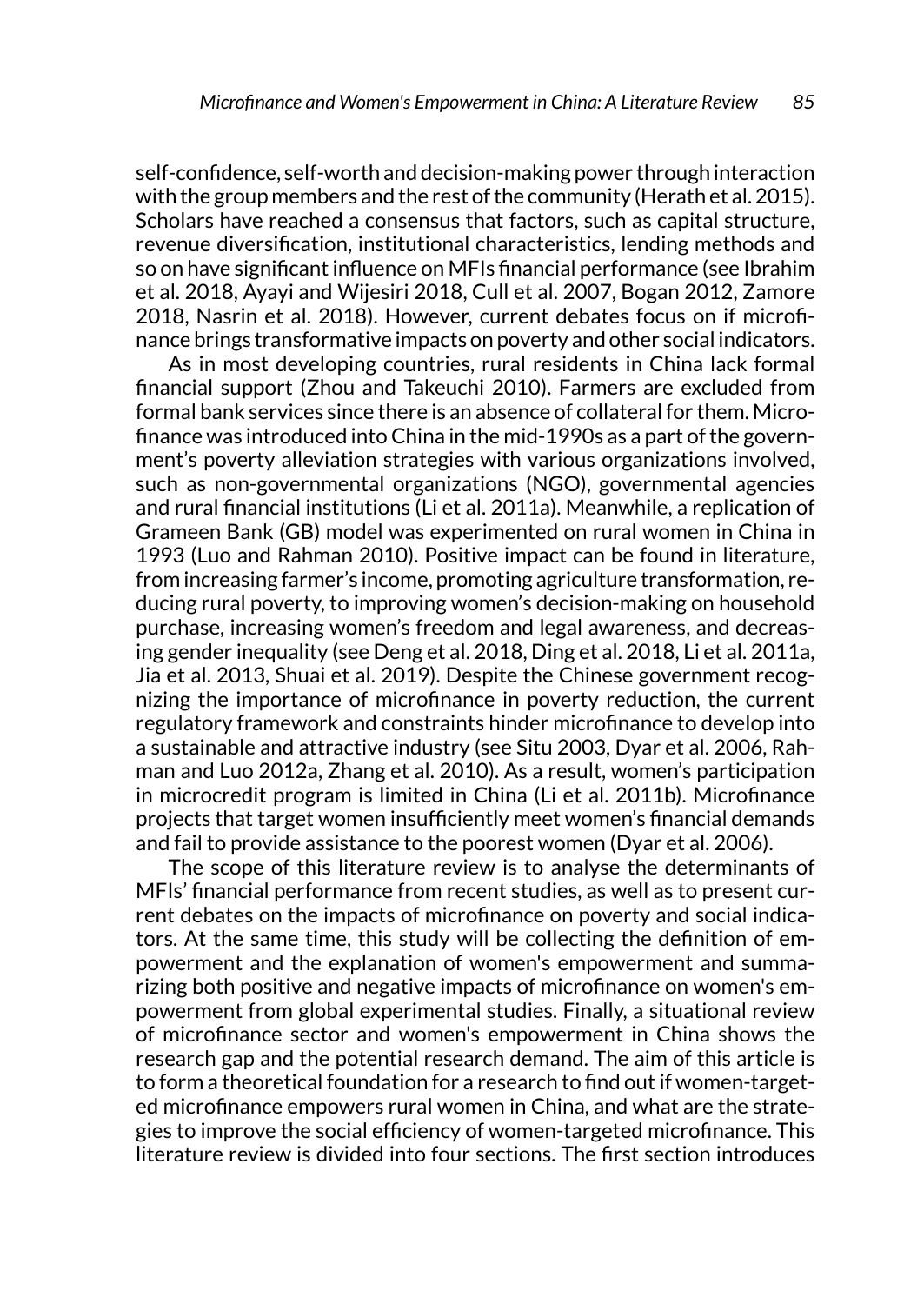what microfinance is, the factors that influence MFIs' performance significantly and currently debates on the impact of microfinance. The second section examines the concept of empowerment and the explanation of women's empowerment, with more attention paid to the impact of microfinance activities on women's empowerment. The third section presents an overview of microfinance sector and women's empowerment in China, analysing the weaknesses of regulatory framework and collecting recommendations for resolving the current problems. The last section concludes every part of this literature review and explores potential research needs for the future.

# **1. Introduction of Microfinance**

# **1.1. Microfinance and Microfinance Providers**

Microfinance is an innovative financial intermediation that engages market principles to achieve the aim of social progress by mostly promoting economic development of marginalized communities and by empowering the poor in third world countries. It emphasizes the substitution of formal collateral and the self-organizing ability of the poor (Shakya and Rankin 2008). Ibrahim, et al. (2018) define microfinance as a program that extends small-scale loans and financial services to the ultra-poor for their further self-employment that generates income, hence leading them and their families out of poverty. MFIs have both crucial similarities to and differences from traditional banks in products, sources of capital, organizational forms and client bases (Garmaise and Natividad 2010). Except for small loans, microfinance also provides other financial-related services to low-income entrepreneurs, at the same time limits the risks associated with serving low-income customers by adopting risk-reducing strategies, such as reducing information asymmetry and adopting short-term joint liability contract (Kendall 2008).

There are three modalities of microfinance delivery: the credit union approach, the non-governmental organization (NGO) approach, and the banking approach. The credit union is one of the oldest modalities of microfinance delivery. They are member-owned non-profit institutions, which provide financial services to members, such as saving, loans and in some cases, insurance. The provider outside the natural delivery mechanism of microfinance sector is NGO. As a product of the microcredit revolution, NGO-type microfinance has become quite significant scope and scale. Yet, there are still a lot of constraints, such as NGOs have restricted access to domestic and international capital markets and they cannot collect de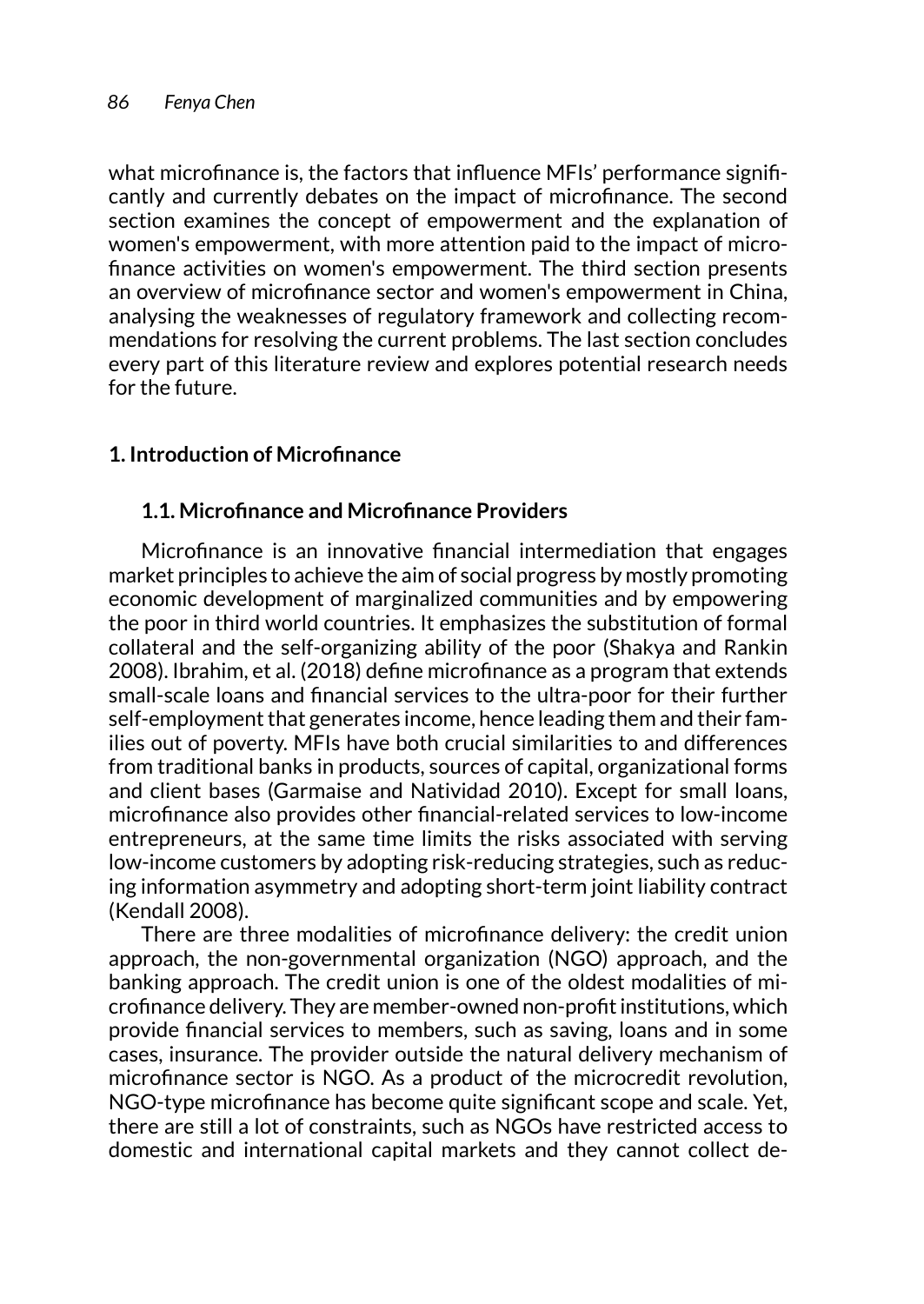posit legally in most countries. The modality of banking approach includes transformed microfinance NGOs, government owned development banks, reformed state banks and diversification into microfinance by existing commercial banks (Montgomery and Weiss 2006).

#### **1.2. MFIs and Determinants of MFIs' Financial Performance**

Different from traditional financial service providers, MFIs have dual missions: social obligation and financial sustainability. There is a low positive correlation between financial efficiency and social efficiency, MFIs have to be financially sound in order to achieve their social obligations, which are fighting poverty and empowering women (Gutiérrez-Nieto et al. 2009). In this part, several factors significantly influence the financial sustainability of MFIs, such as capital structure, revenue diversification, institutional characteristics, lending methods and so on, are extracted from previous studies.

Institutional characteristics are significantly associated with the financial performance of MFIs. Among the characteristics, charging of high interest rates and long existence in the market are two main factors positively affect MFI's financial performance. Except for characteristics mentioned above, external factors such as the economic development of the country that MFIs operate in, international and national networks are also related to MFI's financial viability (Ibrahim et al. 2018). Conversely, Ayayi and Wijesiri (2018) argue that new and young non-profit microfinance institutions (NMFIs) perform better than mature ones as new NMFIs are more able to respond to new challenges, while old NMFIs are more vulnerable in a changing environment, which is in line with finding from Cull et al. (2007), which suggests that older individual-based lenders do worse in terms of outreach measures, than younger ones.

Life cycle theory interprets that the transformation of MFIs is from NGOs with grants and donors to independent mature MFIs with flexible and broaden funding resources. Nevertheless, Bogan (2012) argues that the life cycle theory is not sufficient to explain the sustainability and outreach of MFIs, the size of a MFI's assets, and MFI's capital structure play a more significant role in the performance of MFIs. As a part of MFI's assets, grants decrease MFI's operational self-sufficiency because of the lack of competitive pressure from market funding. From this point of view, commercial orientation is needed for large MFIs. Revenue diversification is a crucial strategy to achieve the sustainability and profitability of MFIs. In order to serve low-income populations, MFIs should expand their revenue generating activities to achieve self-sustainable (Zamore 2018).

In addition to that, institution's lending method is related to profitability. Individual-based lenders who charge high interest rates are more prof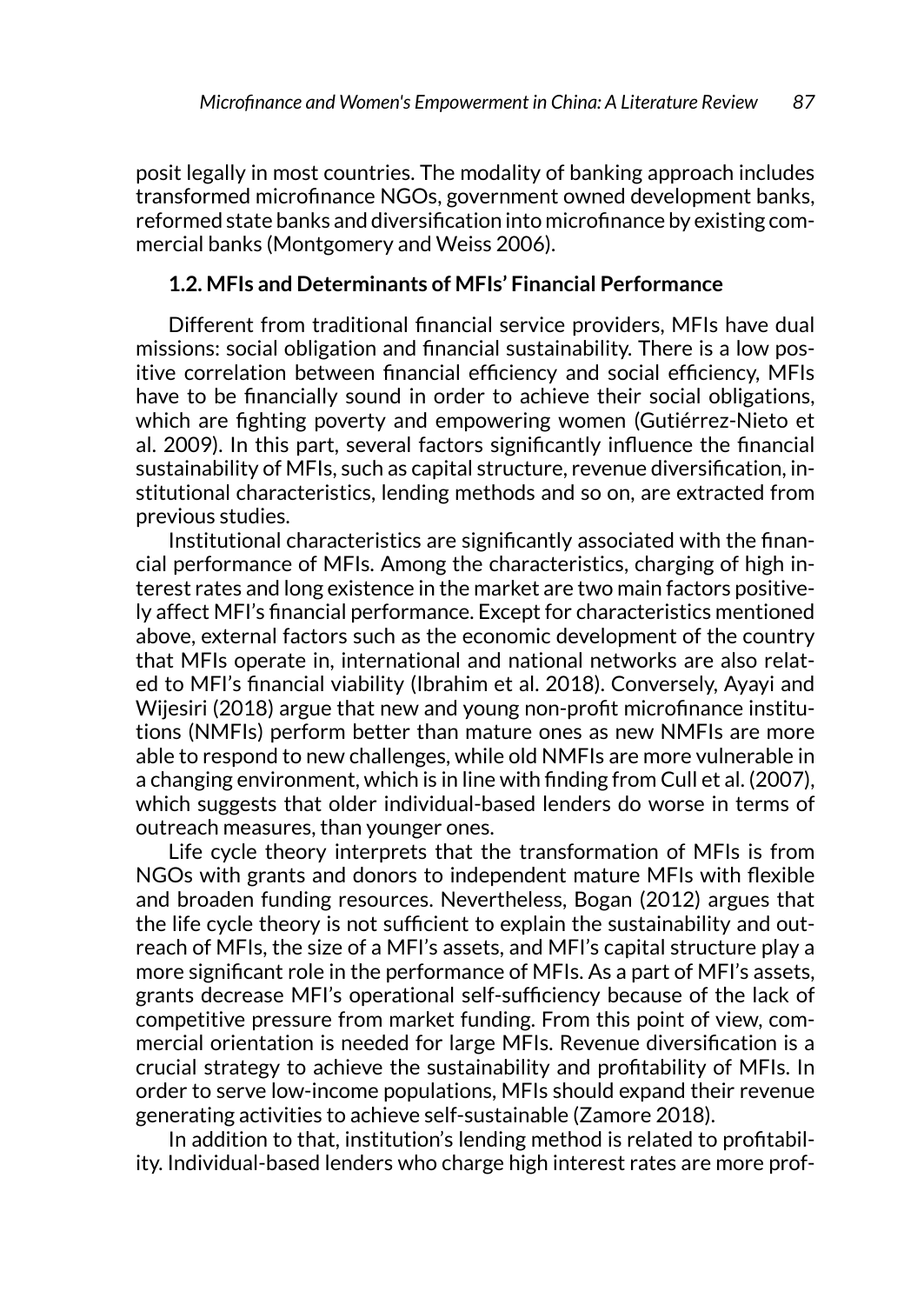itable than others within an interest rate threshold. In contrast, solidarity group lenders do not perform well in financial profitability (Cull et al. 2007). Similarly, D'Espallier et al. (2009) also state that MFIs who offer more personalized, individual-based services to their clients benefit more from focusing on women. Individual procedures tailored to women's needs are needed to reach high repayment rates. Meanwhile, coercive enforcement methods applied by MFIs also contribute to iincrease women's repayment rates.

In terms of outreach, depth and breadth of outreach are two main determinants of the financial performance of MFIs. In particular, average loan per borrower (depth of outreach) significantly determines the financial performance of MFIs. At the same time, number of active borrowers (breadth of outreach) is positively associated with MFI's portfolio yield and profit margins (Nasrin et al. 2018). They also state that the average saving and operational expense are two critical determining factors of financial performance. Tchakoute-Tchuigoua and Soumaré (2019) find that decentralizing loan approval decisions or allocating decision-making authority to the loan officer increases the outreach but does not change the loan portfolio quality of MFIs. Simultaneously, the incentive schemes and internal control system contribute to increase the outreach of MFIs by avoiding internal agency problems.

During the process of digital microfinance development, Information Communication Technology (ICT) may influence MFIs' lending strategy and operational performance in accordance with information accessibility. As mentioned by Baquero et al. (2018), MFIs with large number of borrowers and an advantage of information monopoly in concentrated markets tend to charge high rates. However, Garmaise and Natividad (2010) indicate that evaluation as an inexpensive mechanism to avoid asymmetric information and reduce financing costs, especially for MFIs who get financial resources from commercial lenders, is suggested.

### **1.3. Current Debates on the Impact of Microfinance in Social Indicators**

Even though microfinance has been identified as one of the key instruments for poverty reduction and women's empowerment in most developing countries (Rahman and Luo 2012a), for example Augsburg et al. (2015) find that an increase in self-employment activity, business ownership, labor supply and a shift away from wage work have been found on clients who have access to microfinance. There are still a number of studies which argue that the transformative impacts on poverty and social indicators are less clear.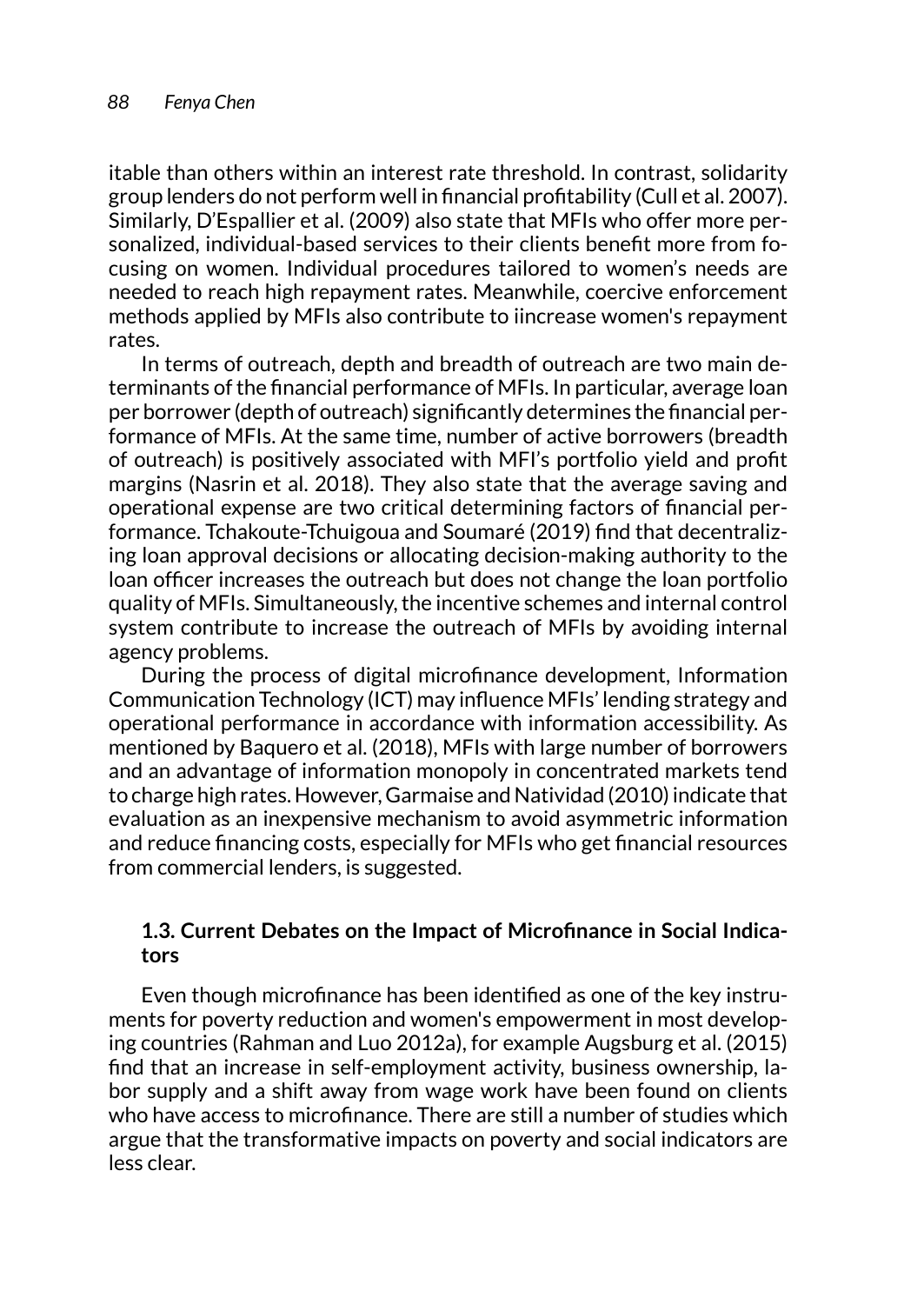Microfinance is not able to substantially reduce poverty without additional interventions in the areas of education, health and infrastructure (Hermes and Lensink 2007). It has increased small business investment and profits of pre-existing business, but significant positive effects on consumption, health, education and women's empowerment have not been discovered (Odell 2010, Banerjee et al. 2014). Similarly, Crépon et al. (2014) state that microcredit has large impacts on assets and profits from self-employment activities, but no net impact on total labor income and consumption. Moreover, there is no clear evidence of improvement in socioeconomic indicators despite substantial increases in borrowing in treated areas, including output of income-generating activities, labor supply, child school attendance, women's empowerment, health and food adequacy (Tarozzi et al. 2015). Yet, significant impact on women's empowerment have been observed by Banerjee et al. (2015) even still not on household income, micro-entrepreneurial activity, composition of consumption and other social indicators. It was modest effect, rather than transformative impact has been found from microfinance intervention, it even caused harm to clients especially when charge high interest rates (Angelucci et al. 2014). In summation, microfinance does not lead to the miraculous social transformation as might be expected.

#### **2. Microfinance and Women's Empowerment**

#### **2.1. The Definition of Women's Empowerment**

Throughout the literature concerning microfinance and women's empowerment, researchers have not reached a general consensus for the definition of women's empowerment because the behaviours and attributes that mean empowerment in one context often have different meanings elsewhere (Al-shami et al. 2018). Social media, observation from experts, knowledge and informal discussions have all played a significant role in interpreting the definition of women's empowerment (Raudeliuniene et al. 2014). In order to understand the meaning of women's empowerment, it is imperative to first define empowerment.

Empowerment in its emancipatory meaning, is a serious word- one which brings up the question of personal agency rather than reliance on intermediaries, one that links action to needs, and one results in making crucial collective change. Additionally, in the context of this paper, empowerment is a process that should focus on adult women who suffer in subordinate positions and who have first-hand knowledge of this problem, and the transformation of these women is fundamental to breaking the integration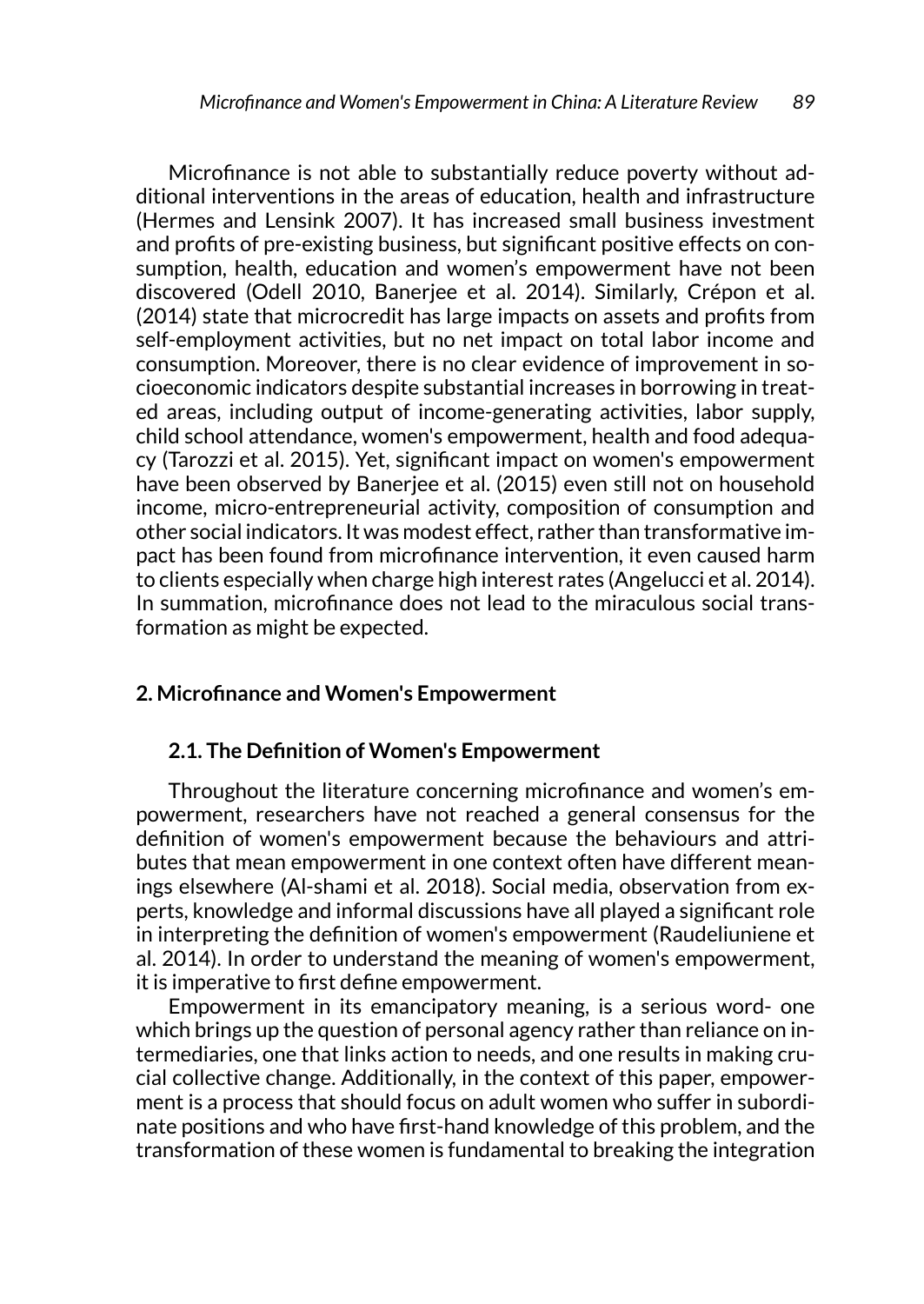reproduction of patriarchal authority (Medel-Anonuevo 1995). Rowlands (1995) states that empowerment is a concept that emphasizes the idea of women as active agents in development strategies, instead of passive recipients. It is a bottom-up process and cannot be bestowed from the top down. The outcome of authentic empowerment is an intra-change, which cannot be controlled by outside influences.

It is essential to understand the core of empowerment 'power' in different ways. The terms of 'power over' refers to a zero-sum game of domination or subordination, in which when one gains power, another one loses power. 'Power to' relates to having decision-making authority, power to solve problems and can be creative and enabling. 'Power with' involves people working for a common goal or common understanding to achieve collective objectives. 'Power within' emphasizes intra-change, self-confidence, self-awareness and assertiveness. In the discourse of women's empowerment, the feminist movement has valued more on collective organization (power with) and the developing idea of 'power within' (Oxaal and Baden 1997). Young (1997, 89) identifies two primary meanings of empowerment. Firstly, for therapists and service providers, empowerment means the development of individual autonomy, self-control and confidence. For others, empowerment refers to the development of a sense of collective influence over the social conditions of one's life. The author suggests that the latter meaning is a condition of the former one because the latter includes both personal empowerment and collective empowerment.

Women's empowerment is about the process by which those who have been denied the ability to make strategic life choices acquire that ability. The ability to exercise choice incorporates three indivisible dimensions: resources, agency and achievements, which are collaborative in determining the meaning of an indicator and its validity as a measure of empowerment (Kabeer 1999). Consistently, Malhotra et al. (2002) states that options, choice, control and power are the key terms that included in defining empowerment. They are key to women's capability to make decisions and affect the outcomes of themselves and their families. The control over their own life and over resources is supposed to cultivate the ability to 'affect women's well-being' and 'make strategic life choices.' In addition, empowerment is a dynamic process. It is helpful to divide this process into components, such as enabling factors, agency and outcomes in identifying policy interventions and evaluating the impact of such interventions. Similarly, Ballon (2018) also defines empowerment as the decision-making ability of a woman regarding her strategic and non-strategic life choices.

Women's empowerment, on an individual level is a woman's sense of self-worth as a person in their own right, their ability to make strategic choices and to exercise their voice and influence in their interpersonal re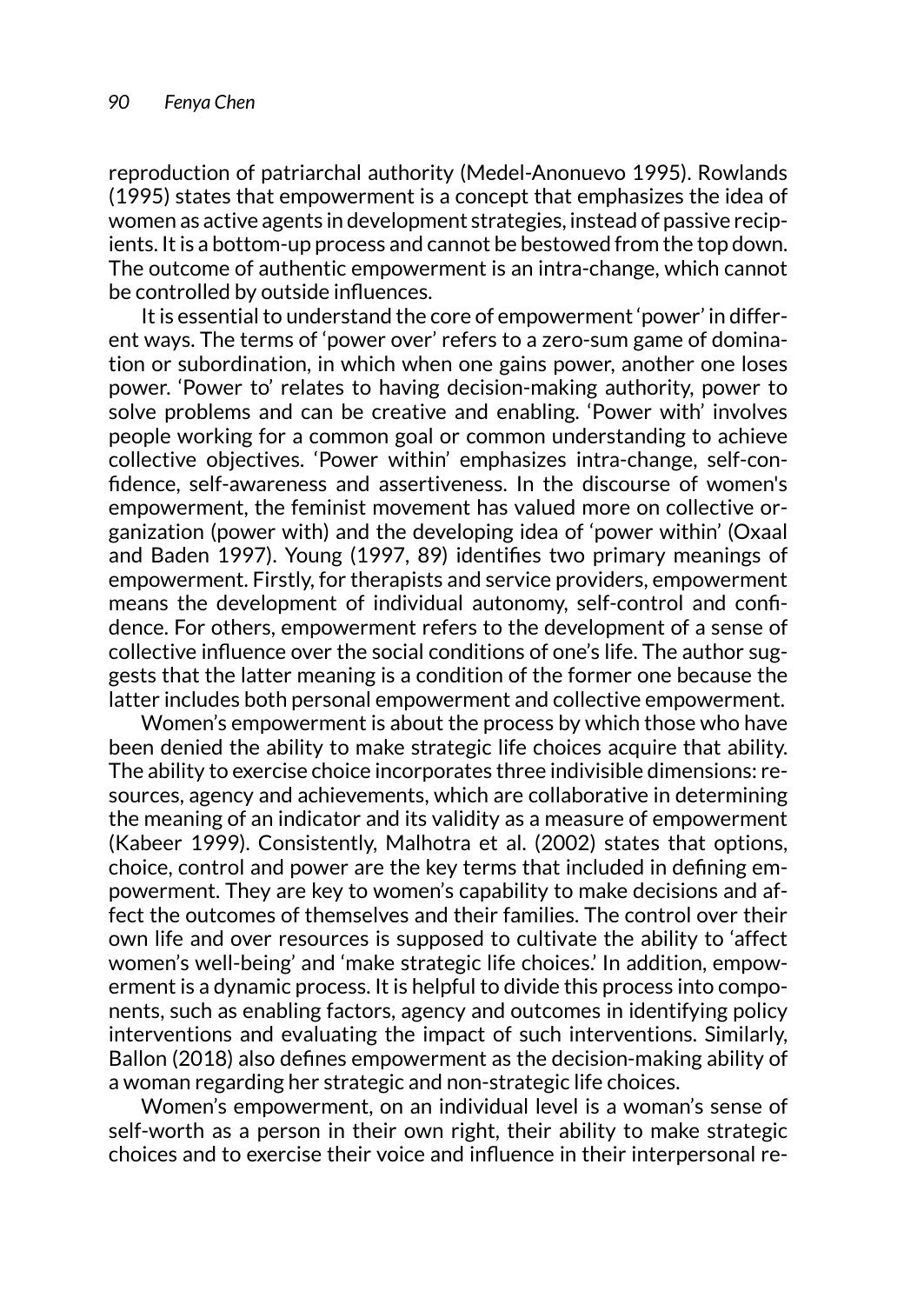lations. Collective forms of empowerment (women's agency as citizens), including the capacity to act collectively to protest injustice, to claim their rights and to work on equal terms with men to shape the society in which they lived (Kabeer 2011). In addition, women's empowerment is a complex and multidimensional concept, based on different aspects of life, including social status, financial situation, family relations, mental and physical health conditions (Raudeliuniene et al. 2014).

Empowerment is about participation. Women's participation in decision-making at all levels is a crucial vehicle for empowerment. Meanwhile, women's participation based on the existing of human rights, democracy and the rule of law (Porter 2013). The bottom-up characterization of empowerment approach is more associated with participatory forms of development. The main problem for third world women is insufficient participation in benevolent processes of growth and development. Hence, the UN's conferences have emphasized women's empowerment is central to development. It requires all people's full participation in formulation, implementation and evaluation of decisions determining the functioning and well-being of societies (World Conference on Women UN 1996).

As indicated by many scholars that not only women's participation, but also men's involvement in women's empowerment plays significant roles in realizing equal rights between women and men, and to abolishing the system that is causing inequality between them. Power is not necessarily dominated by some, while others are obedient or oppressed. Men also benefit from women's empowerment with the chance to live in a more equitable society and explore new roles (Oxaal and Baden 1997). Men play a significant role in shaping trajectories of women's empowerment. The involvement of both men and women is crucial for women's empowerment in the context of livelihoods and labour markets (Kabeer 2011). Men's involvement in gender training reduces relational frictions because both women and men must be involved in training to achieve more equity between the genders. Men need to understand the perspective of women and be willing to change, at the same time, women would need to be aware of their disadvantaged position and actively strive for more equity. Men's attitudes and behaviours need to be changed to achieve gender equality (Huis et al. 2019).

In regard to measurement of women empowerment, methods and indicators have been listed throughout the literature of the topic. The process-based method and the outcome-based method are the two frequently used methods for assessing the impact of women's empowerment. The process-based method focuses on the loan use process which is supposed to empower women with measuring indicators, such as accounting knowledge and managerial control over loans. It has been criticized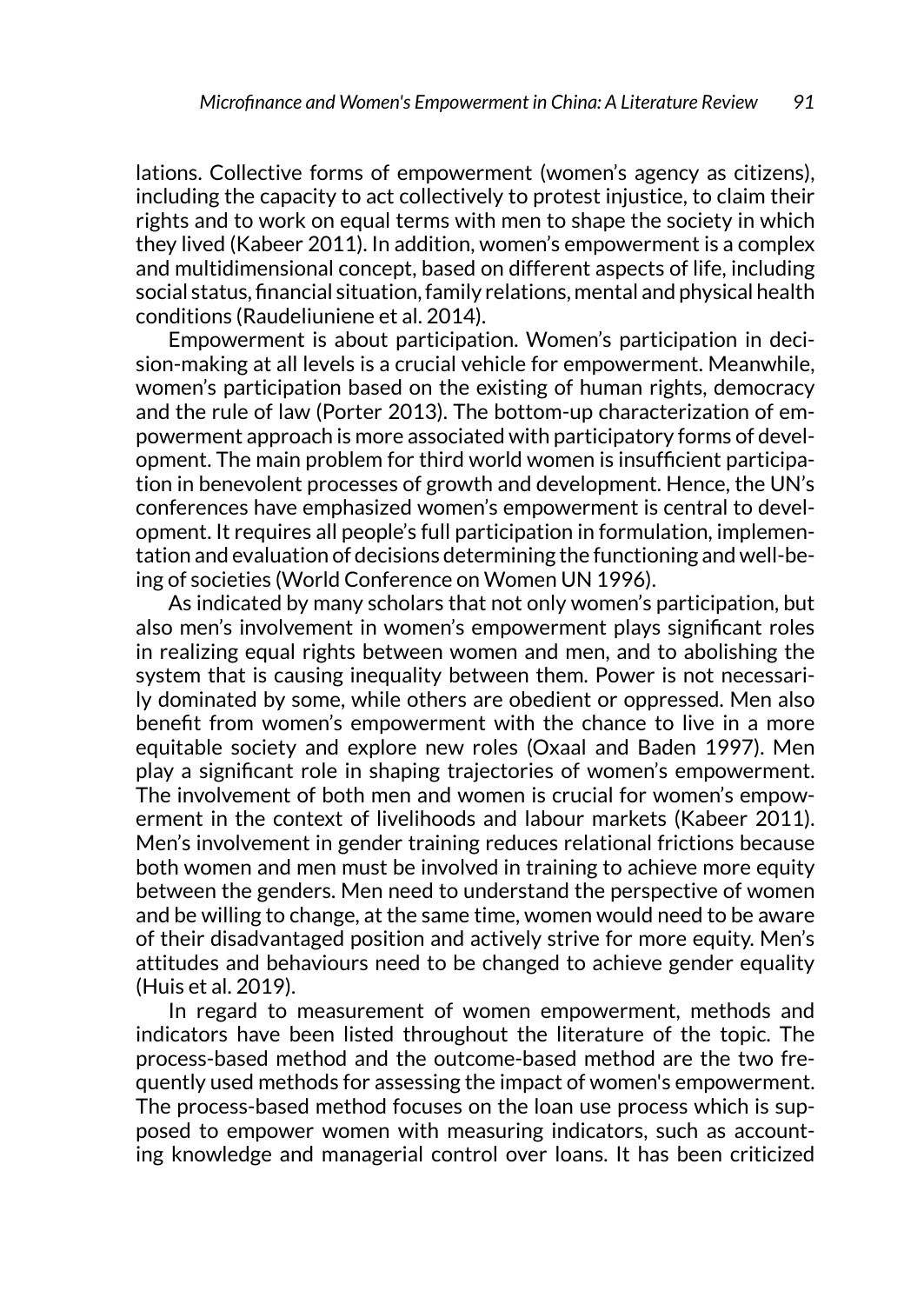that process-based method generates unconvincing findings because of invalid proxy indicators of women's empowerment. In the outcome-based method, the operational measures of empowerment are direct measures developed based on the responses to the questionnaire reflected by female participants in rural areas, indicators normally include control over financial resources, mobility, capability to make independent purchase, and involvement in the main household decision-making (Li et al. 2011b). Yet, Kabeer (1999) argues that there are measurement and conceptual problems associated with capturing particular sorts of social change. Indicators of empowerment cannot provide an accurate measurement of changes in women's ability to make choices, and it is difficult to indicate the direction and meaning of change.

### **2.2. The Impacts of Microfinance on Women's Empowerment**

Dimensions of women's empowerment range from economic empowerment and political empowerment to education empowerment. Microfinance empowers women mainly from an economic perspective. When women control decisions regarding savings and credit, they will optimize their own and their families' welfare. The investment in women's economic activities not only increases employment opportunities for women, but also has an impact on household and society (Mayoux 2000). The Feminist Empowerment Model assumes that women's empowerment is the result of overall changes in the structure of the society and a redefinition of gender roles at the macro level (Dyar et al. 2006).

Several reasons have been presented on why it is worth to empower women. As reported by the International Labor Organisation (ILO 2007), women are poorer among the poorest, seventy percent of the world's poor are women because of the restrictions to access to financial resources. While female lenders are higher repayment clients in comparison with their male counterparts, a large part of their income from microfinance activities goes to household expenses, such as children's nutrition and education, especially for girls. MFIs with higher proportions of female borrowers have a lower portfolio-at-risk. Women in general are better credit risks, focus on women clients enhances microfinance repayment (D'Espallier et al. 2009). Similarly, Arunachalam (2007) points out that women are great clients and borrowers with less credit risk, subsequently, working with women is a great entry point to work with the household. Women clients have saving potential that has a crucial influence on families' financial sustainability.

A number of articles throughout the literature have discussed the positive impacts of microfinance on women from different dimensions, including enhancing the women's well-being, reducing violence against women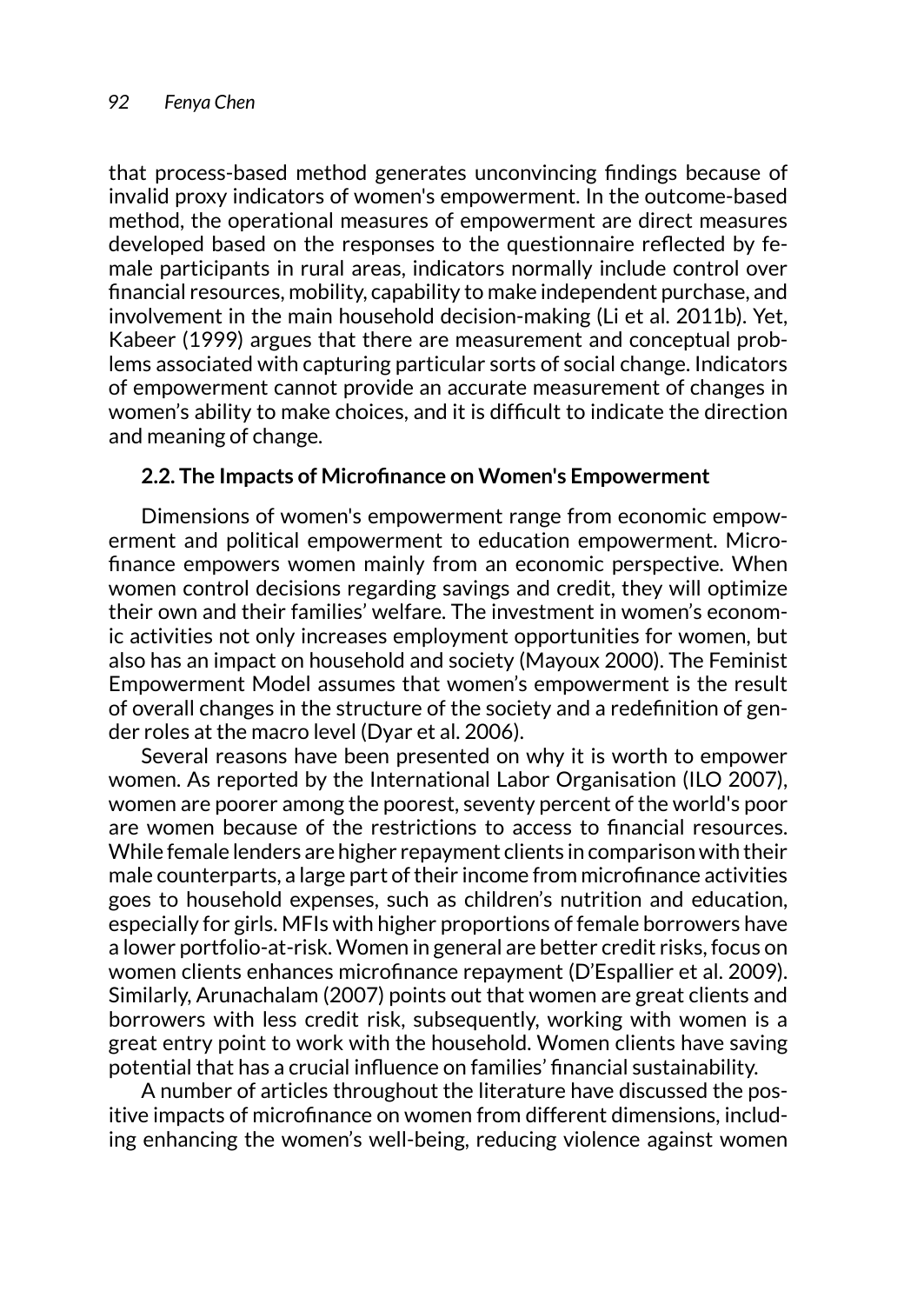and intimate partner violence (IPV), improving children's nutrition and education, increasing women's decision-making power and authority in household sector etc. Female-headed households who have access to microfinance have higher share of household assets, they also tend to invest in children's education equally for male and female children compared to other female-headed households without micro-credit who prefer to spend income on male children's education (Owusu-Danso 2015). Women's empowerment is significant to improve child nutritional outcomes. Composite empowerment model should be considered in all interventions to achieve sustainable improvements in child nutritional status (Jamal 2018).

Microfinance intervention would contribute to raising women's awareness of equality. For example, Grameen Bank (GB) transforms its participants from a passive recipient of credit to a well responsive and active agent in economic and non-economic aspects of life (Basher 2007). Selfhelp Groups (SHGs) as a form of informal microfinance significantly empowers women in economic condition, social roles, psychological health and political participation (Arunkumar et al. 2016). From the view of capitalism, researchers argue that MFIs are the spearhead of smart economics in the Global South, which bring women into formal markets, accumulate capitals and reinforce the gender relations in the Global South (Byatt 2018).

As an initial form of microfinance, microcredit has increased women's income. The income obtained from microcredit activities helps to improve the household's living standard and build up women's assets. In addition, microcredit has enhanced women's decision-making power on the issues that are related to both their practical and strategic gender needs (Fofana et al. 2015). The involvement in microcredit empowers women partially by providing women bargaining power and control over their lives, as well as potentially fosters gender equality through integrating household decision-making and overcome norm gendered cultural norms (Al-shami et al. 2018). The positive change from microfinance participation can be found not only in the IPV elimination and children's nutrition, but also in the number of people using contraceptives (Gichuru et al. 2019).

Investigations also have been conducted on marginalized women, such as women sex workers and transgender groups. Experimental evidence from a microfinance-based HIV prevention intervention shows that microfinance is acceptable and desirable among cisgender and transgender women sex workers (CWSWs and TWSWs) because most respondents are willing to receive alternative forms of income resources (Lall et al. 2017). In addition, microfinance has increased women sex worker's confidence in their ability of financial management, the willingness to pursue vocational goals, knowledge regarding to financial literacy and transition from sex work to alternative income generation (Tsai et al. 2011).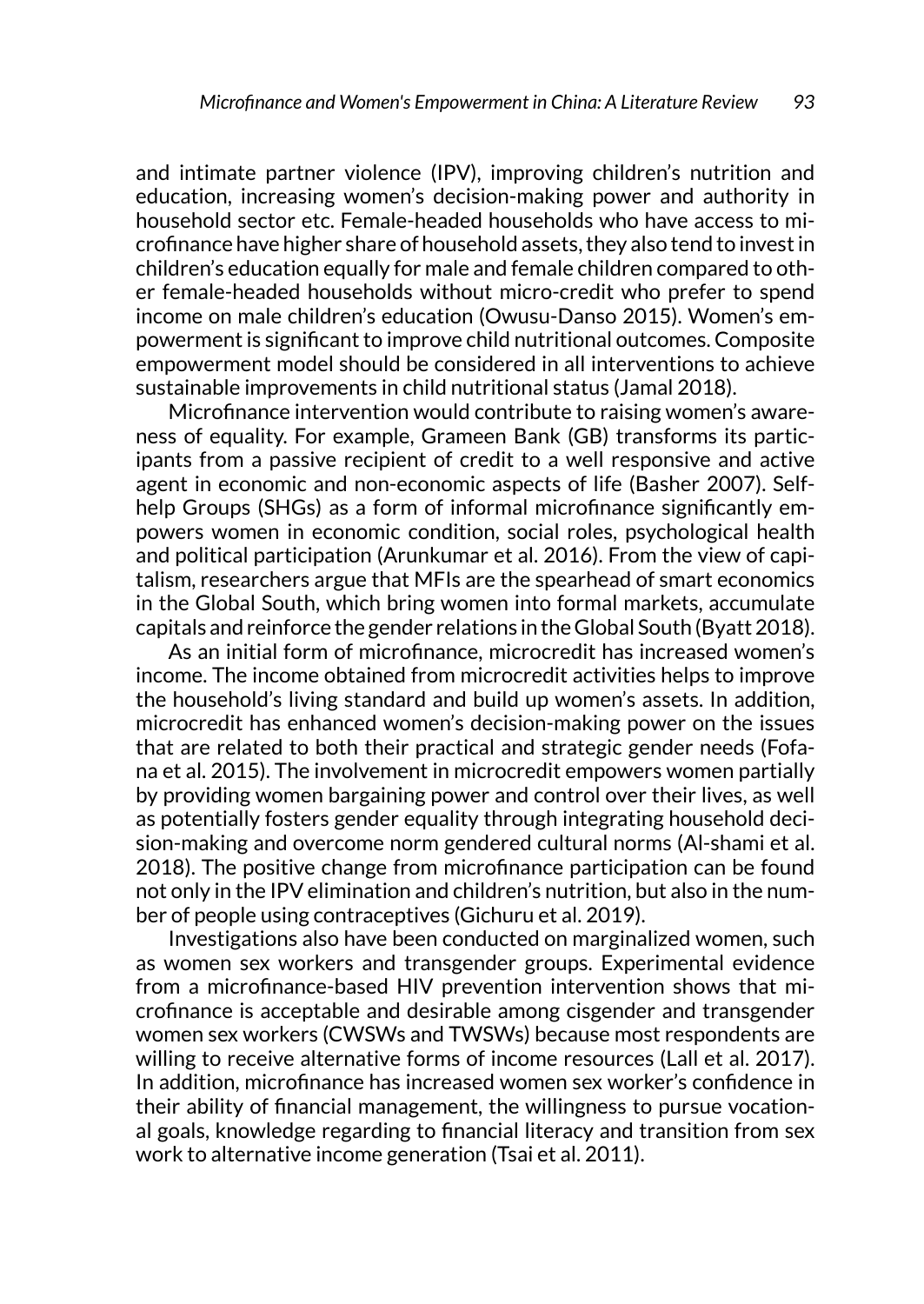In addition to the positive impacts of microfinance lending, there are conditional empowerment and contradictory effects on women have been found from microfinance intervention. Microfinance offers a crucial and effective means to achieving change on a number of different perspectives. But without broader policies to promote economic growth in poor areas, equitable social development and democratic participation in collective forums of decision-making, microfinance may at most provide a safety net for the poor, instead of a ladder out of poverty. Meanwhile, microfinance does not automatically empower women if there is an absence of other interventions, such as education, political quotas that bring a radical structural transformation that true empowerment entails (Kabeer 2005). Access to microcredit or financial resources does not necessarily mean that women are empowered unless they exercise this empowerment and they play a significant role in strategic change (Al-shami et al. 2018). In comparison to men, Haase (2012) states that women benefit less from microcredit because they get smaller loans and they invest those loans in less lucrative businesses. Another reason is women often compromise their entrepreneurship for household responsibilities.

A cross-sectional study from Dalal et al. (2013) shows that microfinance is related to an increased exposure to IPV among women with formal education, especially women who are involved in household decision-making. Additionally, microfinance may increase the economic burden of female clients with entrepreneurial projects and multiple loans. Interestingly, Tsai et al. (2016) also find that micro-saving participation does not significantly reduce paying partner violence against women who engaged in sex work, instead it could increase women's risk for other violence, such as IPV, because the change in economic status and independence level increase threats to intimate partners. Experimental evidence shows that women who participated in a gender and entrepreneurship training program suffer more domestic abuse than women who are not involved in that program (Bulte and Lensink 2019). In addition, women might experience anxiety and a form of top-down 'power over' in the form of social control as microfinance grants them legitimate reasons to interact within communities and occupy new participatory spaces (Beck 2017). Capitalism has subjected women to a naturalized oppression both in the household and markets. Therefore, MFIs have been seen as a new agency of women's oppression because it increases women's suffering and aids the patriarchal structure of capitalism (Byatt 2018). Kabeer (2001) explores the reasons why there are conflicting conclusions on the empowerment potential of credit programs for rural women and summarizes that the primary source of the conflict lies in the very different understanding of intra-household power relations. The author suggests that different and more sustainable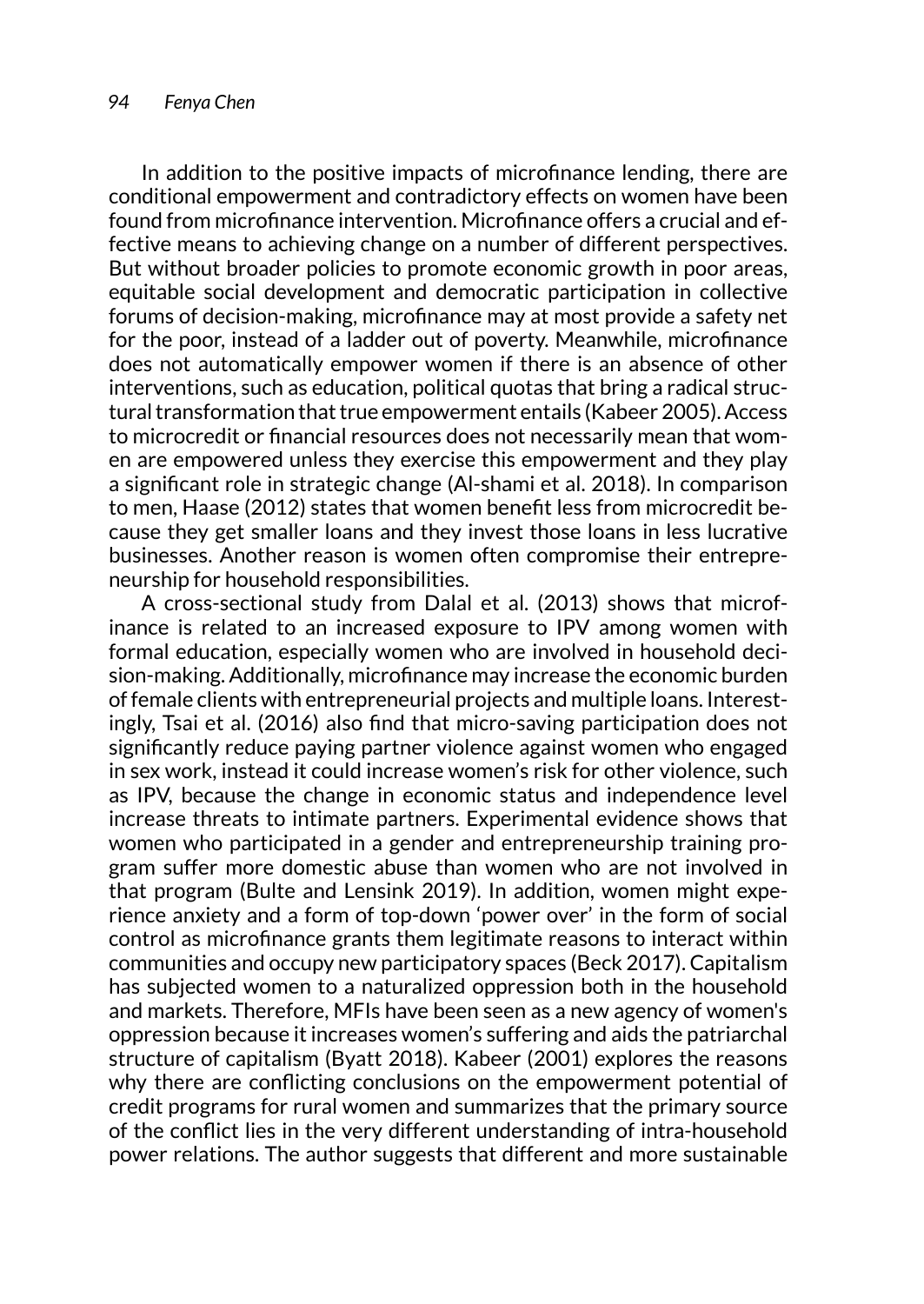routes to empower women are encouraged if greater efficiency and equity help to tackle other aspects of injustice in women's lives.

#### **3. Microfinance and Women's Empowerment in China**

### **3.1. Microfinance in China**

Rural regions in China are underdeveloped compared to urban areas due to the disparity in wealth that was created during industrialization and caused a flow of wealth from the countryside to urban centres, this has subsequently led to seventy-five percent of the rural population with no access to banking services. The Chinese government has realized the wealth gap between urban and rural populations and believes that microfinance is a solution to bridge the gap and reduce the poverty in rural China (Kendall 2008). The basic concept of microfinance accepted in China includes elements of a means of economic development, targeting low-income clients and/or different segments of the poor, in line with poverty alleviation, balance between social and financial objectives (Situ 2003).

The process of development of the microfinance industry in China can be divided into three phases. The first experimental phase is from 1994 to 1998, with the support from international aids and other developed credit plans for specific social groups. The second phase is from 1999 to 2004, involved in the participation of formal financial institutions. The third phase is labelled as normalization and institutionalization phase of microfinance from 2005 onward. Legalization of microloan companies and rural financial reform were the main courses of action (Luo and Rahman 2010). Afterwards, the Chinese government considered microfinance based on international success stories. Most pilot projects in microfinance were supported by international donors and predominantly followed GB model (Situ 2003).

There are main three categories of microfinance service providers in China, microcredit by formal financial institutions, microcredit by NGOs and international organizations, and microcredit by government agencies. Formal financial institutions include Agricultural Development Bank of China (ADBC), Agricultural Bank of China (ABC), and Rural Credit Cooperatives (RCCs). ADBC and ABC are responsible for the poverty alleviation program with microcredit budget by cooperating with local governments. RCCs are the only formal financial institutions with operating capacity in microcredit program implementation in the rural area to support local agricultural and rural development. RCCs, despite their name, are lack of governance and shareholding by members, instead they are supervised by state banks. In fact, ABC and RCC are the main Chinese rural financial insti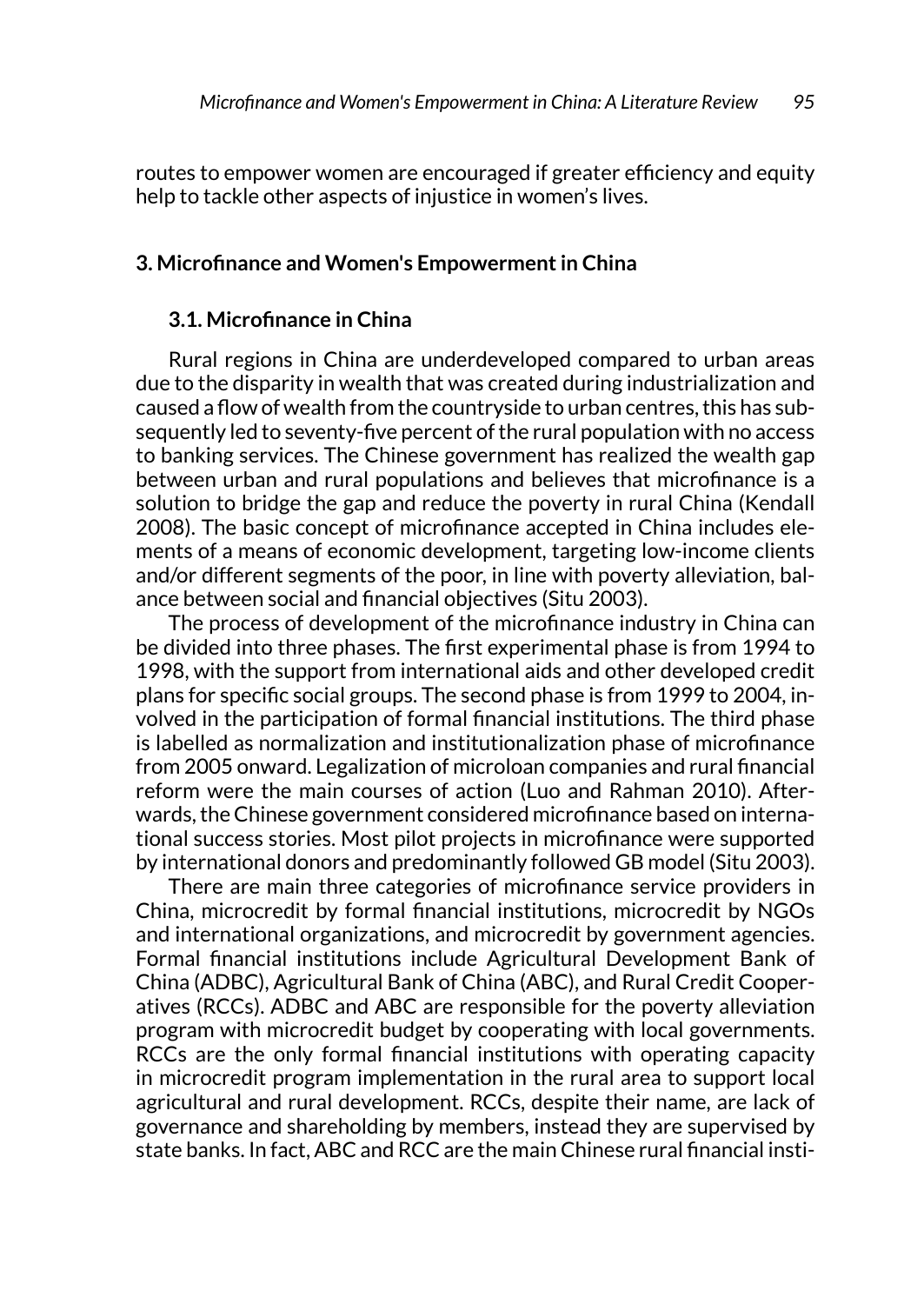tutions providing loans to rural households under the administrative supervision of People's Bank of China (PBC). Other formal microcredit providers are Rural Commercial Bank, Rural Cooperative Bank, Rural Cooperative Foundations (RCFs), Postal Savings, Microcredit Companies (MCCs), Village/Township Banks (VTBs) etc. NGO-MFIs, international organizations and social organizations belong to the second category. There are about 300 project-based NGO-type microfinance service providers working with government department or agencies on poverty alleviation program in rural China, such as UNDP, Plan China, and Hong Kong Oxford. Moreover, In China, policy-led microfinance programs that aim to reduce poverty are operated jointly by government agencies and formal financial institutions, such as ABC and RCCs (see Situ 2003, Park and Ren 2001, Rahman and Luo 2012a, Park et al. 2003, Jia et al. 2016).

In terms of regulation, there are three ministerial agencies involved in regulatory framework and design regarding microfinance. The PBC is responsible for monetary policy and interest rates regulation for deposit and lending, and the formulating of guidelines on microcredit for RCCs. The China Banking Regulatory Commission (CBRC) is the prime authorized institute to maintain the rules and regulations of banking and MFI sectors. The Department of Financial Cooperatives (DCF) within CBRC plays a consultant role in regard to regulation of the rural financial sector. Other organizations involved in regulating and supervising are the Ministry of Finance, the Ministry of Agriculture, provincial and local governments, Village Committees and Village Credit Committees (see Situ 2003, Rahman and Luo 2012a).

The market access for microfinance providers in China has been increased in line with the trend of liberalized and commercialized economic environment. The NGO-type microfinance service provider in China has gradually achieved success with respect to loan quality, profitability, management efficiency, independent operation and sustainable growth (Rahman and Luo 2012b). Meanwhile, the government-sponsored microfinance projects have significantly increased the net income of the famers and reduced rural poverty in China (Ding et al. 2018). Microcredit has a positive and significant welfare impact on household's income and consumption. In China, the more involvement in the microfinance sector clients have, the more benefits the clients will gain (Li et al. 2011a). Jia et al. (2013) claim that access to microfinance significantly promoted rural households' engagement in self-employment through increasing farmers' time working on self-employment activities. NGO microfinance is effective in promoting agriculture transformation in rural China by linking to off-farm employment, and building up the entrepreneurs by promoting self-employment.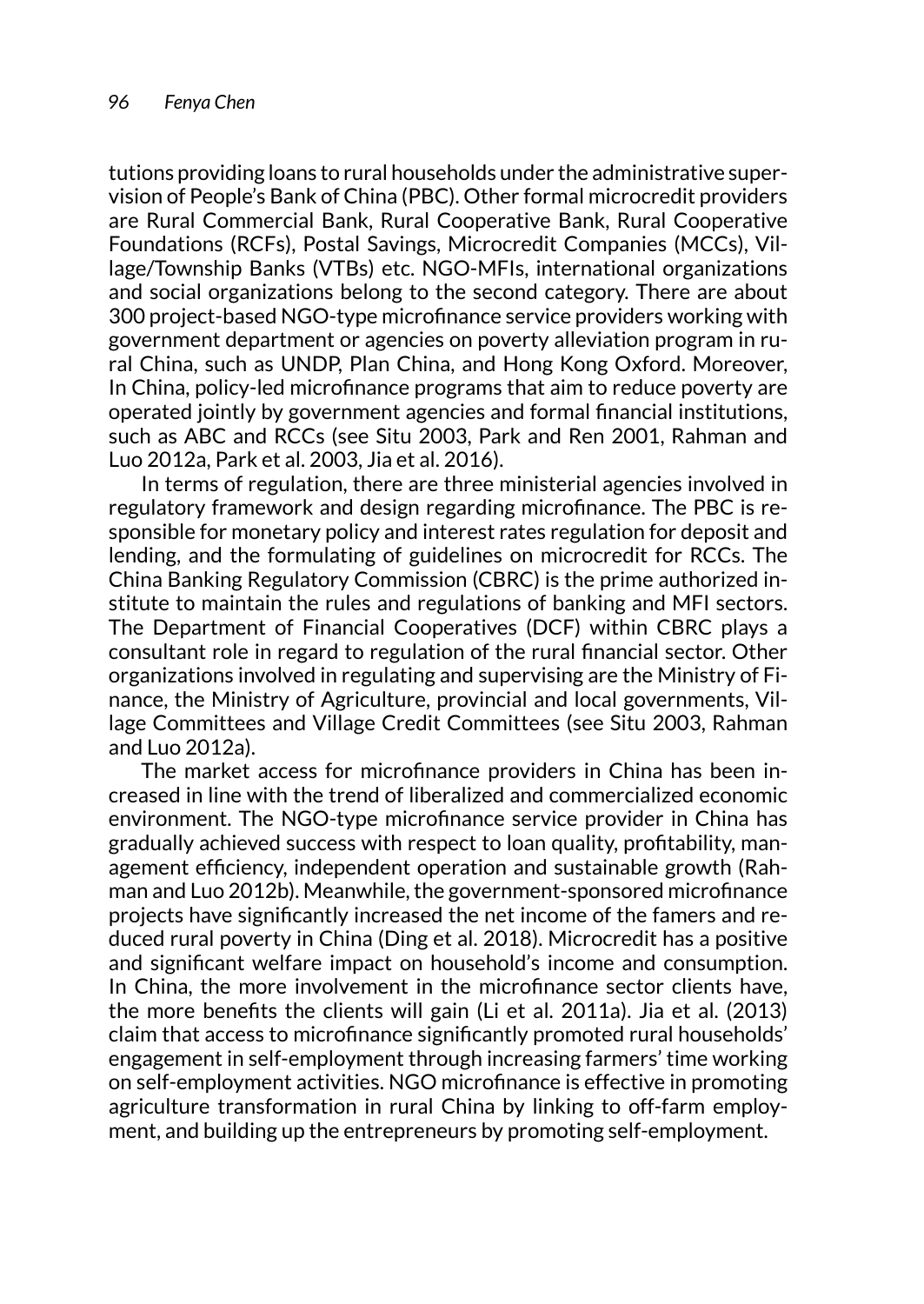Despite the fact that several improvements have been made, there are still numerous problems microfinance faces in China. A number of constraints make it difficult to achieve sustainability for microfinance in China: such as strict entry barriers to establish financial institutions specialized in microfinance, ambiguous legal and institutional status of NGOs and illegality of their finance-related activities. The Chinese government showed its reluctance to take strong ownership in microfinance experimentation during the 90's. The government was less flexible in promoting multi-forms of organization for related institutional setup for MFIs, and strongly emphasized the prohibition of saving mobilization (Situ 2003). MFIs in China were not formally licensed and cannot take deposit. Moreover, interest rates control and deflation made the microcredit business less attractive (Dyar et al. 2006). Some small financial entities (such as MCCs, VTBs) in China were prohibited to collect public deposits and expand business beyond pre-defined geographical boundary. In addition, it was not allowed for Chinese NGO-MFIs to collect deposit and receive loans because there was a lack of legal authentication (Rahman and Luo 2012a).

In summation, there are four obstacles that hinder the non-governmental microcredit sector becoming a sustainable industry including: the lack of supportive policies and legal frameworks, low sustainability, the lack of management system, and the rigid Grameen style lending methodology (Zhang et al. 2010). Zhou and Takeuchi (2010) claim that China's rural finances face four key operational problems: asymmetric information, a lack of collateral, the unique structure of costs and risks, and the non-productive use of loans. Chia and Counts (2003) also conclude four regulation problems that microfinance faces in China, including (1) the lack of formal policies and regulations that govern microfinance institutions and activities, (2) the lack of a clear legal status for MFIs in China, (3) the lack of a supportive environment for mobilizing deposits and other funding sources, and (4) the lack of a supportive environment to implement demand-driven microfinance activity, such as the freedom to adjust interest rates in accordance with demands and costs.

According to previous studies, recommendations for solving the existing problems have been suggested by researchers. China is a highly regulated country that any microfinance initiatives will be likely subjected to heavy government intervention. They suggest that the banking approach is the best way to increase outreach of the microfinance sector in China (Montgomery and Weiss 2006). The very poor in China are credit-constrained from microcredit market because China's cooperative banking system has not fully endorsed the self-help group model and the notion of trust as a form of capital. They believe that a credit framework based on trust rather than assets can be applied to explain much of what is observed in micro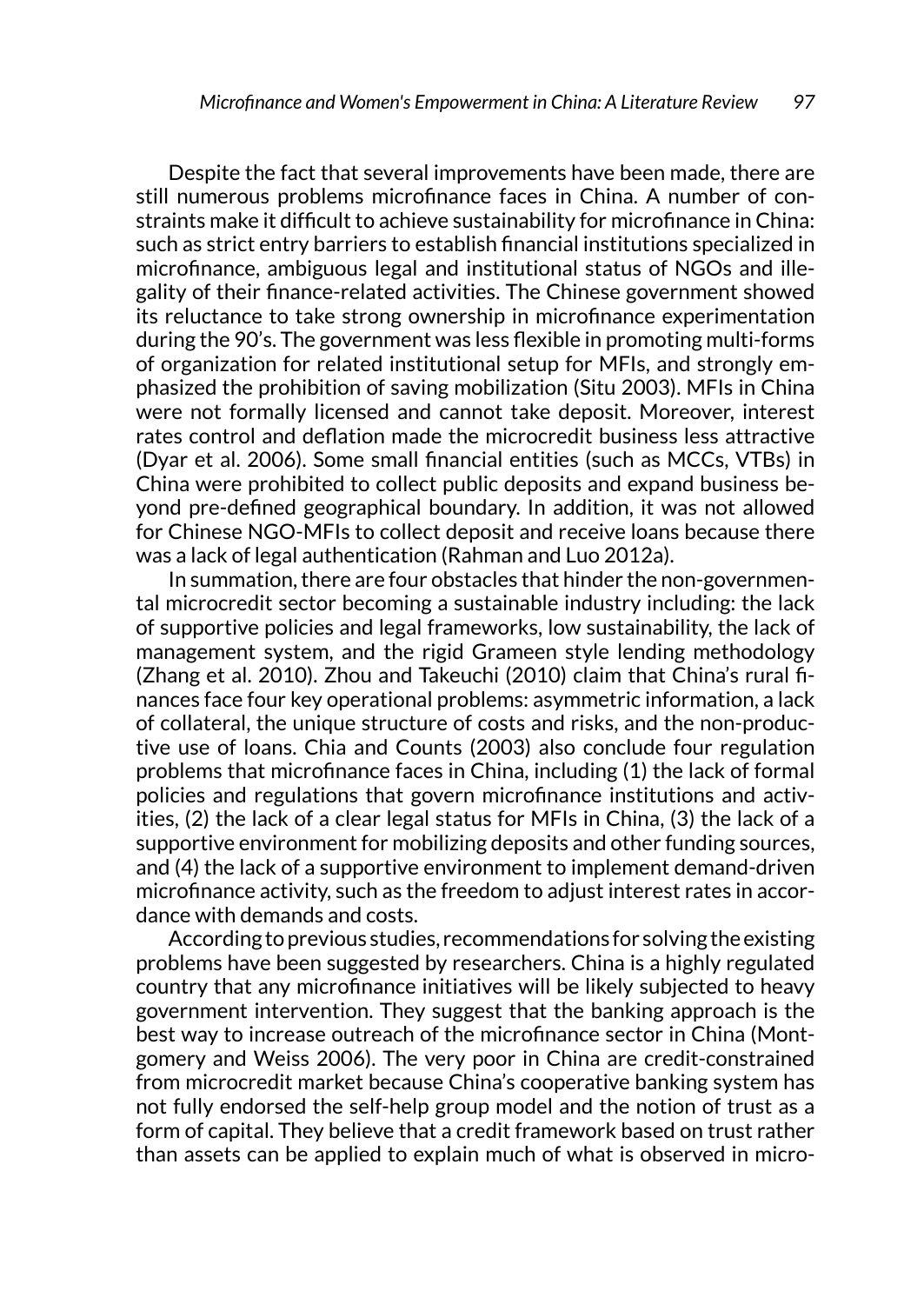credit lending in agriculture. The intensive needs of borrowing and fears of default on loans leads to high repayments of the rural poor. Therefore, they argue that Chinese policy should be more flexible to permit trust-based micro-lending to the poor, otherwise China's rural poor will remain in a persistent food-insecure poverty gap (Turvey and Kong 2008).

The key to create an effective rural finance system in China is promoting the cooperation relationship between formal and informal lenders, this is called the vertical cooperation model. In this model, the central government's role is turning a parallel competitive relationship between formal and informal lenders into a vertical cooperative one by supplying financial resources from formal lenders to informal lenders (Zhou and Takeuchi 2010). Other forms of support to build up the ability of loans use is needed before giving micro loans to the poor as there is no necessarily improvement in income if borrowers don't invest micro loans in income-generating activities. Moreover, a supportive regulatory environment is warranted to achieve sustainable development of microfinance in China (Li et al. 2011a). Importantly, greater flexibility in loan contract terms, especially repayment schedule is advocated as most microfinance clients locate in remote mountainous regions in China. Additionally, concerns about agency problems in government programs should be openly recognized, managerial incentives and independence for program managers is needed. In order to meet the needs of groups with different demand characteristics, it is necessary to create a competitive environment with a diversity of institutions that the Chinese rural financial sector can participate in, including microfinance service providers (Park and Ren 2001). As other authors also mentioned, releasing restrict of deposit collection is important to expand outreach for MFIs. Grassroots democracy and avoiding unnecessary administrative interventions is a sort of solution to improve the effectiveness of microfinance projects (Ding et al. 2018).

#### **3.2. Women's Empowerment in China**

There is a general agreement that women's empowerment is a contextual discourse, the impact of microfinance on women's empowerment is different from country to country due to particular political and social circumstance. In China, major microfinance programs targeting women were organized and implemented by All-China Women's Federation and its branches. The first experiment of microfinance targeting poor rural women in China was replicated from GB model in 1993 (Luo and Rahman 2010). In 2009, women's organizations implemented a small-loan program to encourage rural women to participate in rural development. Six million rural women started their own business through using the loans from this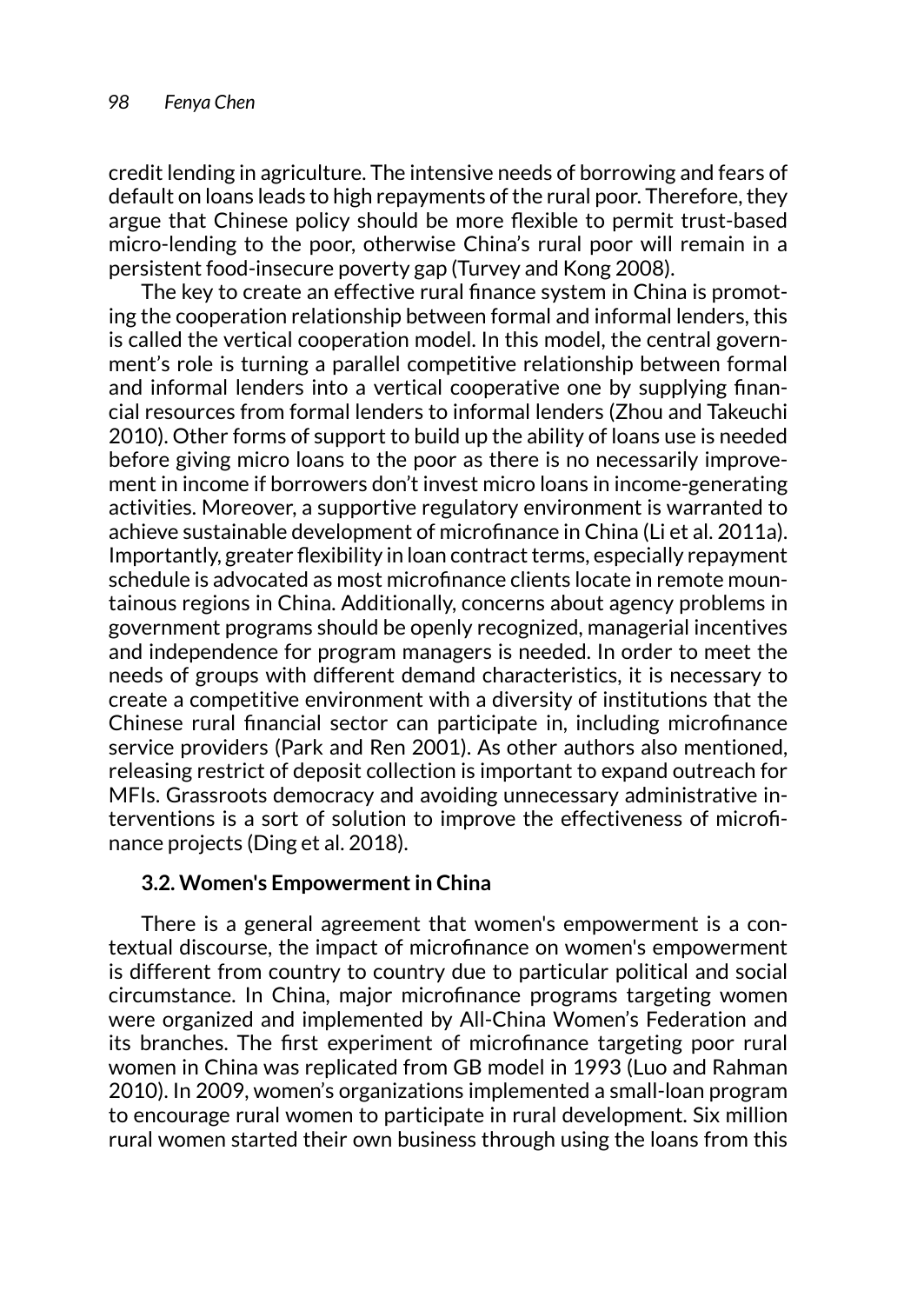program. The positive impacts on rural women are achieving greater autonomy and improving the decision-making in agricultural production. In addition, there was a short-term enthusiastic implementation of microfinance for women program by local authorities in China in 2012 because the relaxation of collateral requirements that shifted the risk of defaults away from implementers. However, the roots causes of the phenomenon were the policy's vagueness, institutional incentives, bureaucratic pressure and local organizations' interests (Deng et al. 2018).

Women's empowerment has a significant impact on the livelihood of farmer in China, particularly the empowerment of the younger female labour force has a more crucial effect on the livelihood of the family in comparison with the elderly female labour force. Moreover, farmer's psychological capital, such as confidence in improving the family's living standard and the satisfaction with the current economic status, contributes to improve their livelihood (Shuai et al. 2019). They claim that gap between rich and poor farmers can be narrowed by improving women's decision-making power in the household and their educational investment. Economic empowerment is the foundation of other forms of empowerment. The use of microcredit leads to greater control of women's financial assets, greater role of decision-making on household purchase, as well as enhancement of women's freedom and legal awareness.

However, women's participation in microcredit program is limited in China, poor women cannot benefit from microcredit program if they are not explicitly targeted (Li et al. 2011b). Similarly, Dyar et al. (2006) point out that women's empowerment from microfinance participation will ideally work to decrease gender inequality in China, but the microfinance initiatives are quite limited. Many programs failed to provide assistance to the poorest women. The Chinese government ought to consider microfinance as a part of equation of solutions instead of the sole answer when implementing policies toward decreasing gender inequality and helping poor women.

#### **Conclusion**

As indicated in this literature review, financial sustainability is undoubtedly significant for MFIs to achieve operational self-efficiency and therefore to fulfil their social obligations. Manager of MFIs should examine the factors that influence the financial performance that are in accordance with organization characters and then adapt a strategy that will improve profitability. Importantly, MFIs have to balance financial sustainability and social efficiency, avoiding the 'mission drift' in case the former drives far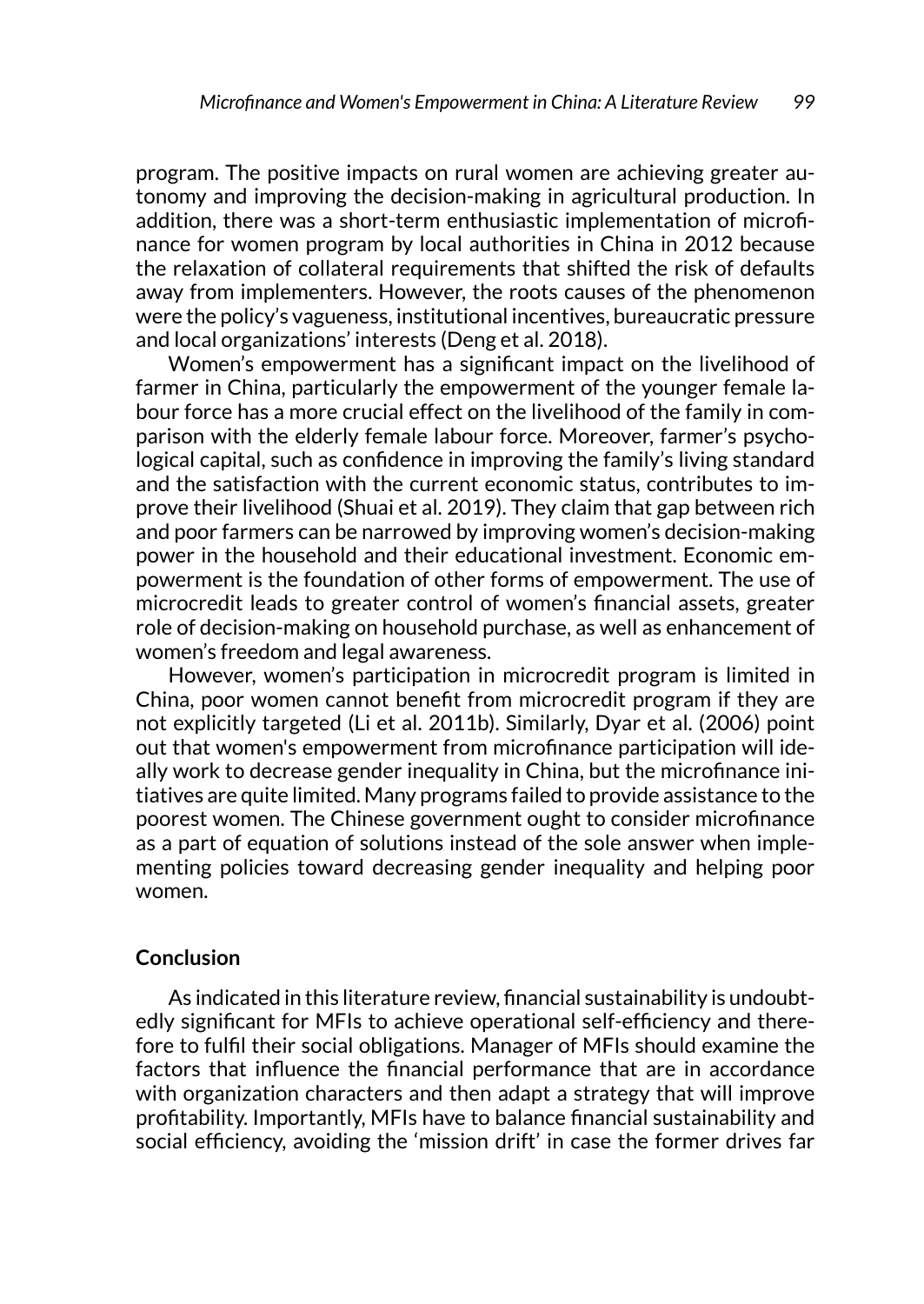away from the core value of microfinance - to drive people of out poverty towards prosperity by empowering clients. Otherwise, the problems of tending to be more commercial, extending larger loans to non-poor clients and lending less to women will be expanded and persistent in microfinance industry. For the next steps, new technology might be taken into account to adjust MFIs to the changing digital environment. Meanwhile, product design should be more clients centric, especially products that address women's special needs. Broadening outreach to reach people who are excluded, such as youth, refugees and elderly people is warranted. At the same time, attention should be paid to strengthen client protection.

Empowerment provides the skills to challenge and transform power relations. Women's empowerment refers to women challenging existing power structures that subordinate them. It is crucial to provide women who lack the ability or resources to empower themselves the conditions to create women's development agency. This in turn, will cultivate women's self-empowerment capacity. Microfinance has been identified as an effective tool to empower women mainly from economic perspective. A number of articles have discussed the significantly positive impact of microfinance on women's empowerment, yet negative impacts are visible, such as too much debt for women, women's psychological health problems (anxiety from interaction with group or community members), increasing other forms of violence against women as the change in economic status and independence level threaten the patriarchal status of men.

In order to eliminate the negative effects mentioned above, we should rethink the relationship between women's empowerment and gender equality. Closing gender gaps is imperative, but it cannot be realized if men do not understand the subordinate position of women and are not willing to change their attitudes and behaviours. Therefore, women's participation and men's involvement are the key elements in women's empowerment and gender equality. Women and men should be able to challenge structured power relations that cause inequality and suppress rights. Women, as the empowerment agents, must be aware of their disadvantages, and participate in all stages of policy development to express their needs and interests to make gender policy more women-friendly. More attention should be paid to the mainstreaming of women's needs and priorities in development, as well as a redefinition of development objectives in line with women's interests. It is crucial to point out how to transform the system that dominant social and economic structure to promote and secure women's basic human rights, including their economic rights.

The key obstacles that prevent the sustainable development of microfinance sector in China are ambiguous legal and institutional status of MFIs, prohibition of deposit collection and commercial funding seeking and inter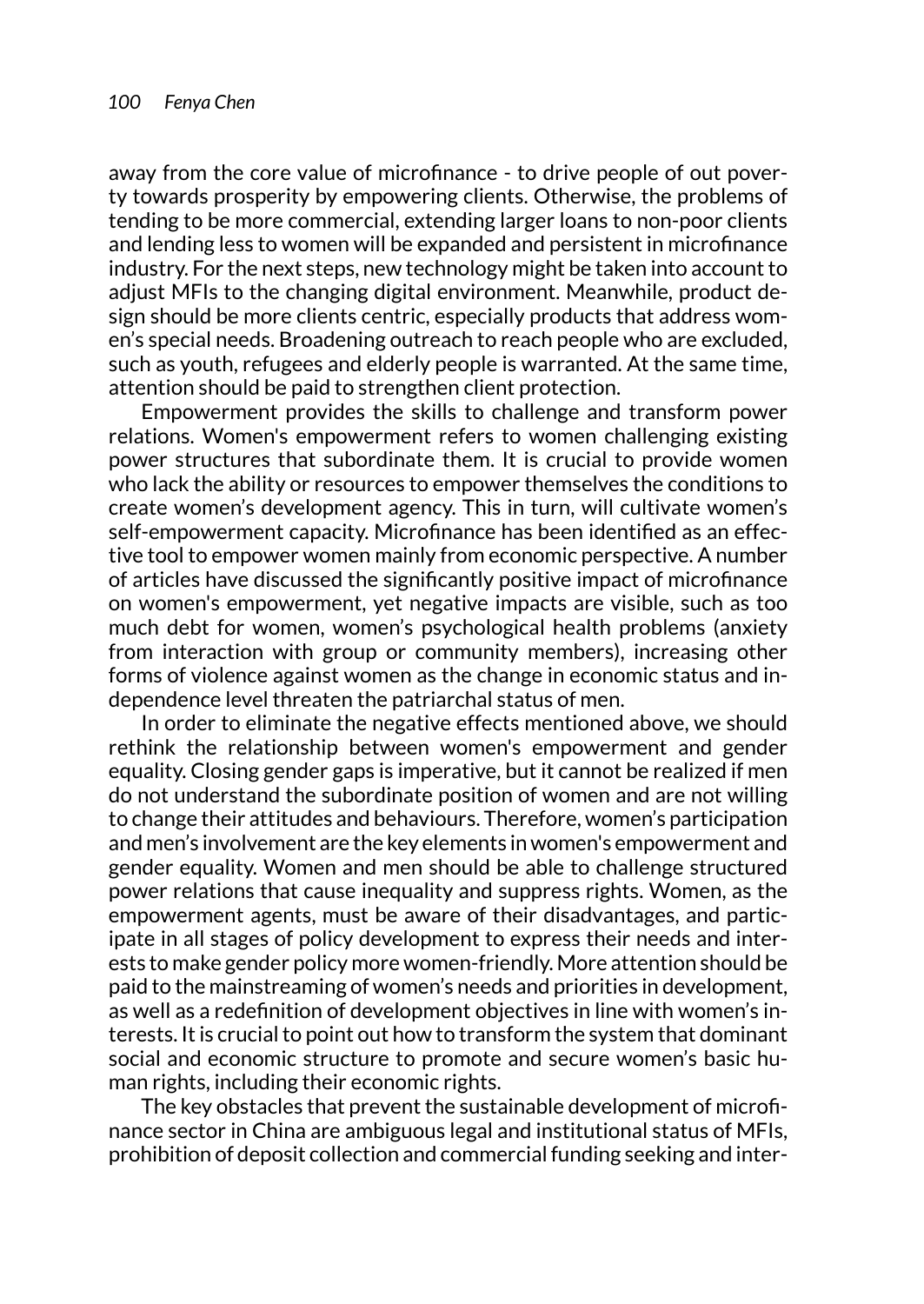est rates control. Therefore, the authority of Chinese government should release the policy of registering legally-licensed and grant eligible MFIs legal status. Additionally, MFIs should be allowed to collect deposits and seek commercial funding, this would be the fundamental solution to achieving financial sustainability for MFIs. Removing the restrictions on interest rates is an alternative way to encourage MFIs to expand their business coverage according to various client's demands. Last but not the least, the Chinese government should provide a supportive regulatory environment for MFIs to implement entrepreneurial activities and transformational training to help more poor populations to get out of poverty. Again, the importance of women empowerment is never overemphasized in the context of microfinance sector in China as women's participation in microfinance is limited, many microfinance programs failed to provide assistance to the poorest women. In order to find solutions to solve these problems, it is imperative to proceeding impact evaluation for the women-targeted microfinance projects that mainly implemented by All-China Women's Federation and its branches, and to estimating if empowering women contribute to close gender-based income gap in rural China, as well as to finding alternative economic pathways to improve the social efficiency of women-targeted microfinance in China.

# **References**

- Angelucci, M., Karlan, D., Zinman, J. (2014) 'Microcredit impacts: Evidence from a randomized microcredit program placement experiment by Compartamos Banco', National Bureau of Economic Research (NBER), Working Paper No. 19827, January 2014.
- Augsburg, B., De Haas, R., Harmgart, H. (2015) 'The impacts of microcredit: Evidence from Bosnia and Herzegovina', *American Economic Journal: Applied Economics,* 7(1), 183-203.
- Arunkumar, S., Anand, A., Anand V. V., Rengarajan, V., Shyam, M. (2016) 'Empowering rural women through micro finance: An empirical study', *Indian Journal of Science and Technology*, 9(27), 1-14.
- Ayayi, A. G., Wijesiri, M. (2018) 'Better with age? The relationship between longevity and efficiency dynamics of nonprofit microfinance institutions', *Quality & Quantity*, 52(5), 2331-2343.
- Al-shami, S. S. A., Razali, R. M., Rashid, N. (2018) 'The effect of microcredit on women empowerment in welfare and decisions making in Malaysia', *Social Indicators Research*, 137(3), 1073-1090.
- Arunachalam, R. S. (2007) 'Microfinance and innovative financing for gender equality: approaches, challenges and strategies', Background Paper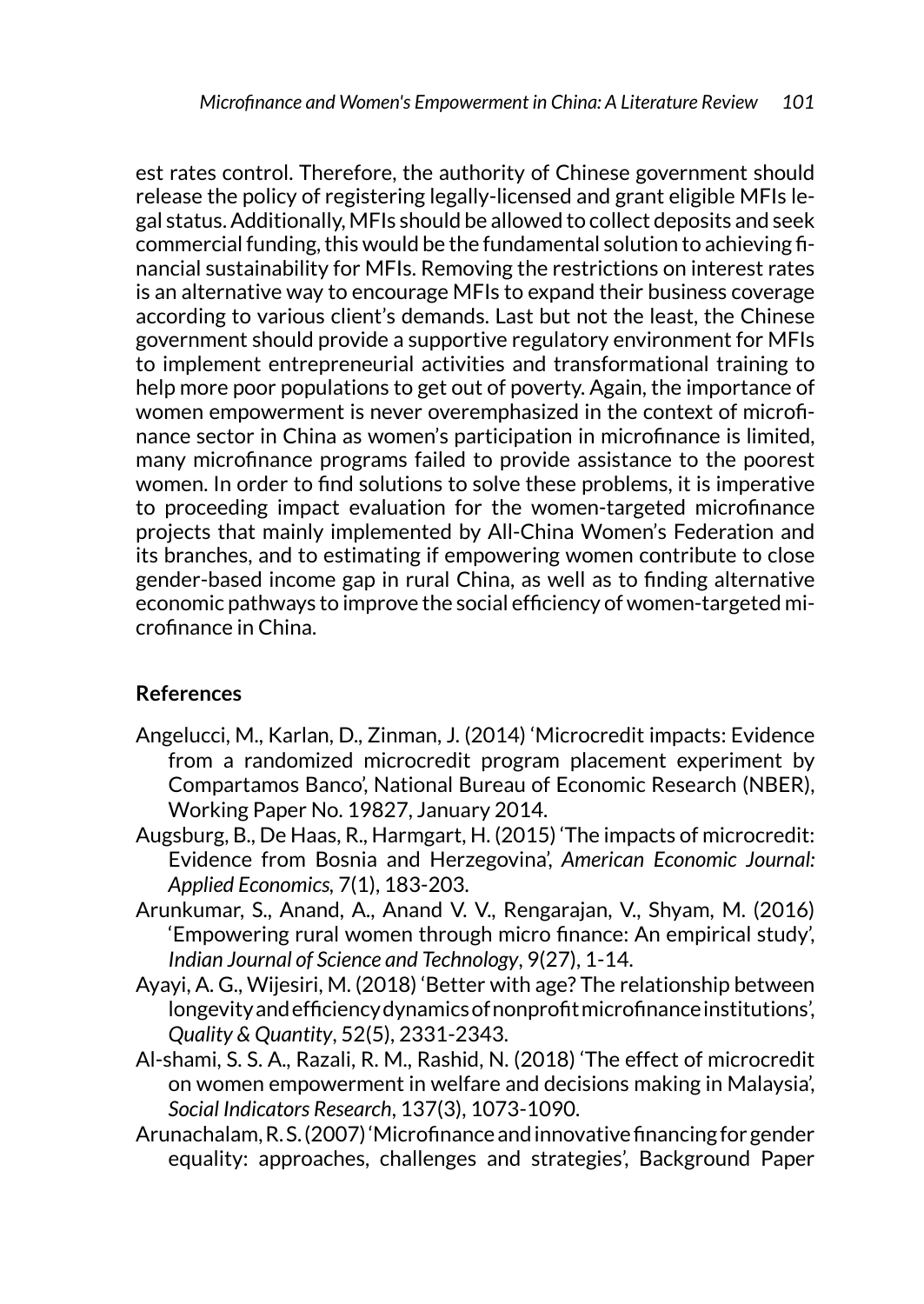Prepared for the Commonwealth Secretariat, 11-14 June. Kampala, Uganda: Eighth Commonwealth Women's Affairs Ministers Meeting (WAMM).

- Basher, M. A. (2007) 'Empowerment of microcredit participants and its spillover effects: Evidence from the Grameen Bank of Bangladesh', *The Journal of Developing Areas*, 40(2), 173-183.
- Bogan, V. L. (2012) 'Capital structure and sustainability: An empirical study of microfinance institutions', *Review of Economics and Statistics*, 94(4), 1045-1058.
- Banerjee, A., Duflo, E., Glennerster, R., Kinnan, C. (2014) 'The miracle of microcredit? Evidence from a randomized evaluation', *SSRN Electronic Journal,* 1-53.
- Banerjee, A., Karlan, D., Zinman, J. (2015) 'Six randomized evaluations of microcredit: Introduction and further steps', *American Economic Journal: Applied Economics,* 7(1), 1-21.
- Beck, E. (2017) 'Reconsidering women's empowerment: The contradictory effects of microfinance for Guatemalan women', *Studies in Comparative International Development*, 52(2), 217-241.
- Baquero, G., Hamadi, M., Heinen, A. (2018) 'Competition, loan rates, and information dispersion in nonprofit and for-profit microcredit markets', *Journal of Money, Credit and Banking*, 50(5), 893-937.
- Ballon, P. (2018) 'A structural equation model of female empowerment', *The Journal of Development Studies*, 54 (8), 1303-1320.
- Byatt, B. (2018) 'The case of Kiva and Grameen: Towards a Marxist feminist critique of 'smart economics'', *Capital & Class*, 42(3), 403-409.
- Bulte, E., Lensink, R. (2019) 'Women's empowerment and domestic abuse: Experimental evidence from Vietnam', *European Economic Review,* 115(2019), 172-191*.*
- Chia, L., Counts, A. (2003) 'Microfinance regulation and the Chinese context: An opportunity for making a major impact on reducing poverty', *Paper Presented to Grameen Foundation USA*, September, 23.
- Cull, R., Demirgüç-Kunt, A., Morduch, J. (2007) 'Financial performance and outreach: A global analysis of leading microbanks', *The Economic Journal*, 117(517), F107-F133.
- Crépon, B., Devoto, F., Duflo, E., Pariente, W. (2014) 'Estimating the impact of microcredit on those who take it up: Evidence from a randomized experiment in Morocco', National Bureau of Economic Research (NBER), Working Paper No. 20144, May 2014.
- Dyar, C., Harduar, P., Koenig, C., Reyes, G. (2006) 'Microfinance and gender inequality in China', International Economic Development Program, Ford School of Public Policy, University of Michigan.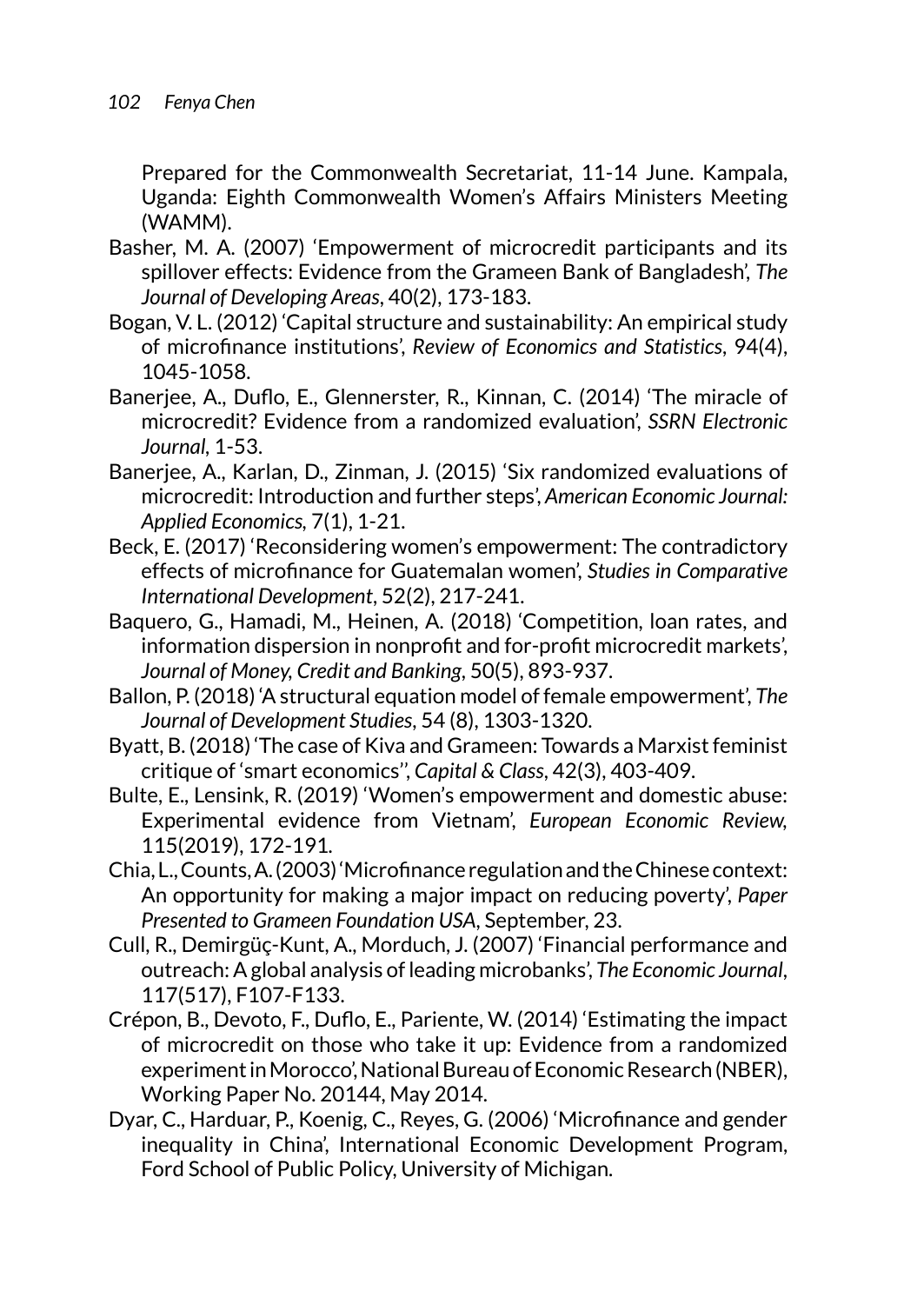- Dolan, C., Scott, L. (2009) 'Lipstick evangelism: Avon trading circles and gender empowerment in South Africa', *Gender & Development*, 17(2), 203-218.
- D'Espallier, B., Guérin, I., Mersland, R. (2009) 'Women and repayment in microfinance', *RUME-Working Paper Series (Rural Microfinance and Employment)*, 2(4).
- Dalal, K., Dahlström, Ö., Timpka, T. (2013) 'Interactions between microfinance programmes and non-economic empowerment of women associated with intimate partner violence in Bangladesh: A crosssectional study', *BMJ open*, 3(12).
- Deng, Y., O'Brien, K. J., Chen, J. (2018) 'Enthusiastic policy implementation and its aftermath: The sudden expansion and contraction of China's microfinance for women programme', *The China Quarterly*, 234, 506- 526.
- Ding, H., Qin, C., Shi, K. (2018) 'Who benefit from government-led microfinance projects? Evidence from rural China', *Journal of Comparative Economics*, 46(4), 1253-1272.
- Eade, D., Williams, S. (1995) '*The Oxfam Handbook of Relief and Development*', Oxford: Oxfam.
- Fofana, N. B., Antonides, G., Niehof, A., van Ophem, J. A. C. (2015) 'How microfinance empowers women in Côte d'Ivoire', *Review of Economics of the Household,* 13(4), 1023-1041.
- Gutiérrez-Nieto, B., Serrano-Cinca, C., Mar Molinero, C. (2009) 'Social efficiency in microfinance institutions', *Journal of the operational research society*, 60(1), 104-119.
- Garmaise, M. J., Natividad, G. (2010) 'Information, the cost of credit, and operational efficiency: An empirical study of microfinance', *The Review of Financial Studies*, 23(6), 2560-2590.
- Gichuru, W., Ojha, S., Smith, S., Smyth, A. R., Szatkowski, L. (2019) 'Is microfinance associated with changes in women's well-being and children's nutrition? A systematic review and meta-analysis', *BMJ open*, 9(1), e023658.
- Hermes, N., Lensink, R. (2007) 'Impact of microfinance: A critical survey', *Economic and Political Weekly,* 42(6), 462-465.
- Haase, D. (2012) 'Revolution, interrupted: Gender and microfinance in Nicaragua', *Critical Sociology*, 38(2), 221-240.
- Herath, H. M. W. A., Guneratne, L. H. P., Sanderatne, N. (2015) 'Impact of microfinance on women's empowerment: A case study on two microfinance institutions in Sri Lanka', *Sri Lanka Journal of Social Sciences*, 38(1), 51-61.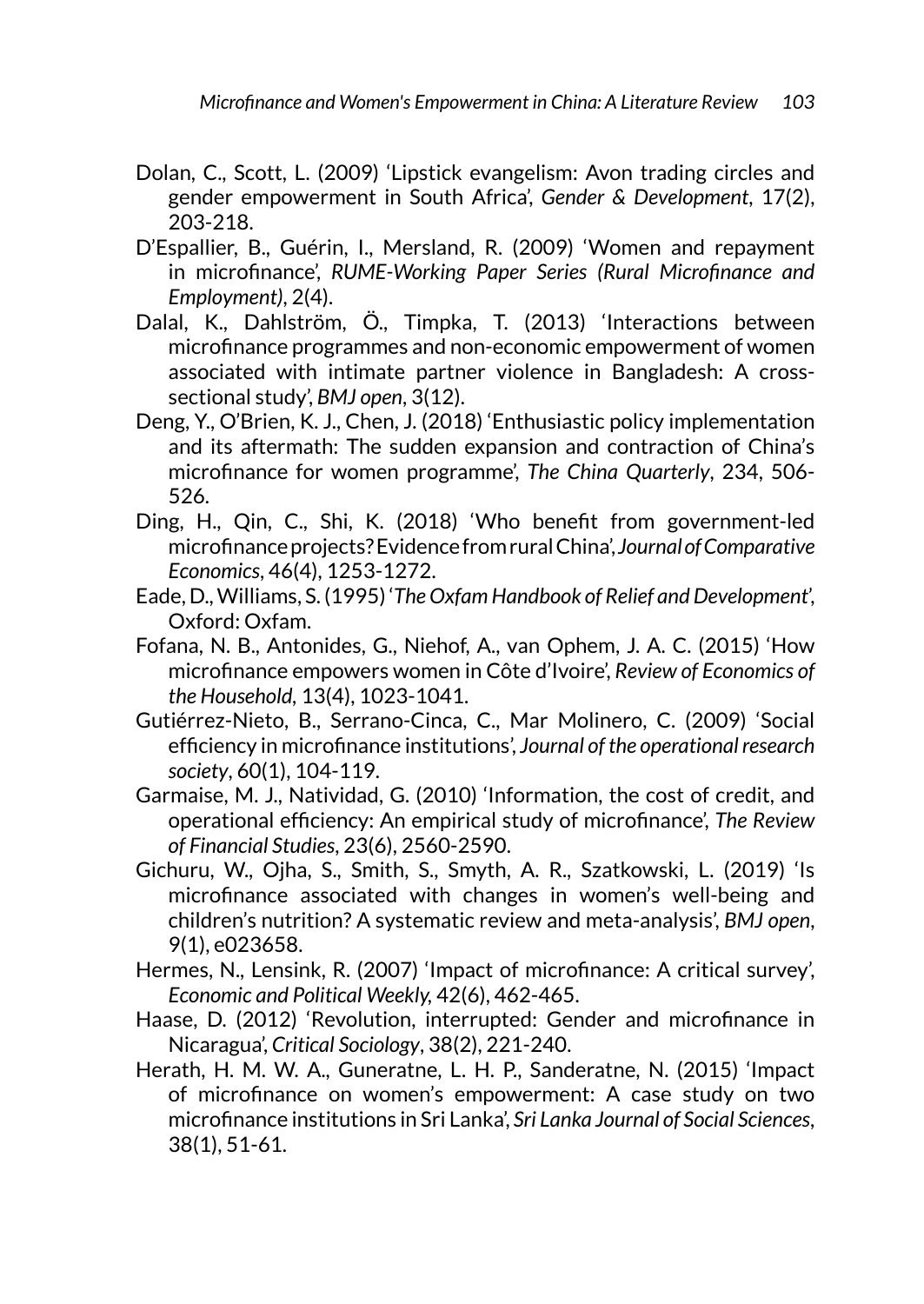- Huis, M., Lensink, R., Vu, N., Hansen, N. (2019) 'Impacts of the Gender and Entrepreneurship Together Ahead (GET Ahead) training on empowerment of female microfinance borrowers in Northern Vietnam', *World Development*, 120, 46-61.
- ILO (2007) 'Small Change, Big Changes: Women and microfinance', ILO, Geneva.
- Ibrahim, Y., Ahmed, I., Minai, M. S. (2018) 'The influence of institutional characteristics on financial performance of microfinance institutions in the OIC countries', *Economics and Sociology*, 11(2), 19-35.
- Jia, X., Xiang, C., Huang, J. (2013) 'Microfinance, self-employment, and entrepreneurs in less developed areas of rural China', *China Economic Review*, 27, 94-103.
- Jia, X., Cull, R., Guo, P., Ma, T. (2016) 'Commercialization and mission drift: Evidence from a large Chinese microfinance institution', *China Economic Review,* 40(2016), 17-32.
- Jamal, H. (2018) 'Exploring the relationship between mother's empowerment and child nutritional status: An evidence from Pakistan', *Pakistan Journal of Applied Economics*, 28(2), 189-211.
- Kabeer, N. (1999) 'Resources, agency, achievements: Reflections on the measurement of women's empowerment', *Development and Change*, 30(3), 435-464.
- Kabeer, N. (2001) 'Conflicts over credit: Re-evaluating the empowerment potential of loans to women in rural Bangladesh', *World development*, 29(1), 63-84.
- Kabeer, N. (2005) 'Is microfinance a 'magic bullet' for women's empowerment? Analysis of findings from South Asia', *Economic and Political weekly*, 4709-4718.
- Kabeer, N. (2011) 'Contextualising the economic pathways of women's empowerment: Findings from a multi-country research programme', Pathways Policy Paper, October.
- Kendall, J. W. (2008) 'Microfinance in rural China: Government initiatives to encourage participation by foreign and domestic financial institutions', *NC Banking Inst.*, 12, 375-396.
- Li, X., Gan, C., Hu, B. (2011a) 'The welfare impact of microcredit on rural households in China', *The Journal of Socio-Economics*, 40(4), 404-411.
- Li, X., Gan, C., Hu, B. (2011b) 'The impact of microcredit on women's empowerment: Evidence from China', *Journal of Chinese Economic and Business Studies*, 9(3), 239-261.
- Luo, J., Rahman, M. W. (2010) 'The Development Perspective of Finance and Microfinance Sector in China: How Far Is Microfinance Regulations?', *International Journal of Economics and Finance*, 3(1), 1-12.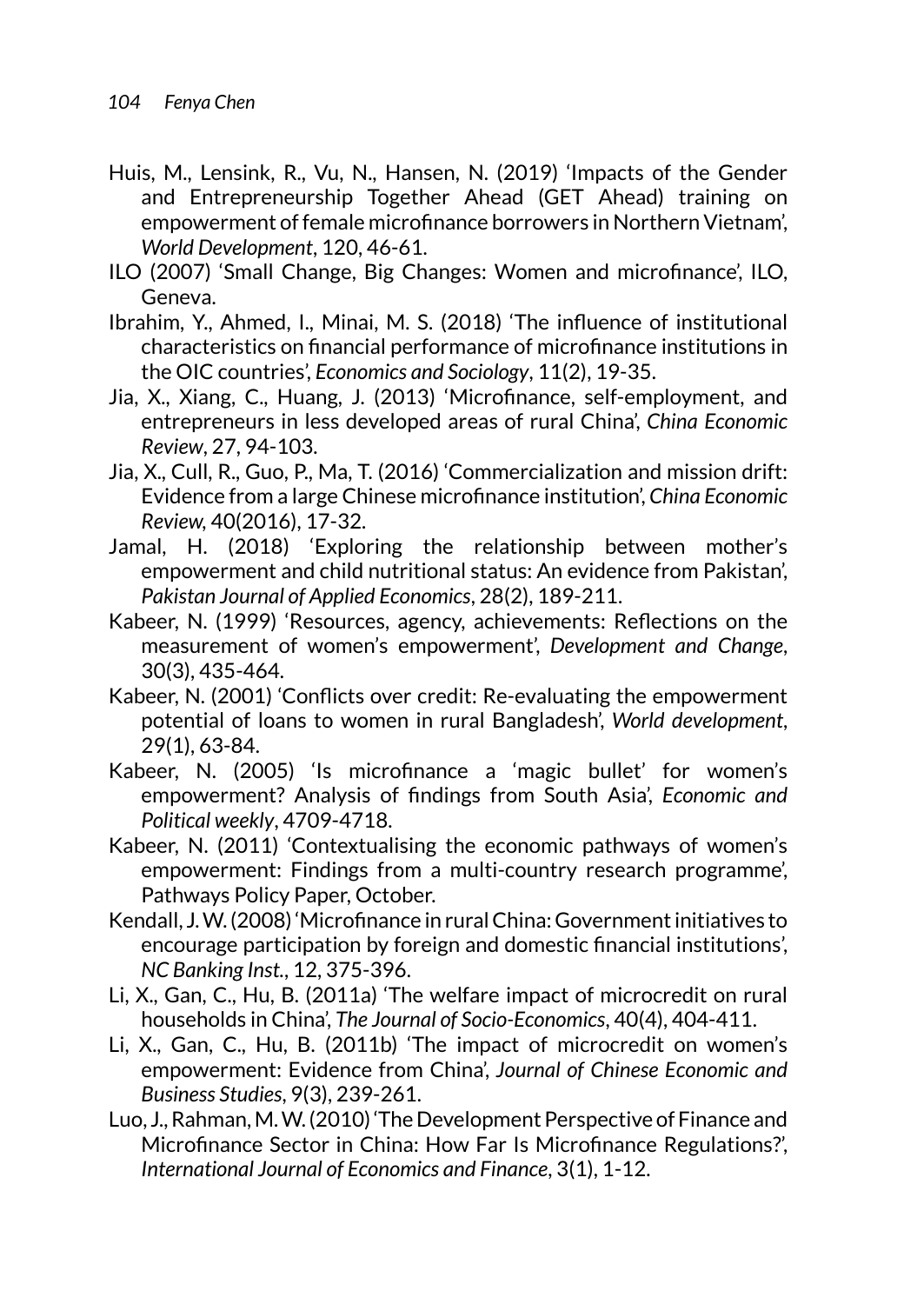- Lall, P., Shaw, S. A., Saifi, R., Sherman, S. G., Azmi, N. N., Pillai, V., El-Bassel, N., Kamarulzaman, A., Wickersham, J. A. (2017) 'Acceptability of a microfinance-based empowerment intervention for transgender and cisgender women sex workers in Greater Kuala Lumpur, Malaysia', *Journal of the International AIDS Society*, 20(1), 21723.
- Medel-Anonuevo, C. (1995) 'Women, education and empowerment: Pathways towards autonomy', Report of the International Seminar held at UIE, Hamburg, 27 January – 2 February 1993.
- Mayoux, L. (ed) (2000) 'Micro-finance and the empowerment of women: A review of the key issues', Working paper No. 23, International Labour Organization.
- Malhotra, A., Schuler, S. R., Boender, C. (2002) 'Measuring women's empowerment as a variable in international development', Background paper prepared for the World Bank Workshop on Poverty and Gender: New Perspectives, 28 June. 1-59.
- Montgomery, H., Weiss, J. (2006) 'Modalities of microfinance delivery in Asia and Latin America: lessons for China', *China & World Economy*, 14(1), 30-43.
- Nasrin, S., Rasiah, R., Baskaran, A., Masud, M. M. (2018) 'What determines the financial performance of microfinance institutions in Bangladesh? A panel data analysis', *Quality & Quantity*, 52, 1409-1422..
- Oxaal, Z., Baden, S. (1997) 'Gender and empowerment: Definitions, approaches and implications for policy', Bridge Report No. 40, Sussex: Institute of Development Studies.
- Odell, K. (2010) 'Measuring the impact of microfinance', Grameen Foundation Publication Series.
- Owusu-Danso, T. (2015) 'Implications of microfinance for gender inequality in Ghana'.
- Park, A., Ren, C. (2001) 'Microfinance with Chinese characteristics', *World Development*, 29(1), 39-62.
- Park, A., Brandt, L., Giles, J. (2003) 'Competition under credit rationing: Theory and evidence from rural China', *Journal of Development Economics*, 71(2), 463-495.
- Porter, E. (2013) 'Rethinking women's empowerment', *Journal of Peacebuilding & Development*, 8(1), 1-14.
- Rowlands, J. (1995) 'Empowerment examined', *Development in Practice*, 5(2), 101-107.
- Rahman, M.W., Luo, J. (2012a) 'Regulation of microfinance service provider in China and Bangladesh: An approach to strengthening the regulatory environment', *African Journal of Business Management*, 6(3), 1019-1033.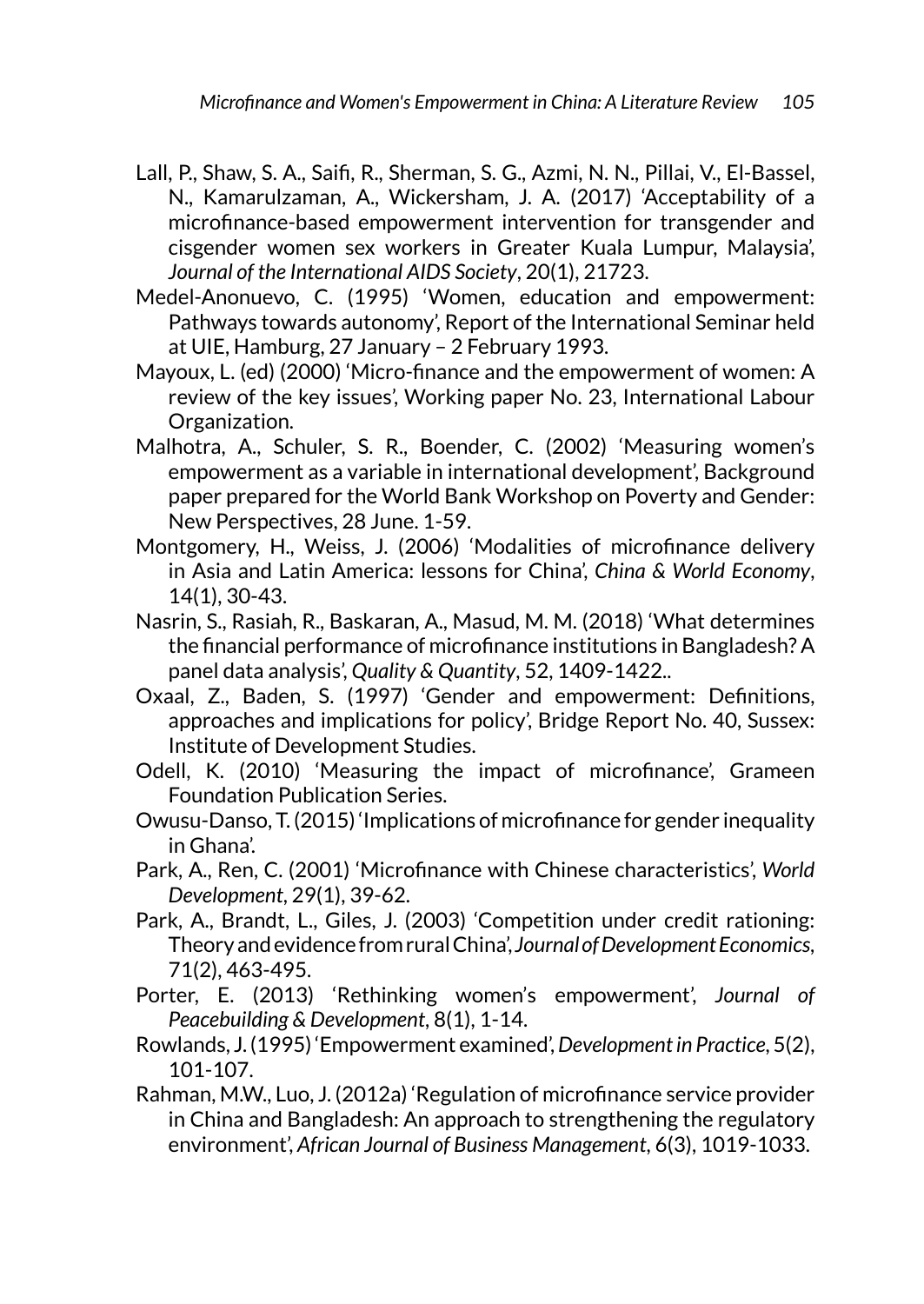- Rahman, M.W., Luo, J. (2012b) 'Sustainability of NGO-type microfinance service provider in Shaanxi, China: Peer with Grameen Bank, Bangladesh', *African Journal of Business Management*, 6(15), 5319-5327.
- Raudeliuniene, J., Dzemyda, I., Kimpah, J. (2014) 'Factors for assessment of women empowerment: Theoretical approach', 8th International Scientific Conference on Business and Management, 15-16.
- Situ, P. (2003) 'Microfinance in China and development opportunities', Consultant Report, October, German Technical Cooperation. (GTZ)
- Shakya, Y. B., Rankin, K. N. (2008) 'The politics of subversion in development practice: An exploration of microfinance in Nepal and Vietnam', *The Journal of Development Studies*, 44(8), 1214-1235.
- Shuai, Y., Shuai, C., Li, W., Huang, F. (2019) 'Role of women's empowerment in improving farmer's livelihood: Empirical evidence from China', *Quality & Quantity*, 53(2), 621-639.
- Tsai, K. S. (2004) 'Imperfect substitutes: The local political economy of informal finance and microfinance in rural China and India', *World Development*, 32(9), 1487-1507.
- Turvey, C. G., Kong, R. (2008) 'Vulnerability, trust and microcredit: The case of China's rural poor', Research Paper/UNU-WIDER, 52.
- Tsai, L. C., Witte, S. S., Aira, T., Altantsetseg, B., Riedel, M. (2011) 'Piloting a savings-led microfinance intervention with women engaging in sex work in Mongolia: Further innovation for HIV risk reduction', *The Open Women's Health Journal*, 5, 26-32.
- Tarozzi, A., Desai, J., Johnson, K. (2015) 'The impacts of microcredit: Evidence from Ethiopia', *American Economic Journal: Applied Economics,* 7(1), 54-89.
- Tsai, L. C., Carlson, C. E., Aira, T., Pala, A. N., Riedel, M., Witte, S. S. (2016) 'The impact of a microsavings intervention on reducing violence against women engaged in sex work: A randomized controlled study', *BMC international health and human rights*, 16(1), 27.
- Tchakoute-Tchuigoua, H., Soumaré, I. (2019) 'The effect of loan approval decentralization on microfinance institutions' outreach and loan portfolio quality', *Journal of Business Research*, 94, 1-17.
- UN, SDG5, Available at: [https://www.unwomen.org/en/news/in-focus/](https://www.unwomen.org/en/news/in-focus/women-and-the-sdgs/sdg-5-gender-equality) [women-and-the-sdgs/sdg-5-gender-equality.](https://www.unwomen.org/en/news/in-focus/women-and-the-sdgs/sdg-5-gender-equality)
- World Conference on Women United Nations (1996) 'Report of the Fourth World Conference on Women: Beijing, 4-15 September 1995'.
- Wee, V., Shaheed, F. (2008) 'Women empowering themselves: A framework that interrogates and transforms', Published by the Research Program Consortium on Women's Empowerment in Muslim Contexts: gender,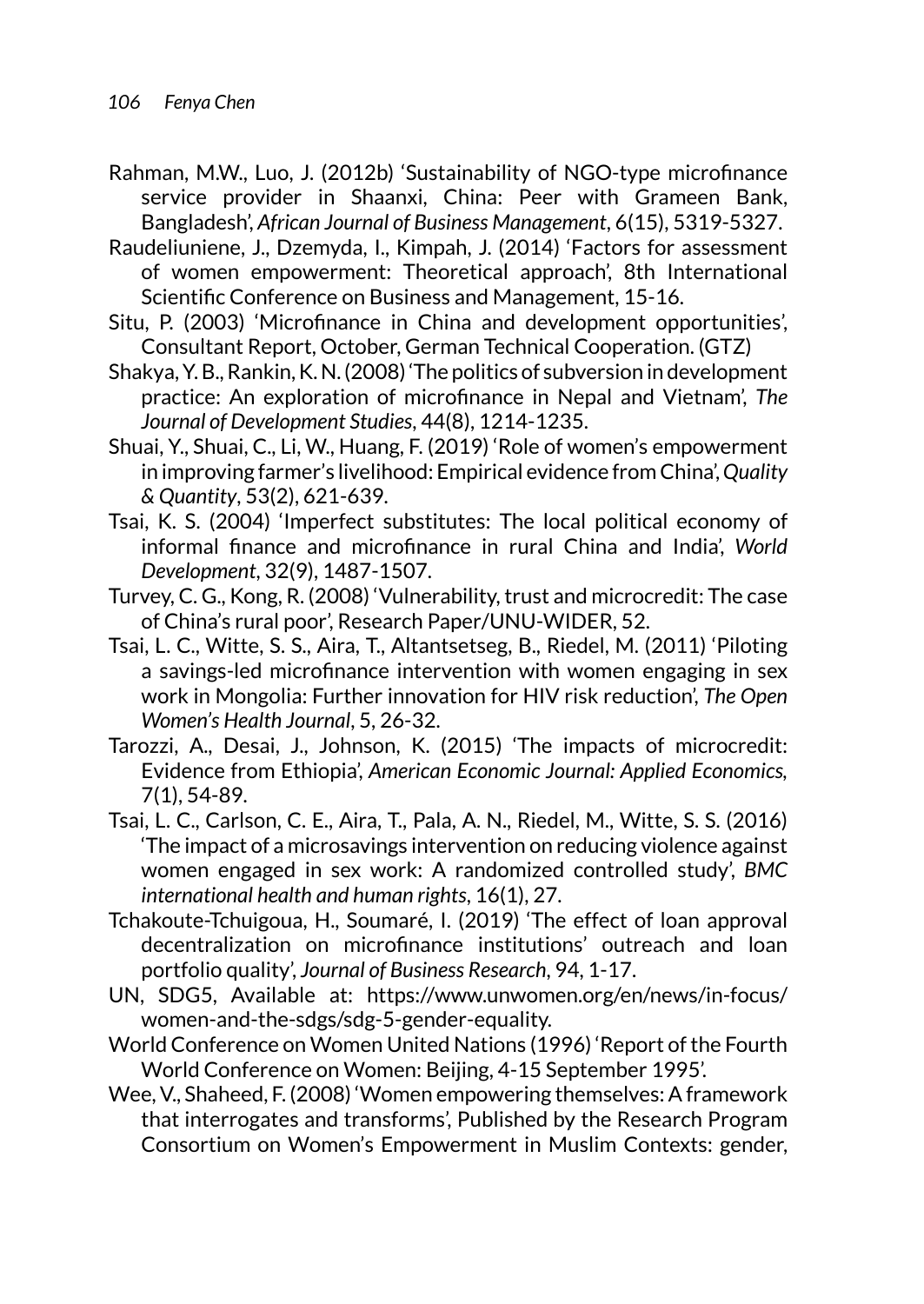poverty and democratisation from the inside out, Southeast Asia Research Centre (SEARC), City University of Hong Kong.

- Young, I. M. (1997) *Intersecting voices: Dilemmas of gender, political philosophy, and policy*, USA: Princeton University Press.
- Zhou, L., Takeuchi, H. (2010) 'Informal lenders and rural finance in China: A report from the field', *Modern China*, 36(3), 302-328.
- Zhang, W., Li, H., Ishida, S., Park, E. (2010) 'China's non-governmental microcredit practice: History and challenges', *Journal of Family and Economic Issues*, 31(3), 280-296.
- Zamore, S. (2018) 'Should microfinance institutions diversify or focus? A global analysis', *Research in International Business and Finance*, 46(2018), 105-119.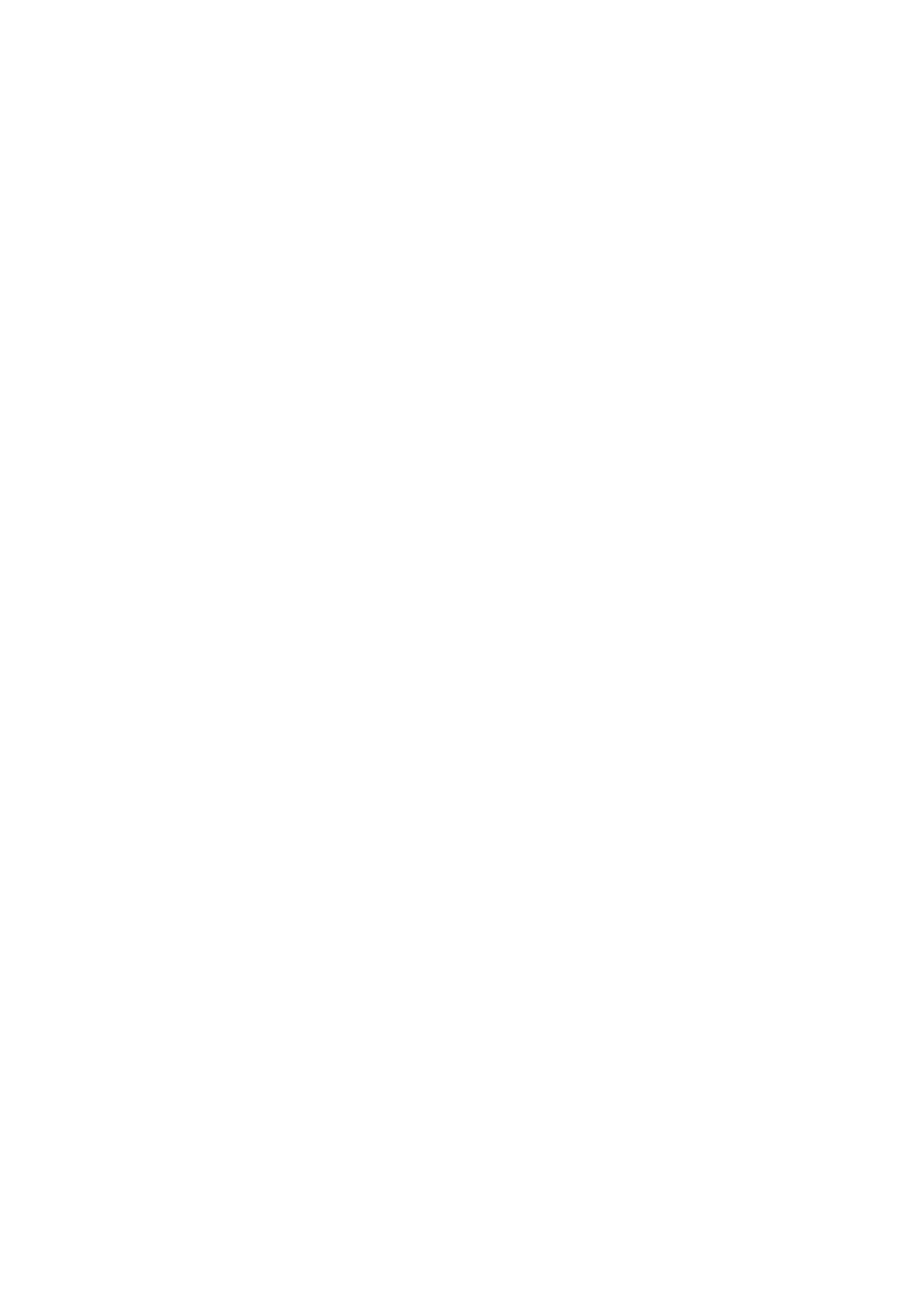# **Environmental Governance and the Right to Environment: Introductory Remarks on the International and Chinese Legal Frames**

**HUIHUI WANG** 

UNIVERSITY OF PADOVA *huihui.wang@phd.unipd.it*

Abstract: As long-term accumulated environmental problems such as marine pollution and greenhouse gas emissions are far from being solved, new ones are emerging steadily. The hypothesis considered in this paper assumes that it is urgent to build a comprehensive and effective environmental governance in order to tackle such global and regional problems. The considered literature supports this stance, and describes a trajectory focused on the two concepts of environmental governance and environmental rights. In general terms, governance denotes a process where societal actors can wield power and authority, influence each other and enact policies and decisions concerning public affairs. In the field of environmental protection, a participatory, effective and interactive mechanism is expected to underpin environmental governance. Institutional, legislative and regulative efforts should sustain a dynamic environmental governance mechanism. A human rights-based approach may provide a suitable frame for environmental governance. A right to environment has been recognized in many national constitutions and in a few international instruments, while human rights underpin environmental governance policies in fundamental areas such as citizens' participation, transparent decision-making, access to relevant information, etc. Even though the right to environment has not been recognised in China, the government has realized the urgency of environmental protection. Also in China, environmental governance should be addressed holistically, going beyond the various single-ended measures to protect specific environmental factors.

*Keywords: good governance, environmental governance, a human rights-based approach, the right to environment.*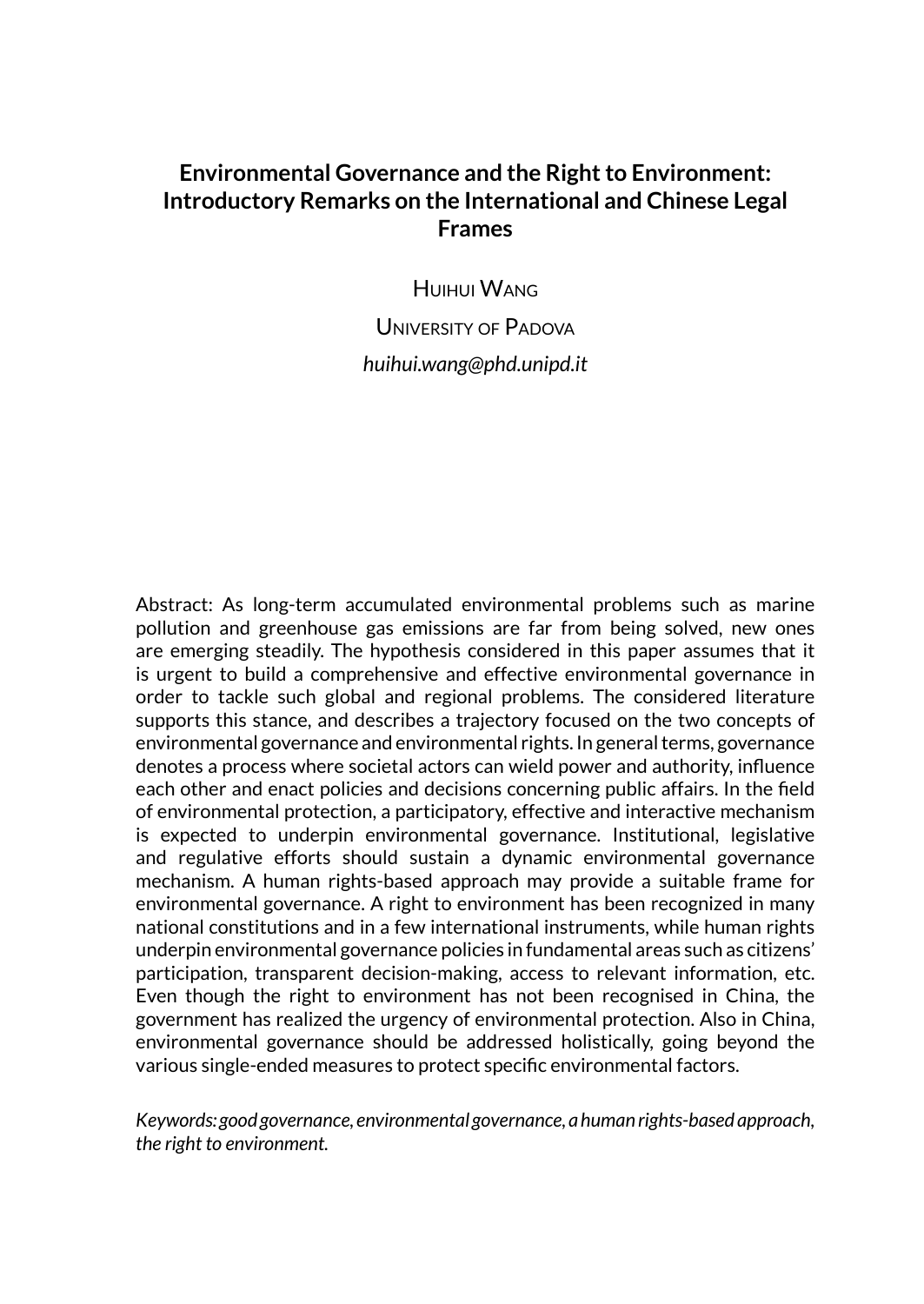#### **Introduction**

Environmental protection has been occupying the foreground of many local, national, regional and international conferences since the 1970s. Conferences have produced a series of normative and policy-oriented documents, such as the Declaration of the United Nations (UN) Conference on the Human Environment held in Stockholm in 1972, the Rio Declaration on Environment and Development in 1992, the ASEAN (Association of Southeast Asian Nations) Agreement on Transboundary Haze Pollution in 2002. A similar process has unfolded at the domestic level. China, for example, has convened seven Environmental Protection Conferences since 1973 (Ministry of Ecology and Environment of China, 2012) to strengthen 'the overall coordination of ecological and environmental protection' (Ministry of Ecology and Environment of China, 2019). In order to tackle increasingly serious environmental problems, the international community, governments, and organizations in many fields and from different levels have been seeking effective environmental governance models. For example, a climate-neutral Europe by 2050 (European Commission, 2018) is a net-zero carbon emissions target set by the European Union (EU), which foresees a rapid path to full decarbonization for the continent. In China, the topic of environmental governance should undoubtedly be paid more attention, since environmental issues have been dramatically emerging in the last 20 years, accompanying its rapid economic growth (Wang and Qi 2015, 108-113). During the past decades, the economic development in China has been following the motto: 'pollution first, treatment later'. Nowadays, however, the increasing awareness of environmental protection is influencing the societal, economic and political developments in the country. The Chinese economic growth model is shifting from merely focusing on growth to relying on both environmental quality and efficiency (Economy and Finance, 2014). This transformation will make a major contribution to averting the negative impact of carbon emissions not only in China but worldwide.

These policies and practices are assumed to implement a theoretical frame that can be referred to as 'environmental governance'. Theory and practices in this area are interdependent and mutually premised. It is important to have a better and deeper understanding of the theory of environmental governance generally, and then incorporate it into practices. In addressing the case of China, some adaptations are necessary, to fit China's particular political/legal conditions and societal needs.

The literature review presented in this paper is about the concept of 'good governance' 'environmental governance' and 'the right to environment'. It is a part of an overall research project about environmental gov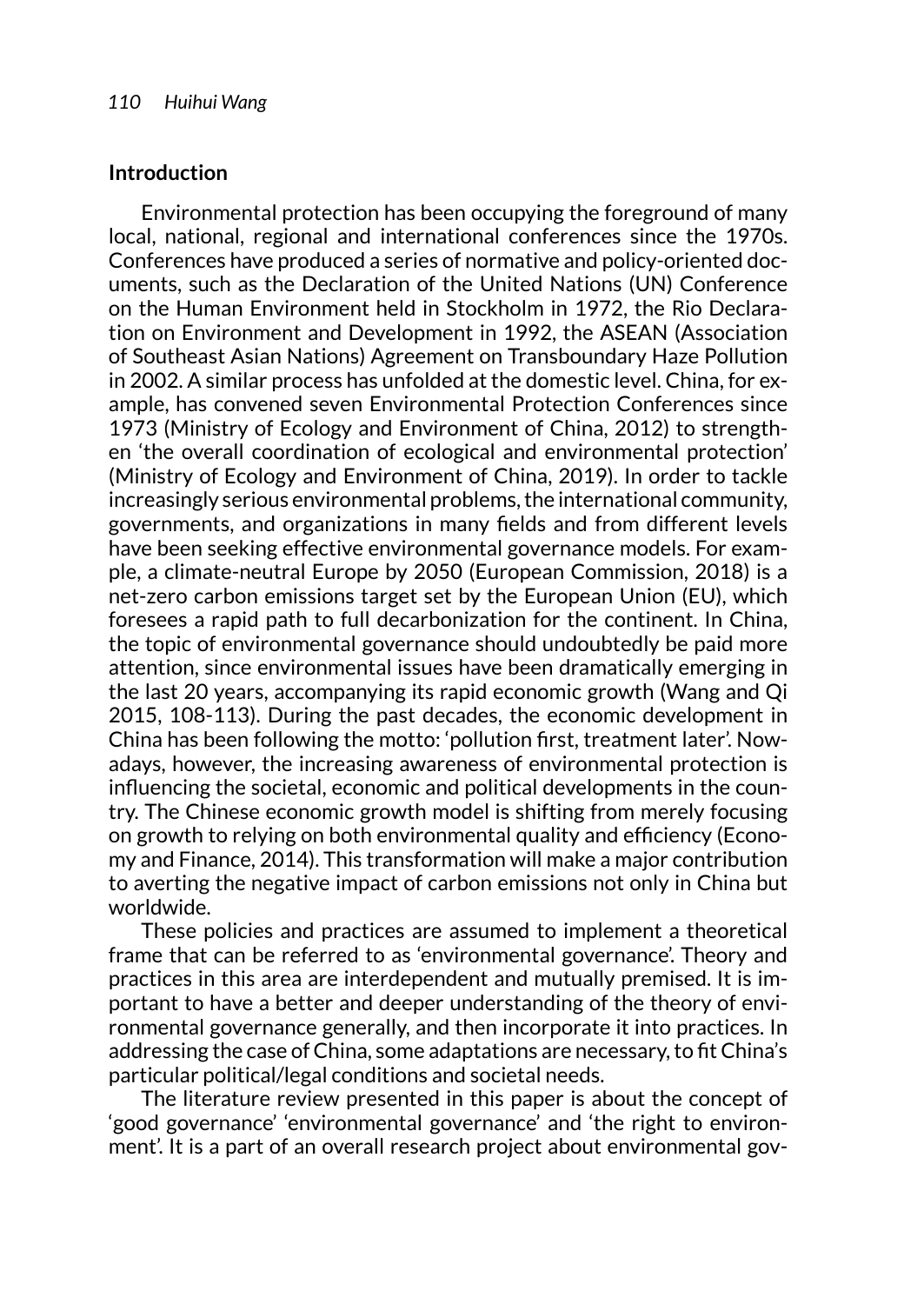ernance and the practical paradigms in China. The elaboration of the right to environment will be illustrated as a practical path to improve environmental governance in the overall research project. In this regard, it has to be pointed out that most existing literature is about environmental factors such as air, sea and soil, while little has been written on 'environmental governance' from a comprehensive and holistic perspective. The missing part in the present literature so far is to put forward a set of theoretical principles that can lead a guiding role in the process of implementing environmental protection measures.

This literature review includes both scholarly materials and official documents issued by the UN and states. This article, by combining different domains of literature ('good governance', 'environmental governance' and 'the right to environment'), tries to show a trajectory leading to shape a concept of environmental governance. A special focus will be dedicated to China.

#### **1. Defining Environmental Governance**

## **1.1 What is (Good) Governance?**

The role of good governance in the promotion of human rights has been discussed in myriads of UN resolutions, and a multitude of elements were proposed to define good governance (Commission on Human Rights 2013, 3). Generally speaking, we need to acknowledge the 'importance of a conducive environment, at both national and international levels, for the full enjoyment of all human rights and of the mutually reinforcing relationship between good governance and human rights' (Commission on Human Rights 2005, 2).

Definitions of 'good governance' have evolved noticeably (Commission on Human Rights 2013, 3), hindering the formulation of an accurate definition. Governance is theoretically global, but local in practice. Theoretically speaking, every human possesses equal rights, not only in terms of quantity but also in terms of quality, which means that good governance should point at homogeneous international standards (Asaduzzaman and Virtanen 2016, 22-30, Weiss 2000, 799 & Aguilera and Cazurra 2009, 377).

Practically speaking, the process of governance is influenced by context-related determinants, and can vary based on particular conditions within each region and state (Graham et al.2003, 2). The political system, among all these factors, is the most obvious one, because of the ubiquity of state intervention in all kinds of affairs (Weiss 2000, 804-805). Unfortunately, the regulatory institutions that assess growth *vs* environmental sustainability are politically weak (Huo, 2017). It is imperative to realize that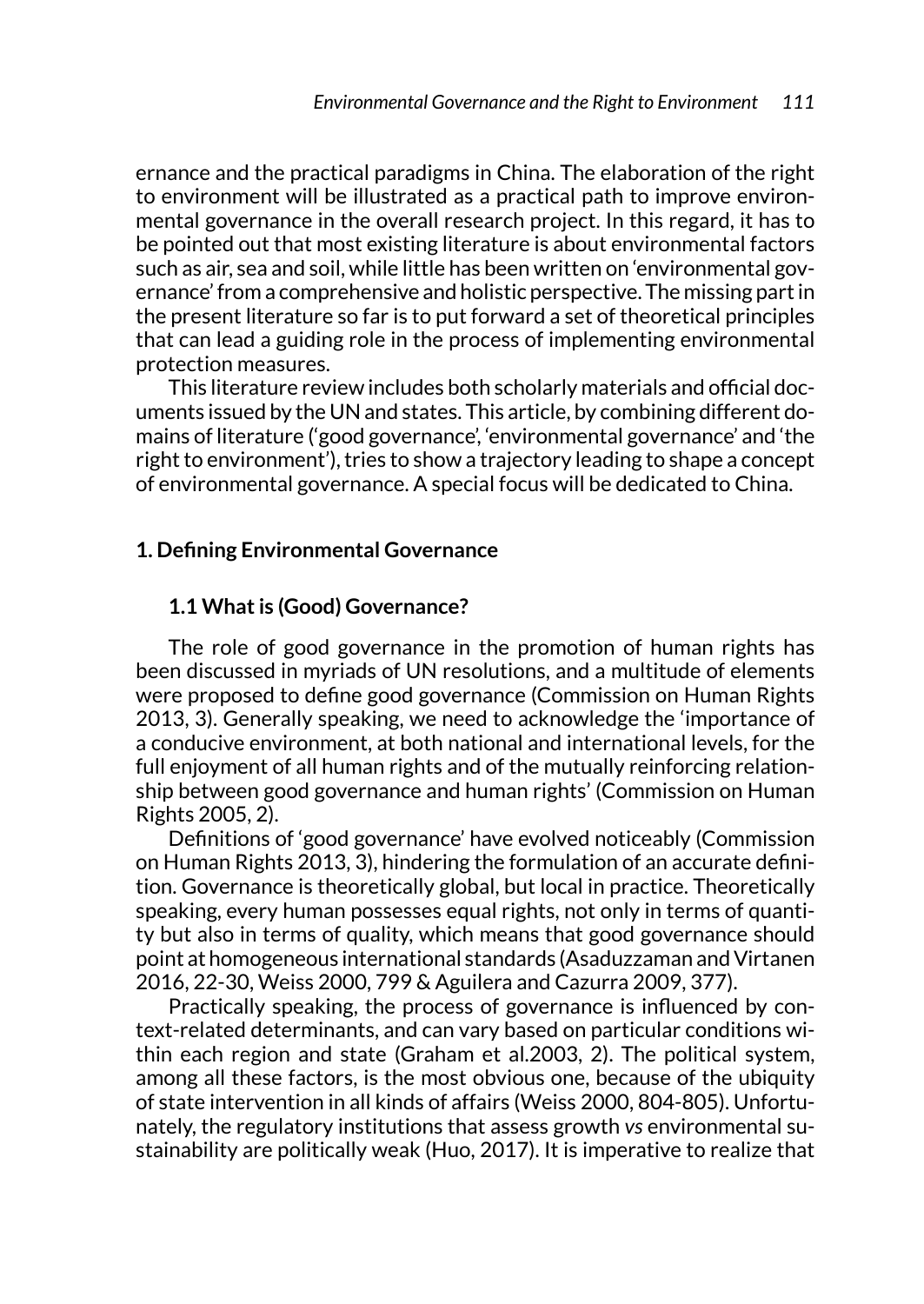advocating for good governance is a way to mitigate the emergent effects of a veritable climate catastrophe.

Governance is a broad concept covering all social dimensions and connects dynamically any individuals with each other (Asaduzzaman and Virtanen 2016, 37-49). It indicates the process whereby social actors wield power and authority, influence and enact policies and decisions concerning public life and economic, social and cultural development (Bannister and Connolly 2012, 3-25). Bannister and Connolly realized that good governance cannot be separated from sound policies, effective partnerships and systematic inclusion of all walks of life, namely vulnerable and marginalized people.

The crucial characteristic of governance, in a people- and citizens-oriented version, is inclusion, that is internal and external solidarity as well as proximity of the institutional fabric to citizens (Godzimirski 2016, 2). A human rights-oriented articulation of the concept maintains that 'transparent, responsible, accountable and participatory government, responsive to the needs and aspirations of people is the foundation on which good governance rests and that such a foundation is a sine qua non condition for the full realization of human rights' (Commission on Human Rights 2005, 2). An accountable government is accompanied by other principles, including the promotion of rule of law; the delivery of professional public services contributing to the realization of human rights, democratic institutions and participation; combating corruption in public and private sectors, including the judiciary; and international cooperation, bilateral and multilateral, in support of national good governance practices (Commission on Human Rights 2004, 2). UN documents set benchmarks for good governance that can be applied to all areas.

The World Bank has also set out its definition of governance, as the manner in which power is exercised in the management of a country's economic and social resources for development (IFAD 1999,1). More specifically, it identified three distinct aspects of governance:

(a) the form of the political regime; (b) the process by which authority is exercised in the management of a country's economic and social resources for development; and (c) the capacity of governments to design, formulate and implement policies and discharge functions.

As the World Bank's mission is to promote sustainable development, it works on good governance mainly from the standpoint of poverty reduction. Accordingly, it offers a fruitful point of view on how to build good governance based on a specific purpose. Especially, the political players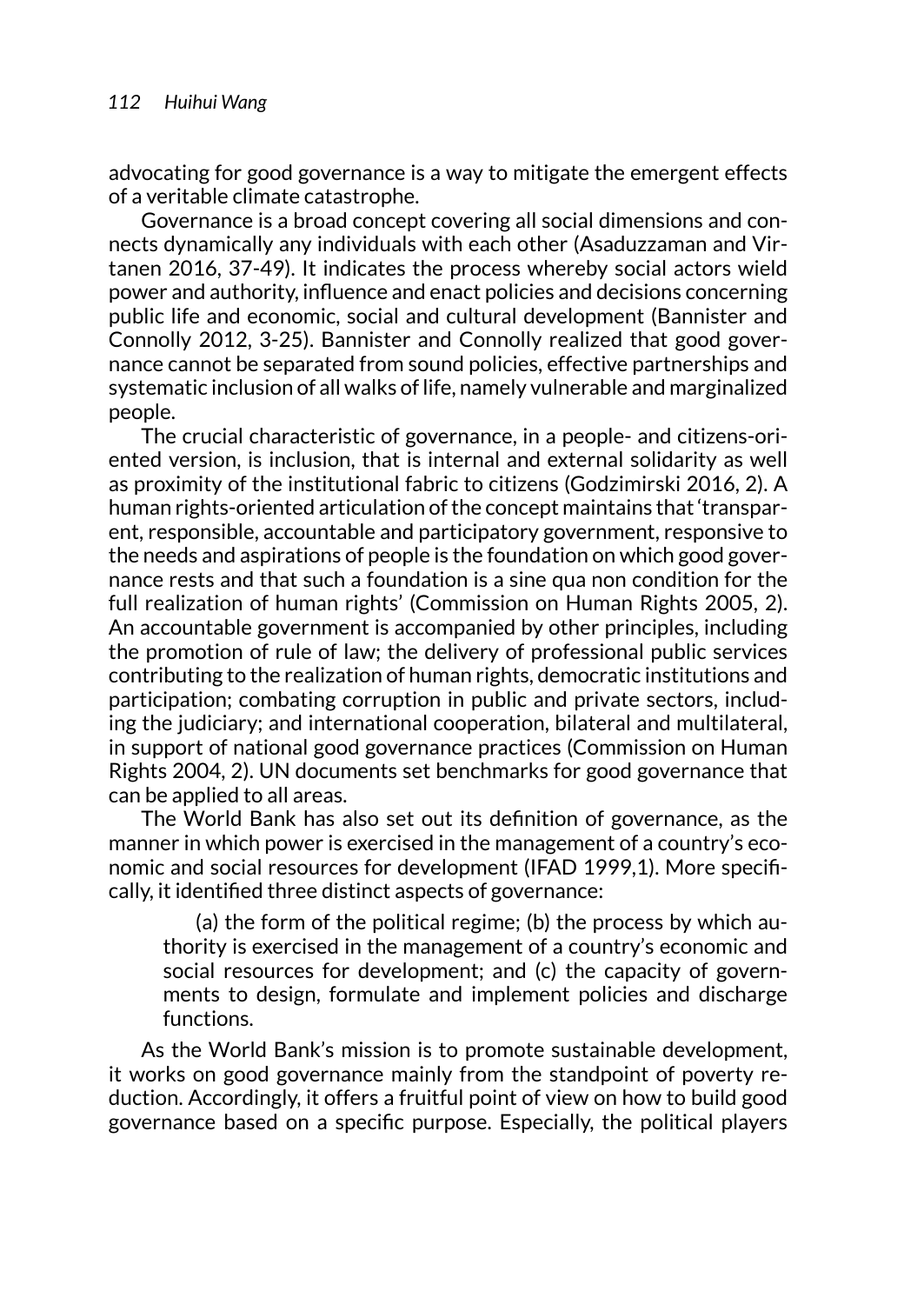should be paid more attention in the integration of social resources in this perspective (Winter 2006, 1-4).

Governance identifies the process of interaction and decision-making among the actors involved in a collective problem, leading to the creation and reinforcement of social norms and institutions (Bannister and Connolly 2012, 8-17). To stress the dynamic relationship in the process, Jessop (2002, 1) also delivers a more accurate definition of governance:

The reflexive self-organization of independent actors involved in complex relations of reciprocal interdependence, with such self-organization being based on continuing dialogue and resource-sharing to develop mutually beneficial joint projects and to manage the contradictions and dilemmas inevitably involved in such situations.

According to Jessop, the value of partnerships among relevant actors must be acknowledged. Such partnerships are strengthened by communication and negotiation, like global cooperation on environmental governance. In order to mediate the conflicts among different actors while they exploit natural resources, each part should have the chance to make their voices heard (Stoett 2018, 24). Only by incorporating independent actors, favorable approaches can be found out to solve environmental issues (Talbott 2002, 9-10).

It can be concluded that governance refers to different social roles wielding power and influence in political and other matters. The governance actors (who wields power) is a various and heterogeneous body, including political parties, the government, enterprises, citizens and media. The governance object (what power is exercised on) covers politics, economics, culture, ecology…, that is to say, all the public areas and affairs. Governance capacity (how to exercise power) identifies adaptability to change: ability to reform the institutional mechanisms and construct new regulations to make all aspects of the system more efficient and effective. Finally, governance actors, objects and capacity are closely linked and coordinated dimensions. The governance mechanism includes not only the various components but also the dynamic relationships between these elements.

As it was pointed out before, good governance is here intended as people-centred, and it cannot be achieved without an efficient, accountable and transparent political system. In the process of good governance-building, it is important to improve the interactive system and keep all relevant actors involved. Environmental governance shall extract some environment-related factors to build its own narrative. To make it simple, this article presumes that environmental governance only exists in the category of good governance.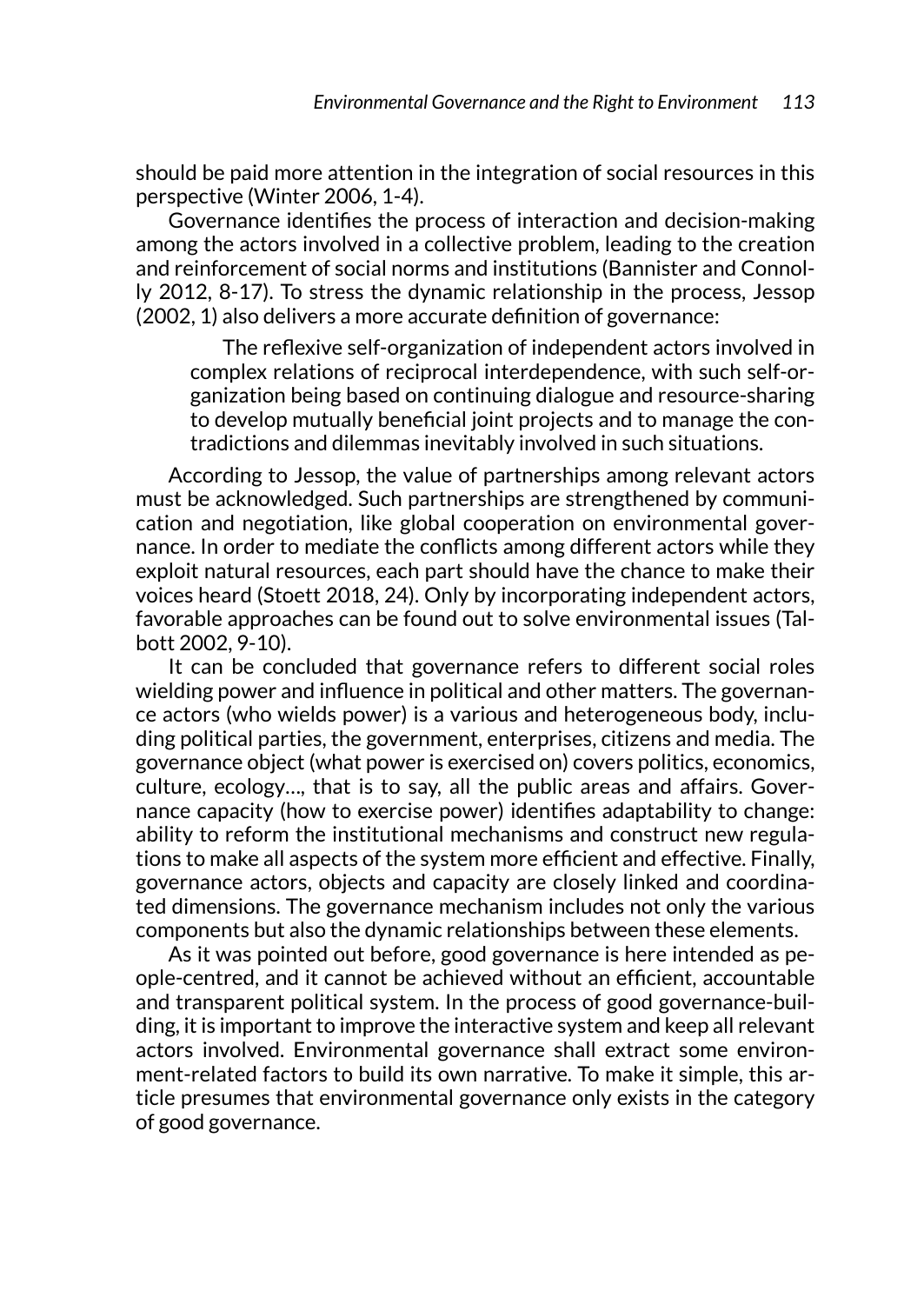## **1.2 What is Environmental Governance?**

Good governance is a general conceptualisation, covering all kinds of different areas. What is then good governance in the field of environmental protection?

Environment is a quite complicated and broad topic. Since human beings have stepped into almost every corner of the globe, and even into the infinite universe, virtually every inch of the Earth has been marked and transformed by humans. The 'environment' is therefore a natural and social concept: the environment we are now living in is designed by nature with the intervention of human beings $24$ . Environmental governance is a theory interweaving 'physical' and 'social' dimensions and dynamics in the global ecosystem, and understanding environmental governance is also vital to ensure the protection of human rights.

As Fagan and Sircar (2015, 4) observed, the codes of environmental governance have become mainstream political priorities and a fundamental building block of societal transition. Environmental governance integrates critical environmental needs with the elements of general governance, thus creating a theoretical foundation for the implementation of environmental protection policies.

As mentioned, many scholars talk about environmental governance from some single perspectives, such as water pollution, solid waste, global warming and so on (Ronzoni 2019, 1-18; Hoornweg and Bhada-Tata 2012, 1-8; Li 2019, 1-6; Andersen et al. 2016, 51-68).

They describe features of environmental governance in a specific context, but most of them are not interested in elaborating principles suitable for other environmental fields. Thus, a systematic theoretical framework of environmental governance is still needed, including its definition, principles and paradigms. Like a scholar in Environmental Studies and Politics observed:

[w]e need a substantial rethinking and reordering of systems of governance that increase public engagement and create the capacities for the foresight to avoid future crises and rapid response […] In the duress ahead, accountability, coordination, fairness and transparency will be more important than ever (Orr 2009, 40).

 $24$  Declaration of the United Nations Conference on the Human Environment (1972) proclaims that 'Man is both creature and moulder of his environment, which gives him physical sustenance and affords him the opportunity for intellectual, moral, social and spiritual growth. In the long and tortuous evolution of the human race on this planet a stage has been reached when, through the rapid acceleration of science and technology, man has acquired the power to transform his environment in countless ways and on an unprecedented scale. Both aspects of man's environment, the natural and the man-made, are essential to his well-being and to the enjoyment of basic human rights the right to life itself.'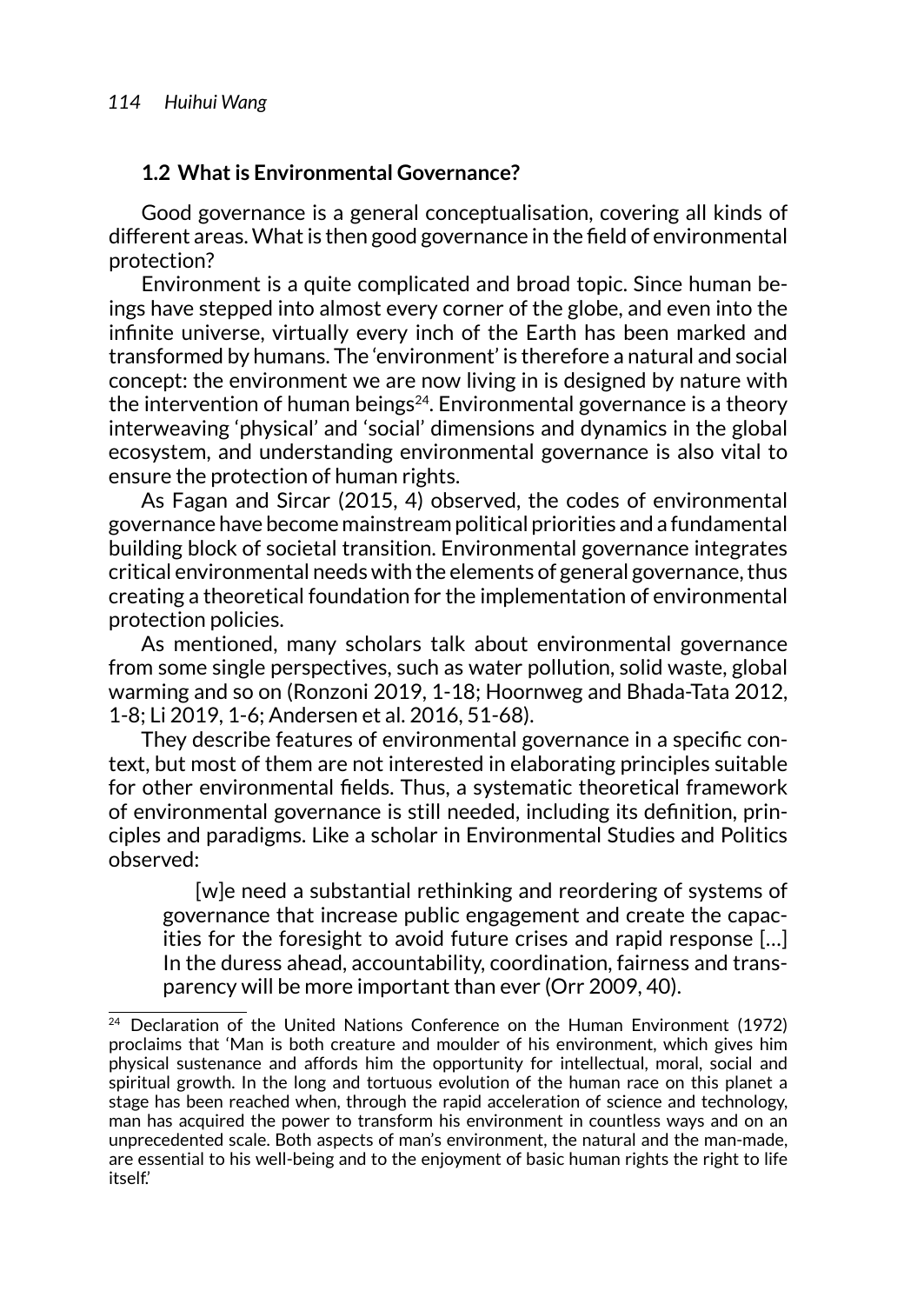To make an example of the current attitude, let's take a look at environmental governance in the field of extractive industries. Taillant and colleagues (2015, 64-96) wrote a very informative paper on the business of hydraulic fracking<sup>25</sup>. The paper introduces the status, working process, and the potential damage hydraulic fracking brings to the environment and basic human conditions. They also propose how to forge a more sustainable way using this technology through human rights lens. Furthermore, they explore the state duty, corporate responsibility and remedy options according to the UN Guiding Principles on Business and Human Rights. There is no lack of researchers who shed light on central themes in extractive governance, such as institution-building, socio-environmental conflicts and development outcomes from the perspective of national elites (Karl 1997,142- 166) and local communities (Conde and Le Billon 2017,681-687). Scholars point out some environmental governance-related problems in extractive industries. Indeed, high-value non-renewable resources, such as minerals and metal ores, almost always remain under tightly centralized authority (Larson and de Soto 2008, 213–239). However, usually subnational institutions have to directly deal with environmental issues (Commission on Human Rights 2018, 4). The sub-national level of governance is crucial also in this context (Conde and Le Billon 2017,690-697). While regional authorities often have strong incentives to use existing institutions to influence mining expansion, they often lack capacity, accountable representation, and support from central government as a whole or from one or more key ministries (Gustafsson and Scurrah 2019, 134).

This example shows that in many states environmental governance is operationalised according to traditional governing modes that do not keep into consideration the challenge of governance. Top-down models is predominant in China (Chen 2013, 111-118). In administrative management, local governments are in charge of environmental protection. The economic interests of local governments and enterprises are closely interconnected under Chinese special financial system (Wang and Qi 2015, 108-113). Therefore, for the sake of their own interests, local governments easily become the spokespersons of local enterprises, including polluters, while there is little incentive for them to represent the victims of environmental pollution. Yu (2019, 5) points out that environmental governance should be incorporated into the category of performance appraisal of local government. It is commonly agreed that to improve environmental governance,

 $25$  Hydraulic fracturing, much applied practically to extract natural gas and petroleum, is highly controversial in many countries now. It increases the risks of water contamination, noise and air pollution, triggers earthquakes and brings hazards to public health and the environment, although accompanied by economic benefits, as well as replacing coal with natural gas.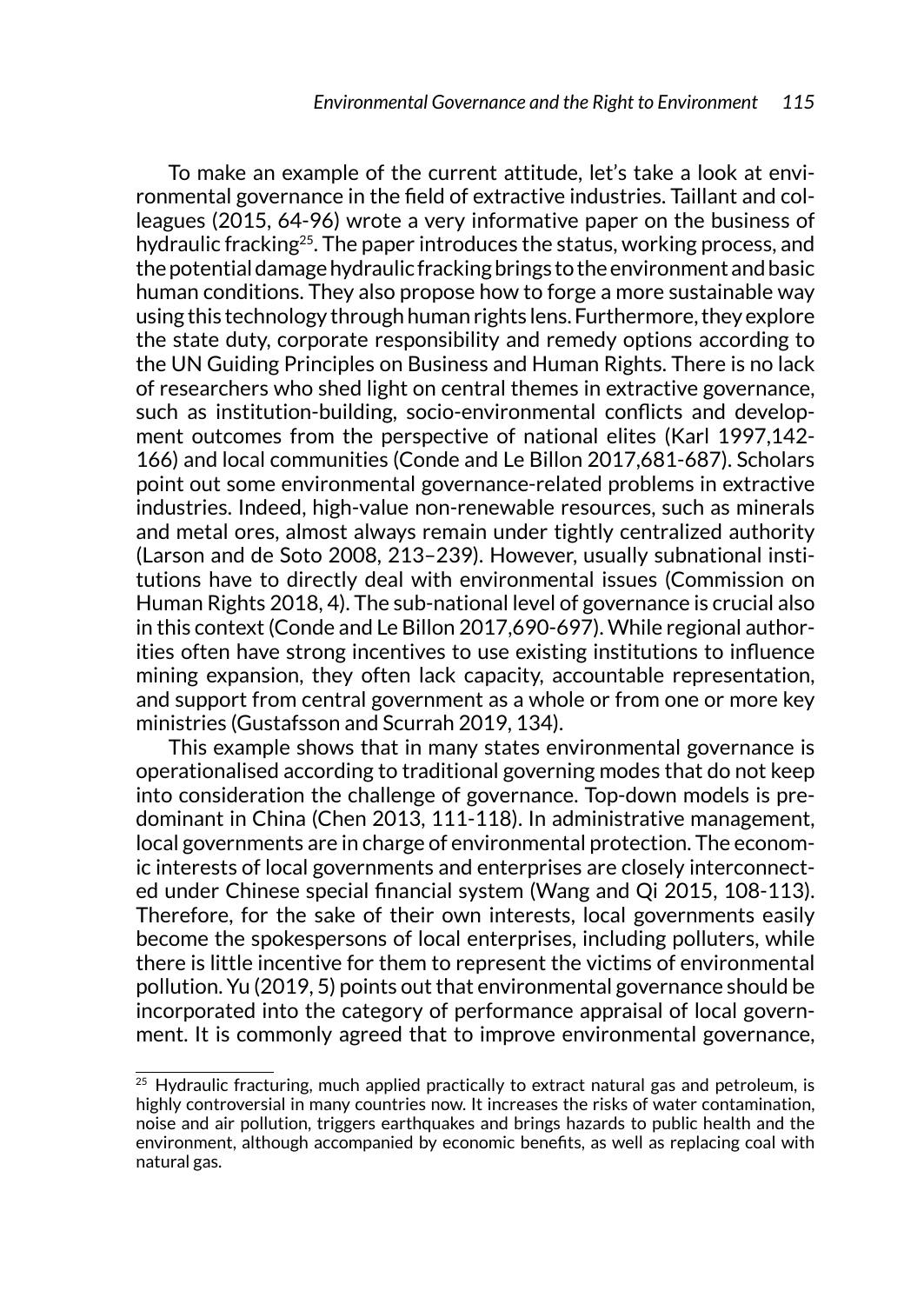non-profit actors, local residents and other social parts should be involved in pursuing environmental protection tasks and relevant economic activities (Weston and Bollier 2011, 7).

Scholars have realised that local environmental protection departments are overwhelmed by environmental issues, and are unable to coordinate with other departments (Gustafsson and Scurrah 2019, 134; Eaton and Kostka 2013, 83). Speth expresses his concern about the current environmental protection system and advocates a more participatory environmental governance:

The main body of environmental action is carried out within the system as currently designed, but working within the system puts off-limits major efforts to correct many underlying drivers of deterioration, including most of the avenues of change…Working only within the system will, in the end, not succeed when what is needed is a transformative change in the system itself…What in need is a revitalization of politics through direct citizen participation in governance, through decentralization of decision making, and through a powerful sense of global citizenship, interdependence and shared responsibility (Speth 2008, 225).

When it comes to environmental issues, a sense of global citizenship (here conceived as simply referred to the realisation that one's responsibilities and rights are not constrained by geographical or political borders) is supposed to be shared worldwide. This encourages to undertake global actions to address environmental problems, despite the fact that they are invariably local and country-specific (Ronzoni 2019, 16). This kind of 'solidarity' (treating all the people around the world as a whole) enables us to tackle local cases as manifestations of global injustice and steps towards the achievement of global sustainable development targets (Ronzoni 2019, 14). They are also struggling for both the present and future generations' benefit (Kirton and Kokotsis, 277-278). It brings the current generation to undertake a change for the sake of the future ones – like consent to cuts in manpower in order to reduce carbon emissions that may negatively affect the future inhabitants of the planet – is not an easy task, but can be facilitated in a good governance framework.

In a nutshell, most of the literature narrowly focusses on some specific environmental problems and fails to address today's complex and wide-ranging challenges; it targets the symptoms rather than the systemic root causes (Vergragt et al 2008, 38). Needless to say, we need to solve the problems of air pollution, global warming and any other environmental issues. However, the measures that scholars propose are single-ended, whereas we look for a comprehensive strategy (or a combination of strat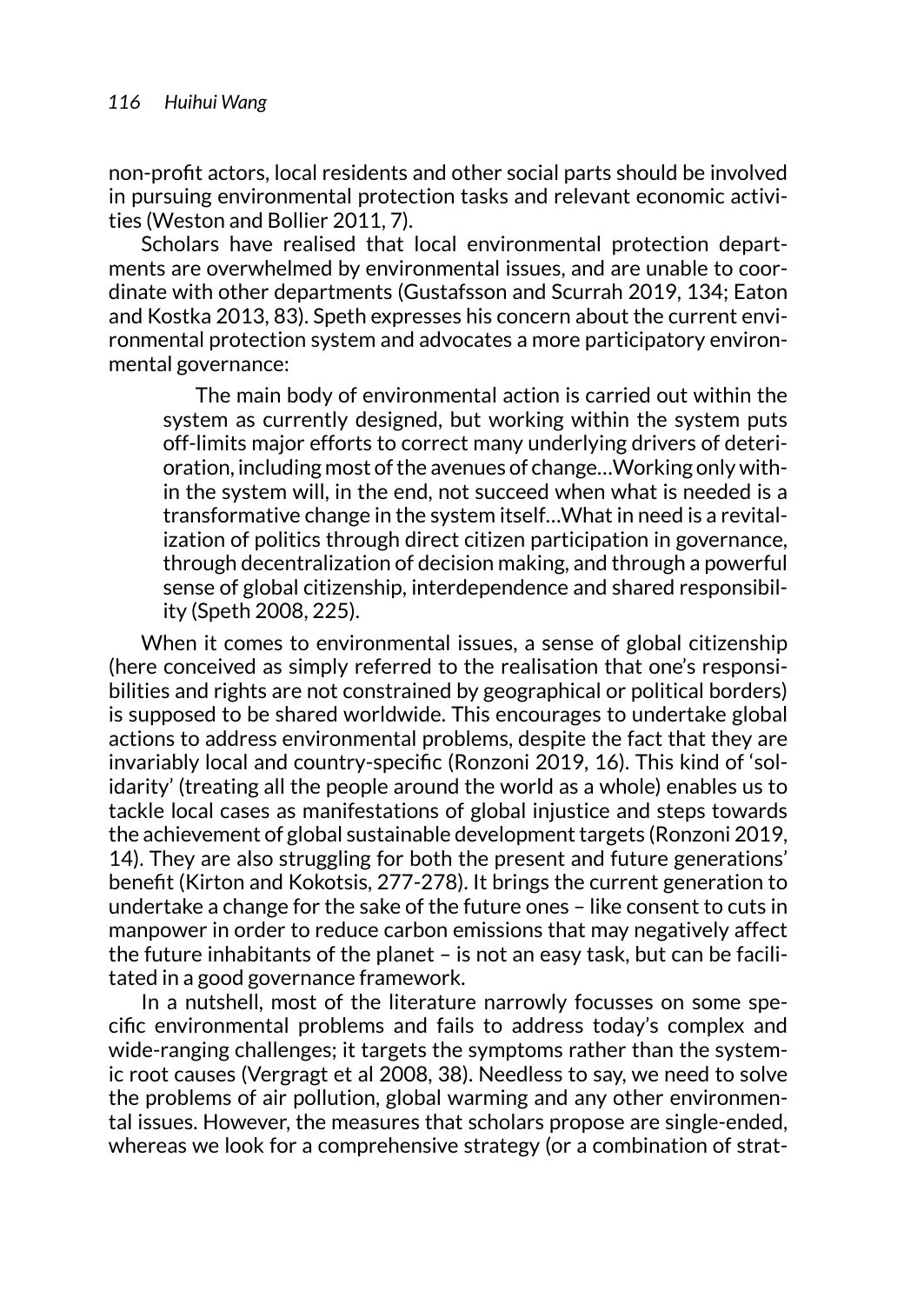egies) to tackle the global environmental issues as a comprehensive governance challenge. In the next section the article will attempt to analyse how some policy-oriented responses to today's pressing environmental problems have been framed.

### **2. Paradigms of Environmental Governance: the Right to Environment Approach**

As it is illustrated in the former part, transparency in decision-making procedures, the participation of all actors, efficient management of resources, respect for human rights, etc. are some of the hallmarks of good governance (Jessop 2002, 1, Speth 2008, 225, IFAD 1999,1 & Commission on Human Rights 2005, 2). The hallmarks of environmental governance will be sought for in vain, as long as the obstacles will not be removed that prevent the unfolding of the 'right to environment'.

The right to environment has been catching the attention of the human rights community since the 1970s (Lv 1995, 60). Numerous human rights scholars and advocates have been making considerable efforts to call on the UN to recognize the right to environment, by demonstrating its importance as a third-generation rights and describing the significant steps states have already taken for its affirmation. A human rights-based approach requires that non-discrimination, justice and rule of law, and human dignity are central in all aspects of environmental or ecological governance (Weston and Bollier 2011, 72). A right to environment should as a minimum capacity upon all this.

Sax (1969, 474) formulated a far-reaching legal doctrine that recognized the air, seas and other natural resources as a 'public trust' which must be protected from private encroachment. The public trust doctrine, a tool of general application for citizens when faced with environmental problems, should meet three criteria: 'It must contain some concept of a legal right in general public; it must be enforceable against the government; and it must be capable of an interpretation consistent with contemporary concerns for environmental quality'.

The first criterion requires that the air, seas and other natural resources can be objects of a specific right. This can be the right to environment. Accordingly, everyone is entitled to enjoy the right to environment and in return, is legally obligated to protect it. When Sax posited the doctrine of public trust, he ushered the academia in a new path, which is to create a new type of right that can flexibly respond to global environmental change. The right to environment embodies this idea and the following paragraphs try to elucidate the concept.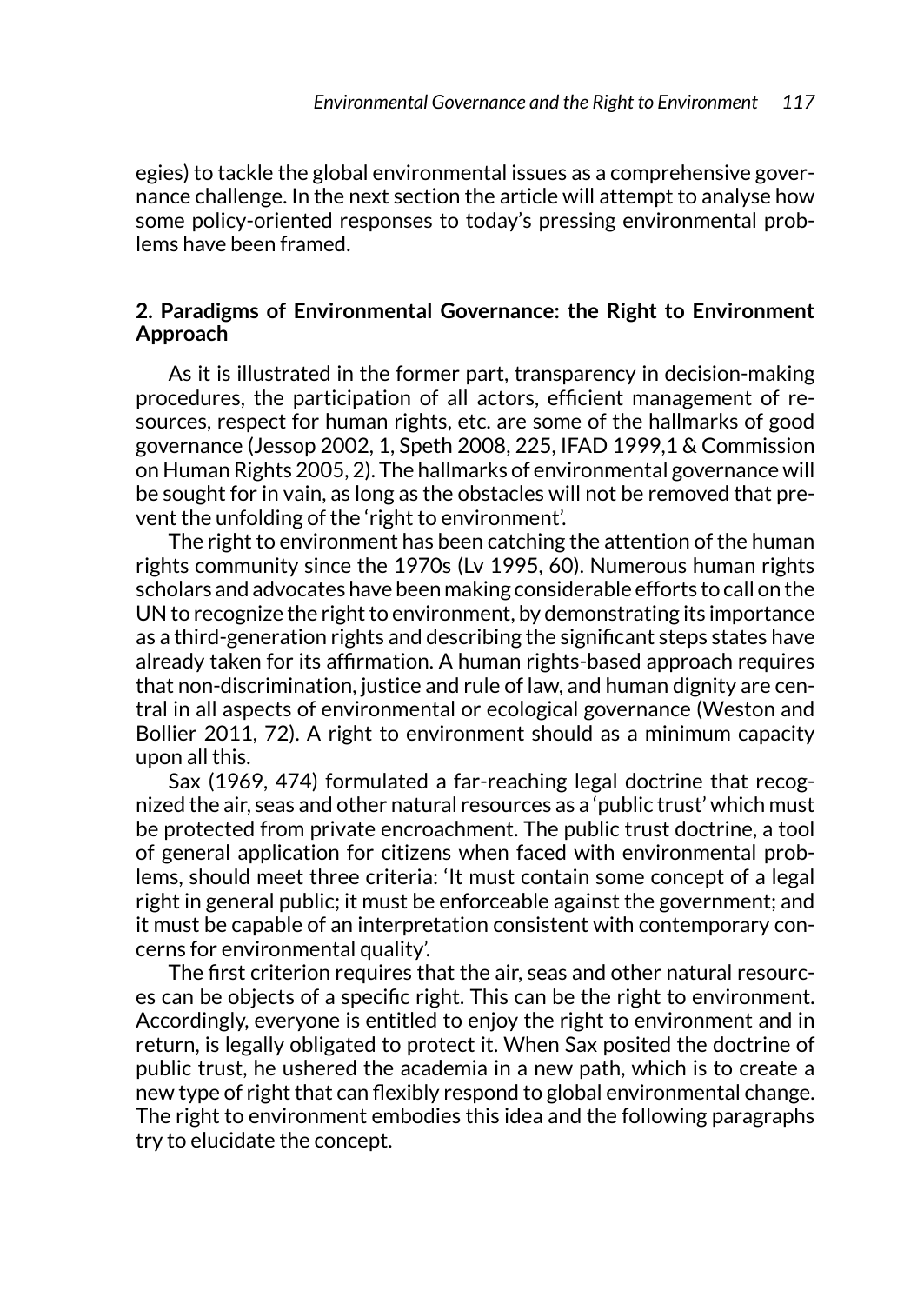### **2.1 Defining the Right to Environment**

There is no globally recognised official definition of the right to environment. To outline the right's content, we need to delve into some legal and political documents that have addressed some single aspects of it.

Cabre (2014, 122) stresses that Aarhus Convention (1998, Art. 1) was the first to recognise a right to environment at international scale. The Convention clearly enunciates the right of the present and future generations to live in an environment characterized by health and well-being; provides citizens with the right to obtain environmental information, to participate in environmental decision-making processes and to seek legal relief and redress when the right to environment is violated<sup>26</sup>.

The Convention however mainly focuses on interactions between citizens and public authorities. It sets procedures rather than establishing specific substantial entitlements constituting a right to environment. The Aarhus Convention focuses on procedural environmental rights which can be applied in pursuit of any substantive rights. It is therefore an instrument to the realization of a right whose component are not fully defined (Zhou and Luo 2017, 93).

The Aarhus convention elaborates on the right to access to information, the principle of due process and the right to appeal. These are first generation (civil and political) human rights, whose enjoyment is therefore prerequisite for the realization of the right to environment, but do not correspond to the substantial content of the right to environment (Huang 2013).

Other internationally recognised fundamental rights that complement a right to environment can be identified (Toepfer 2001). In particular, economic, social and cultural rights can be associated to the right to environment, as well as the peoples' right to self-determination.

Article 22 of the Universal Declaration on Human Rights, on second generation rights, states that:

Everyone, as a member of society, has the right to social security and is entitled to realization, through *national effort and international co-operation* and in accordance with the organization and resources of each state, of the economic, social and cultural rights *indispensable for his dignity and the free development of his personality*. (Emphasis added).

<sup>&</sup>lt;sup>26</sup> Convention on Access to Information, Public Participation in Decision-Making and Access to Justice in Environmental Matters (also Aarhus Convention), come into force in 2001. Article 1 reads: 'Objective. In order to contribute to the protection of the right of every person of present and future generations to live in an environment adequate to his or her health and well-being, each Party shall guarantee the rights of access to information, public participation in decision-making, and access to justice in environmental matters in accordance with the provisions of this Convention.'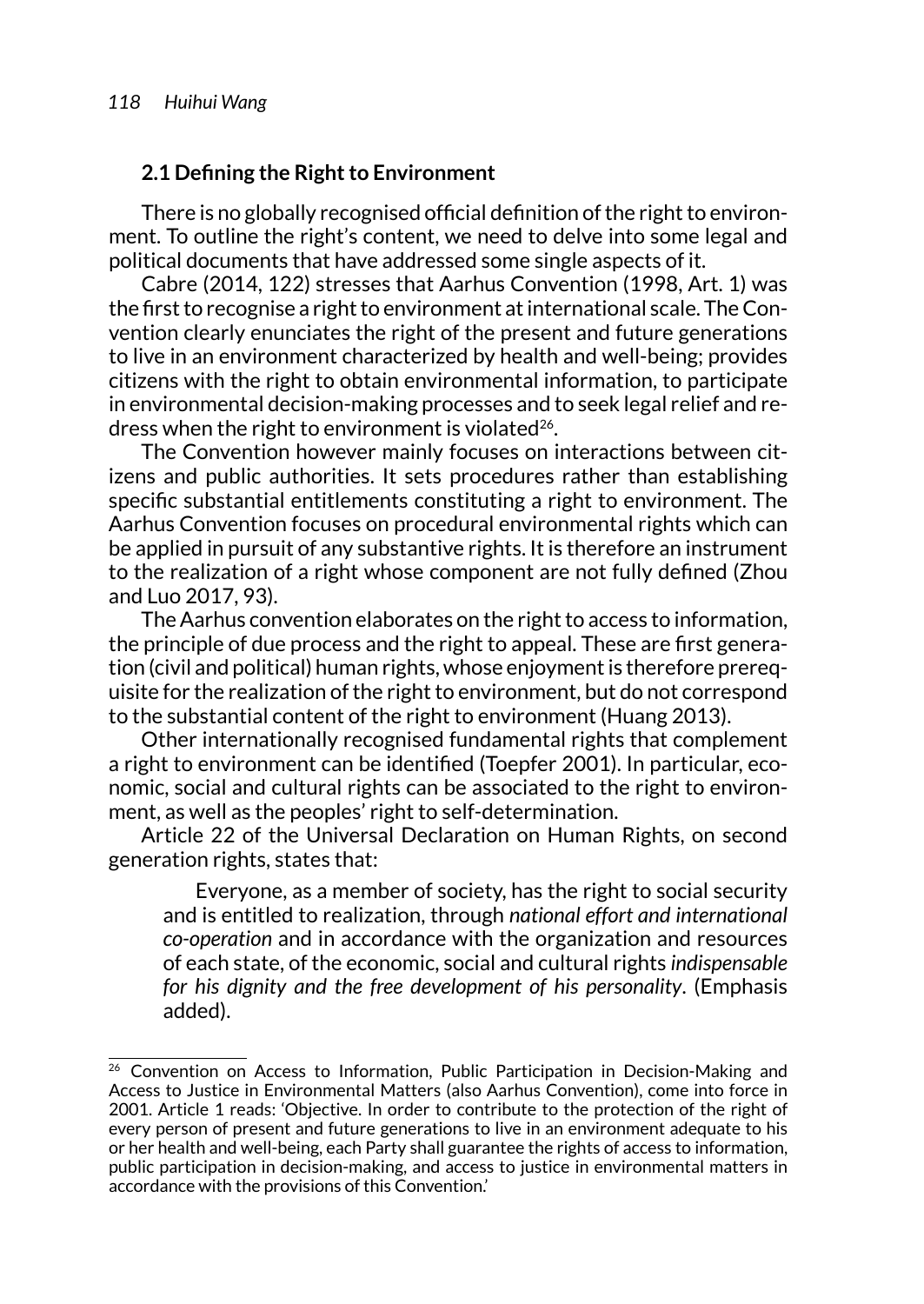Article 1 of the international Covenant on Civil and Political Rights (IC-CPR - 1966) enshrines the peoples' right to self-determination and control over natural resources:

All peoples have the right of self-determination. By virtue of that right, they freely determine their political status and *freely pursue their economic, social and cultural development* […] In no case may a people be deprived of its own means of subsistence. (Emphasis added)

The above provisions display some environmental dimensions (Threadgill 2019, 808) and show that peoples could wisely utilize natural resources to pursue the realization of their own social and cultural development.

States should not only emphasize economic growth, but also do their utmost to improve the rights of citizens. The international community and states should therefore cooperate (Threadgill 2019, 813) to guarantee citizens' rights, their dignity and also make efforts to maintain a social and natural environment in which everyone can freely breathe fresh air, be free from haze and dust; leisurely stroll by a clear river without covering their noses; can enjoy a coffee and read books in their room without being disturbed by outside noise...

Provisions on physical and mental health in the International Covenant on Economic, Social and Cultural Rights (ICESCR 1966, Art. 11 & 12) also make reference to environmental issues.

Article 11.1: The States Parties to the present Covenant recognize the right of everyone to *an adequate standard of living* for himself and his family […] and to *the continuous improvement of living conditions*.

Article 12.1: The States Parties to the present Covenant recognize *the right of everyone to the enjoyment of the highest attainable standard of physical and mental health*. (Emphasis added)

Environment is mentioned as a determinant of human health in ICESCR and other environmental agreements (Shelton 2002, 7). Those stipulations declare that everyone shall be entitled to achieve the maximum quality of physical and mental health, and this is a key component of the right to environment. Ensuring healthy lives and promoting the well-being for all is one of the Sustainable Development Goals (SDGs) and a good environment is the premise of a healthy life (United Nations Development Programme, 2015).

Human beings have not only the right to survive, but the right to improve their life conditions (Cançado Trindade 1993, 17). As the World Business Council (1997) once stated, sustainable development involves the simultaneous pursuit of economic prosperity, environmental quality and social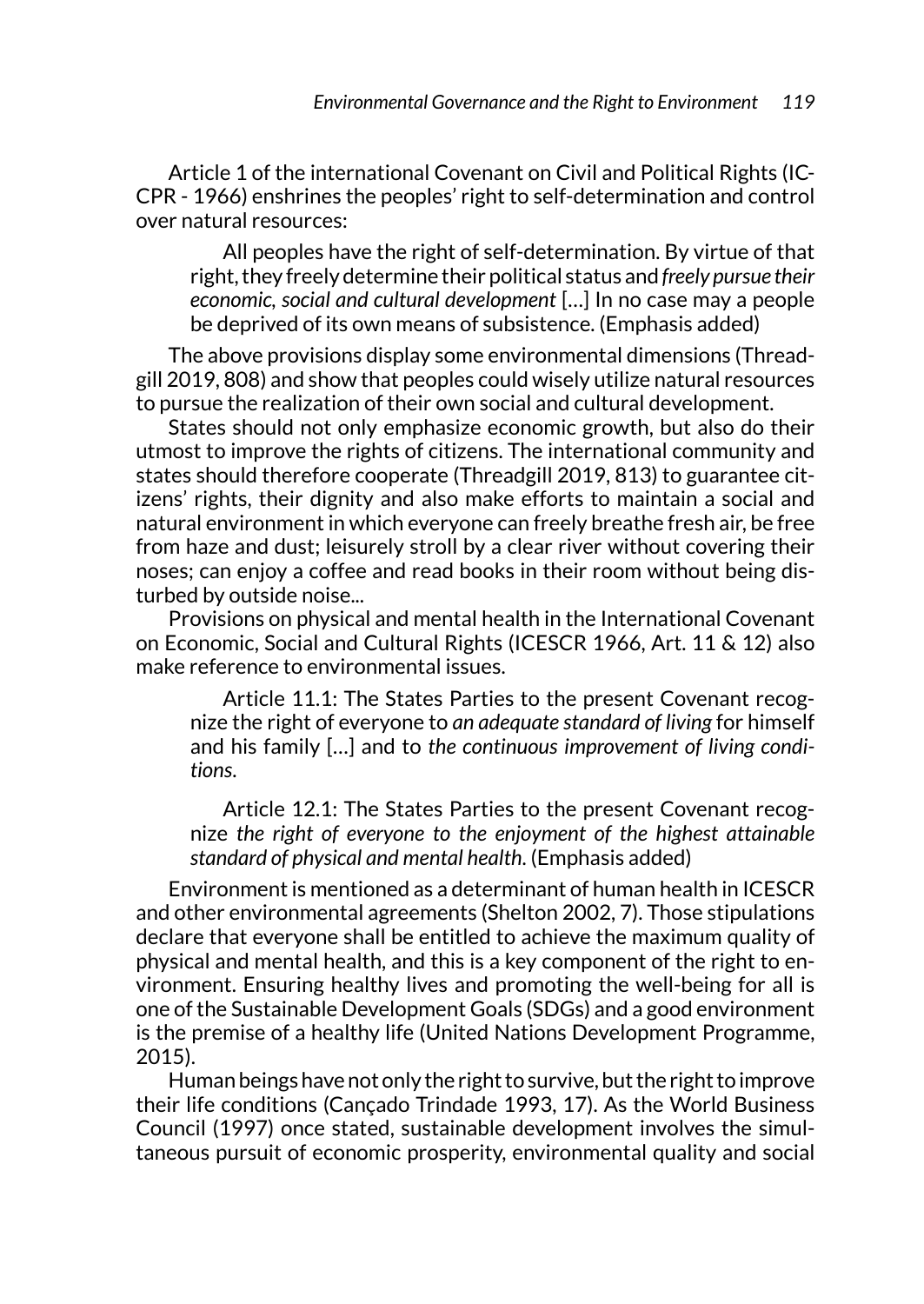equity. Human and social values change with time and the task of carving an environment suitable for human physical and mental health should be taken seriously. The recognition of a right to environment could contribute to create the conditions for a healthy and dignified life (Shelton 2002, 1-3).

As a response to this international trend, many states have begun to incorporate the right to environment into their legal systems and to explore ways to implement effective environmental protection measures.

African states have been struggling to eliminate all forms of discrimination and promote African peoples' dignity and genuine independence in order to achieve the total liberation of Africa (African Charter on Human and Peoples' Rights 1981, Preamble). The African Charter on Human and Peoples' Rights is the first regional international human rights instrument legally adopted by developing countries, come into effect in 1986. Significantly, the Charter, clearly states in Article 24 that all peoples shall have the right to a general satisfactory environment favourable to their development. This commitment did bring some positive results, but still need longrun efforts to be implemented.

Rich countries have been taking advantage of the loose regulations in developing countries and, for example, have for long time been shipped their polluting waste to poor countries to be treated, or just abandoned. In Africa, hazardous substances have been found in air, water and even on fruits and vegetables (Gwaambuka, 2017). Leung (2019) reported that African countries are rising against the global trash trade. It can be expected that the human rights-based approach can be a feasible way to improve environmental governance, but this cannot be pursued in a single area or by single states. Only a concerted international effort can yield some results.

Europe is currently at the world forefront of regional human rights protection and possesses the most effective regional human rights mechanisms. However, the European Convention on Human Rights and its Protocols do not include any direct reference to the right to environment. Neither does the American Convention on Human Rights, which is drafted largely based on the European one. Article 11 of the San Salvador Protocol (1988, Art. 11), come into force in November 1999, recognizes that everyone shall have the right to live in a healthy environment and the states parties shall promote the protection, preservation, and improvement of the environment<sup>27</sup>. The Protocol shows that also countries that do not share a recent past of colonisation do realize the great importance of recognizing the right to environment.

<sup>&</sup>lt;sup>27</sup> Article 11 of the San Salvador Protocol states that: '1. Everyone shall have the right to live in a healthy environment and to have access to basic public services. 2. The States Parties shall promote the protection, preservation, and improvement of the environment.'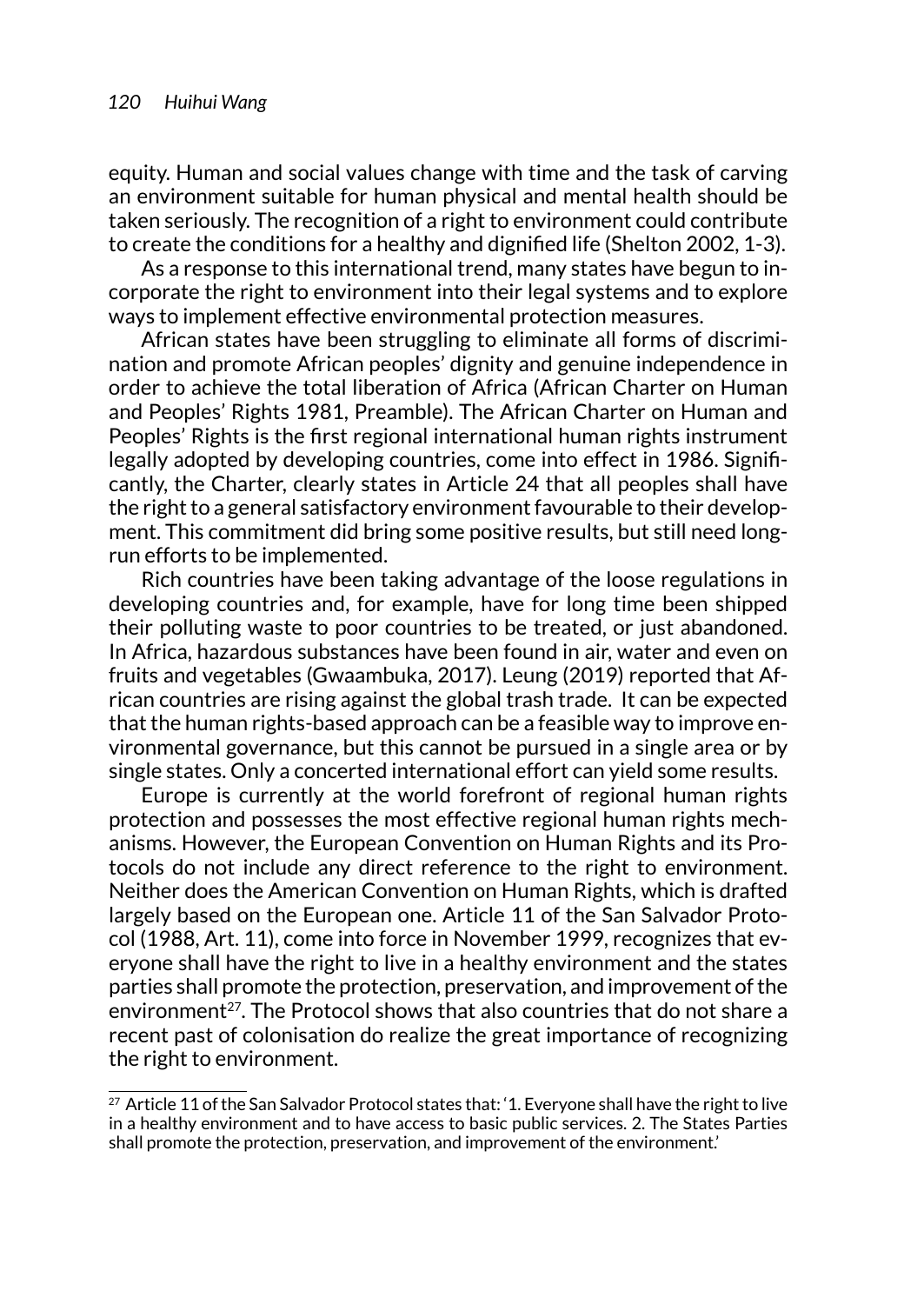At present, many countries have already enshrined a right to environment in their legal systems. As of 2012, 177 nations out of the 193 UN members recognised this right, either in their constitutions, environmental legislation and consolidated jurisprudence, or by ratification of an international agreement (Boyd 2013, 9-13). In 2017, 88 countries had the right to a healthy environment in their national constitutions and 63 more countries had constitutional provisions on environmental protection (UN Environment Programme 2019, 158). More or less, almost every country is seeking a legal path to some forms of environmental governance.

A few examples of constitutional provisions may help to identify the common features of the right to environment. The Spanish Constitution (1978, Section 45) reads:

(1) Everyone has the right to enjoy an environment *suitable for the development of the person*, as well as the duty to preserve it.

(2) The public authorities shall watch over a rational use of all natural resources with *a view to protecting and improving the quality of life* and preserving and restoring the environment, by relying on an indispensable collective solidarity. (Emphasis added)

The Constitution of Portugal states in Chapter II-Social security and solidarity, section on 'Environment and Quality of Life', that 'everyone has the right to a *healthy and ecologically balanced* human environment and the duty to defend it' (1976, Art. 66) (emphasis added). The Charter for the Environment, forming part of the French Constitution, affirms that the French people possesses 'the right to live in a *balanced* environment which shows due respect for health' (2004, Art. 1). These stipulations maintain both the national and individual duty to protect the environment while acknowledging the individuals' right to environment.

Most formulations of the right to environment qualify the latter by words such as 'healthy', 'suitable' or 'ecologically balanced', making a link between environmental protection and human beings' physical and mental health (Shelton 2002, 2). Some countries like Spain pay more attention to human-centered development, thus they pursue a healthy environment 'suitable for the development of the person'. Some others, like Portugal, value the co-existence of human and non-human entities, calling for an 'ecologically balanced' environment. All these display the general goals of the right to environment, taking into account the special needs and priorities of different states (Skelton 2013, 142).

The wording of the Constitution of South Africa (1996) deserves special mention. Section 24 provides that: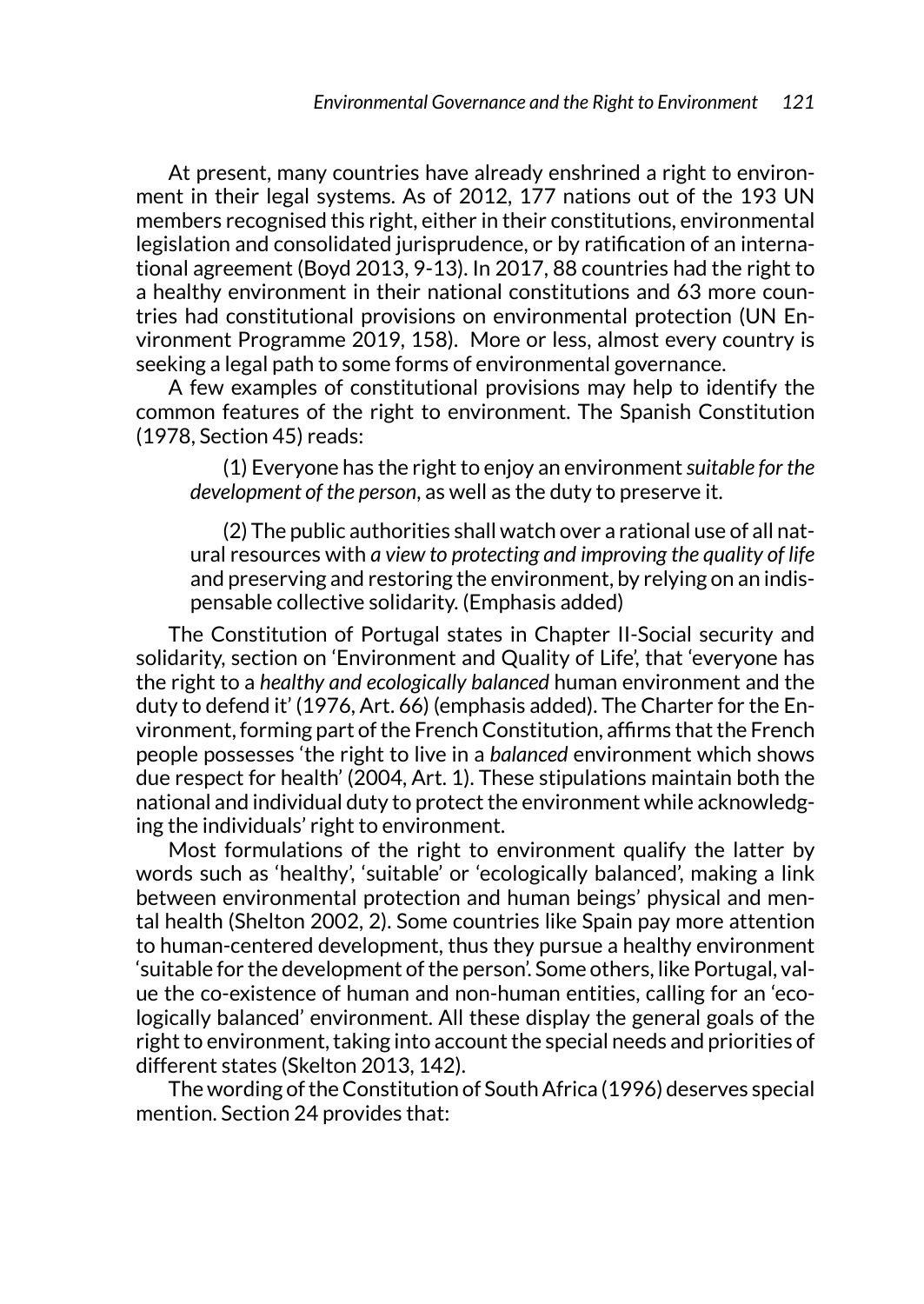Everyone has the right —

(a) to an environment that is not harmful to their health or well-being; and

(b) to have the environment protected, for the benefit of present and future generations, through reasonable legislative and other measures that

(i) prevent pollution and ecological degradation;

(ii) promote conservation; and

 (iii) secure ecologically sustainable development and use of natural resources while promoting justifiable economic and social development.

The cautious expression 'not harmful' is in line with the socioeconomic conditions of South Africa and reflects the principle that law is the minimum of morality. In the constitutional context, 'not harmful' is a practical standard (du Plessis 2009, 345). Effective measures, complying with that standard, can be taken, towards the progressive fulfilment of the right to environment (du Plessis 2010, 268). Taking 'health' and 'well-being' as measures of a harmless environment, the provision shows its deference to the individual's subjective feelings as the main yardstick. The denotations of 'health' and 'well-being' have strong connections with dignity on the whole (Kotzé 2007, 300). There is no doubt that a healthy environment is the premise of an enjoyable and decent life. Meanwhile, the constitution provides citizens with the right to ask the State to take proper steps to protect the environment (Kotzé 2007, 301). These constitutional provisions envisage a harmonisation between civil rights and state power, inducing the state to abide by the obligations to protect human rights (Liu 2010, 22). The article aims at securing an ecologically sustainable development, while promoting economic and social rights. It shows that the realization of the right to environment requires diverse and competing actors to work together.

A human rights-based approach, as adopted in the aforementioned states, is important to build environmental governance. Some provisions in human rights instruments share similar goals— the mental and physical health of human beings and their pursuit of a dignified life. But an explicit recognition of the right to environment may make the difference in some circumstances.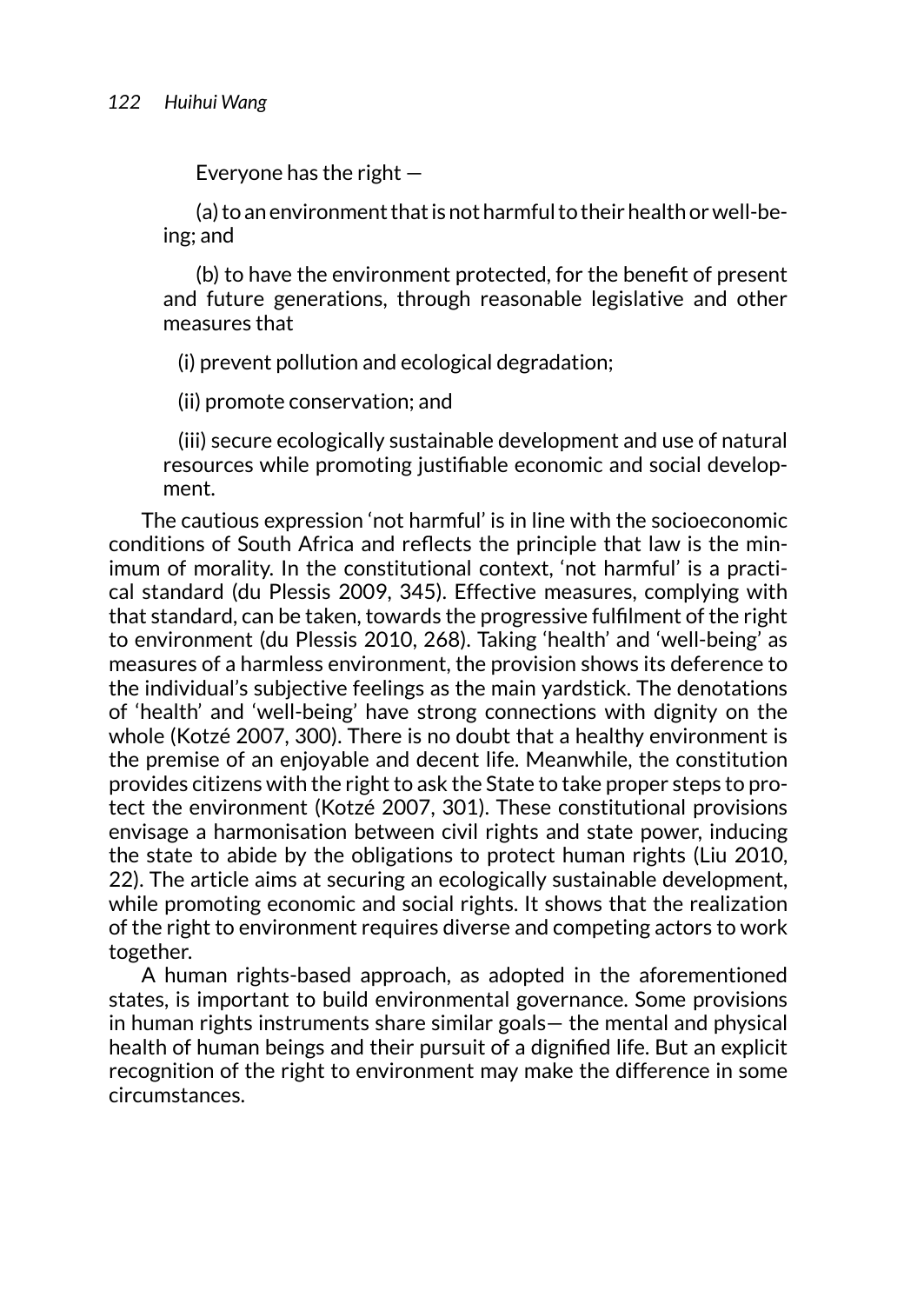#### **2.2 The Right to Environment in China**

Environmental law scholars in China have been divided into two camps — those who support and those who oppose the recognition of the right to environment.

The former believe that the right to environment is the basis of any environmental litigation (Cai 1982, 36-38; Cai 1999, 84-96). Lv (1995, 63) maintains that the right to environment refers to the right of individuals to live in an appropriate environment and use environmental resources wisely. Most scholars hold the view that the right to environment should be recognized as a third-generation human right (Chen 1997, 101-102; Wu 2017, 173-181; Wang 2012, 135-138).

Other scholars stress some difficulties of the right to environment approach. They argue that it is difficult to conceive of an individual's duty to respect the environment, as the duty bearers are human beings both of the present and of the future generations (Xu 2004, 109). Others opine that the so-called right to environment overlapped other existing rights. There is no need to set a new right since the same goals can be achieved by using the right to health and others (Zhu 2007, 140).

The academic debate has largely replicated and influenced similar trends in law- and policy-making.

The Chinese Constitution has not recognized the right to environment so far. Nevertheless, it affirms, as one of the basic national policies, that it is the obligation of the state to protect the environment. The provision goes: 'The State protects and improves the environment in which people live and the ecological environment. It prevents and controls pollution and other public hazards' (1982, Art. 26). The obligation of citizens to protect environment is affirmed by the General Rules of the Civil Law (2017). The principle of ecological environmental protection is enshrined in chapter I - General provisions. Art. 9 of Chapter I says that 'Any civil activity conducted by civil subjects shall be conducive to saving resources and protecting the ecological environment'.

Both stipulations attach high priority to environmental protection from the perspectives of both the State (government) and civil society, even though a recognition of the right to environment is still missing.

There is also no specific provision about the right to environment within the parameters of non-binding human rights national standards. The National Human Rights Action Plan (2016-2020) (2016, I) puts the environmental rights alongside the right to education and the right to health within the framework of economic, social and cultural rights. It introduces and clarifies some specific goals in the field of environmental pollution (air, water, soil and hazardous waste). The inclusion of these matters in the Hu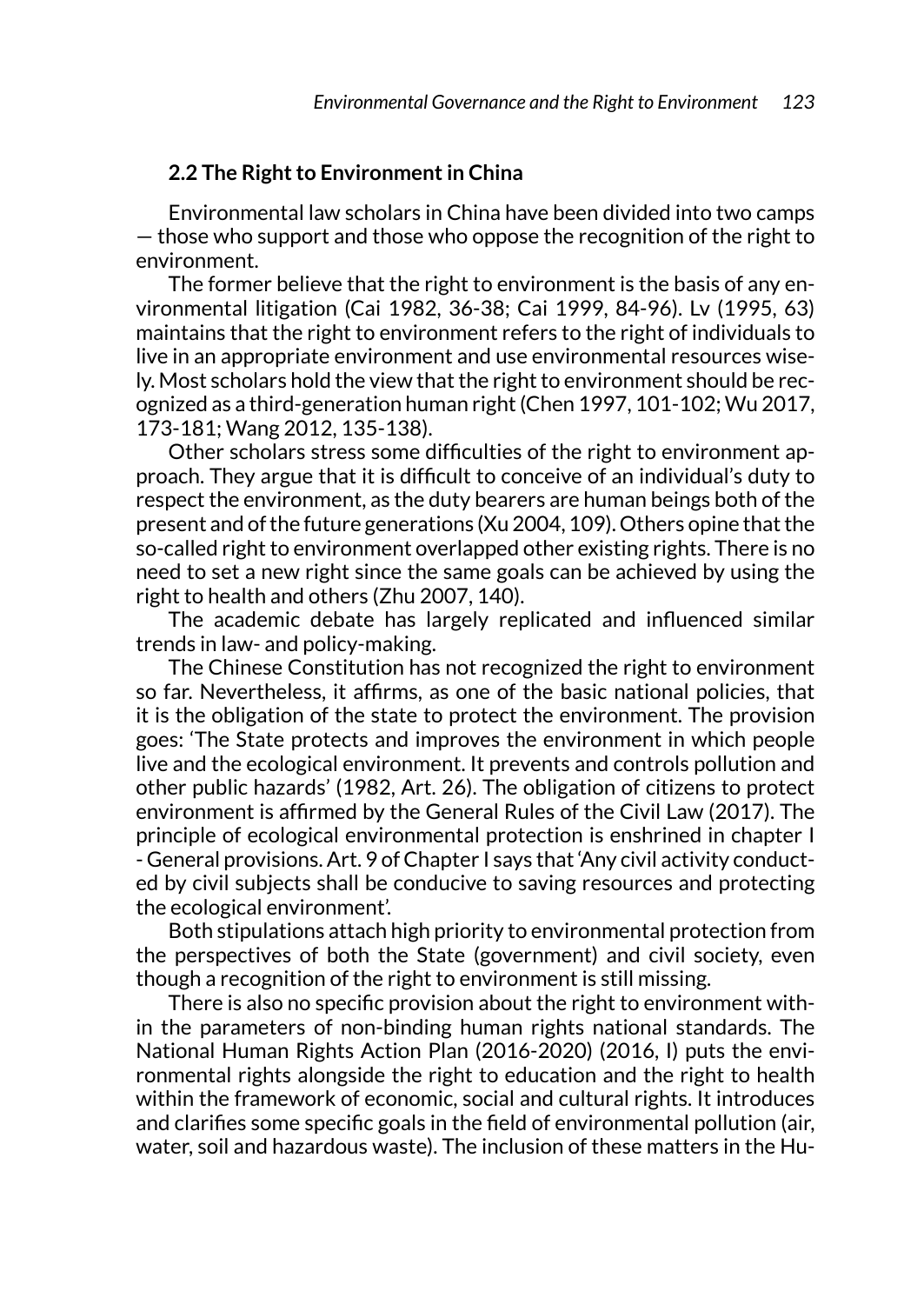man Rights Action Plan implies that the Chinese government has acknowledged the links between environmental factors and human rights. However, it does not show a clear attitude towards the recognition of a right to environment.

The Chinese Environmental Protection Law (EPL) (2014) complies with many stipulations in Aarhus Convention, such as the right to access to information, the principle of due process and the right to appeal. Also here, the provisions on substantive environmental rights are rare. In addition to the EPL, there are a number of other legal instruments protecting specific environmental factors, such as the sea, water, air, and the soil, and combating pollution including noise pollution<sup>28</sup>.

However, it is difficult to achieve a wholly comprehensive environmental protection by enumerating specific factors. Feng (2019, 3) stated that the joint action mechanism for environmental protection is inefficient, the coordination between different environmental protection departments and enterprises is not sound, and weak links exist in the operations of regional joint mechanisms. Due to its large population, China's demand for food far exceeds that of any other country; thus, agriculture management is of great importance. The fast development of urbanization has caused a highly visible loss of agricultural land in former rural areas. In pursuit of high agricultural production, the use of fertilizers and pesticides has grown hugely, bringing about a serious problem of agricultural pollution. China's environmental protection system is based on local agencies; however, most towns and villages lack a proper protection mechanism (Li 2019, 3-4). In the whole country, the environmental protection work is being implemented by different authorities. To overcome the fragmentation of policies and inconsistency among various departments, a holistic approach to regulate and guide the environmental protection work is required.

#### **Conclusion**

This survey has shown that there is a lack of a comprehensive and systemic understanding of environmental governance.

Some elements have been identified as components of a sound system of environmental governance at the international level, such as transparency in decision-making procedures, the participation of all actors, efficient

 $28$  Laws of the People's Republic of China concerning the environment protection include: Marine Environment Protection Law; Law on Prevention and Control of Water Pollution; Law on the Prevention and Control of Atmospheric Pollution; Law on Prevention and Control of Environmental Pollution by Solid Waste; Law on Prevention and Control of Radioactive Pollution; Law on Evaluation of Environmental Effects; Law on Prevention and Control of Desertification; Law on Prevention and Control of Environmental Noise Pollution; etc.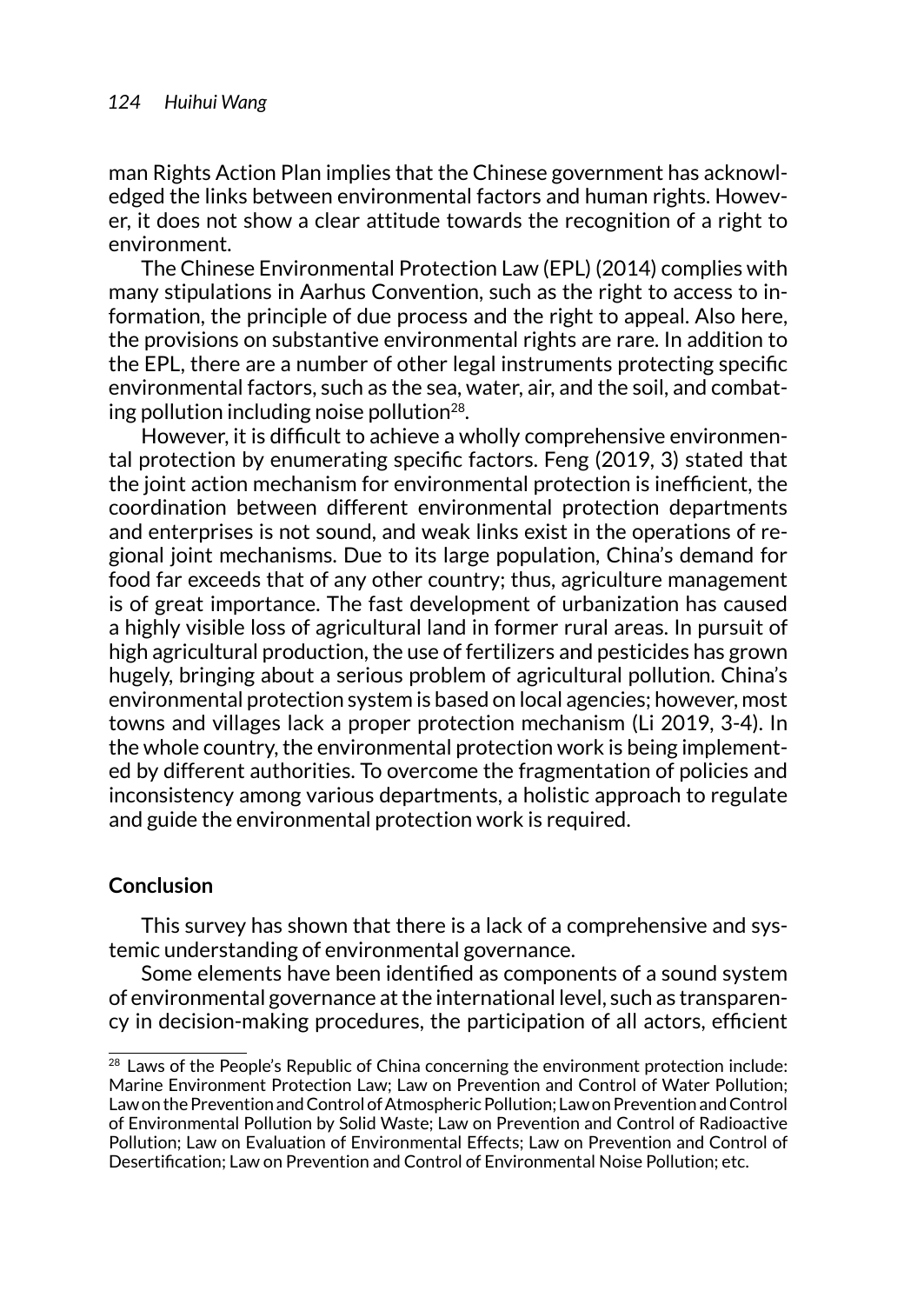management of resources, and so on. All these elements, taken together, are congruent and convergent, all serving as complementary building blocks for a paradigm of principled and effective environmental governance. Indeed, environmental governance can outline a way to bring ecological sustainability, economic well-being, and social involvement into a well-functioning mechanism. However, we are calling for a clear comprehensive definition of environmental governance that could shed light on as many policies as possible.

The concept of a right to environment seems to be consistent with the values of environmental governance. It expresses the principles that life must be preserved and honoured now and in the future (Weston and Bollier 2011, 8). A human rights-based approach can be a reasonable ground for policies aimed at better protecting people's rights and interests related to the environment. In the light of international, regional and national legal provisions concerning the human right to environment in context, we can conclude that, along with countries that explicitly protect the environment through constitutional and sub-constitutional legislations, there are still a number of states that hesitate to recognize a right to environment. An official recognition of this right, we argue, may promote environmental governance, since it grants the right to environment a status comparable to that of the right to life and other human rights, and provides a practical way to address environmental issues in legal perspective. Establishing a long-term reasonable institutional mechanism and sound laws and regulations to protect the natural environment, should assure good governance in times more and more characterized by natural environmental fragility.

## **References**

- Aguilera, R. V. and Cazurra, A. C. (2009) 'Codes of Good Governance', *Corporate Governance: An International Review*, 17(3), 376–387.
- Andersen, S. S., Goldthau, A. and Sitter, N. (2016) 'The EU Regulatory State, Commission Leadership and External Energy Governance', in Godzimirski, J. M. (ed.), *EU Leadership in Energy and Environmental Governance: Global and Local Challenges and Responses*, London: Palgrave Macmillan, 51-68.
- Asaduzzaman, M. and Virtanen, P. (2016) 'Governance Theories and Models', in Farazmand A. (eds.), *Global Encyclopaedia of Public Administration, Public Policy, and Governance*, Springer: Cham, 22-49.
- Bannister, F. and Connolly, R. (2012) 'Defining e-Governance', *e-Service Journal*, 8(2), 3-25.
- Boyd, D. R. (2013) 'The Constitutional Right to a Healthy Environment', *Law Now*, 37(4), 9-13.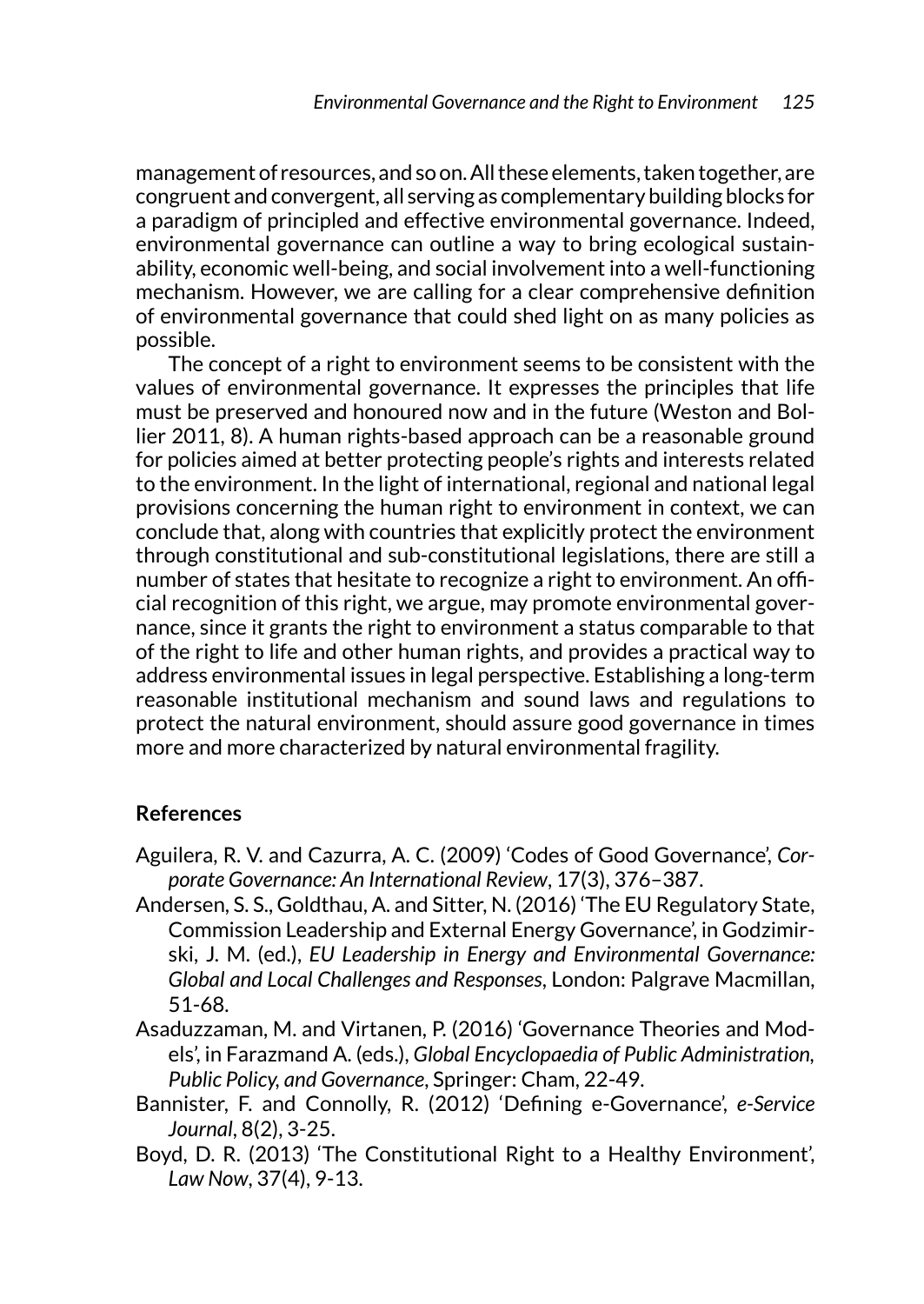- Cabre, A. P. (2014) 'Human Right to Environment and Its Effective Protection in Catalonia, Spain and Europe', *International Journal of Legal Information*, 42(1), 121-134.
- Cai, S. [蔡守秋] (1982) '环境权初探 [On the right to environment]', 中国社 会科学, 3, 29-39; Cai, S. [蔡守秋] (1999) 环境政策法律问题研究 *(Study on the legal issues in environmental policy)*, 武汉: 武汉大学出版社, 84- 96.
- Cançado Trindade, A. A. (1993) 'Environment and Development: Formulation and Implementation of the Right to Development as a Human Right', *Asian Yearbook of International Law*, 3, 15-46.
- Chen, J. (2013) 'Incentive Structures and Compatible Development in a Chinese Local State', in Ren, B. and Shou, H. (eds.), *Chinese Environmental Governance: Dynamics, Challenges, and Prospects in a Changing Society*, New York: Palgrave Macmillan, 111-118.
- Chen, Q. [陈泉生] (1997) 环境法原理 *(the Principles of Environmental Law)*, 北京: 法律出版社, 101-102; Wang, S. [王树义] (2012) 环境法基本理论 研究 *(Study on the grounded theory of environmental law)*, 北京: 科学出 版社, 135-138.
- Conde, M. and Le Billon, P. (2017) 'Why do some communities resist mining projects while others do not?', *The Extractive Industries and Society*, 4(3), 681–697.
- du Plessis, A. (2009) *Fulfilment of South Africa's Constitutional Environmental Right in the Local Government Sphere*, Nymegen: Wolf Legal Publishers, 337-387.
- du Plessis, A. (2010) 'Local environmental governance and the role of local government in realising section 24 of the South African Constitution', *Stellenbosch Law Review*, 21(2), 265-297.
- Eaton, S. and Kostka, G. (2013) 'Does Cadre Turnover Help or Hinder China's Green Rise? (Evidence from Shanxi Province)', in Ren, B. and Shou, H. (eds.), *Chinese Environmental Governance: Dynamics, Challenges, and Prospects in a Changing Society*, New York: Palgrave Macmillan, 83-110.
- Economy and Finance (2014) 'Lin Yifu: Promoting the economy must rely on the qualitative and efficient investment', retrieved from: [http://news.](http://news.efnchina.com/show-123-29985-1.html) [efnchina.com/show-123-29985-1.html](http://news.efnchina.com/show-123-29985-1.html) (accessed: 17/01/2020).
- European Commission (2018) 'Climate Action: 2050 long-term strategy', retrieved from:[https://ec.europa.eu/clima/policies/strategies/2050\\_](https://ec.europa.eu/clima/policies/strategies/2050_en) [en](https://ec.europa.eu/clima/policies/strategies/2050_en)(accessed:20/08/2019)
- Fagan, A. and Sircar, I. (2015) *Europeanization of the Western Balkans: Environmental Governance in Bosnia-Herzegovina and Serbia,* London: Palgrave Macmillan, 4-5.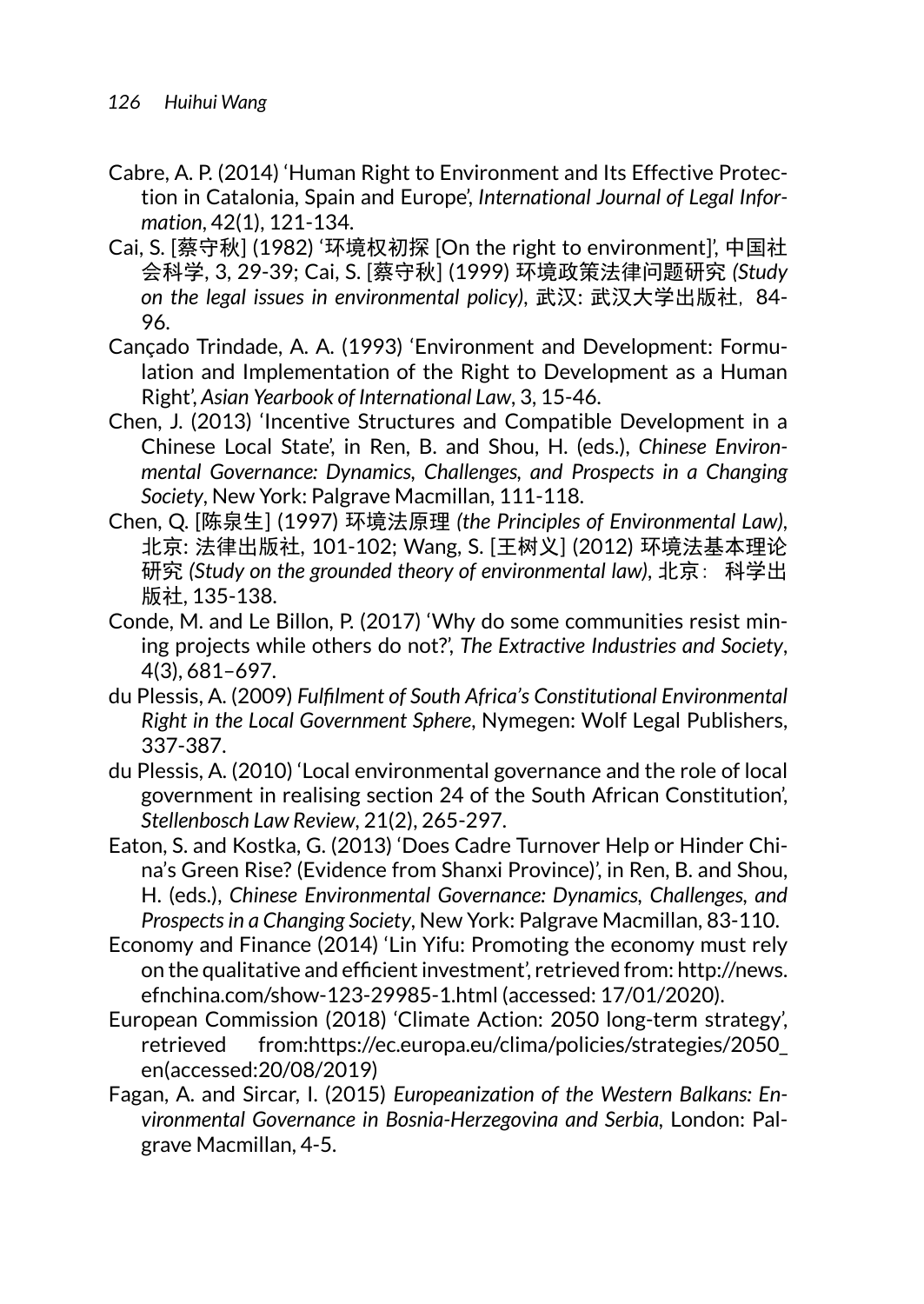- Feng, S. (2019) 'The predicament and realization path of China's eco-civilization construction', *IOP Conference Series: Earth and Environmental Science,* 237 (052022), 1-6.
- Godzimirski, J. M. (2016) 'Introduction', in Godzimirski, J. M. (ed.), *EU Leadership in Energy and Environmental Governance: Global and Local Challenges and Responses*, London: Palgrave Macmillan, 1-7.
- Graham, J., Amos, B. and Plumptre, T. (2003) *Principles for Good Governance in the 21st Century Policy (Brief No.15),* Ottawa: Institute on Governance, 1-8.
- Gustafsson, M. T. and Scurrah, M. (2019) 'Strengthening subnational institutions for sustainable development in resource-rich states: Decentralized land-use planning in Peru', *World Development*,119, 133–144.
- Gwaambuka, T. (2017) 'Revealed: The West Is Dumping Electronic Waste in Africa', retrieved from: [https://www.africanexponent.com/](https://www.africanexponent.com/post/8588-the-west-is-dumping-electronic-waste-in-africa) [post/8588-the-west-is-dumping-electronic-waste-in-africa](https://www.africanexponent.com/post/8588-the-west-is-dumping-electronic-waste-in-africa) (accessed: 20/01/2020).
- Hoornweg, D. and Bhada-Tata, P. (2012) *What A Waste: A Global Review of Solid Waste Management*, Washington: World bank.Huang, J. [黄金 荣] (2013) '环境、人权与公益诉讼: 第13届亚欧非正式人权会议侧 记 [Environment, Human rights and Public interest litigation: the 13th Asia-Europe Meeting Informal Seminar on Human Rights]', retrieved from: <https://www.iolaw.org.cn/showArticle.aspx?id=3848> (accessed: 04/02/2020).
- Huo, S. [霍思伊] (2017) '困难重重的环保执法:周期漫长、力量薄弱、地方 干预 [Difficulties in environmental law enforcement: long circle, weak strength and local intervention]', retrieved from: [http://www.xinhuanet.](http://www.xinhuanet.com//legal/2017-05/09/c_1120943054.htm) [com//legal/2017-05/09/c\\_1120943054.htm](http://www.xinhuanet.com//legal/2017-05/09/c_1120943054.htm) (accessed: 02/02/2020).
- Jessop, B. (2002) 'Governance and Metagovernance: On Reflexivity, Requisite Variety, and Requisite Irony', retrieved from: [https://www.lancaster.](https://www.lancaster.ac.uk/fass/resources/sociology-online-papers/papers/jessop-governance-and-metagovernance.pdf) [ac.uk/fass/resources/sociology-online-papers/papers/jessop-gover](https://www.lancaster.ac.uk/fass/resources/sociology-online-papers/papers/jessop-governance-and-metagovernance.pdf)[nance-and-metagovernance.pdf\(](https://www.lancaster.ac.uk/fass/resources/sociology-online-papers/papers/jessop-governance-and-metagovernance.pdf)accessed:29/08/2019).
- Karl, T. L. (1997) *The paradox of plenty: Oil booms and petro-states*, Oakland: University of California Press, 142-166.
- Kirton, J. J. and Kokotsis, E. (2015) *The global governance of climate change: G7, G20, and Un leadership*, Farnham: Ashgate Publishing limited, 277- 278.
- Kotzé, L. J. (2007) 'The Judiciary, the Environmental Right and the Quest for Sustainability in South Africa: A Critical Reflection', *RECIEL,*16(3), 298-311.
- Larson, A. and de Soto, F. (2008) 'Decentralization of natural resource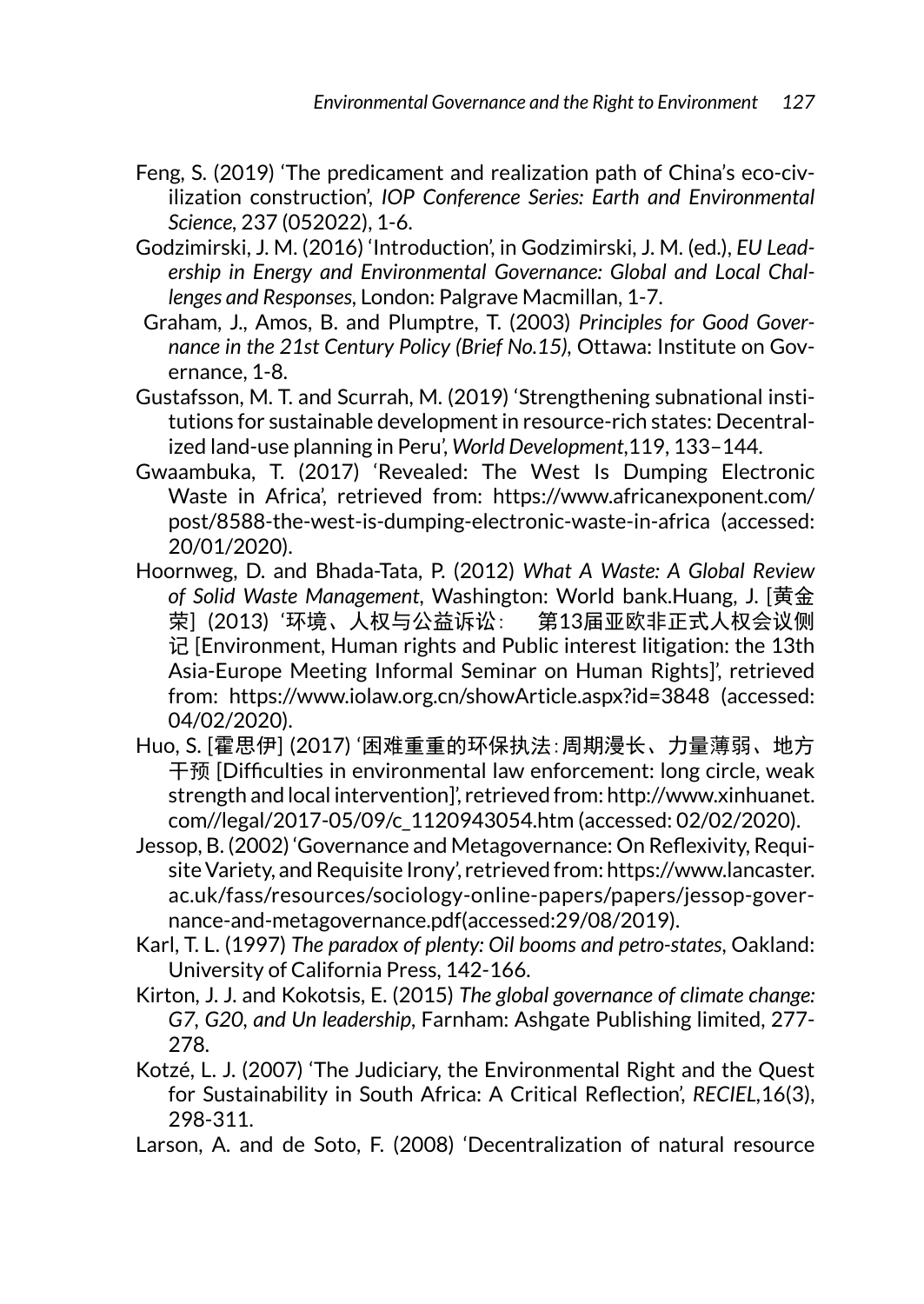governance regimes', *Annual Review of Environment and Resources*, 33, 213–239.

- Leung, H. (2019) 'Southeast Asia Doesn't Want to Be the World's Dumping Ground. Here's How Some Countries Are Pushing Back', retrieved from [https://time.com/5598032/southeast-asia-plastic-waste-malay](https://time.com/5598032/southeast-asia-plastic-waste-malaysia-philippines/)[sia-philippines/](https://time.com/5598032/southeast-asia-plastic-waste-malaysia-philippines/) (accessed: 20/01/2020).
- Li, F. (2019) 'Situation, Problems and Governance Policies of Agriculture Related Pollution in China', *IOP Conference Series: Earth and Environmental Science,* 237 (022033), 1-6.
- Liu, Z. [刘志强] (2010) '论人权法中的国家义务 [State's obligation in human rights law]', 广州大学学报 *(Journal of Guangzhou University)*,9(11), 18- 23.
- Lv, Z. [吕忠梅] (1995) '论公民环境权 [The right to environment]', 法学研究 *(Chinese Journal of Law)*, 6, 60-67.
- Ministry of Ecology and Environment of the People's Republic of China (2012) 'Environmental Protection Conferences', retrieved from: [http://](http://www.mee.gov.cn/zjhb/jgls/ljhbhy/ljhbhy/) [www.mee.gov.cn/zjhb/jgls/ljhbhy/ljhbhy/](http://www.mee.gov.cn/zjhb/jgls/ljhbhy/ljhbhy/) (accessed: 17/01/2020).
- Ministry of Ecology and Environment of the People's Republic of China (2019) 'China's Policies and Actions for Addressing Climate Change (2019)', retrieved from:[http://english.mee.gov.cn/Resources/Re](http://english.mee.gov.cn/Resources/Reports/reports/201912/P020191204495763994956.pdf)[ports/reports/201912/P020191204495763994956.pdf](http://english.mee.gov.cn/Resources/Reports/reports/201912/P020191204495763994956.pdf) (accessed: 30/01/2020).
- Orr, D. W. (2009) *Down to the Wire: Confronting Climate Collapse*, New York: Oxford University Press, 38-42.
- People's Daily Online (2013) 'Ni Yangjun: Interpreting Xi Jinping's "strictest" ecological concept of "rule of law" ', retrieved from [http://cpc.people.](http://cpc.people.com.cn/pinglun/n/2013/0527/c241220-21629045.html) [com.cn/pinglun/n/2013/0527/c241220-21629045.html](http://cpc.people.com.cn/pinglun/n/2013/0527/c241220-21629045.html) (accessed: 21/01/2020).
- Ronzoni, M. (2019) 'Who Will Sustain Sustainable Prosperity?', 1-18, retrieved from: <https://www.cusp.ac.uk/themes/m/m1-7/>(accessed: 21/07/2019).
- Sax, J. L. (1969) 'The Public Trust Doctrine in Natural Resource Law: Effective Judicial Intervention', *Michigan Law Review*, 68, 471-566.
- Shelton, D. (2002) 'Human rights, health and environmental protection: linkage in law and practice', retrieved from: [https://www.who.int/hhr/](https://www.who.int/hhr/information/Human_Rights_Health_and_Environmental_Protection.pdf) [information/Human\\_Rights\\_Health\\_and\\_Environmental\\_Protection.](https://www.who.int/hhr/information/Human_Rights_Health_and_Environmental_Protection.pdf) [pdf](https://www.who.int/hhr/information/Human_Rights_Health_and_Environmental_Protection.pdf) (accessed: 03/02/2020).
- Skelton, A. (2013) 'The South African Constitutional Court's Restorative Justice Jurisprudence' *Restorative Justice,* 1 (1), 122-145.
- Speth, J. G. (2008) *A New Politics. In the Bridge at the Edge of the World: Capitalism, the Environment, and Crossing from Crisis to Sustainability*, New Haven: Yale University Press, 221-227.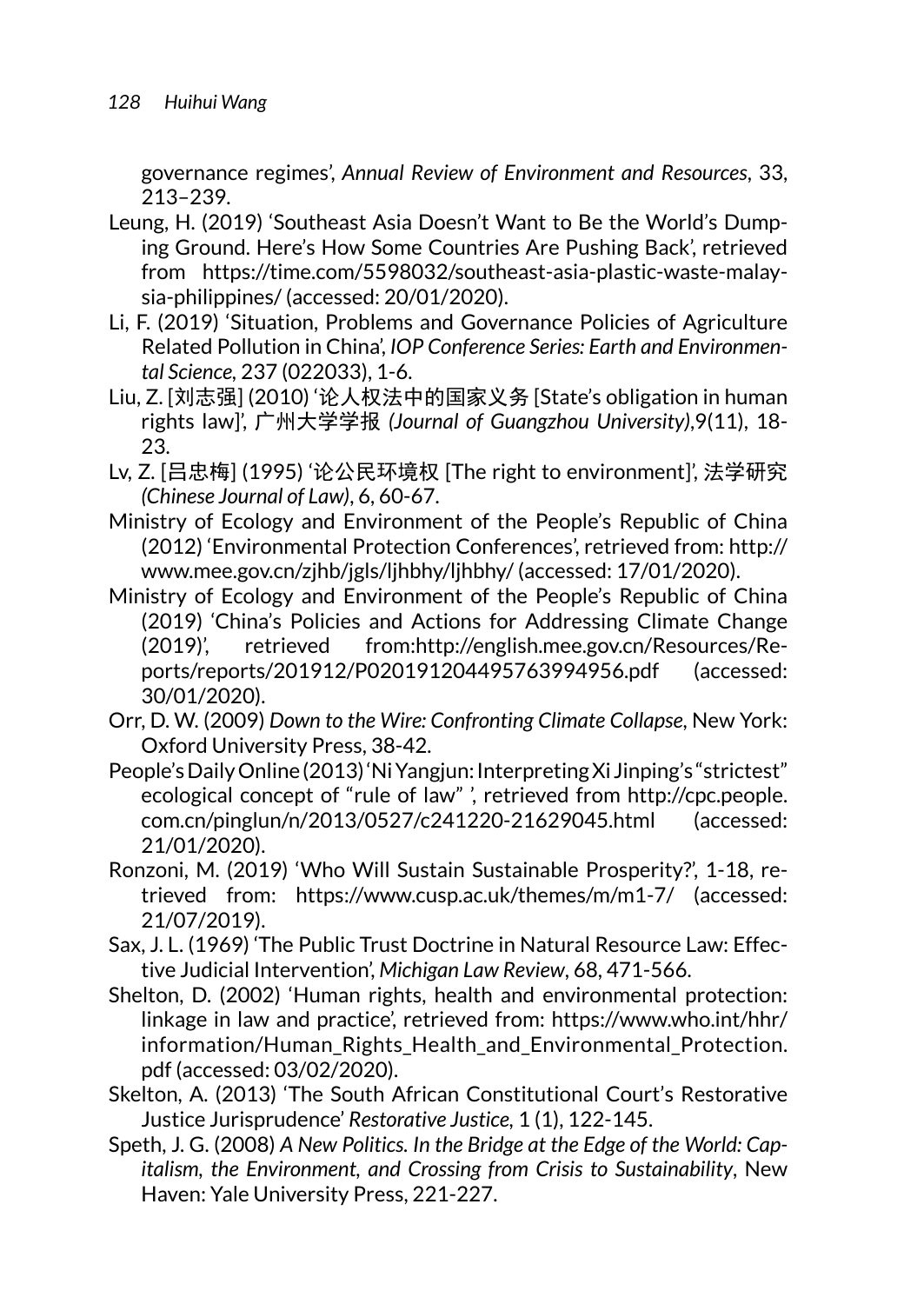- Stoett, P. J. (2018) 'Imperiled Majesty: North American Oceans and Coasts', in Sosa-Nunez, G. (ed.), *Widening the Scope of Environmental Policies in North America: Towards Blue Approaches*, Cham: Springer International Publishing AG, 13-31.
- Taillant, J. D., Glaub, M. and Buck, S. (2015) 'Human Rights and the Business of Fracking: Applying the UN Guiding Principles on Business and Human Rights to Hydraulic Fracturing', *The Center for Human Rights and Environment*, 64-96.
- Talbott, S. (2002) 'Foreword', in Esty, D. C. and Ivanova, M. H. (eds.), *Global Environmental Governance: Options & Opportunities*, New Haven: Yale school of forestry & environmental studies, 9-10.
- Threadgill, V. (2019) 'Gaping Hole: Darning International Corporate Liability for Environmental Disasters and Human Rights', *Oil and Gas, Natural Resources, and Energy Journal*, 4, 803-837.
- Toepfer, K. (2001) 'Living in a pollution-free world is a basic human right, says top UN rights body', retrieved from: [https://news.un.org/en/sto](https://news.un.org/en/story/2001/04/2712-living-pollution-free-world-basic-human-right-says-top-un-rights-body)[ry/2001/04/2712-living-pollution-free-world-basic-human-right](https://news.un.org/en/story/2001/04/2712-living-pollution-free-world-basic-human-right-says-top-un-rights-body)[says-top-un-rights-body](https://news.un.org/en/story/2001/04/2712-living-pollution-free-world-basic-human-right-says-top-un-rights-body) (accessed: 05/02/2020).
- United Nations Development Programme (2015) 'What are the Sustainable Development Goals?', retrieved from: [https://www.undp.org/con](https://www.undp.org/content/undp/en/home/sustainable-developmentgoals.html)[tent/undp/en/home/sustainable-developmentgoals.html](https://www.undp.org/content/undp/en/home/sustainable-developmentgoals.html) (accessed: 02/02/2020).
- United Nations Environment Programme (2019) 'Environmental Rule of Law: First Global Report', 154-182.
- Vergragt, P. J., Brown, H. S., Sanders, E., Peine, J. D., Speth, J. G. (2008) 'James Gustave Speth, The Bridge at the Edge of the World: Capitalism, the Environment, and Crossing from Crisis to Sustainability', *Sustainability: Science, Practice and Policy*, 4(2), 38-45.
- Wang, Y. [王亚华], Qi, Y. [齐晔] (2015) '中国环境治理的挑战与应对 [Challenges and countermeasures of China's environmental governance]', 社会治理 (Social Governance Review), 2, 108-113.
- Weiss, T. G. (2000) 'Governance, Good Governance and Global Governance: Conceptual and Actual Challenges', Third World Quarterly, 21(5), 795-814.
- Weston, B. H. and Bollier, D. (2011) 'Regenerating the Human Right to a Clean and Healthy Environment in the Commons Renaissance', retrieved from: [http://commonslawproject.org/sites/default/files/Regen](http://commonslawproject.org/sites/default/files/Regenerating%20Essay%2C%20Section%20I.pdf)[erating%20Essay%2C%20Section%20I.pdf](http://commonslawproject.org/sites/default/files/Regenerating%20Essay%2C%20Section%20I.pdf) (accessed: 28/08/2019).
- Winter, G. (2006) 'Introduction', in Winter, G. (ed.), *Multilevel Governance Of Global Environmental Change: Perspectives from Science, Sociology and the Law*, Cambridge: Cambridge University Press, 1-4.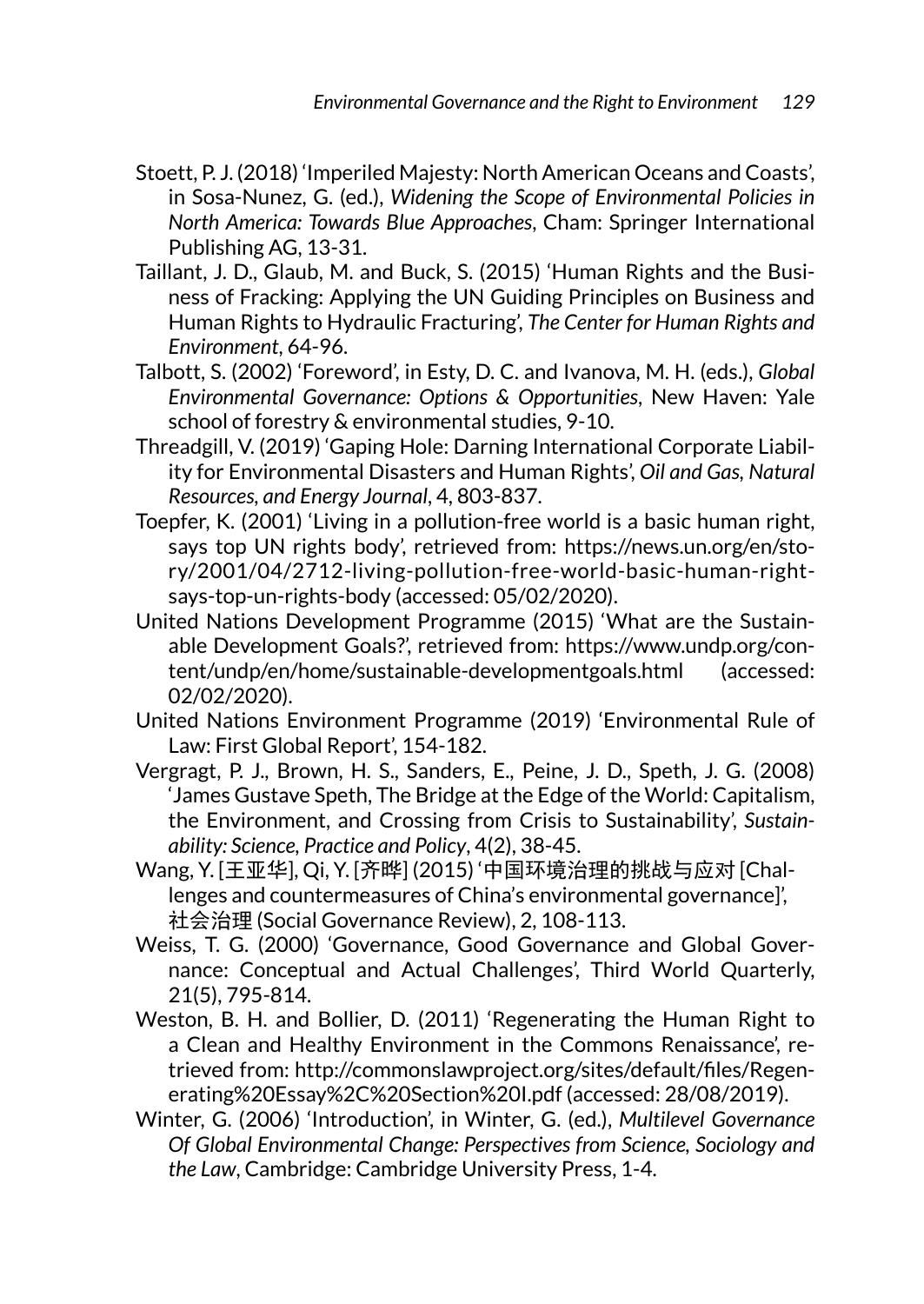- Wu, W. [吴卫星] (2017) '环境权入宪的比较研究 (Comparative study on the recognition of the right to environment)', 法商研究 *(Studies in Law and Business)*, 4,173-181.
- Xu, X. [徐祥民](2004) '对 "公民环境权论" 的几点疑问 [Doubts about "the right to environment"]', 中国法学 *(China Legal Science)*, 2, 109-116.
- Yu, X. (2019) 'Urban Management Strategies for Present Environmental Problems in China', *IOP Conf. Series: Earth and Environmental Science*, 242(052017), 1-6.
- Zhou, K. [周珂], Luo, C. [罗晨煜] (2017) '论环境权 "入法": 从人权中来, 到人 权中去 [the recognition of the right to environment in constitution]', 人 权 *(Human Rights)*, 4, 93-94.
- Zhu, Q. [朱谦] (2007) '反思环境法的权利基础——对环境权主流观点的一种 担忧 [Concerns over mainstream views of the right to environment]', 江 苏社会科学 *(Jiangsu Social Sciences)*, 2, 140.

## *Primary Sources*

- African Union (1981) 'African Charter on Human and Peoples' Rights', Preamble & Article 24.
- Commission on Human Rights (2004) 'The role of good governance in the promotion of human rights', In: Resolution No.: E/2004/23 – E/ CN.4/2004/127.
- Commission on Human Rights (2005) 'The role of good governance in the promotion and protection of human rights', E/CN.4/2005/L.86,1-5.
- Commission on Human Rights (2013) 'Report of the United Nations High Commissioner for Human Rights on the role of the public service as an essential component of good governance in the promotion and protection of human rights', A/HRC/25/27,1-5.
- Commission on Human Rights (2018) 'Summary of the intersessional panel discussion on the role of local government in the promotion and protection of human rights', A/HRC/38/22,1-9.
- International Fund for Agricultural Development (1999) 'Good Governance: An Overview', In: Report No.: EB 99/67/INF.4.
- National Constituent Assembly of Kingdom of France (2004) 'Charter for the Environment', Article 1.
- National People's Congress of the People's Republic of China (1982), 'Constitution of the People's Republic of China', Article 26.
- National People's Congress of the People's Republic of China (2017), 'General Rules of the Civil Law of the People's Republic of China', Article 9.
- National People's Congress of the People's Republic of China (2014), 'Envi-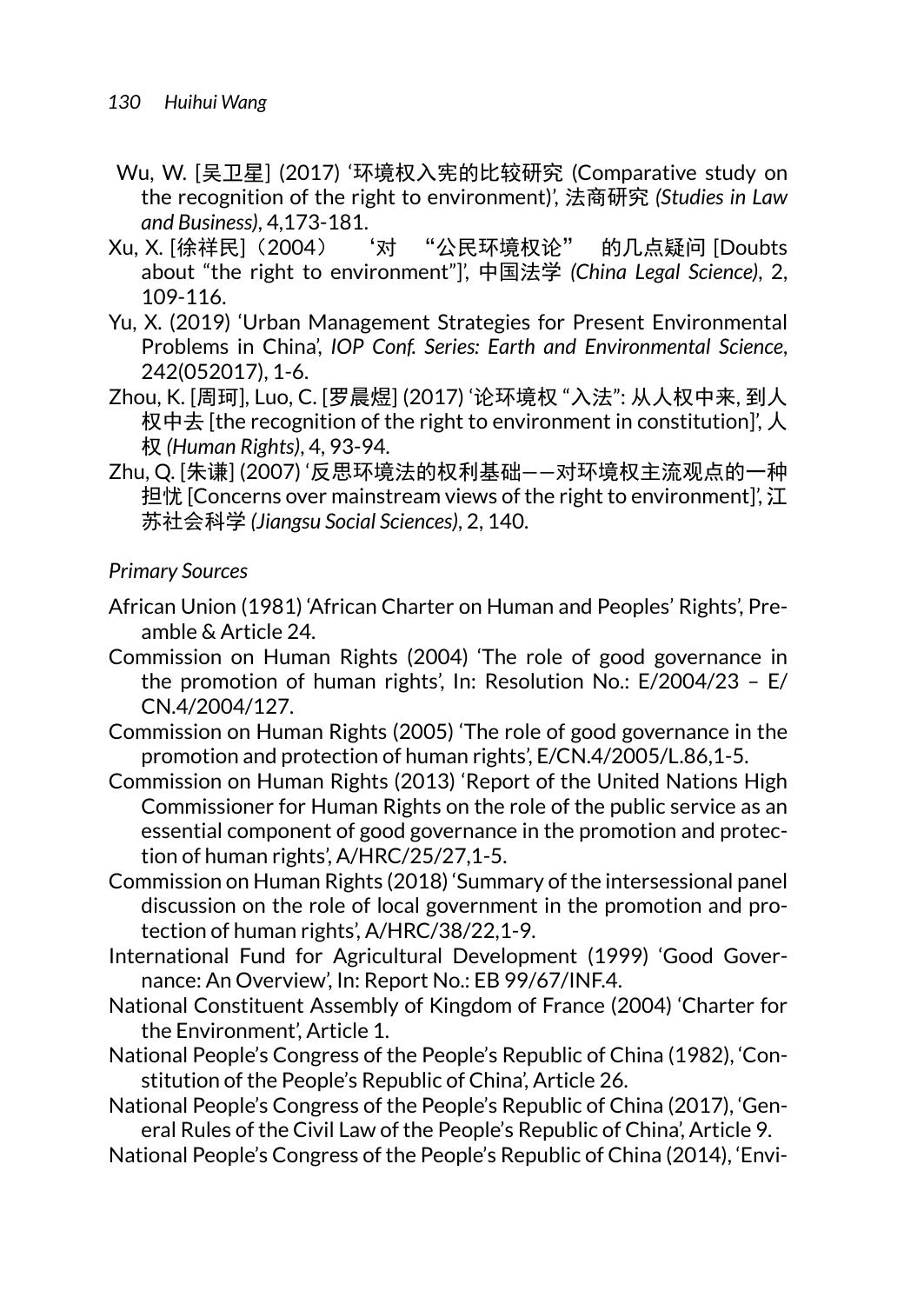ronmental Protection Law of China', Article 6, 53-58.

- Organization of American States (1988) 'Protocol of San Salvador (also Additional Protocol to the American Convention on Human Rights in the Area of Economic, Social and Cultural Rights)', A-52.
- Stockholm Declaration of the United Nations Conference on Human Environment (1972), U.N. Doc. A/CONF.48/14/Rev.1.
- The Constituent Cortes of Spain (1978), 'the Spanish Constitution', Section 45.
- The Constitutional Assembly of South Africa (1996) 'the Constitution of South Africa', Preamble and Section 24.
- The National Constituent Assembly of Portugal (1976) 'Constitution of the Portuguese Republic', Article 66.
- The State Council Information Office of the People's Republic of China (2016) 'National Human Rights Action Plan of China (2016-2020)', retrieved from http://english.www.gov.cn/archive/publications/2016/09/29/ content\_281475454482622.htm (accessed: 20/08/2019).
- U.N. Economic Commission for Europe (1998) 'Convention on Access to Information, Public Participation in Decision-Making and Access to Justice in Environmental Matters (also Arhus Convention)', Article 1.
- United Nations General Assembly (1948) 'The Universal Declaration of Human Rights', Resolution 217 A (III).
- United Nations General Assembly (1966) 'International Covenant on Civil and Political Rights', Resolution 2200A (XXI).
- United Nations General Assembly (1966) 'International Covenant on Economic, Social and Cultural Rights', Resolution 2200A (XXI).
- World Business Council (1997) 'World Business Council for Sustainable Development', retrieved from: [https://sites.nationalacademies.org/cs/](https://sites.nationalacademies.org/cs/groups/depssite/documents/webpage/deps_054262.pdf) [groups/depssite/documents/webpage/deps\\_054262.pdf](https://sites.nationalacademies.org/cs/groups/depssite/documents/webpage/deps_054262.pdf) (accessed: 22/01/2020).